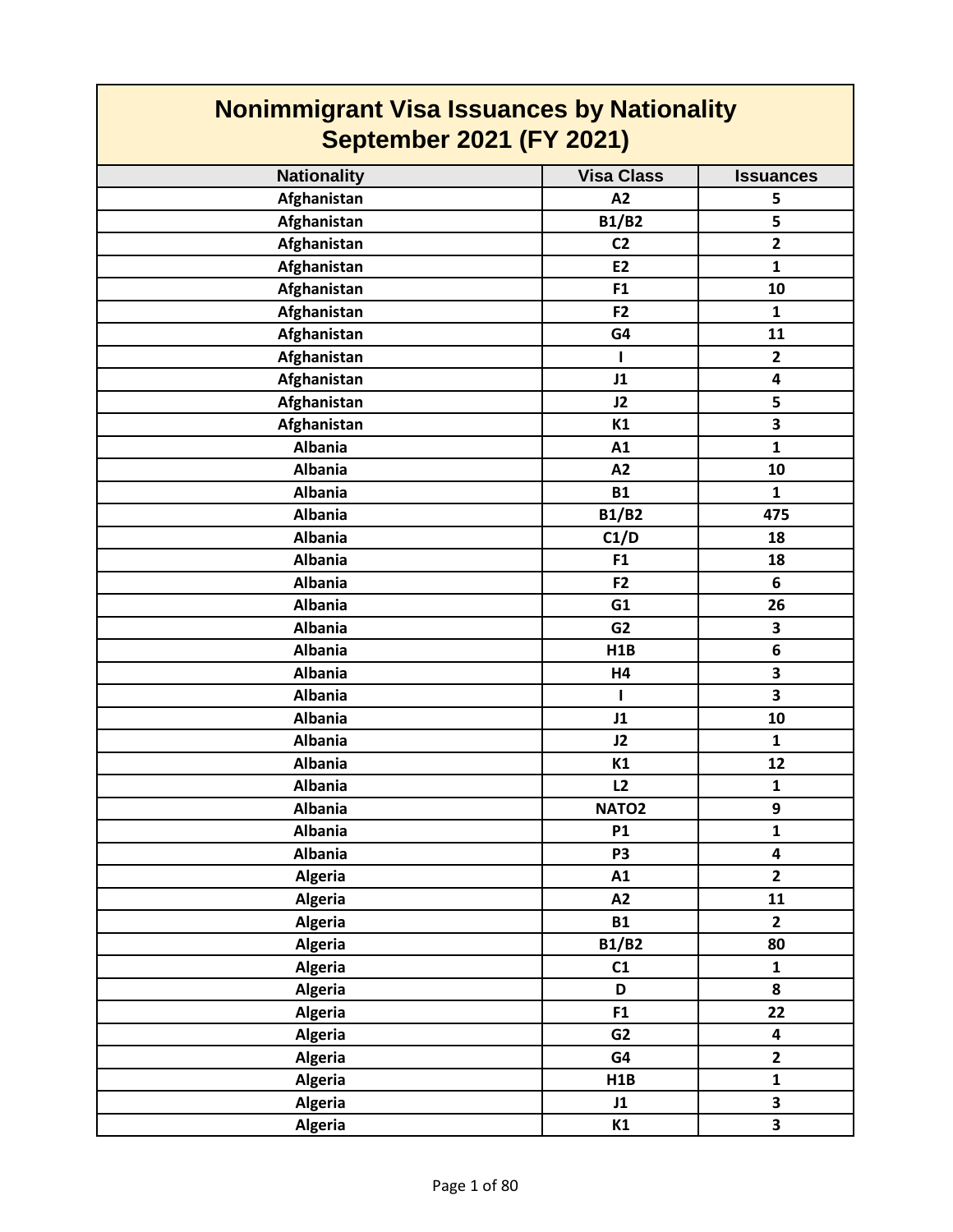| <b>Nonimmigrant Visa Issuances by Nationality</b><br><b>September 2021 (FY 2021)</b> |                   |                  |
|--------------------------------------------------------------------------------------|-------------------|------------------|
| <b>Nationality</b>                                                                   | <b>Visa Class</b> | <b>Issuances</b> |
| <b>Algeria</b>                                                                       | L1                | 1                |
| <b>Algeria</b>                                                                       | 01                | $\mathbf{1}$     |
| Algeria                                                                              | <b>TD</b>         | $\mathbf{1}$     |
| <b>Andorra</b>                                                                       | F <sub>1</sub>    | $\mathbf{1}$     |
| Andorra                                                                              | G <sub>2</sub>    | 4                |
| Angola                                                                               | A1                | 8                |
| Angola                                                                               | A <sub>2</sub>    | 84               |
| Angola                                                                               | <b>B1</b>         | $\mathbf{1}$     |
| Angola                                                                               | <b>B1/B2</b>      | 78               |
| Angola                                                                               | <b>B2</b>         | 14               |
| Angola                                                                               | C1/D              | 4                |
| Angola                                                                               | F <sub>1</sub>    | 11               |
| Angola                                                                               | F <sub>2</sub>    | $\overline{2}$   |
| Angola                                                                               | G1                | 4                |
| Angola                                                                               | G <sub>2</sub>    | 22               |
| Angola                                                                               | H1B               | $\mathbf{1}$     |
| Angola                                                                               | ı                 | 22               |
| Angola                                                                               | L1                | $\mathbf{2}$     |
| Angola                                                                               | L2                | 4                |
| <b>Antigua and Barbuda</b>                                                           | A1                | $\mathbf{2}$     |
| <b>Antigua and Barbuda</b>                                                           | <b>B1</b>         | $\mathbf{1}$     |
| <b>Antigua and Barbuda</b>                                                           | <b>B1/B2</b>      | 146              |
| <b>Antigua and Barbuda</b>                                                           | E <sub>2</sub>    | $\mathbf{1}$     |
| <b>Antigua and Barbuda</b>                                                           | F <sub>1</sub>    | 3                |
| <b>Antigua and Barbuda</b>                                                           | J1                | $\mathbf{1}$     |
| Argentina                                                                            | A1                | 5                |
| Argentina                                                                            | A2                | 51               |
| Argentina                                                                            | <b>B1/B2</b>      | 5,833            |
| Argentina                                                                            | <b>B2</b>         | 4                |
| Argentina                                                                            | C1/D              | 64               |
| Argentina                                                                            | C <sub>3</sub>    | 10               |
| Argentina                                                                            | E1                | 3                |
| Argentina                                                                            | E2                | 9                |
| Argentina                                                                            | F <sub>1</sub>    | 79               |
| Argentina                                                                            | F2                | 13               |
| Argentina                                                                            | G <sub>2</sub>    | 52               |
| Argentina                                                                            | G4                | 20               |
| Argentina                                                                            | H1B               | 18               |
| Argentina                                                                            | H <sub>2</sub> A  | 4                |
| Argentina                                                                            | H2B               | 32               |
| Argentina                                                                            | H4                | 24               |
| Argentina                                                                            | $\mathbf{I}$      | 10               |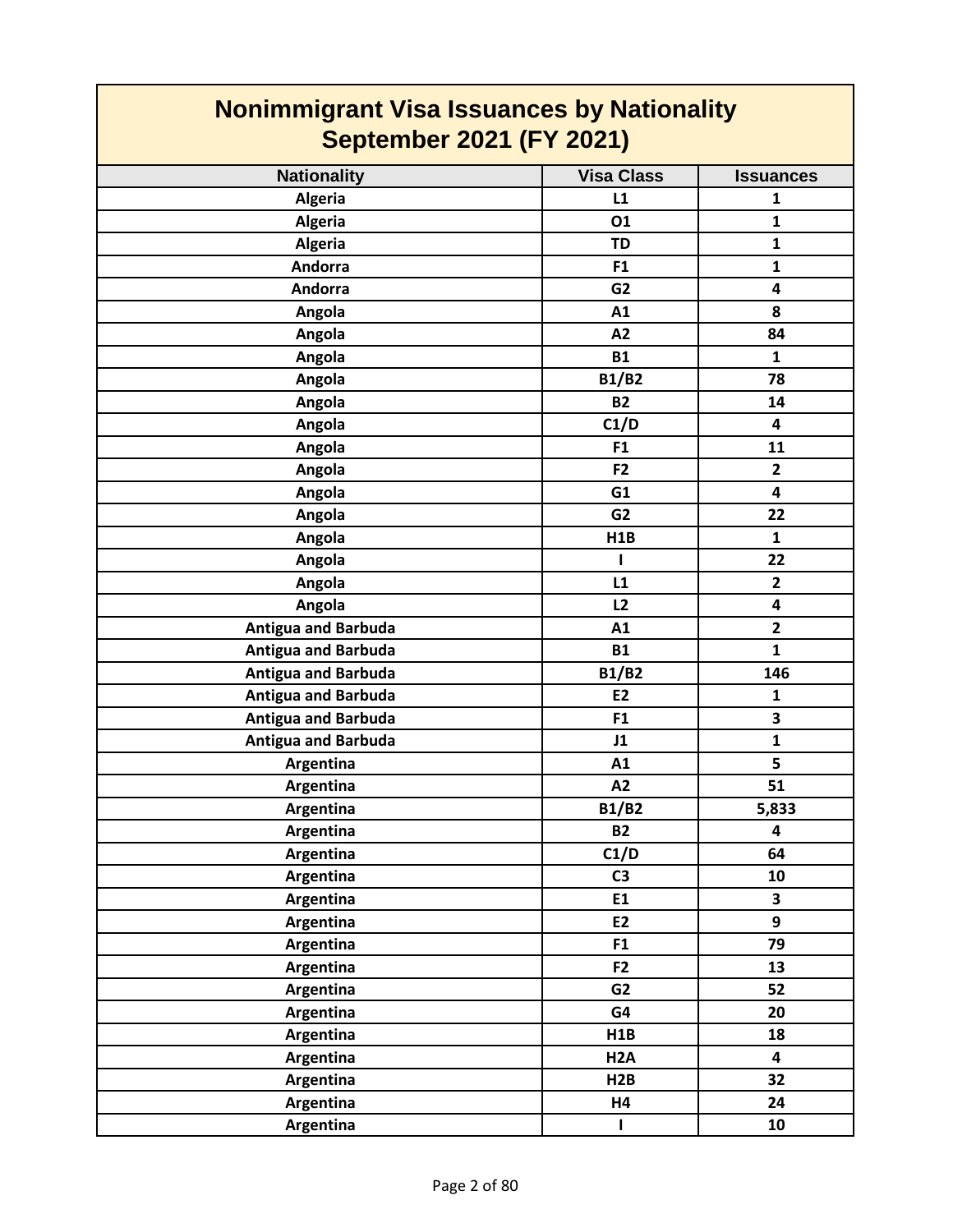| <b>Nationality</b> | <b>Visa Class</b> | <b>Issuances</b>        |
|--------------------|-------------------|-------------------------|
| Argentina          | J1                | 798                     |
| Argentina          | J2                | 27                      |
| Argentina          | K1                | 6                       |
| Argentina          | L1                | 63                      |
| Argentina          | L2                | 67                      |
| Argentina          | M1                | $\overline{\mathbf{4}}$ |
| Argentina          | 01                | 29                      |
| Argentina          | <b>O2</b>         | 16                      |
| Argentina          | <b>O3</b>         | 30                      |
| Argentina          | P1                | 37                      |
| Argentina          | P <sub>3</sub>    | $\mathbf{1}$            |
| Argentina          | <b>P4</b>         | $\overline{\mathbf{z}}$ |
| Argentina          | R1                | 4                       |
| Argentina          | R2                | 5                       |
| Argentina          | <b>TD</b>         | $\mathbf 1$             |
| Armenia            | A1                | $\overline{2}$          |
| <b>Armenia</b>     | A2                | 6                       |
| Armenia            | <b>B1</b>         | $\mathbf{1}$            |
| Armenia            | <b>B1/B2</b>      | 70                      |
| Armenia            | F1                | 28                      |
| Armenia            | F <sub>2</sub>    | 5                       |
| Armenia            | G <sub>2</sub>    | 6                       |
| Armenia            | G4                | $\mathbf{1}$            |
| <b>Armenia</b>     | H1B               | $\overline{\mathbf{3}}$ |
| Armenia            | J1                | 5                       |
| <b>Armenia</b>     | J2                | 4                       |
| Armenia            | K1                | 17                      |
| Armenia            | K <sub>2</sub>    | $\mathbf{1}$            |
| Armenia            | L1                | 6                       |
| Armenia            | L2                | 10                      |
| Armenia            | M1                | $\mathbf{1}$            |
| Armenia            | 01                | $\overline{\mathbf{3}}$ |
| Armenia            | 03                | $\overline{\mathbf{4}}$ |
| Australia          | A2                | 309                     |
| <b>Australia</b>   | <b>B1</b>         | $\overline{7}$          |
| <b>Australia</b>   | <b>B1/B2</b>      | 157                     |
| <b>Australia</b>   | C1/D              | 122                     |
| Australia          | C <sub>3</sub>    | 4                       |
| <b>Australia</b>   | <b>E2</b>         | 13                      |
| Australia          | E <sub>3</sub>    | 197                     |
| <b>Australia</b>   | E3D               | 79                      |
| <b>Australia</b>   | E3R               | 82                      |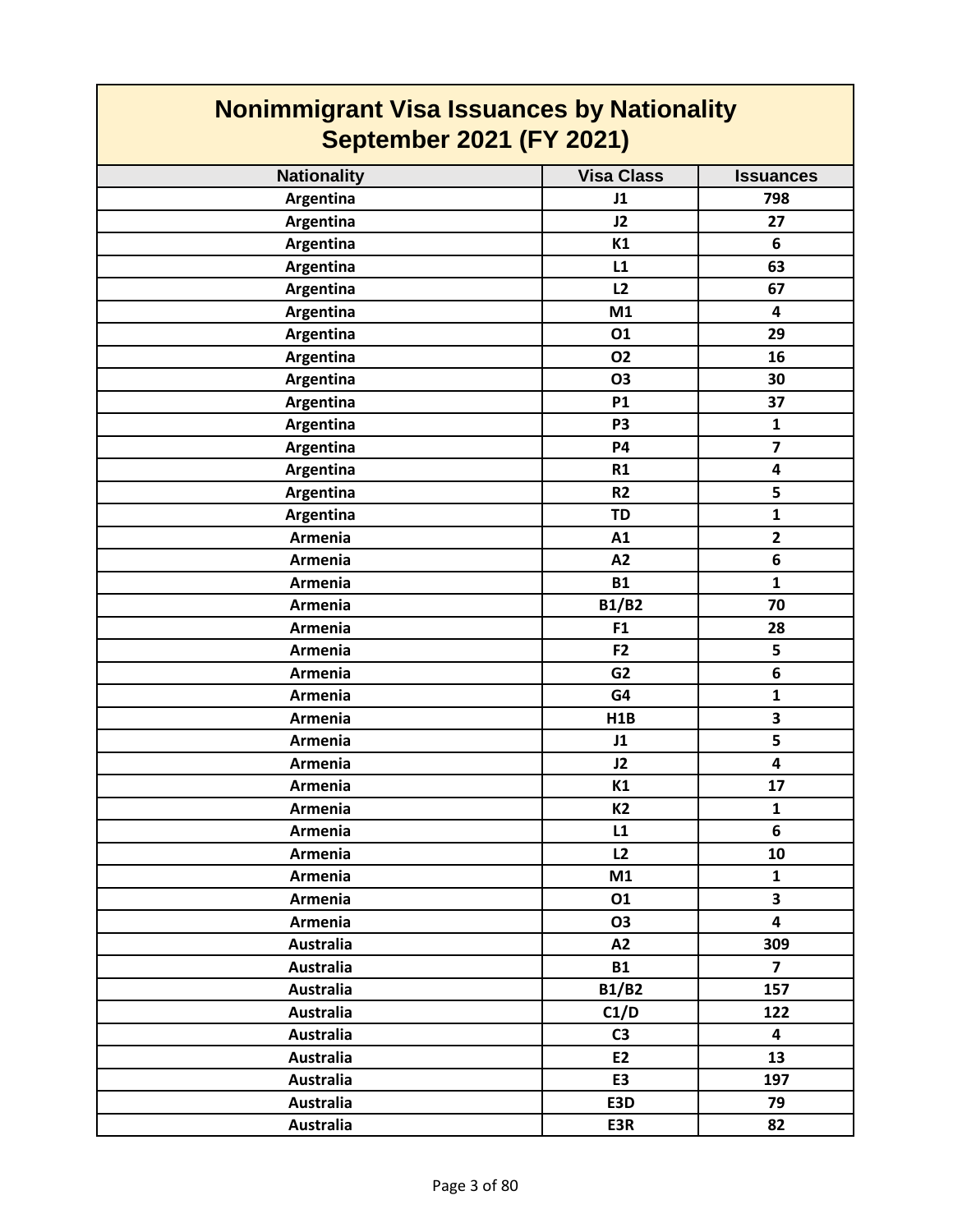| <b>Nationality</b> | <b>Visa Class</b> | <b>Issuances</b>        |
|--------------------|-------------------|-------------------------|
| <b>Australia</b>   | F <sub>1</sub>    | 53                      |
| <b>Australia</b>   | F <sub>2</sub>    | $\mathbf{1}$            |
| <b>Australia</b>   | G1                | 3                       |
| <b>Australia</b>   | G <sub>2</sub>    | $6\phantom{1}$          |
| <b>Australia</b>   | G4                | 9                       |
| <b>Australia</b>   | H1B               | 8                       |
| <b>Australia</b>   | H2B               | $\overline{\mathbf{3}}$ |
| <b>Australia</b>   | H3                | $\mathbf{1}$            |
| <b>Australia</b>   | H4                | 13                      |
| <b>Australia</b>   | $\mathbf{I}$      | 5                       |
| <b>Australia</b>   | J1                | 22                      |
| <b>Australia</b>   | J2                | 10                      |
| <b>Australia</b>   | K1                | $\overline{2}$          |
| <b>Australia</b>   | L1                | 28                      |
| <b>Australia</b>   | L2                | 33                      |
| <b>Australia</b>   | M1                | 5                       |
| <b>Australia</b>   | M <sub>2</sub>    | $\mathbf{1}$            |
| <b>Australia</b>   | 01                | 28                      |
| <b>Australia</b>   | <b>O2</b>         | 12                      |
| <b>Australia</b>   | <b>O3</b>         | 5                       |
| <b>Australia</b>   | <b>P1</b>         | $\overline{\mathbf{z}}$ |
| <b>Australia</b>   | R1                | $\mathbf{1}$            |
| <b>Australia</b>   | <b>TD</b>         | $\overline{\mathbf{2}}$ |
| Austria            | A1                | $\overline{\mathbf{3}}$ |
| Austria            | A2                | 43                      |
| Austria            | <b>B1</b>         | $\overline{2}$          |
| Austria            | <b>B1/B2</b>      | 170                     |
| Austria            | C1/D              | 46                      |
| Austria            | C <sub>3</sub>    | $\mathbf 1$             |
| Austria            | E1                | 3                       |
| Austria            | E2                | 28                      |
| Austria            | F <sub>1</sub>    | 25                      |
| Austria            | F <sub>2</sub>    | $\mathbf{1}$            |
| Austria            | G1                | $\mathbf{1}$            |
| Austria            | G2                | $\mathbf{1}$            |
| Austria            | G <sub>3</sub>    | $\mathbf{1}$            |
| Austria            | G4                | 8                       |
| Austria            | H1B               | 12                      |
| Austria            | H4                | $\overline{7}$          |
| Austria            | Т.                | 13                      |
| Austria            | J1                | 67                      |
| Austria            | J2                | 9                       |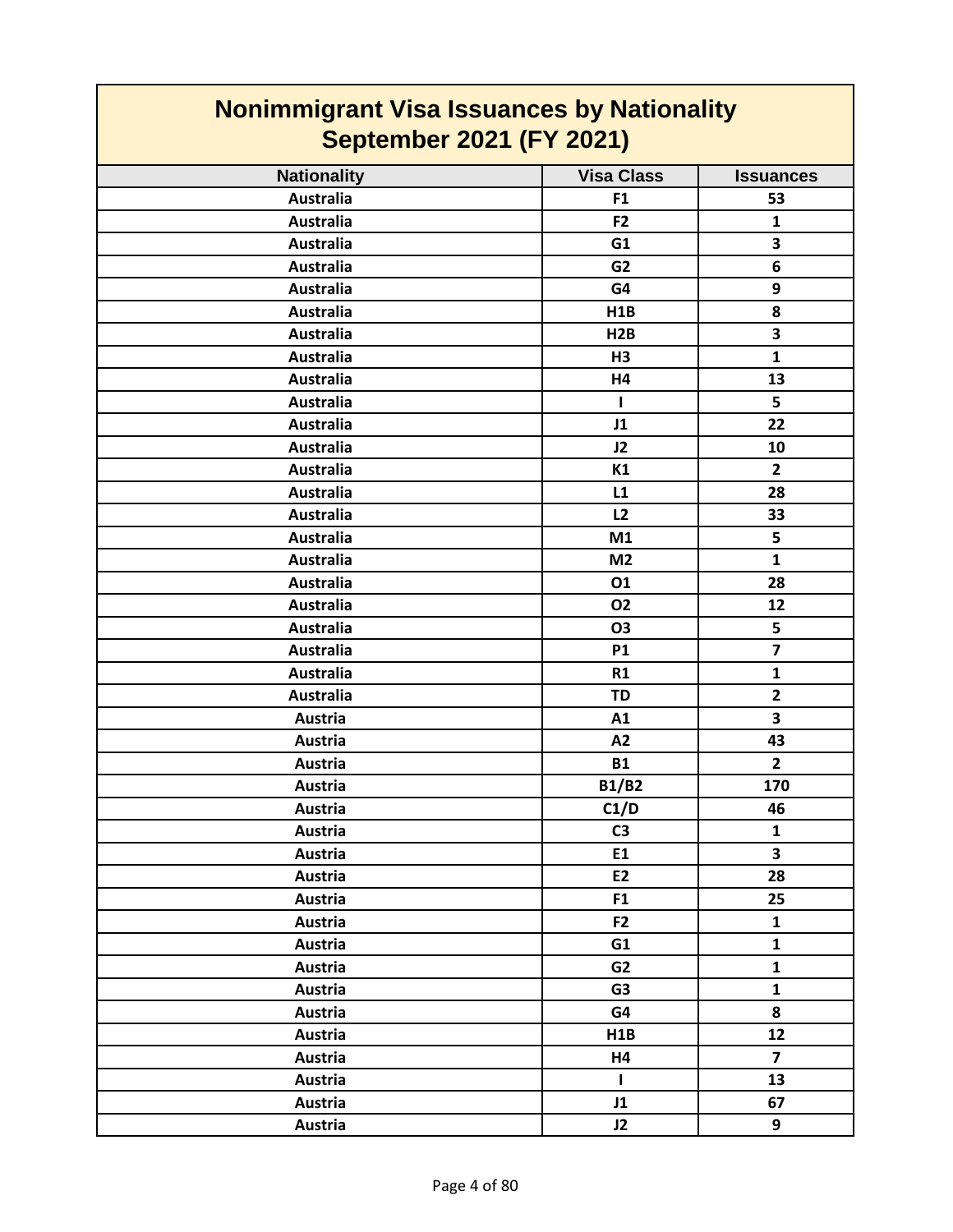| <b>Nationality</b>  | <b>Visa Class</b> | <b>Issuances</b>        |
|---------------------|-------------------|-------------------------|
| <b>Austria</b>      | L1                | 26                      |
| Austria             | L2                | 9                       |
| Austria             | M1                | 3                       |
| Austria             | 01                | 10                      |
| Austria             | <b>O2</b>         | $\overline{\mathbf{4}}$ |
| Austria             | <b>P1</b>         | 3                       |
| <b>Austria</b>      | <b>P4</b>         | $\overline{2}$          |
| Azerbaijan          | A1                | $\overline{2}$          |
| Azerbaijan          | A2                | 34                      |
| Azerbaijan          | <b>B1</b>         | $\overline{\mathbf{3}}$ |
| Azerbaijan          | <b>B1/B2</b>      | 222                     |
| Azerbaijan          | <b>B2</b>         | $\overline{\mathbf{4}}$ |
| Azerbaijan          | C1/D              | 15                      |
| Azerbaijan          | F <sub>1</sub>    | 42                      |
| Azerbaijan          | F <sub>2</sub>    | 13                      |
| Azerbaijan          | G1                | 8                       |
| Azerbaijan          | G <sub>2</sub>    | 12                      |
| Azerbaijan          | G4                | 5                       |
| Azerbaijan          | H1B               | $\overline{\mathbf{4}}$ |
| Azerbaijan          | L                 | $\overline{2}$          |
| Azerbaijan          | J1                | 4                       |
| Azerbaijan          | J2                | $\overline{2}$          |
| Azerbaijan          | L1                | $\mathbf{1}$            |
| Azerbaijan          | 01                | $\mathbf{1}$            |
| <b>Bahamas, The</b> | A1                | 5                       |
| <b>Bahamas, The</b> | A2                | 19                      |
| <b>Bahamas, The</b> | <b>B1/B2</b>      | 592                     |
| <b>Bahamas, The</b> | C1/D              | 13                      |
| <b>Bahamas, The</b> | C <sub>3</sub>    | 3                       |
| <b>Bahamas, The</b> | F1                | 40                      |
| <b>Bahamas, The</b> | F <sub>2</sub>    | $\mathbf{1}$            |
| <b>Bahamas, The</b> | G2                | $\overline{7}$          |
| <b>Bahamas, The</b> | H1B               | 9                       |
| <b>Bahamas, The</b> | H4                | $\mathbf{1}$            |
| <b>Bahamas, The</b> | J1                | $\mathbf{1}$            |
| <b>Bahamas, The</b> | K1                | $\overline{\mathbf{3}}$ |
| <b>Bahamas, The</b> | K <sub>2</sub>    | $\mathbf{2}$            |
| <b>Bahamas, The</b> | L1                | $\mathbf{1}$            |
| <b>Bahamas, The</b> | M1                | 4                       |
| <b>Bahamas, The</b> | <b>P1</b>         | 8                       |
| <b>Bahrain</b>      | A1                | $\overline{2}$          |
| <b>Bahrain</b>      | A2                | 14                      |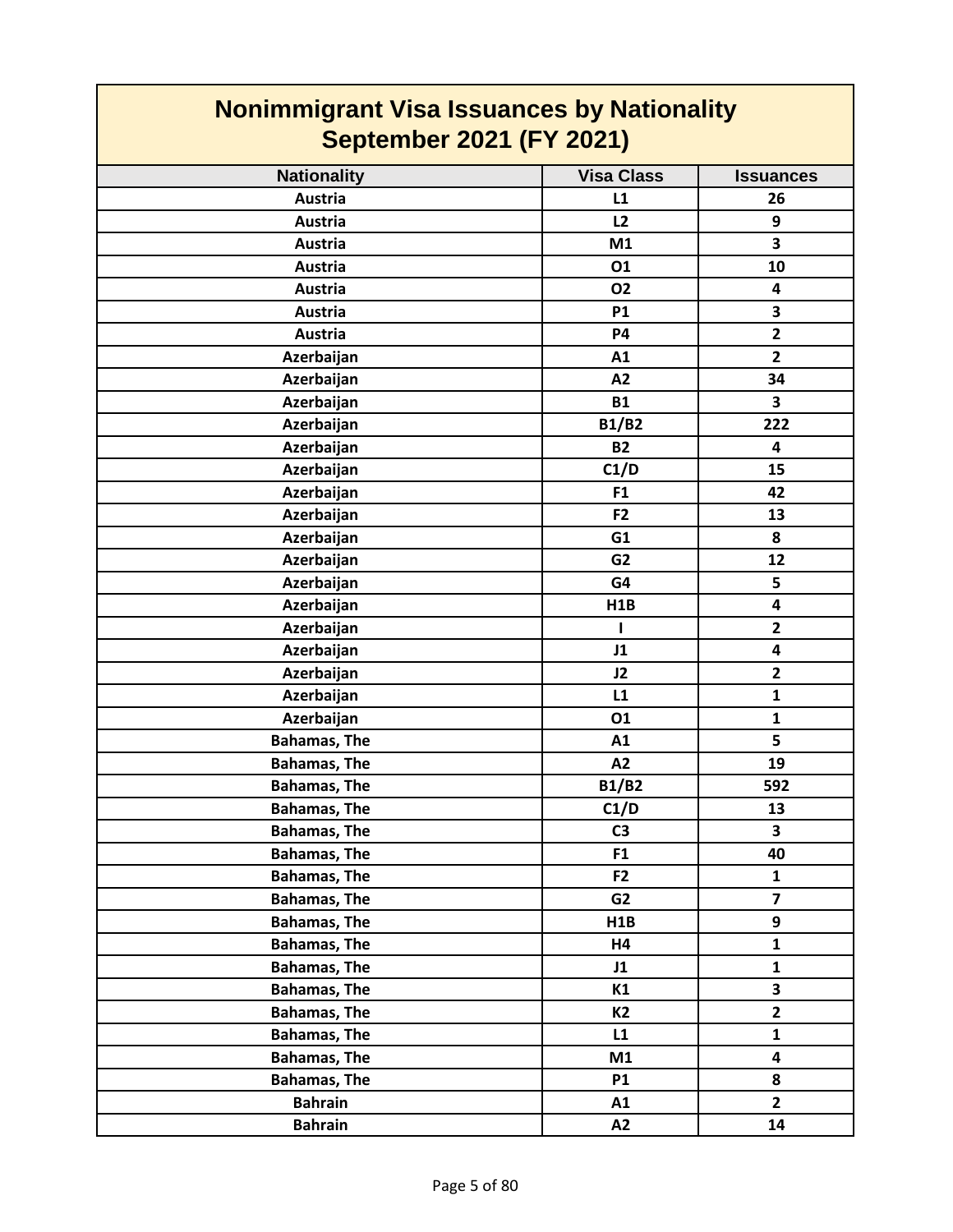| <b>Nonimmigrant Visa Issuances by Nationality</b><br><b>September 2021 (FY 2021)</b> |                   |                         |
|--------------------------------------------------------------------------------------|-------------------|-------------------------|
| <b>Nationality</b>                                                                   | <b>Visa Class</b> | <b>Issuances</b>        |
| <b>Bahrain</b>                                                                       | <b>B1/B2</b>      | 319                     |
| <b>Bahrain</b>                                                                       | <b>B2</b>         | $\mathbf{2}$            |
| <b>Bahrain</b>                                                                       | C1/D              | $\overline{2}$          |
| <b>Bahrain</b>                                                                       | E <sub>2</sub>    | $\mathbf{1}$            |
| <b>Bahrain</b>                                                                       | F <sub>1</sub>    | 4                       |
| <b>Bahrain</b>                                                                       | G <sub>2</sub>    | 9                       |
| <b>Bahrain</b>                                                                       | H <sub>1</sub> B  | $\overline{2}$          |
| <b>Bahrain</b>                                                                       | J1                | $\mathbf{1}$            |
| <b>Bahrain</b>                                                                       | L1                | $\mathbf{1}$            |
| <b>Bangladesh</b>                                                                    | A1                | $\mathbf{1}$            |
| <b>Bangladesh</b>                                                                    | A2                | 38                      |
| <b>Bangladesh</b>                                                                    | A3                | $\overline{2}$          |
| <b>Bangladesh</b>                                                                    | <b>B1</b>         | 5                       |
| <b>Bangladesh</b>                                                                    | <b>B1/B2</b>      | 1,070                   |
| <b>Bangladesh</b>                                                                    | C1                | $\overline{2}$          |
| <b>Bangladesh</b>                                                                    | C1/D              | 130                     |
| <b>Bangladesh</b>                                                                    | CW <sub>2</sub>   | 3                       |
| <b>Bangladesh</b>                                                                    | E <sub>2</sub>    | $\mathbf{1}$            |
| <b>Bangladesh</b>                                                                    | F <sub>1</sub>    | 252                     |
| <b>Bangladesh</b>                                                                    | F <sub>2</sub>    | 136                     |
| <b>Bangladesh</b>                                                                    | G1                | 18                      |
| <b>Bangladesh</b>                                                                    | G <sub>2</sub>    | 98                      |
| <b>Bangladesh</b>                                                                    | G4                | 12                      |
| <b>Bangladesh</b>                                                                    | H1B               | 13                      |
| <b>Bangladesh</b>                                                                    | H4                | 19                      |
| <b>Bangladesh</b>                                                                    |                   | 10                      |
| <b>Bangladesh</b>                                                                    | J1                | 19                      |
| <b>Bangladesh</b>                                                                    | J2                | 30                      |
| <b>Bangladesh</b>                                                                    | K1                | $\overline{2}$          |
| <b>Bangladesh</b>                                                                    | L1                | $\overline{\mathbf{4}}$ |
| <b>Bangladesh</b>                                                                    | L2                | 5                       |
| <b>Bangladesh</b>                                                                    | M1                | $\overline{\mathbf{4}}$ |
| <b>Bangladesh</b>                                                                    | 01                | $\mathbf{1}$            |
| <b>Bangladesh</b>                                                                    | <b>O2</b>         | $\mathbf{1}$            |
| <b>Bangladesh</b>                                                                    | <b>O3</b>         | $\mathbf{1}$            |
| <b>Bangladesh</b>                                                                    | R <sub>2</sub>    | $\mathbf{1}$            |
| <b>Bangladesh</b>                                                                    | <b>T2</b>         | $\mathbf{1}$            |
| <b>Bangladesh</b>                                                                    | T <sub>3</sub>    | $\mathbf{1}$            |
| <b>Bangladesh</b>                                                                    | <b>T4</b>         | 3                       |
| <b>Bangladesh</b>                                                                    | T5                | $\mathbf{1}$            |
| <b>Barbados</b>                                                                      | A1                | $\overline{2}$          |
| <b>Barbados</b>                                                                      | A2                | $\overline{2}$          |

┓

 $\Gamma$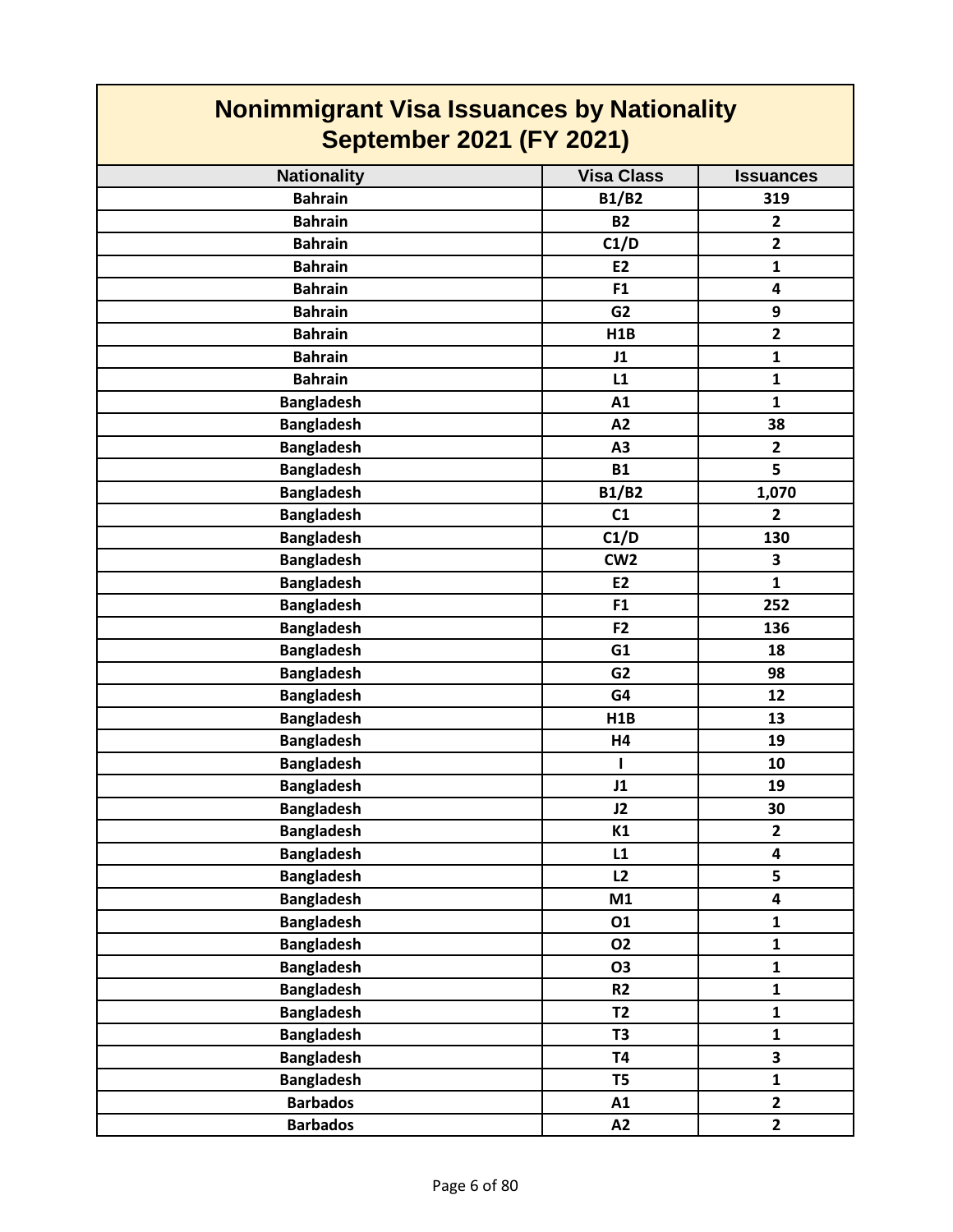| <b>Nationality</b> | <b>Visa Class</b> | <b>Issuances</b>        |
|--------------------|-------------------|-------------------------|
| <b>Barbados</b>    | <b>B1/B2</b>      | 391                     |
| <b>Barbados</b>    | F1                | $\overline{\mathbf{4}}$ |
| <b>Barbados</b>    | G <sub>2</sub>    | $\overline{2}$          |
| <b>Barbados</b>    | G4                | 4                       |
| <b>Barbados</b>    | H2B               | 23                      |
| <b>Barbados</b>    | J1                | $\overline{\mathbf{3}}$ |
| <b>Barbados</b>    | 01                | $\mathbf{1}$            |
| <b>Barbados</b>    | P <sub>3</sub>    | $\mathbf{1}$            |
| <b>Barbados</b>    | R1                | $\mathbf{1}$            |
| <b>Barbados</b>    | R <sub>2</sub>    | $\overline{2}$          |
| <b>Belarus</b>     | A1                | $\mathbf{1}$            |
| <b>Belarus</b>     | <b>B1/B2</b>      | 75                      |
| <b>Belarus</b>     | C1/D              | 31                      |
| <b>Belarus</b>     | F1                | 12                      |
| <b>Belarus</b>     | F <sub>2</sub>    | $\overline{2}$          |
| <b>Belarus</b>     | G <sub>2</sub>    | $\overline{2}$          |
| <b>Belarus</b>     | G4                | 5                       |
| <b>Belarus</b>     | H1B               | $\overline{2}$          |
| <b>Belarus</b>     | H4                | 3                       |
| <b>Belarus</b>     | J1                | $\mathbf{1}$            |
| <b>Belarus</b>     | J2                | $\mathbf{1}$            |
| <b>Belarus</b>     | K1                | 8                       |
| <b>Belarus</b>     | <b>K2</b>         | $\overline{2}$          |
| <b>Belarus</b>     | L1                | 11                      |
| <b>Belarus</b>     | L2                | 18                      |
| <b>Belarus</b>     | 01                | $\mathbf{1}$            |
| <b>Belarus</b>     | O3                | $\overline{2}$          |
| <b>Belarus</b>     | <b>P1</b>         | $\overline{\mathbf{3}}$ |
| <b>Belarus</b>     | <b>P4</b>         | $\overline{\mathbf{z}}$ |
| <b>Belgium</b>     | A1                | $\overline{\mathbf{c}}$ |
| <b>Belgium</b>     | A2                | 14                      |
| <b>Belgium</b>     | <b>B1</b>         | $\overline{2}$          |
| <b>Belgium</b>     | <b>B1/B2</b>      | 38                      |
| <b>Belgium</b>     | C1/D              | 90                      |
| <b>Belgium</b>     | E1                | $\mathbf{1}$            |
| <b>Belgium</b>     | E2                | 13                      |
| <b>Belgium</b>     | F1                | 87                      |
| <b>Belgium</b>     | F <sub>2</sub>    | $\mathbf{2}$            |
| <b>Belgium</b>     | G <sub>2</sub>    | 8                       |
| <b>Belgium</b>     | G <sub>3</sub>    | 11                      |
| <b>Belgium</b>     | G4                | 6                       |
| <b>Belgium</b>     | H1B               | 8                       |
|                    |                   |                         |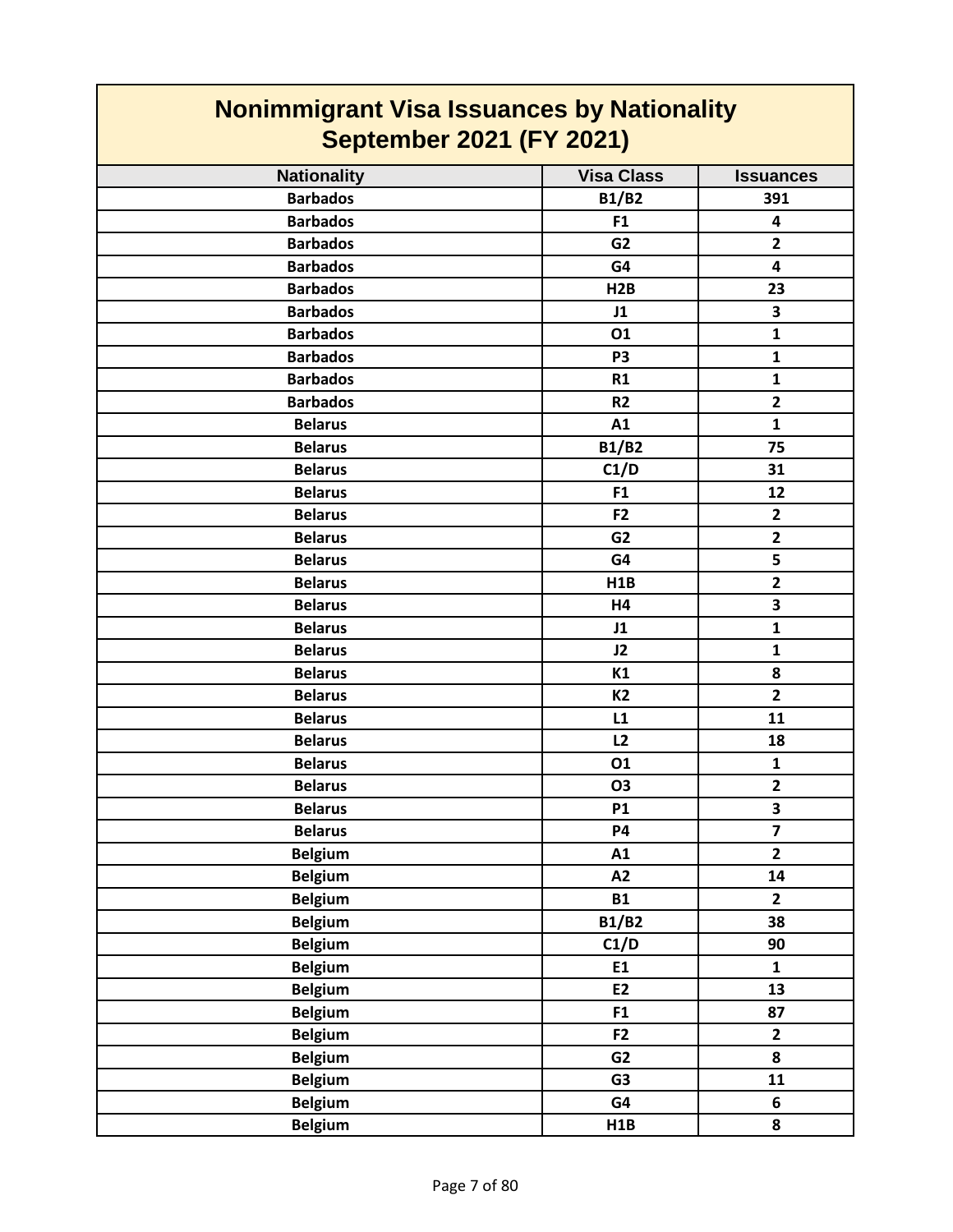| <b>Nationality</b> | <b>Visa Class</b> | <b>Issuances</b>        |
|--------------------|-------------------|-------------------------|
| <b>Belgium</b>     | L                 | 10                      |
| <b>Belgium</b>     | J1                | 61                      |
| <b>Belgium</b>     | J2                | 5                       |
| <b>Belgium</b>     | K1                | 3                       |
| <b>Belgium</b>     | L1                | 32                      |
| <b>Belgium</b>     | L2                | 24                      |
| <b>Belgium</b>     | M1                | 9                       |
| <b>Belgium</b>     | NATO <sub>2</sub> | 86                      |
| <b>Belgium</b>     | NATO4             | $\overline{\mathbf{4}}$ |
| <b>Belgium</b>     | 01                | 11                      |
| <b>Belgium</b>     | <b>O2</b>         | 26                      |
| <b>Belgium</b>     | <b>TD</b>         | $\mathbf{1}$            |
| <b>Belize</b>      | A2                | 9                       |
| <b>Belize</b>      | <b>B1/B2</b>      | 404                     |
| <b>Belize</b>      | C1                | 20                      |
| <b>Belize</b>      | C1/D              | $\mathbf{1}$            |
| <b>Belize</b>      | C <sub>3</sub>    | $\overline{\mathbf{4}}$ |
| <b>Belize</b>      | F1                | 3                       |
| <b>Belize</b>      | L2                | $\mathbf{1}$            |
| <b>Belize</b>      | M1                | $\mathbf{1}$            |
| <b>Belize</b>      | U1                | $\mathbf 1$             |
| <b>Benin</b>       | A1                | $\overline{2}$          |
| <b>Benin</b>       | A2                | 5                       |
| <b>Benin</b>       | <b>B1/B2</b>      | 8                       |
| <b>Benin</b>       | F1                | 4                       |
| <b>Benin</b>       | G1                | $\mathbf 1$             |
| <b>Benin</b>       | G4                | $\overline{\mathbf{2}}$ |
| <b>Benin</b>       | J1                | $\mathbf 1$             |
| <b>Benin</b>       | J2                | $\mathbf 1$             |
| <b>Benin</b>       | K1                | 3                       |
| <b>Benin</b>       | K <sub>2</sub>    | $\mathbf{1}$            |
| <b>Benin</b>       | 01                | $\mathbf{1}$            |
| <b>Benin</b>       | <b>P1</b>         | $\mathbf{1}$            |
| <b>Benin</b>       | R1                | $\mathbf{1}$            |
| <b>Bermuda</b>     | <b>B1/B2</b>      | $\overline{\mathbf{2}}$ |
| <b>Bhutan</b>      | <b>B1/B2</b>      | $\mathbf{1}$            |
| <b>Bhutan</b>      | F <sub>1</sub>    | $\overline{\mathbf{2}}$ |
| <b>Bhutan</b>      | K1                | $\mathbf{1}$            |
| <b>Bolivia</b>     | A1                | $\mathbf{1}$            |
| <b>Bolivia</b>     | A2                | 6                       |
| <b>Bolivia</b>     | <b>B1</b>         | 5                       |
| <b>Bolivia</b>     | <b>B1/B2</b>      | 1,982                   |
|                    |                   |                         |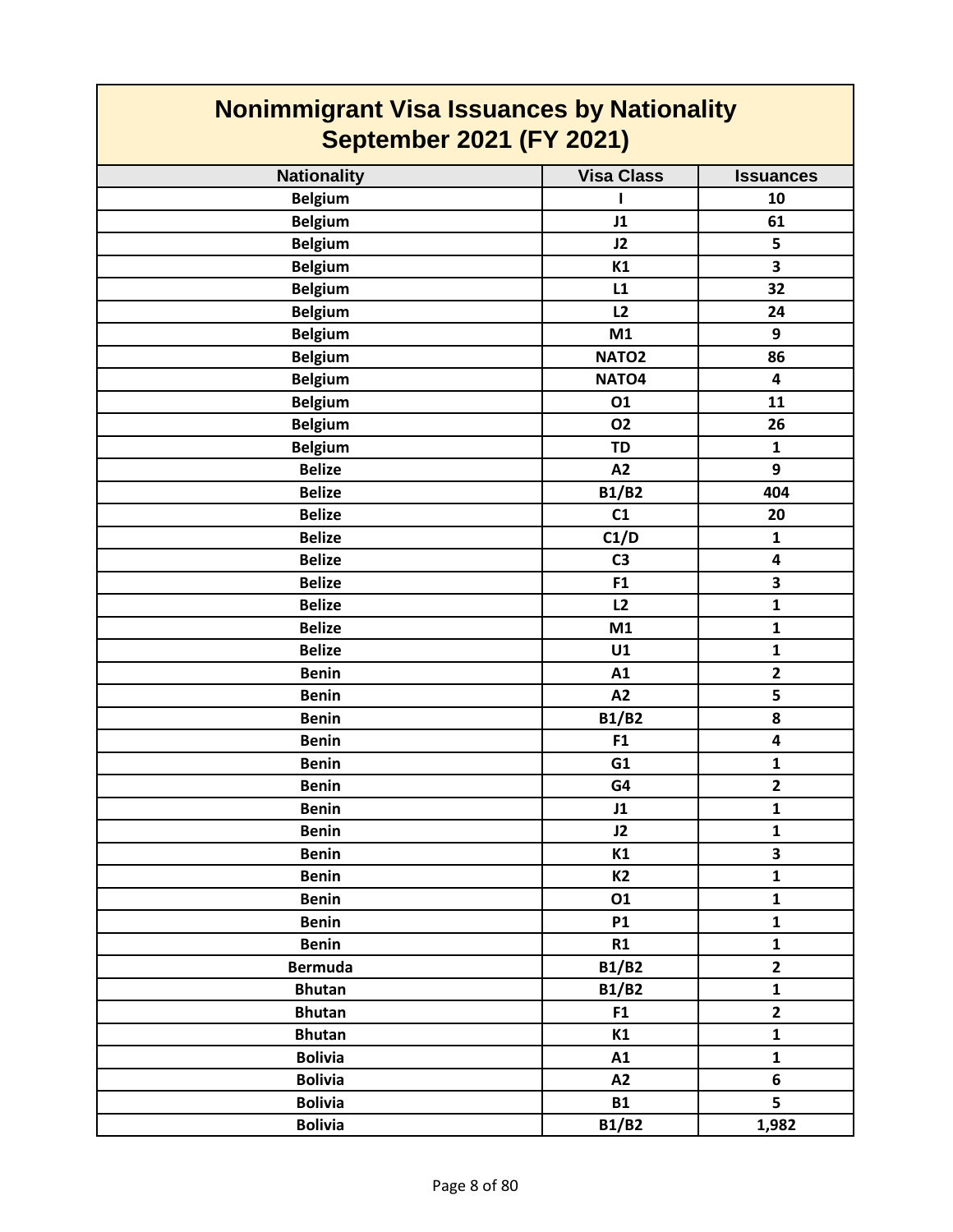| <b>Nationality</b> | <b>Visa Class</b> | <b>Issuances</b>        |
|--------------------|-------------------|-------------------------|
| <b>Bolivia</b>     | C1/D              | 12                      |
| <b>Bolivia</b>     | F1                | 23                      |
| <b>Bolivia</b>     | G1                | $\mathbf{1}$            |
| <b>Bolivia</b>     | G <sub>2</sub>    | 8                       |
| <b>Bolivia</b>     | G4                | 9                       |
| <b>Bolivia</b>     | H1B               | 4                       |
| <b>Bolivia</b>     | H4                | $\mathbf{1}$            |
| <b>Bolivia</b>     | J1                | 43                      |
| <b>Bolivia</b>     | L1                | 5                       |
| <b>Bolivia</b>     | L2                | $\mathbf{1}$            |
| <b>Bolivia</b>     | <b>P1</b>         | $\mathbf{1}$            |
| Bosnia-Herzegovina | A2                | $\overline{2}$          |
| Bosnia-Herzegovina | <b>B1</b>         | 13                      |
| Bosnia-Herzegovina | <b>B1/B2</b>      | 60                      |
| Bosnia-Herzegovina | C1/D              | 58                      |
| Bosnia-Herzegovina | F1                | 6                       |
| Bosnia-Herzegovina | G1                | $\overline{2}$          |
| Bosnia-Herzegovina | G <sub>2</sub>    | 4                       |
| Bosnia-Herzegovina | H1B               | $\overline{\mathbf{2}}$ |
| Bosnia-Herzegovina | J1                | $\overline{\mathbf{2}}$ |
| Bosnia-Herzegovina | J2                | $\overline{\mathbf{2}}$ |
| Bosnia-Herzegovina | K1                | 6                       |
| Bosnia-Herzegovina | <b>K2</b>         | $\mathbf{1}$            |
| Bosnia-Herzegovina | 01                | $\mathbf{1}$            |
| Bosnia-Herzegovina | P <sub>3</sub>    | $\mathbf{1}$            |
| Bosnia-Herzegovina | R1                | $\overline{\mathbf{2}}$ |
| <b>Botswana</b>    | A1                | $\overline{\mathbf{3}}$ |
| <b>Botswana</b>    | A2                | 9                       |
| <b>Botswana</b>    | <b>B1/B2</b>      | 5                       |
| <b>Botswana</b>    | C1/D              | $\mathbf{1}$            |
| <b>Botswana</b>    | F <sub>1</sub>    | 6                       |
| <b>Botswana</b>    | G2                | 19                      |
| <b>Botswana</b>    | G4                | $\mathbf{1}$            |
| <b>Botswana</b>    | H1B               | $\mathbf{1}$            |
| <b>Botswana</b>    | K1                | $\mathbf{1}$            |
| <b>Brazil</b>      | A1                | 26                      |
| <b>Brazil</b>      | A2                | 216                     |
| <b>Brazil</b>      | A3                | $\mathbf{1}$            |
| <b>Brazil</b>      | <b>B1</b>         | 46                      |
| <b>Brazil</b>      | <b>B1/B2</b>      | 926                     |
| <b>Brazil</b>      | C1/D              | 272                     |
| <b>Brazil</b>      | C3                | 17                      |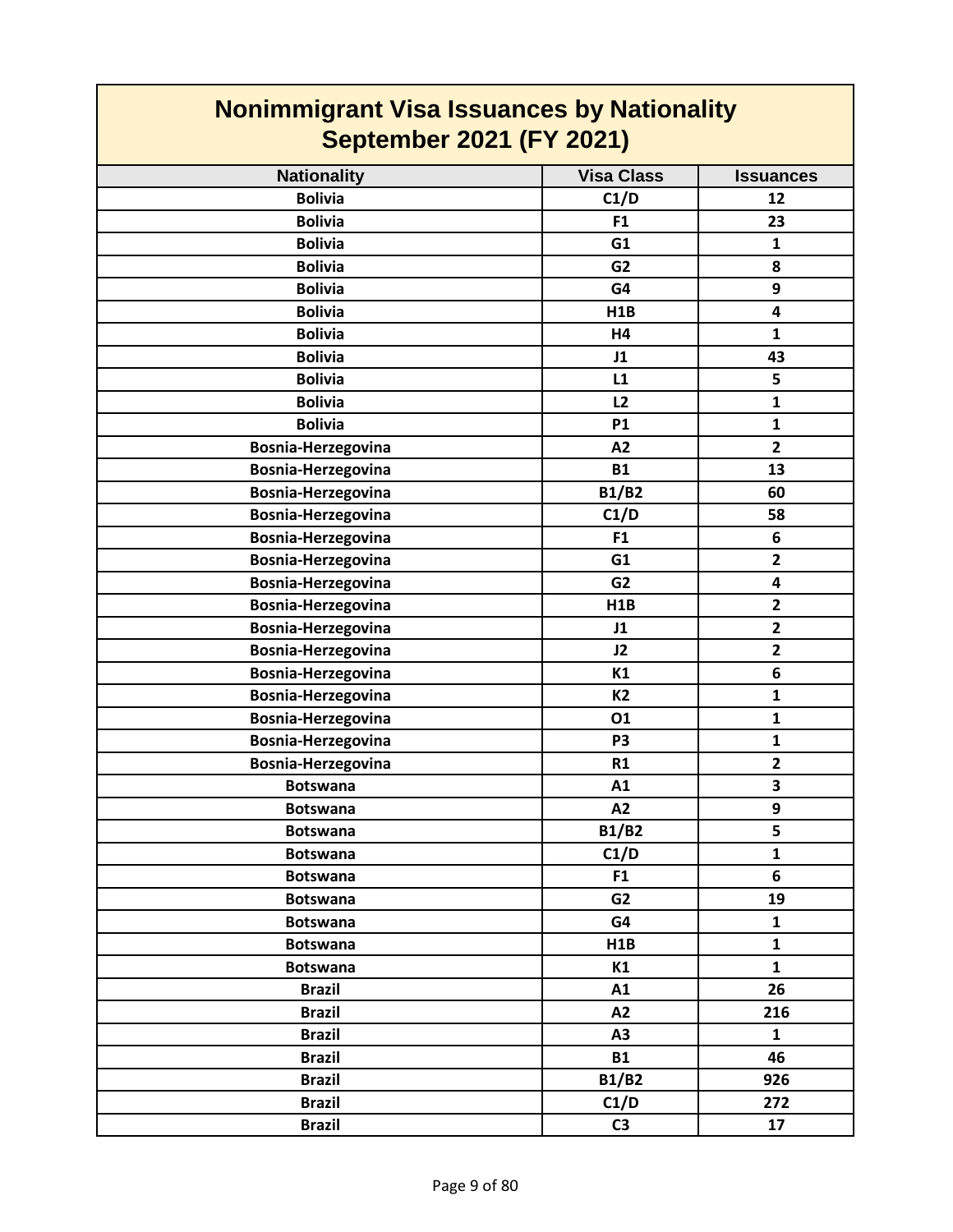| <b>Nationality</b>                                                                                                                                                                                                                                                                                                                                                                                                                                                                                                                | <b>Visa Class</b>                                                                                                                                         | <b>Issuances</b>                                                                                                                                                                                                                 |
|-----------------------------------------------------------------------------------------------------------------------------------------------------------------------------------------------------------------------------------------------------------------------------------------------------------------------------------------------------------------------------------------------------------------------------------------------------------------------------------------------------------------------------------|-----------------------------------------------------------------------------------------------------------------------------------------------------------|----------------------------------------------------------------------------------------------------------------------------------------------------------------------------------------------------------------------------------|
| <b>Brazil</b>                                                                                                                                                                                                                                                                                                                                                                                                                                                                                                                     | <b>E2</b>                                                                                                                                                 | $\overline{2}$                                                                                                                                                                                                                   |
| <b>Brazil</b>                                                                                                                                                                                                                                                                                                                                                                                                                                                                                                                     | E3D                                                                                                                                                       | 3                                                                                                                                                                                                                                |
| <b>Brazil</b>                                                                                                                                                                                                                                                                                                                                                                                                                                                                                                                     | F1                                                                                                                                                        | 575                                                                                                                                                                                                                              |
| <b>Brazil</b>                                                                                                                                                                                                                                                                                                                                                                                                                                                                                                                     | F <sub>2</sub>                                                                                                                                            | 211                                                                                                                                                                                                                              |
| <b>Brazil</b>                                                                                                                                                                                                                                                                                                                                                                                                                                                                                                                     | G <sub>1</sub>                                                                                                                                            | $\overline{2}$                                                                                                                                                                                                                   |
| <b>Brazil</b>                                                                                                                                                                                                                                                                                                                                                                                                                                                                                                                     | G <sub>2</sub>                                                                                                                                            | 121                                                                                                                                                                                                                              |
| <b>Brazil</b>                                                                                                                                                                                                                                                                                                                                                                                                                                                                                                                     | G4                                                                                                                                                        | 39                                                                                                                                                                                                                               |
| <b>Brazil</b>                                                                                                                                                                                                                                                                                                                                                                                                                                                                                                                     | G5                                                                                                                                                        | $\mathbf{1}$                                                                                                                                                                                                                     |
| <b>Brazil</b>                                                                                                                                                                                                                                                                                                                                                                                                                                                                                                                     | H1B                                                                                                                                                       | 48                                                                                                                                                                                                                               |
| <b>Brazil</b>                                                                                                                                                                                                                                                                                                                                                                                                                                                                                                                     | H <sub>2</sub> A                                                                                                                                          | $\overline{\mathbf{3}}$                                                                                                                                                                                                          |
| <b>Brazil</b>                                                                                                                                                                                                                                                                                                                                                                                                                                                                                                                     | H2B                                                                                                                                                       | $\overline{2}$                                                                                                                                                                                                                   |
| <b>Brazil</b>                                                                                                                                                                                                                                                                                                                                                                                                                                                                                                                     | H4                                                                                                                                                        | 33                                                                                                                                                                                                                               |
| <b>Brazil</b>                                                                                                                                                                                                                                                                                                                                                                                                                                                                                                                     | $\mathbf{I}$                                                                                                                                              | 14                                                                                                                                                                                                                               |
| <b>Brazil</b>                                                                                                                                                                                                                                                                                                                                                                                                                                                                                                                     | J1                                                                                                                                                        | 505                                                                                                                                                                                                                              |
| <b>Brazil</b>                                                                                                                                                                                                                                                                                                                                                                                                                                                                                                                     | J2                                                                                                                                                        | 101                                                                                                                                                                                                                              |
| <b>Brazil</b>                                                                                                                                                                                                                                                                                                                                                                                                                                                                                                                     | K1                                                                                                                                                        | 140                                                                                                                                                                                                                              |
| <b>Brazil</b>                                                                                                                                                                                                                                                                                                                                                                                                                                                                                                                     | K2                                                                                                                                                        | 16                                                                                                                                                                                                                               |
| <b>Brazil</b>                                                                                                                                                                                                                                                                                                                                                                                                                                                                                                                     | L1                                                                                                                                                        | 200                                                                                                                                                                                                                              |
| <b>Brazil</b>                                                                                                                                                                                                                                                                                                                                                                                                                                                                                                                     | L2                                                                                                                                                        | 261                                                                                                                                                                                                                              |
| <b>Brazil</b>                                                                                                                                                                                                                                                                                                                                                                                                                                                                                                                     | M1                                                                                                                                                        | 39                                                                                                                                                                                                                               |
| <b>Brazil</b>                                                                                                                                                                                                                                                                                                                                                                                                                                                                                                                     | M <sub>2</sub>                                                                                                                                            | 3                                                                                                                                                                                                                                |
| <b>Brazil</b>                                                                                                                                                                                                                                                                                                                                                                                                                                                                                                                     | 01                                                                                                                                                        | 38                                                                                                                                                                                                                               |
| <b>Brazil</b>                                                                                                                                                                                                                                                                                                                                                                                                                                                                                                                     | <b>O2</b>                                                                                                                                                 | $\overline{2}$                                                                                                                                                                                                                   |
| <b>Brazil</b>                                                                                                                                                                                                                                                                                                                                                                                                                                                                                                                     | <b>O3</b>                                                                                                                                                 | 19                                                                                                                                                                                                                               |
| <b>Brazil</b>                                                                                                                                                                                                                                                                                                                                                                                                                                                                                                                     | <b>P1</b>                                                                                                                                                 | 71                                                                                                                                                                                                                               |
| <b>Brazil</b>                                                                                                                                                                                                                                                                                                                                                                                                                                                                                                                     | <b>P4</b>                                                                                                                                                 | $\mathbf{1}$                                                                                                                                                                                                                     |
| <b>Brazil</b>                                                                                                                                                                                                                                                                                                                                                                                                                                                                                                                     | R1                                                                                                                                                        | 5                                                                                                                                                                                                                                |
|                                                                                                                                                                                                                                                                                                                                                                                                                                                                                                                                   |                                                                                                                                                           | 90                                                                                                                                                                                                                               |
|                                                                                                                                                                                                                                                                                                                                                                                                                                                                                                                                   |                                                                                                                                                           |                                                                                                                                                                                                                                  |
|                                                                                                                                                                                                                                                                                                                                                                                                                                                                                                                                   |                                                                                                                                                           |                                                                                                                                                                                                                                  |
|                                                                                                                                                                                                                                                                                                                                                                                                                                                                                                                                   |                                                                                                                                                           |                                                                                                                                                                                                                                  |
|                                                                                                                                                                                                                                                                                                                                                                                                                                                                                                                                   |                                                                                                                                                           |                                                                                                                                                                                                                                  |
|                                                                                                                                                                                                                                                                                                                                                                                                                                                                                                                                   |                                                                                                                                                           |                                                                                                                                                                                                                                  |
|                                                                                                                                                                                                                                                                                                                                                                                                                                                                                                                                   |                                                                                                                                                           |                                                                                                                                                                                                                                  |
|                                                                                                                                                                                                                                                                                                                                                                                                                                                                                                                                   |                                                                                                                                                           |                                                                                                                                                                                                                                  |
|                                                                                                                                                                                                                                                                                                                                                                                                                                                                                                                                   |                                                                                                                                                           |                                                                                                                                                                                                                                  |
|                                                                                                                                                                                                                                                                                                                                                                                                                                                                                                                                   |                                                                                                                                                           |                                                                                                                                                                                                                                  |
|                                                                                                                                                                                                                                                                                                                                                                                                                                                                                                                                   |                                                                                                                                                           |                                                                                                                                                                                                                                  |
|                                                                                                                                                                                                                                                                                                                                                                                                                                                                                                                                   |                                                                                                                                                           |                                                                                                                                                                                                                                  |
|                                                                                                                                                                                                                                                                                                                                                                                                                                                                                                                                   |                                                                                                                                                           |                                                                                                                                                                                                                                  |
|                                                                                                                                                                                                                                                                                                                                                                                                                                                                                                                                   |                                                                                                                                                           |                                                                                                                                                                                                                                  |
|                                                                                                                                                                                                                                                                                                                                                                                                                                                                                                                                   |                                                                                                                                                           |                                                                                                                                                                                                                                  |
| <b>British National Overseas (Hong Kong) Passport</b><br><b>British National Overseas (Hong Kong) Passport</b><br><b>British National Overseas (Hong Kong) Passport</b><br><b>British National Overseas (Hong Kong) Passport</b><br><b>British National Overseas (Hong Kong) Passport</b><br><b>British National Overseas (Hong Kong) Passport</b><br><b>British Virgin Islands</b><br><b>Brunei</b><br><b>Brunei</b><br><b>Brunei</b><br><b>Brunei</b><br><b>Brunei</b><br><b>Bulgaria</b><br><b>Bulgaria</b><br><b>Bulgaria</b> | <b>B1/B2</b><br>C1/D<br>E <sub>2</sub><br>J2<br>L1<br>L2<br>F <sub>1</sub><br>A1<br>C1/D<br>F1<br>G <sub>2</sub><br>J1<br>A2<br><b>B1</b><br><b>B1/B2</b> | $\mathbf{1}$<br>1<br>$\mathbf{1}$<br>$\overline{\mathbf{4}}$<br>$\mathbf{2}$<br>$\overline{2}$<br>$\overline{\mathbf{4}}$<br>$\mathbf{1}$<br>$\mathbf{1}$<br>$\overline{\mathbf{4}}$<br>$\mathbf{1}$<br>$\mathbf{1}$<br>5<br>258 |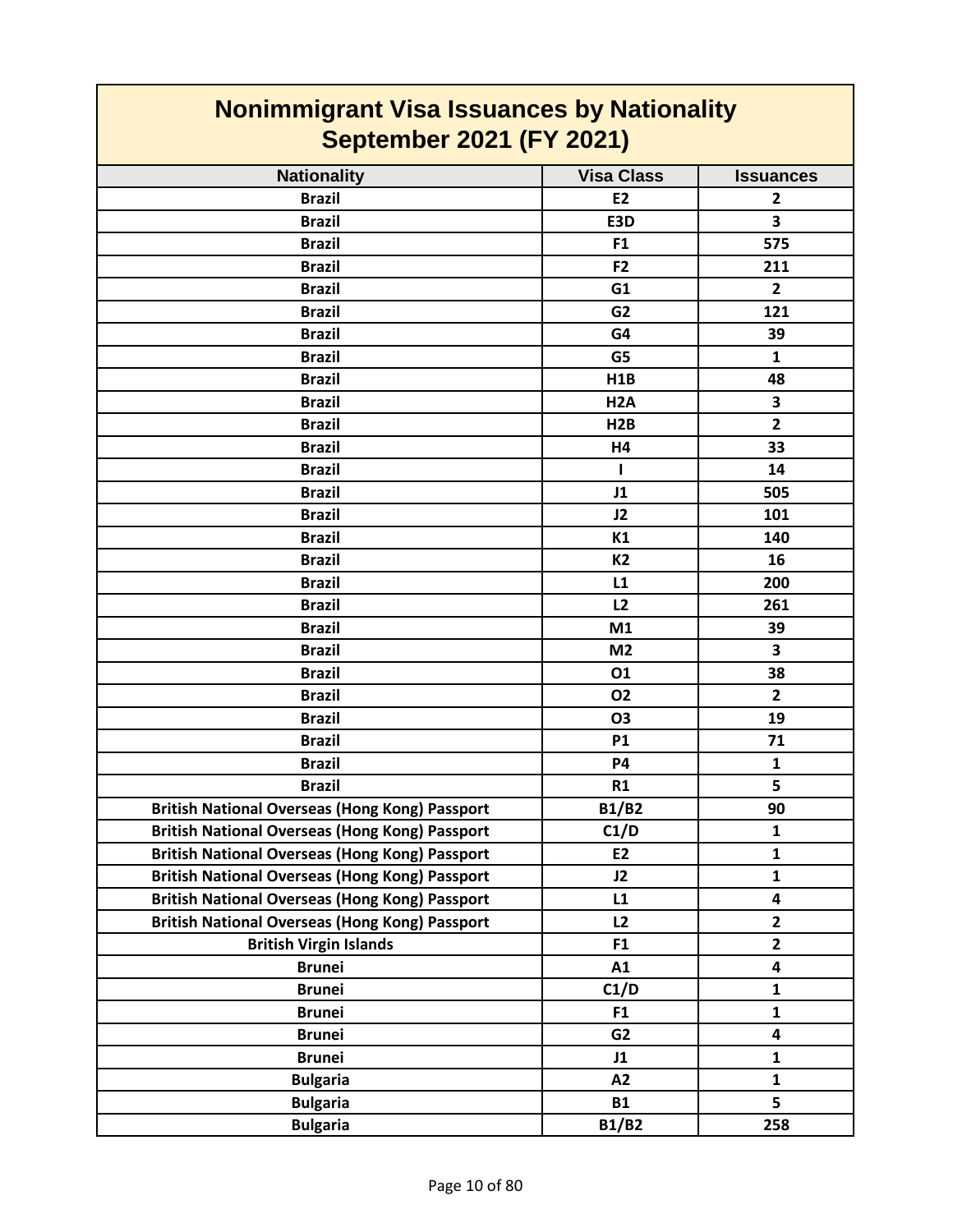#### **Nationality Visa Class I Issuances Nonimmigrant Visa Issuances by Nationality September 2021 (FY 2021) Bulgaria C1/D 98 Bulgaria F1 5 Bulgaria G4 2 Bulgaria H1B 9 Bulgaria H2B 5 Bulgaria 1 1 1 1 Bulgaria J1 15 Bulgaria J2 1 Bulgaria L1 7 Bulgaria L2 3 Bulgaria NATO2 6 Bulgaria P1 2 Bulgaria P3 11 Bulgaria TD 1 Burkina Faso A1 5 Burkina Faso A2 15 Burkina Faso B1/B2 15 Burkina Faso F1 14 Burkina Faso G1 1 Burkina Faso G2 20 Burkina Faso G4 5 Burkina Faso I 2 Burkina Faso K1 1 Burkina Faso 1 M1 1 1 Burma B1 1 Burma B1/B2 28 Burma D 1 Burma F1 116 Burma F2 3 Burma G1 4 Burma G4 1 Burma H4 2 Burma J1 3 Burma K1 13 Burma K2 3 Burma L1 1 Burundi A3 1 Burundi B1/B2 4 Burundi F1 6 Burundi F2 1 Burundi G4 5**

**Burundi G5 1**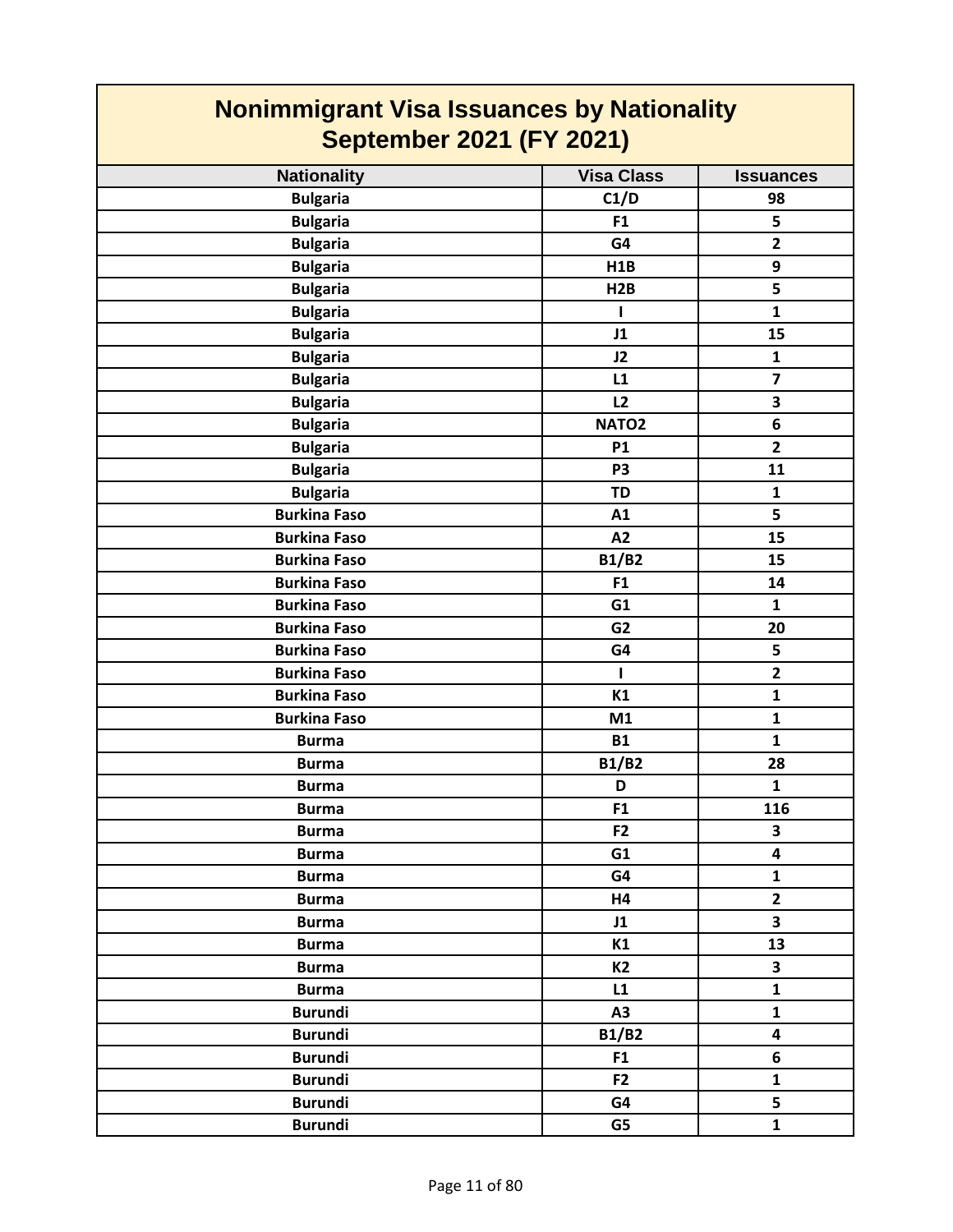| <b>Nonimmigrant Visa Issuances by Nationality</b><br><b>September 2021 (FY 2021)</b> |                   |                         |
|--------------------------------------------------------------------------------------|-------------------|-------------------------|
| <b>Nationality</b>                                                                   | <b>Visa Class</b> | <b>Issuances</b>        |
| <b>Burundi</b>                                                                       |                   | 3                       |
| <b>Burundi</b>                                                                       | <b>P1</b>         | 1                       |
| <b>Cabo Verde</b>                                                                    | A1                | $\mathbf{1}$            |
| <b>Cabo Verde</b>                                                                    | A2                | $\overline{\mathbf{2}}$ |
| <b>Cabo Verde</b>                                                                    | <b>B1/B2</b>      | 10                      |
| <b>Cabo Verde</b>                                                                    | C1/D              | 3                       |
| <b>Cabo Verde</b>                                                                    | F <sub>1</sub>    | 4                       |
| <b>Cabo Verde</b>                                                                    | G <sub>2</sub>    | 10                      |
| <b>Cabo Verde</b>                                                                    | G4                | $\mathbf{1}$            |
| <b>Cabo Verde</b>                                                                    | K1                | $\overline{\mathbf{4}}$ |
| <b>Cabo Verde</b>                                                                    | K2                | $\overline{2}$          |
| <b>Cabo Verde</b>                                                                    | R1                | $\mathbf{1}$            |
| Cambodia                                                                             | A1                | $\mathbf{1}$            |
| Cambodia                                                                             | A2                | 4                       |
| Cambodia                                                                             | <b>B1/B2</b>      | 191                     |
| Cambodia                                                                             | C <sub>1</sub>    | $\overline{\mathbf{z}}$ |
| Cambodia                                                                             | D                 | 3                       |
| Cambodia                                                                             | F <sub>1</sub>    | $\overline{\mathbf{4}}$ |
| Cambodia                                                                             | G1                | $\overline{\mathbf{z}}$ |
| Cambodia                                                                             | H <sub>1</sub> B  | $\mathbf{1}$            |
| Cambodia                                                                             | H4                | 4                       |
| Cambodia                                                                             | K1                | 22                      |
| Cambodia                                                                             | <b>K2</b>         | $\overline{\mathbf{z}}$ |
| Cambodia                                                                             | M1                | 3                       |
| Cambodia                                                                             | R1                | $\mathbf{1}$            |
| Cameroon                                                                             | A2                | 21                      |
| Cameroon                                                                             | <b>B1/B2</b>      | 88                      |
| Cameroon                                                                             | C1/D              | $\mathbf{2}$            |
| Cameroon                                                                             | E2                | $\mathbf{1}$            |
| Cameroon                                                                             | F <sub>1</sub>    | 18                      |
| Cameroon                                                                             | F <sub>2</sub>    | $\overline{2}$          |
| Cameroon                                                                             | G <sub>2</sub>    | 16                      |
| Cameroon                                                                             | G4                | 3                       |
| Cameroon                                                                             | H1B               | $\overline{2}$          |
| Cameroon                                                                             | J1                | 6                       |
| Cameroon                                                                             | K1                | 12                      |
| Cameroon                                                                             | <b>K2</b>         | $\overline{\mathbf{4}}$ |
| Cameroon                                                                             | M1                | 1                       |
| Cameroon                                                                             | R1                | $\overline{\mathbf{3}}$ |
| Canada                                                                               | A1                | 11                      |
| Canada                                                                               | A2                | $\overline{\mathbf{3}}$ |
| Canada                                                                               | <b>B1/B2</b>      | $\mathbf{1}$            |

┑

 $\Gamma$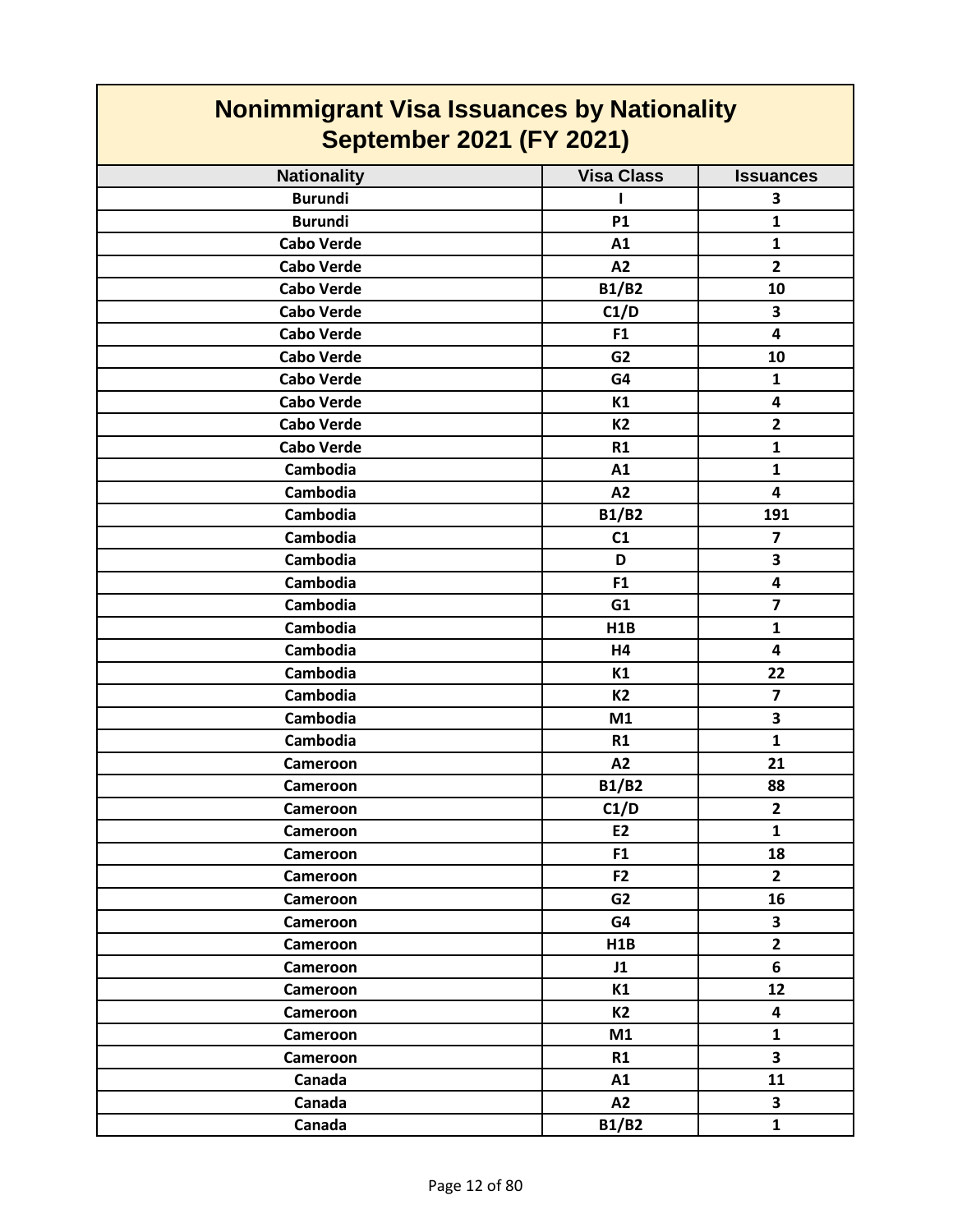| <b>Nonimmigrant Visa Issuances by Nationality</b><br><b>September 2021 (FY 2021)</b> |                   |                         |
|--------------------------------------------------------------------------------------|-------------------|-------------------------|
| <b>Nationality</b>                                                                   | <b>Visa Class</b> | <b>Issuances</b>        |
| Canada                                                                               | C1/D              | 1                       |
| Canada                                                                               | C <sub>3</sub>    | 1                       |
| Canada                                                                               | E1                | 50                      |
| Canada                                                                               | E2                | 273                     |
| Canada                                                                               | E3D               | $\mathbf{2}$            |
| Canada                                                                               | F <sub>1</sub>    | 3                       |
| Canada                                                                               | G <sub>1</sub>    | $\mathbf{2}$            |
| Canada                                                                               | G <sub>2</sub>    | $\overline{\mathbf{4}}$ |
| Canada                                                                               | G4                | 26                      |
| Canada                                                                               | H1B               | 4                       |
| Canada                                                                               | H4                | 17                      |
| Canada                                                                               |                   | 4                       |
| Canada                                                                               | K1                | 31                      |
| Canada                                                                               | K <sub>2</sub>    | 3                       |
| Canada                                                                               | L1                | $\mathbf{1}$            |
| Canada                                                                               | L2                | 13                      |
| Canada                                                                               | M <sub>2</sub>    | $\mathbf{1}$            |
| Canada                                                                               | NATO <sub>2</sub> | 34                      |
| Canada                                                                               | NATO <sub>4</sub> | 1                       |
| Canada                                                                               | NATO6             | $\mathbf{1}$            |
| Canada                                                                               | 01                | $\mathbf{2}$            |
| Canada                                                                               | <b>O2</b>         | 1                       |
| Canada                                                                               | O3                | $\overline{\mathbf{2}}$ |
| Canada                                                                               | <b>P1</b>         | $\overline{2}$          |
| Canada                                                                               | TD                | $\overline{2}$          |
| Canada                                                                               | <b>TN</b>         | $\overline{\mathbf{2}}$ |
| <b>Cayman Islands</b>                                                                | <b>B1/B2</b>      | 23                      |
| <b>Cayman Islands</b>                                                                | F <sub>1</sub>    | 12                      |
| <b>Central African Republic</b>                                                      | A2                | $\mathbf{2}$            |
| <b>Central African Republic</b>                                                      | F1                | $\mathbf{1}$            |
| <b>Central African Republic</b>                                                      | G <sub>2</sub>    | $\mathbf 1$             |
| Chad                                                                                 | A2                | 6                       |
| Chad                                                                                 | <b>B1/B2</b>      | 39                      |
| Chad                                                                                 | <b>B2</b>         | $\mathbf{1}$            |
| Chad                                                                                 | F1                | $\bf 6$                 |
| Chad                                                                                 | G1                | 8                       |
| Chad                                                                                 | G <sub>2</sub>    | 6                       |
| Chad                                                                                 | G4                | 4                       |
| Chad                                                                                 | J2                | $\mathbf{1}$            |
| Chile                                                                                | A1                | $\mathbf{2}$            |
| <b>Chile</b>                                                                         | A2                | 39                      |
| Chile                                                                                | <b>B1</b>         | $\overline{\mathbf{4}}$ |

┓

 $\overline{\phantom{0}}$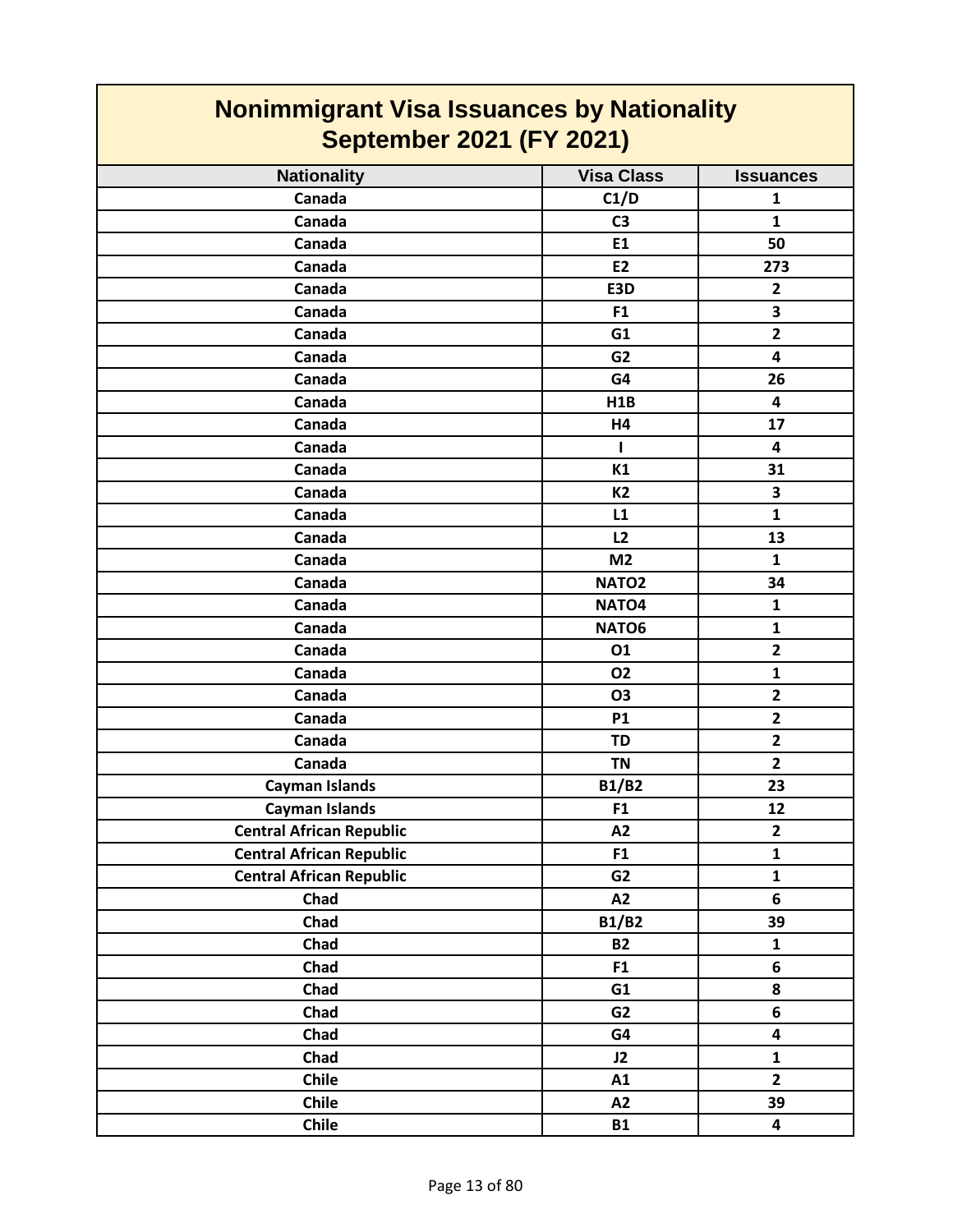| <b>Nationality</b> | <b>Visa Class</b> | <b>Issuances</b>        |
|--------------------|-------------------|-------------------------|
| <b>Chile</b>       | <b>B1/B2</b>      | 152                     |
| Chile              | <b>B2</b>         | 8                       |
| Chile              | C1                | $\overline{\mathbf{3}}$ |
| Chile              | C1/D              | 46                      |
| <b>Chile</b>       | C <sub>3</sub>    | $\overline{\mathbf{4}}$ |
| Chile              | E2                | 16                      |
| <b>Chile</b>       | F1                | 132                     |
| Chile              | F <sub>2</sub>    | 33                      |
| Chile              | G1                | $\mathbf{1}$            |
| <b>Chile</b>       | G <sub>2</sub>    | 5                       |
| Chile              | G4                | $\overline{\mathbf{4}}$ |
| <b>Chile</b>       | H1B               | 15                      |
| Chile              | H1B1              | 146                     |
| Chile              | H2B               | $\mathbf{1}$            |
| Chile              | H4                | 124                     |
| Chile              | J1                | 71                      |
| Chile              | J2                | 19                      |
| Chile              | K1                | $\mathbf{1}$            |
| Chile              | K2                | $\overline{2}$          |
| Chile              | L1                | 18                      |
| <b>Chile</b>       | L2                | 35                      |
| Chile              | M1                | $\mathbf{1}$            |
| Chile              | M <sub>2</sub>    | $\mathbf{1}$            |
| <b>Chile</b>       | 01                | 11                      |
| Chile              | <b>O2</b>         | $\mathbf{1}$            |
| <b>Chile</b>       | O <sub>3</sub>    | 11                      |
| Chile              | <b>P1</b>         | $\overline{\mathbf{4}}$ |
| Chile              | P <sub>3</sub>    | $\mathbf{1}$            |
| <b>Chile</b>       | <b>P4</b>         | $\overline{\mathbf{4}}$ |
| Chile              | R1                | $\mathbf{2}$            |
| Chile              | <b>TD</b>         | 5                       |
| China - mainland   | A1                | 15                      |
| China - mainland   | A2                | 11                      |
| China - mainland   | <b>B1</b>         | 21                      |
| China - mainland   | <b>B1/B2</b>      | 375                     |
| China - mainland   | <b>B2</b>         | $\mathbf{2}$            |
| China - mainland   | C1                | 11                      |
| China - mainland   | C1/D              | 333                     |
| China - mainland   | C3                | 5                       |
| China - mainland   | E1                | $\overline{\mathbf{2}}$ |
| China - mainland   | E2                | $\overline{\mathbf{3}}$ |
| China - mainland   | F <sub>1</sub>    | 1,355                   |
|                    |                   |                         |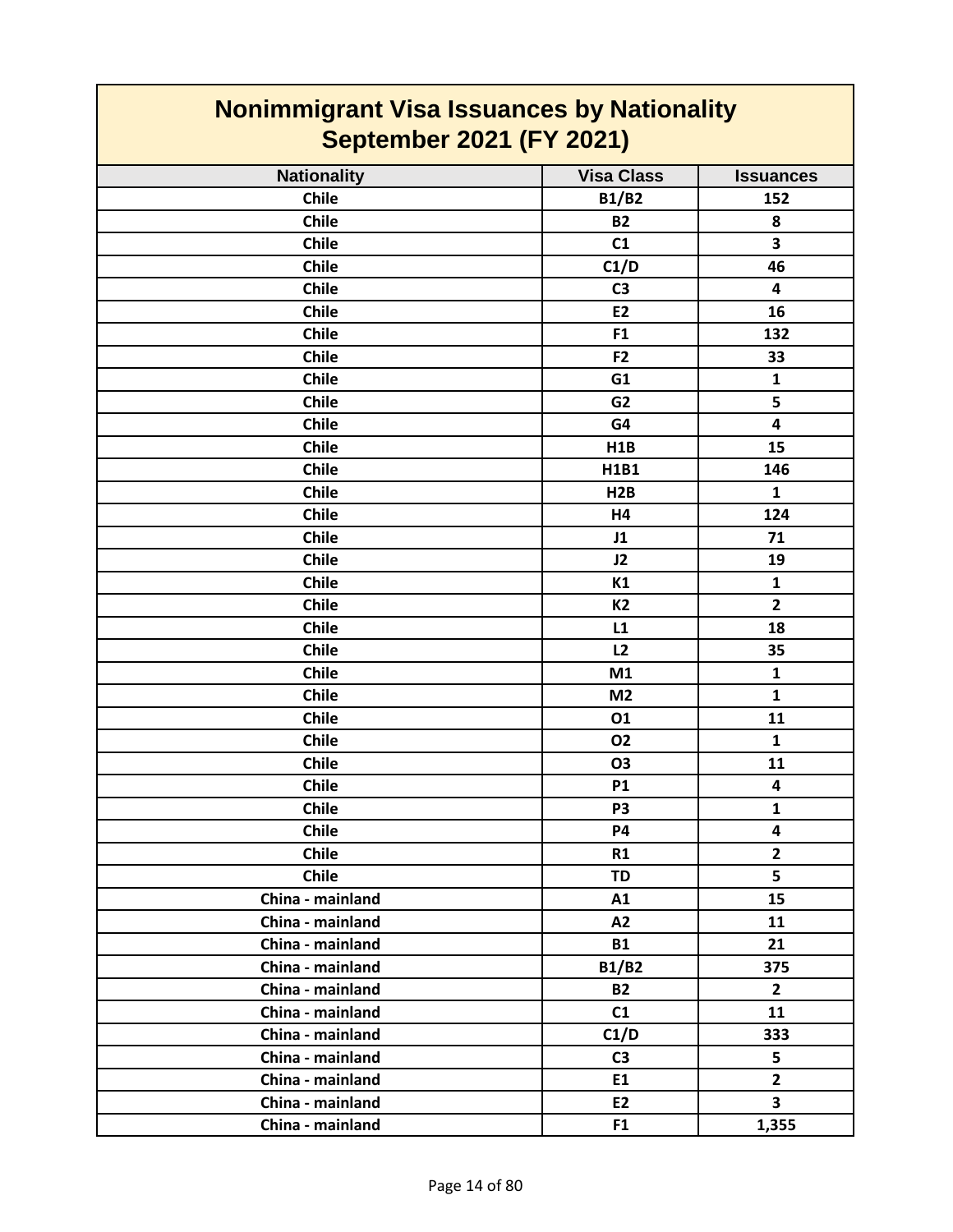| <b>Nonimmigrant Visa Issuances by Nationality</b><br><b>September 2021 (FY 2021)</b> |                   |                         |
|--------------------------------------------------------------------------------------|-------------------|-------------------------|
| <b>Nationality</b>                                                                   | <b>Visa Class</b> | <b>Issuances</b>        |
| China - mainland                                                                     | F <sub>2</sub>    | 97                      |
| China - mainland                                                                     | G1                | $\overline{2}$          |
| China - mainland                                                                     | G4                |                         |
| China - mainland                                                                     |                   | 33                      |
| China - mainland                                                                     | H <sub>1</sub> B  | 371<br>$\mathbf{1}$     |
| China - mainland                                                                     | H <sub>3</sub>    |                         |
|                                                                                      | H4                | 144                     |
| China - mainland                                                                     | J1                | 419                     |
| China - mainland                                                                     | J2                | 118                     |
| China - mainland                                                                     | K1                | 130                     |
| China - mainland                                                                     | <b>K2</b>         | 11                      |
| China - mainland                                                                     | L1                | 136                     |
| China - mainland                                                                     | L2                | 99                      |
| China - mainland                                                                     | M1                | 8                       |
| China - mainland                                                                     | 01                | 17                      |
| China - mainland                                                                     | <b>O3</b>         | 15                      |
| China - mainland                                                                     | <b>P1</b>         | 15                      |
| China - mainland                                                                     | P <sub>3</sub>    | 12                      |
| China - mainland                                                                     | R1                | $\overline{2}$          |
| China - mainland                                                                     | <b>TD</b>         | $\mathbf{1}$            |
| China - Taiwan                                                                       | <b>B1/B2</b>      | 439                     |
| China - Taiwan                                                                       | C1/D              | 238                     |
| China - Taiwan                                                                       | E1                | 21                      |
| China - Taiwan                                                                       | <b>E2</b>         | 86                      |
| China - Taiwan                                                                       | F <sub>1</sub>    | 167                     |
| China - Taiwan                                                                       | F <sub>2</sub>    | 18                      |
| China - Taiwan                                                                       | G4                | 3                       |
| China - Taiwan                                                                       | H <sub>1</sub> B  | 48                      |
| China - Taiwan                                                                       | H2B               | 1                       |
| China - Taiwan                                                                       | H3                | $\mathbf{1}$            |
| China - Taiwan                                                                       | Η4                | 26                      |
| China - Taiwan                                                                       | $\mathbf{I}$      | $\mathbf{1}$            |
| China - Taiwan                                                                       | J1                | 64                      |
| China - Taiwan                                                                       | J2                | 17                      |
| China - Taiwan                                                                       | K1                | 11                      |
| China - Taiwan                                                                       | L1                | 64                      |
| China - Taiwan                                                                       | L2                | 50                      |
| China - Taiwan                                                                       | M1                | 12                      |
| China - Taiwan                                                                       | M <sub>2</sub>    | $\mathbf{2}$            |
| China - Taiwan                                                                       | 01                | $\overline{\mathbf{z}}$ |
| China - Taiwan                                                                       | <b>O3</b>         | 3                       |
| China - Taiwan                                                                       | <b>P1</b>         | $\mathbf{1}$            |
| China - Taiwan                                                                       | R1                | 10                      |

L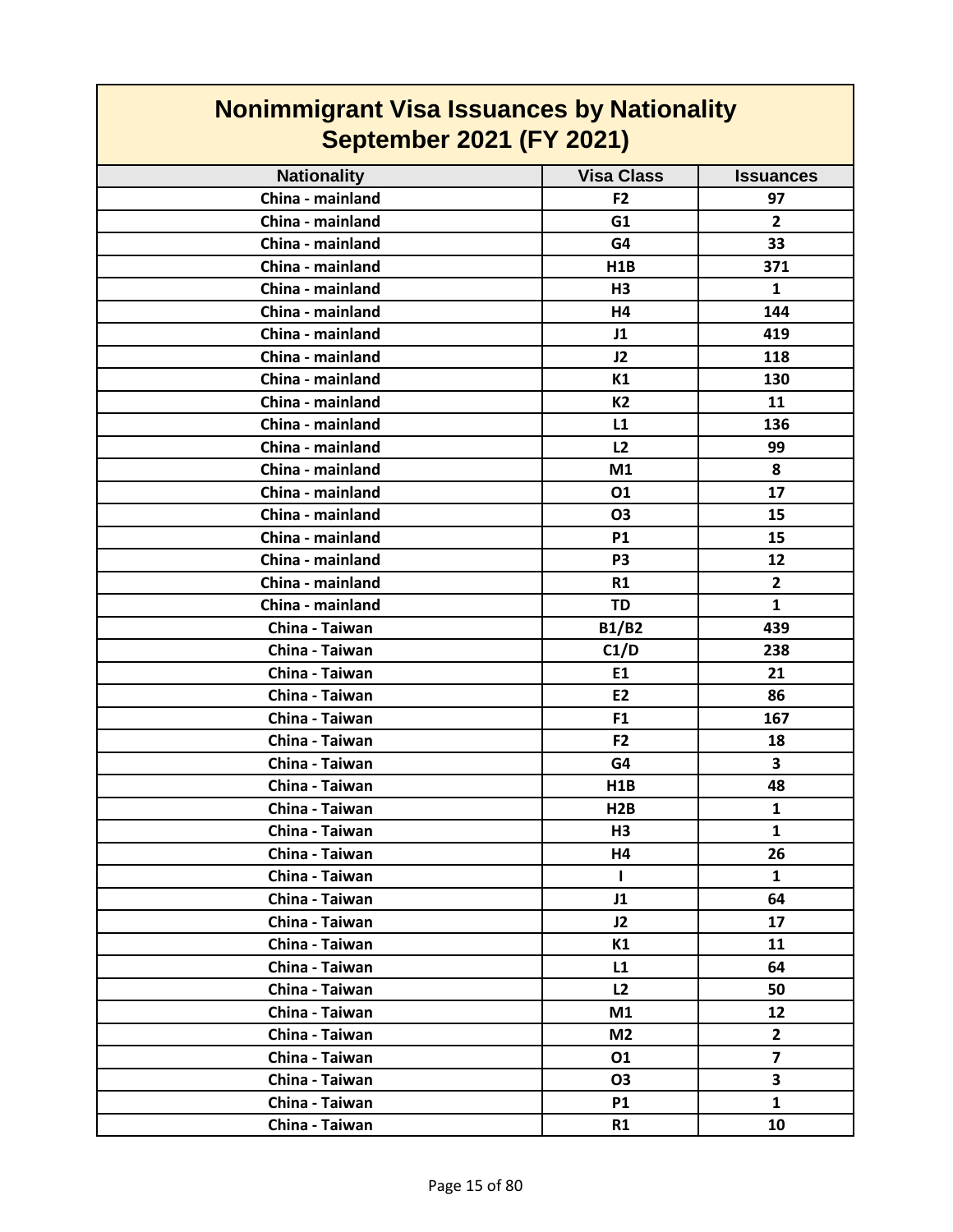| <b>Nonimmigrant Visa Issuances by Nationality</b><br><b>September 2021 (FY 2021)</b> |                   |                         |
|--------------------------------------------------------------------------------------|-------------------|-------------------------|
| <b>Nationality</b>                                                                   | <b>Visa Class</b> | <b>Issuances</b>        |
| China - Taiwan                                                                       | R <sub>2</sub>    | 3                       |
| Colombia                                                                             | A1                | 3                       |
| Colombia                                                                             | A2                | 264                     |
| Colombia                                                                             | <b>B1</b>         | 13                      |
| Colombia                                                                             | <b>B1/B2</b>      | 5,828                   |
| Colombia                                                                             | C1                | 4                       |
| Colombia                                                                             | C1/D              | 158                     |
| Colombia                                                                             | C <sub>3</sub>    | 5                       |
| Colombia                                                                             | <b>E2</b>         | 5                       |
| Colombia                                                                             | E3D               | $\mathbf{1}$            |
| Colombia                                                                             | F <sub>1</sub>    | 298                     |
| Colombia                                                                             | F <sub>2</sub>    | 29                      |
| Colombia                                                                             | G1                | 22                      |
| Colombia                                                                             | G4                | 34                      |
| Colombia                                                                             | H1B               | 59                      |
| Colombia                                                                             | H <sub>2</sub> A  | $\mathbf{1}$            |
| Colombia                                                                             | H2B               | 12                      |
| Colombia                                                                             | H4                | 32                      |
| Colombia                                                                             | ı                 | 12                      |
| Colombia                                                                             | J1                | 252                     |
| Colombia                                                                             | J2                | 30                      |
| Colombia                                                                             | K1                | 108                     |
| Colombia                                                                             | <b>K2</b>         | 33                      |
| Colombia                                                                             | L1                | 43                      |
| Colombia                                                                             | L2                | 42                      |
| Colombia                                                                             | M1                | $\overline{7}$          |
| Colombia                                                                             | 01                | 23                      |
| Colombia                                                                             | <b>O2</b>         | 20                      |
| Colombia                                                                             | <b>O3</b>         | 12                      |
| Colombia                                                                             | <b>P1</b>         | 30                      |
| Colombia                                                                             | P <sub>3</sub>    | $\mathbf{1}$            |
| Colombia                                                                             | R1                | 10                      |
| Colombia                                                                             | R <sub>2</sub>    | $\mathbf{1}$            |
| Colombia                                                                             | <b>TD</b>         | $\overline{7}$          |
| <b>Comoros</b>                                                                       | A1                | 3                       |
| <b>Comoros</b>                                                                       | G <sub>2</sub>    | 18                      |
| Congo, Democratic Republic of the                                                    | A1                | $\overline{2}$          |
| Congo, Democratic Republic of the                                                    | A2                | 30                      |
| Congo, Democratic Republic of the                                                    | <b>B1</b>         | 8                       |
| Congo, Democratic Republic of the                                                    | <b>B1/B2</b>      | 164                     |
| Congo, Democratic Republic of the                                                    | <b>B2</b>         | $\mathbf{1}$            |
| Congo, Democratic Republic of the                                                    | C1                | $\overline{\mathbf{3}}$ |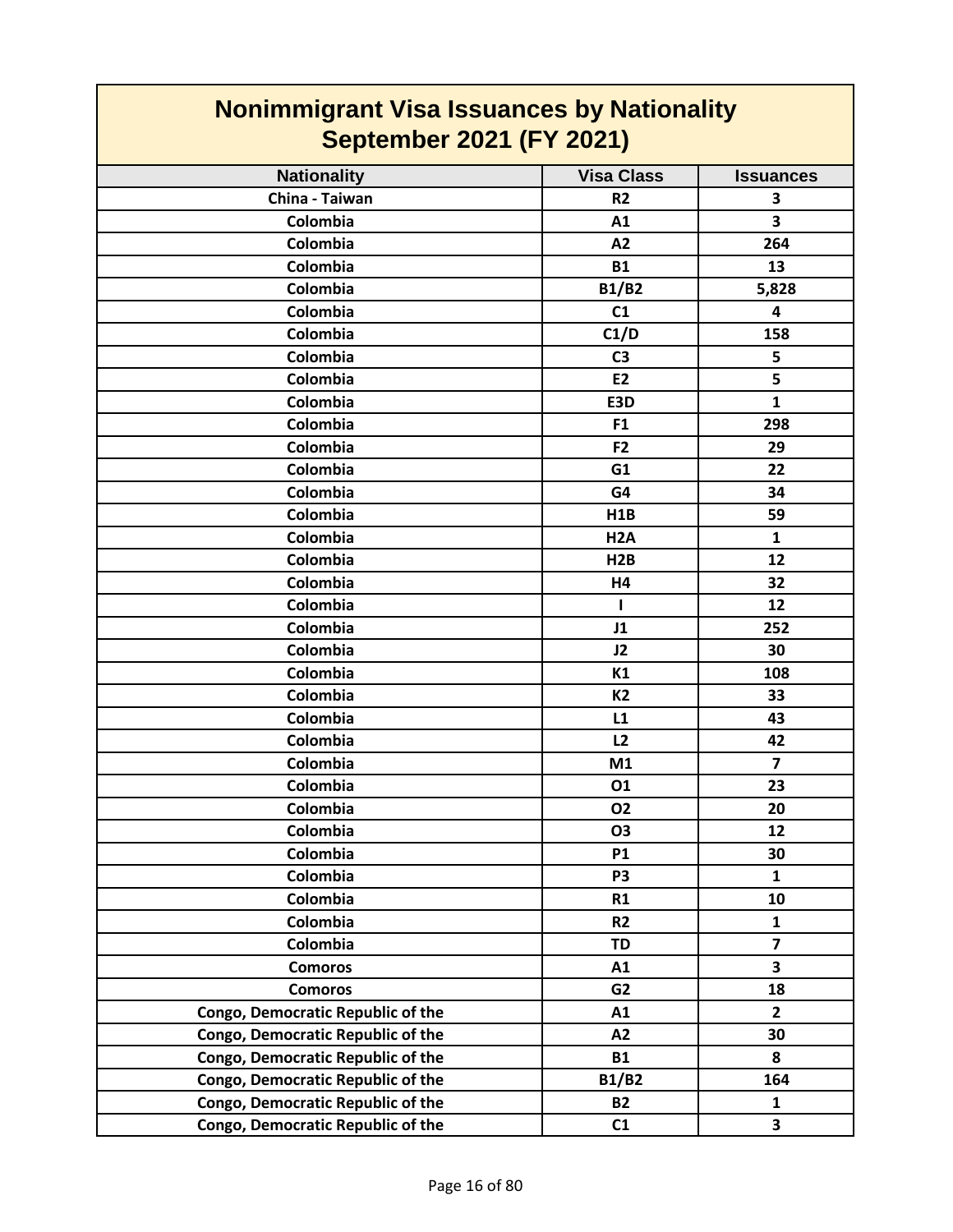| <b>Nationality</b>                | <b>Visa Class</b> | <b>Issuances</b>        |
|-----------------------------------|-------------------|-------------------------|
| Congo, Democratic Republic of the | F1                | 75                      |
| Congo, Democratic Republic of the | F <sub>2</sub>    | 6                       |
| Congo, Democratic Republic of the | G <sub>2</sub>    | 105                     |
| Congo, Democratic Republic of the | G4                | $\overline{\mathbf{z}}$ |
| Congo, Democratic Republic of the | J1                | $\overline{2}$          |
| Congo, Democratic Republic of the | K1                | $\overline{7}$          |
| Congo, Democratic Republic of the | <b>K2</b>         | $\mathbf{2}$            |
| Congo, Democratic Republic of the | R1                | $\mathbf{1}$            |
| Congo, Republic of the            | A1                | $\overline{\mathbf{2}}$ |
| Congo, Republic of the            | A2                | 12                      |
| Congo, Republic of the            | <b>B2</b>         | 11                      |
| Congo, Republic of the            | F <sub>1</sub>    | 3                       |
| Congo, Republic of the            | G1                | $\overline{\mathbf{4}}$ |
| Congo, Republic of the            | G <sub>2</sub>    | 20                      |
| Congo, Republic of the            | G4                | $\mathbf{1}$            |
| Congo, Republic of the            | G5                | $\mathbf{1}$            |
| Congo, Republic of the            | ш                 | 1                       |
| Congo, Republic of the            | J2                | $\mathbf{1}$            |
| Congo, Republic of the            | L1                | $\mathbf{1}$            |
| <b>Costa Rica</b>                 | A1                | 3                       |
| <b>Costa Rica</b>                 | A2                | 11                      |
| <b>Costa Rica</b>                 | <b>B1</b>         | 74                      |
| <b>Costa Rica</b>                 | <b>B1/B2</b>      | 2,340                   |
| <b>Costa Rica</b>                 | C1/D              | 10                      |
| <b>Costa Rica</b>                 | C <sub>3</sub>    | 8                       |
| <b>Costa Rica</b>                 | E1                | $\overline{2}$          |
| <b>Costa Rica</b>                 | F1                | 10                      |
| <b>Costa Rica</b>                 | F <sub>2</sub>    | 3                       |
| <b>Costa Rica</b>                 | G4                | 11                      |
| <b>Costa Rica</b>                 | H1B               | 5                       |
| <b>Costa Rica</b>                 | H <sub>2</sub> A  | 111                     |
| <b>Costa Rica</b>                 | H2B               | 30                      |
| <b>Costa Rica</b>                 | H3                | 4                       |
| <b>Costa Rica</b>                 | H4                | 3                       |
| <b>Costa Rica</b>                 | J1                | 22                      |
| <b>Costa Rica</b>                 | J2                | 3                       |
| <b>Costa Rica</b>                 | K1                | $\overline{7}$          |
| Costa Rica                        | K2                | 5                       |
| <b>Costa Rica</b>                 | L1                | 9                       |
| Costa Rica                        | L2                | 9                       |
| <b>Costa Rica</b>                 | 01                | 3                       |
| <b>Costa Rica</b>                 | R1                | $\mathbf{1}$            |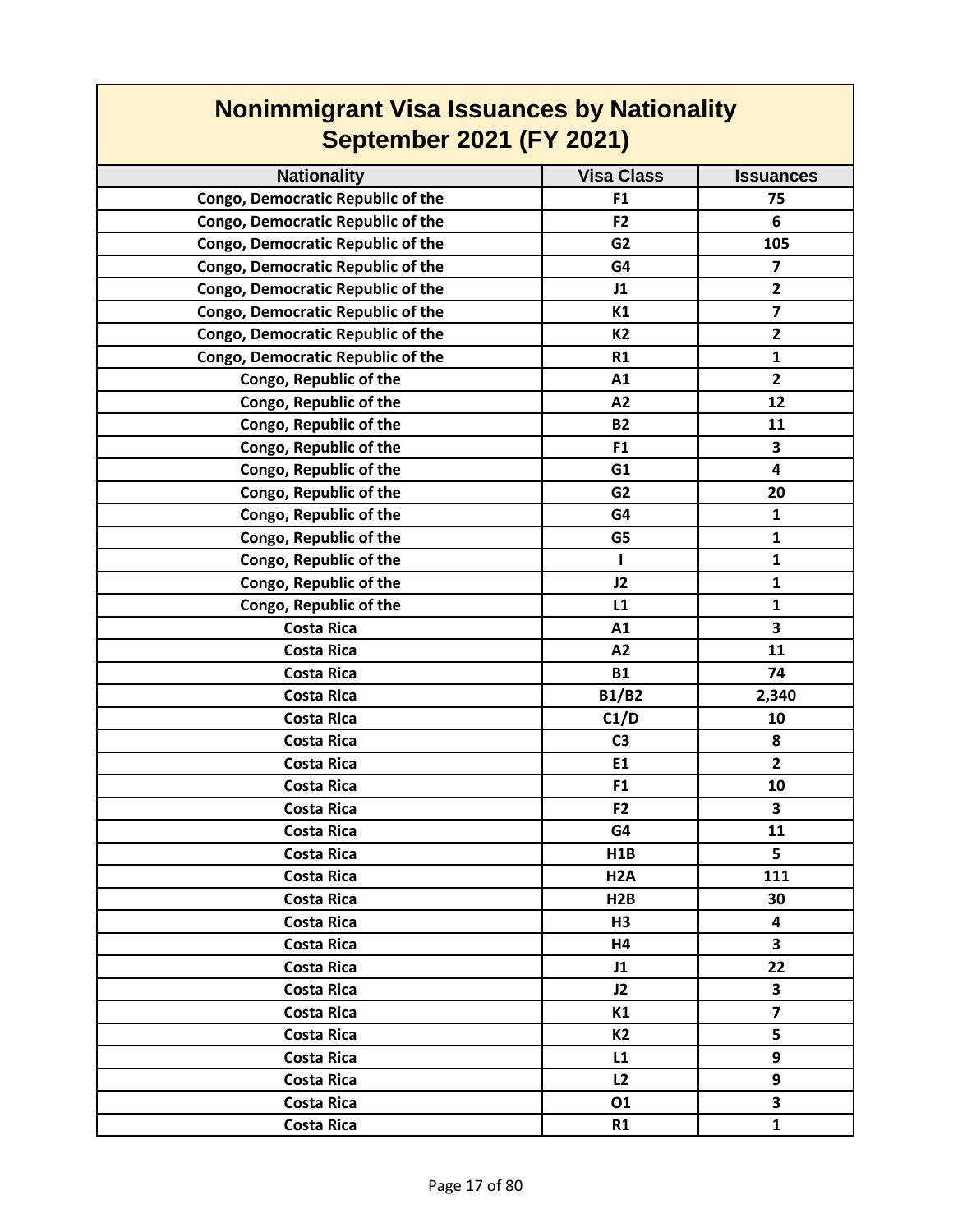| <b>Nonimmigrant Visa Issuances by Nationality</b><br><b>September 2021 (FY 2021)</b> |                   |                         |
|--------------------------------------------------------------------------------------|-------------------|-------------------------|
| <b>Nationality</b>                                                                   | <b>Visa Class</b> | <b>Issuances</b>        |
| Cote d'Ivoire                                                                        | A1                | 19                      |
| Cote d'Ivoire                                                                        | A2                | 9                       |
| Cote d'Ivoire                                                                        | <b>B1/B2</b>      | 39                      |
| Cote d'Ivoire                                                                        | C1                | 6                       |
| Cote d'Ivoire                                                                        | C <sub>2</sub>    | 1                       |
| Cote d'Ivoire                                                                        | F1                | 45                      |
| Cote d'Ivoire                                                                        | F <sub>2</sub>    | $\mathbf{1}$            |
| Cote d'Ivoire                                                                        | G1                | 13                      |
| Cote d'Ivoire                                                                        | G <sub>2</sub>    | 20                      |
| Cote d'Ivoire                                                                        | G4                | 7                       |
| Cote d'Ivoire                                                                        | H1B               | 1                       |
| Cote d'Ivoire                                                                        | J1                | $\overline{\mathbf{4}}$ |
| Cote d'Ivoire                                                                        | J2                | 5                       |
| Cote d'Ivoire                                                                        | K1                | 14                      |
| Cote d'Ivoire                                                                        | P <sub>3</sub>    | $\mathbf{1}$            |
| Croatia                                                                              | A1                | 5                       |
| Croatia                                                                              | A2                | 18                      |
| Croatia                                                                              | <b>B1</b>         | 25                      |
| Croatia                                                                              | <b>B1/B2</b>      | 179                     |
| Croatia                                                                              | C1/D              | 47                      |
| Croatia                                                                              | F <sub>1</sub>    | 9                       |
| Croatia                                                                              | G1                | $\mathbf{2}$            |
| Croatia                                                                              | G <sub>3</sub>    | $\mathbf{1}$            |
| <b>Croatia</b>                                                                       | H1B               | 9                       |
| Croatia                                                                              | H2B               | $\overline{2}$          |
| <b>Croatia</b>                                                                       | J1                | 13                      |
| Croatia                                                                              | K1                | $\overline{2}$          |
| Croatia                                                                              | L1                | 9                       |
| Croatia                                                                              | NATO <sub>2</sub> | $\overline{2}$          |
| Croatia                                                                              | 01                | $\mathbf{1}$            |
| Croatia                                                                              | <b>P1</b>         | $\mathbf{1}$            |
| Croatia                                                                              | R1                | $\mathbf{1}$            |
| Cuba                                                                                 | A1                | 12                      |
| Cuba                                                                                 | A2                | ${\bf 1}$               |
| Cuba                                                                                 | <b>B1</b>         | 6                       |
| Cuba                                                                                 | <b>B1/B2</b>      | 12                      |
| Cuba                                                                                 | <b>B2</b>         | 21                      |
| Cuba                                                                                 | <b>BBBCC</b>      | $\mathbf{1}$            |
| Cuba                                                                                 | C1                | $\overline{\mathbf{3}}$ |
| Cuba                                                                                 | F <sub>1</sub>    | 5                       |
| Cuba                                                                                 | F <sub>2</sub>    | 3                       |
| Cuba                                                                                 | G1                | 11                      |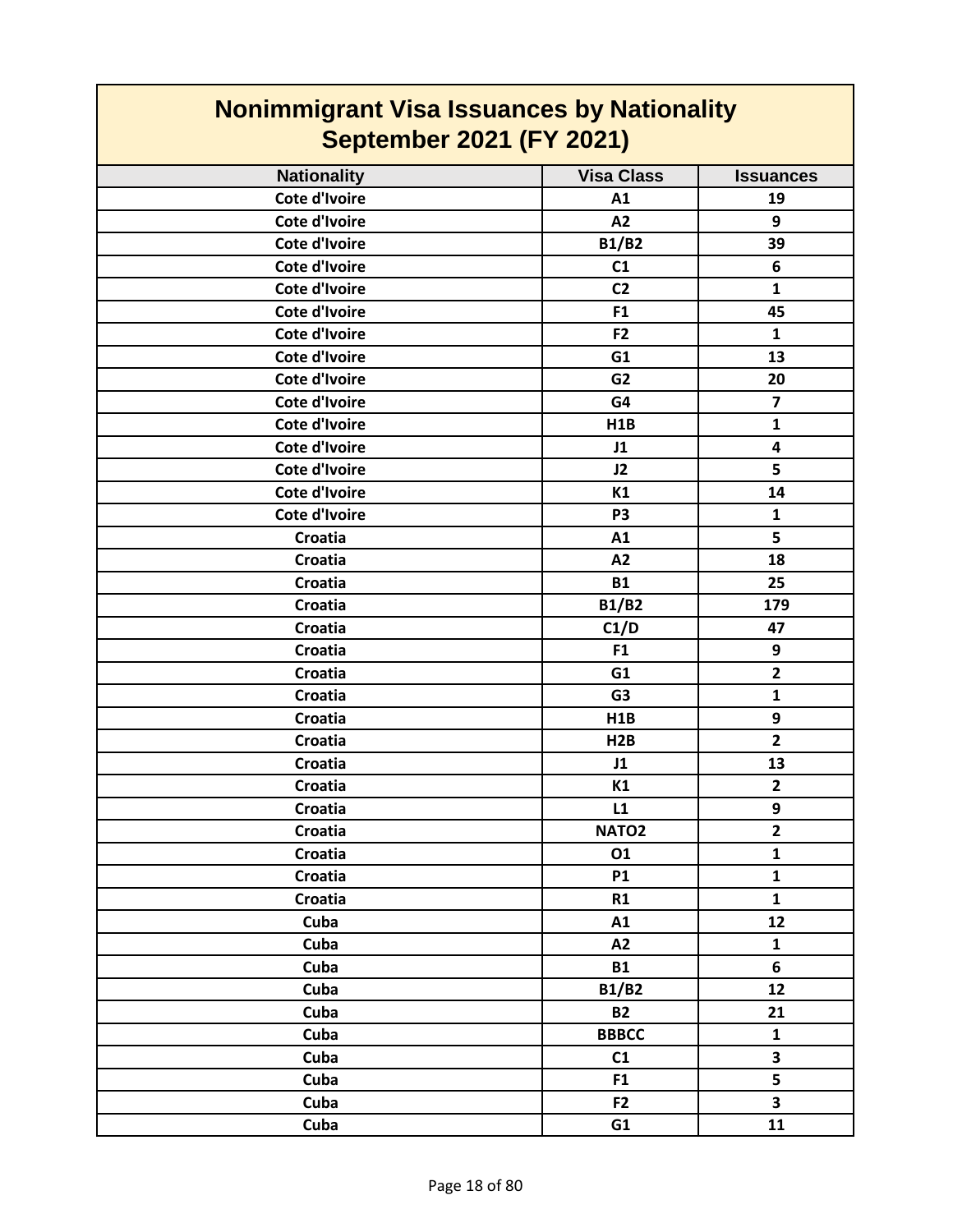| <b>Nationality</b>    | <b>Visa Class</b> | <b>Issuances</b>        |
|-----------------------|-------------------|-------------------------|
| Cuba                  | G <sub>2</sub>    | 11                      |
| Cuba                  | J1                | 3                       |
| Cuba                  | K1                | 35                      |
| Cuba                  | <b>K2</b>         | 10                      |
| Cuba                  | 01                | $\mathbf{1}$            |
| Cuba                  | <b>P1</b>         | 11                      |
| Cuba                  | R1                | 1                       |
| <b>Cyprus</b>         | A1                | 4                       |
| <b>Cyprus</b>         | A2                | 8                       |
| <b>Cyprus</b>         | <b>B1</b>         | 8                       |
| <b>Cyprus</b>         | <b>B1/B2</b>      | 37                      |
| <b>Cyprus</b>         | C1/D              | 8                       |
| <b>Cyprus</b>         | F1                | 6                       |
| <b>Cyprus</b>         | G <sub>2</sub>    | 14                      |
| <b>Cyprus</b>         | H1B               | $\overline{\mathbf{4}}$ |
| <b>Cyprus</b>         | J1                | $\mathbf{2}$            |
| <b>Cyprus</b>         | J2                | $\overline{2}$          |
| <b>Cyprus</b>         | L1                | $\overline{2}$          |
| <b>Cyprus</b>         | L2                | $\mathbf{1}$            |
| <b>Cyprus</b>         | M1                | 1                       |
| <b>Cyprus</b>         | 01                | $\mathbf{1}$            |
| <b>Czech Republic</b> | A1                | $\overline{\mathbf{4}}$ |
| <b>Czech Republic</b> | A2                | 8                       |
| <b>Czech Republic</b> | <b>B1</b>         | 6                       |
| <b>Czech Republic</b> | <b>B1/B2</b>      | 18                      |
| <b>Czech Republic</b> | C1/D              | 14                      |
| <b>Czech Republic</b> | E <sub>2</sub>    | $\overline{7}$          |
| <b>Czech Republic</b> | F1                | 21                      |
| <b>Czech Republic</b> | F <sub>2</sub>    | $\overline{\mathbf{4}}$ |
| <b>Czech Republic</b> | G1                | $\mathbf 1$             |
| <b>Czech Republic</b> | G <sub>2</sub>    | $\overline{\mathbf{3}}$ |
| <b>Czech Republic</b> | G <sub>3</sub>    | $\mathbf{1}$            |
| <b>Czech Republic</b> | G4                | $\overline{\mathbf{4}}$ |
| <b>Czech Republic</b> | H1B               | 6                       |
| <b>Czech Republic</b> | <b>H4</b>         | $\overline{2}$          |
| <b>Czech Republic</b> | J1                | 34                      |
| <b>Czech Republic</b> | J2                | 6                       |
| <b>Czech Republic</b> | K1                | $\mathbf{1}$            |
| <b>Czech Republic</b> | L1                | 18                      |
| <b>Czech Republic</b> | L2                | 12                      |
| <b>Czech Republic</b> | NATO <sub>2</sub> | $\mathbf{1}$            |
| <b>Czech Republic</b> | 01                | $\overline{\mathbf{3}}$ |
|                       |                   |                         |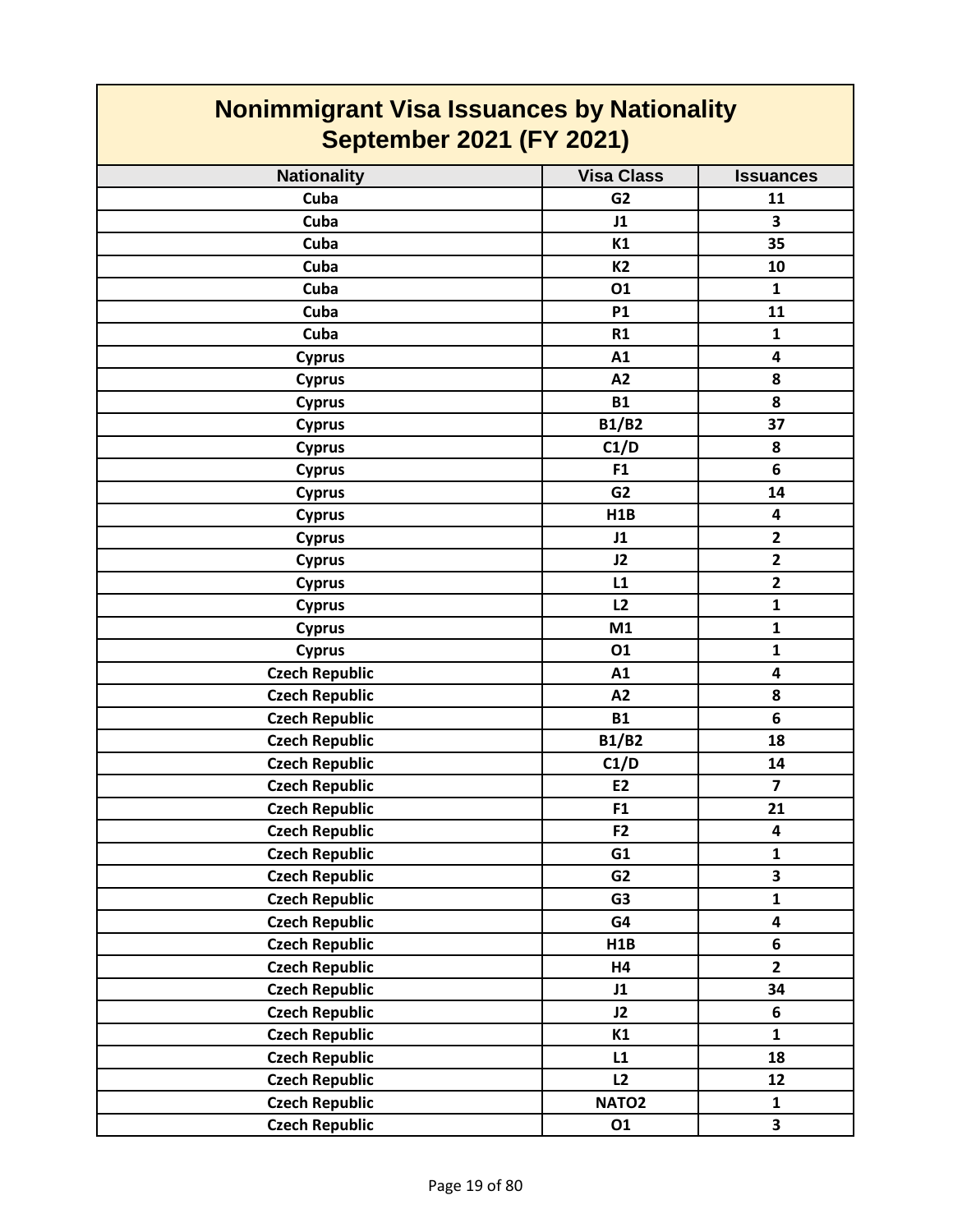| <b>Nonimmigrant Visa Issuances by Nationality</b><br><b>September 2021 (FY 2021)</b> |                   |                         |
|--------------------------------------------------------------------------------------|-------------------|-------------------------|
| <b>Nationality</b>                                                                   | <b>Visa Class</b> | <b>Issuances</b>        |
| <b>Czech Republic</b>                                                                | <b>O2</b>         | 3                       |
| <b>Czech Republic</b>                                                                | <b>P1</b>         | 13                      |
| <b>Czech Republic</b>                                                                | <b>P4</b>         | $\overline{2}$          |
| <b>Czech Republic</b>                                                                | R1                | $\mathbf{1}$            |
| <b>Denmark</b>                                                                       | A1                | $\mathbf{1}$            |
| <b>Denmark</b>                                                                       | A2                | 62                      |
| <b>Denmark</b>                                                                       | <b>B1</b>         | $\overline{2}$          |
| <b>Denmark</b>                                                                       | <b>B1/B2</b>      | 5                       |
| <b>Denmark</b>                                                                       | C1/D              | 28                      |
| <b>Denmark</b>                                                                       | <b>E2</b>         | $\mathbf{1}$            |
| <b>Denmark</b>                                                                       | F <sub>1</sub>    | 13                      |
| <b>Denmark</b>                                                                       | G <sub>2</sub>    | 20                      |
| <b>Denmark</b>                                                                       | G <sub>3</sub>    | 3                       |
| <b>Denmark</b>                                                                       | G4                | 11                      |
| <b>Denmark</b>                                                                       | H1B               | $\overline{2}$          |
| <b>Denmark</b>                                                                       | H4                | $\overline{\mathbf{4}}$ |
| <b>Denmark</b>                                                                       | -1                | 6                       |
| <b>Denmark</b>                                                                       | J1                | 21                      |
| <b>Denmark</b>                                                                       | J2                | 4                       |
| <b>Denmark</b>                                                                       | K1                | $\overline{7}$          |
| <b>Denmark</b>                                                                       | L1                | 22                      |
| <b>Denmark</b>                                                                       | L <sub>2</sub>    | 28                      |
| <b>Denmark</b>                                                                       | NATO <sub>2</sub> | 52                      |
| <b>Denmark</b>                                                                       | NATO <sub>4</sub> | $\mathbf{2}$            |
| <b>Denmark</b>                                                                       | NATO6             | 3                       |
| <b>Denmark</b>                                                                       | 01                | 6                       |
| <b>Denmark</b>                                                                       | <b>O2</b>         | 11                      |
| <b>Denmark</b>                                                                       | O <sub>3</sub>    | $\mathbf 1$             |
| <b>Denmark</b>                                                                       | <b>P1</b>         | 8                       |
| <b>Djibouti</b>                                                                      | A2                | 6                       |
| <b>Djibouti</b>                                                                      | <b>B1</b>         | $\mathbf{1}$            |
| <b>Djibouti</b>                                                                      | <b>B1/B2</b>      | 9                       |
| <b>Djibouti</b>                                                                      | G4                | $\overline{\mathbf{3}}$ |
| <b>Djibouti</b>                                                                      | <b>P1</b>         | $\mathbf{1}$            |
| <b>Dominica</b>                                                                      | A1                | $\mathbf{1}$            |
| <b>Dominica</b>                                                                      | <b>B1/B2</b>      | 77                      |
| <b>Dominica</b>                                                                      | C1/D              | $\mathbf{1}$            |
| <b>Dominica</b>                                                                      | D                 | $\mathbf{1}$            |
| <b>Dominica</b>                                                                      | F1                | $\overline{\mathbf{4}}$ |
| <b>Dominica</b>                                                                      | H1B               | $\mathbf{1}$            |
| <b>Dominican Republic</b>                                                            | A1                | $\overline{2}$          |
| <b>Dominican Republic</b>                                                            | A2                | 33                      |

┑

 $\Gamma$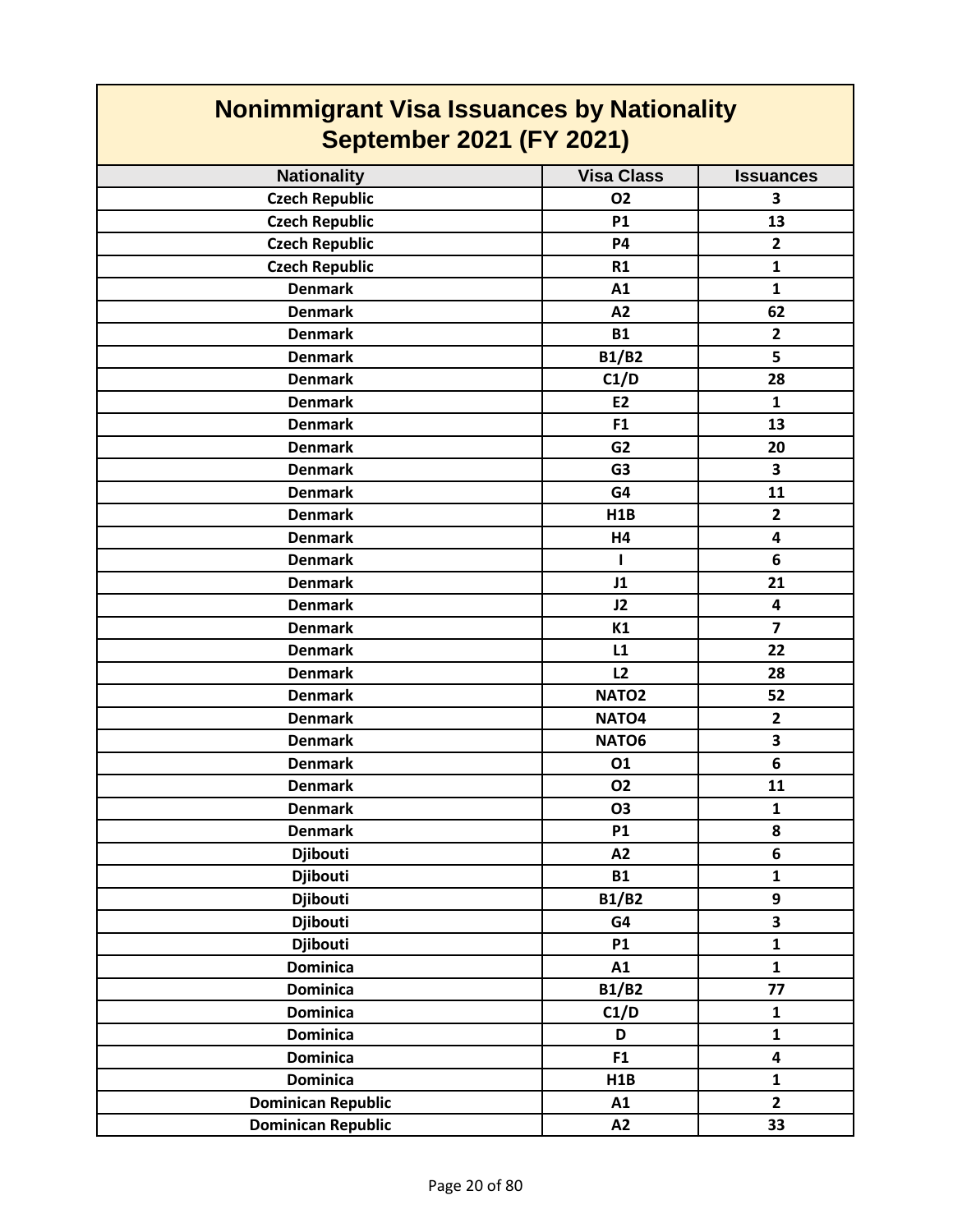| <b>Nonimmigrant Visa Issuances by Nationality</b><br><b>September 2021 (FY 2021)</b> |                   |                         |
|--------------------------------------------------------------------------------------|-------------------|-------------------------|
| <b>Nationality</b>                                                                   | <b>Visa Class</b> | <b>Issuances</b>        |
| <b>Dominican Republic</b>                                                            | <b>B1</b>         | $\overline{\mathbf{4}}$ |
| <b>Dominican Republic</b>                                                            | <b>B1/B2</b>      | 4,907                   |
| <b>Dominican Republic</b>                                                            | C1                | 4                       |
| <b>Dominican Republic</b>                                                            | C1/D              | 26                      |
| <b>Dominican Republic</b>                                                            | F <sub>1</sub>    | 93                      |
| <b>Dominican Republic</b>                                                            | F <sub>2</sub>    | 6                       |
| <b>Dominican Republic</b>                                                            | G1                | 3                       |
| <b>Dominican Republic</b>                                                            | G <sub>2</sub>    | $\mathbf{1}$            |
| <b>Dominican Republic</b>                                                            | G4                | 9                       |
| <b>Dominican Republic</b>                                                            | H1B               | 13                      |
| <b>Dominican Republic</b>                                                            | H <sub>2</sub> A  | 20                      |
| <b>Dominican Republic</b>                                                            | H4                | 5                       |
| <b>Dominican Republic</b>                                                            | т                 | 13                      |
| <b>Dominican Republic</b>                                                            | J1                | 33                      |
| <b>Dominican Republic</b>                                                            | J2                | $\mathbf{1}$            |
| <b>Dominican Republic</b>                                                            | K1                | 234                     |
| <b>Dominican Republic</b>                                                            | <b>K2</b>         | 65                      |
| <b>Dominican Republic</b>                                                            | L1                | $\overline{7}$          |
| <b>Dominican Republic</b>                                                            | L2                | 13                      |
| <b>Dominican Republic</b>                                                            | M1                | $\overline{2}$          |
| <b>Dominican Republic</b>                                                            | 01                | 8                       |
| <b>Dominican Republic</b>                                                            | <b>O2</b>         | 18                      |
| <b>Dominican Republic</b>                                                            | <b>P1</b>         | 39                      |
| <b>Dominican Republic</b>                                                            | P4                | $\overline{2}$          |
| <b>Dominican Republic</b>                                                            | R1                | $\overline{2}$          |
| <b>Dominican Republic</b>                                                            | <b>R2</b>         | $\overline{\mathbf{4}}$ |
| <b>Dominican Republic</b>                                                            | U <sub>2</sub>    | $\mathbf{1}$            |
| <b>Dominican Republic</b>                                                            | U3                | $\overline{2}$          |
| <b>Ecuador</b>                                                                       | A1                | 12                      |
| <b>Ecuador</b>                                                                       | A2                | 41                      |
| <b>Ecuador</b>                                                                       | <b>B1</b>         | $\overline{\mathbf{3}}$ |
| <b>Ecuador</b>                                                                       | <b>B1/B2</b>      | 8,464                   |
| <b>Ecuador</b>                                                                       | <b>B2</b>         | 3                       |
| <b>Ecuador</b>                                                                       | C1                | $\overline{2}$          |
| <b>Ecuador</b>                                                                       | C1/D              | 119                     |
| <b>Ecuador</b>                                                                       | C <sub>3</sub>    | 9                       |
| <b>Ecuador</b>                                                                       | <b>E2</b>         | $\overline{2}$          |
| <b>Ecuador</b>                                                                       | F <sub>1</sub>    | 124                     |
| <b>Ecuador</b>                                                                       | F2                | $\mathbf{1}$            |
| <b>Ecuador</b>                                                                       | G <sub>2</sub>    | 24                      |
| <b>Ecuador</b>                                                                       | G4                | $\overline{\mathbf{3}}$ |
| <b>Ecuador</b>                                                                       | H1B               | 9                       |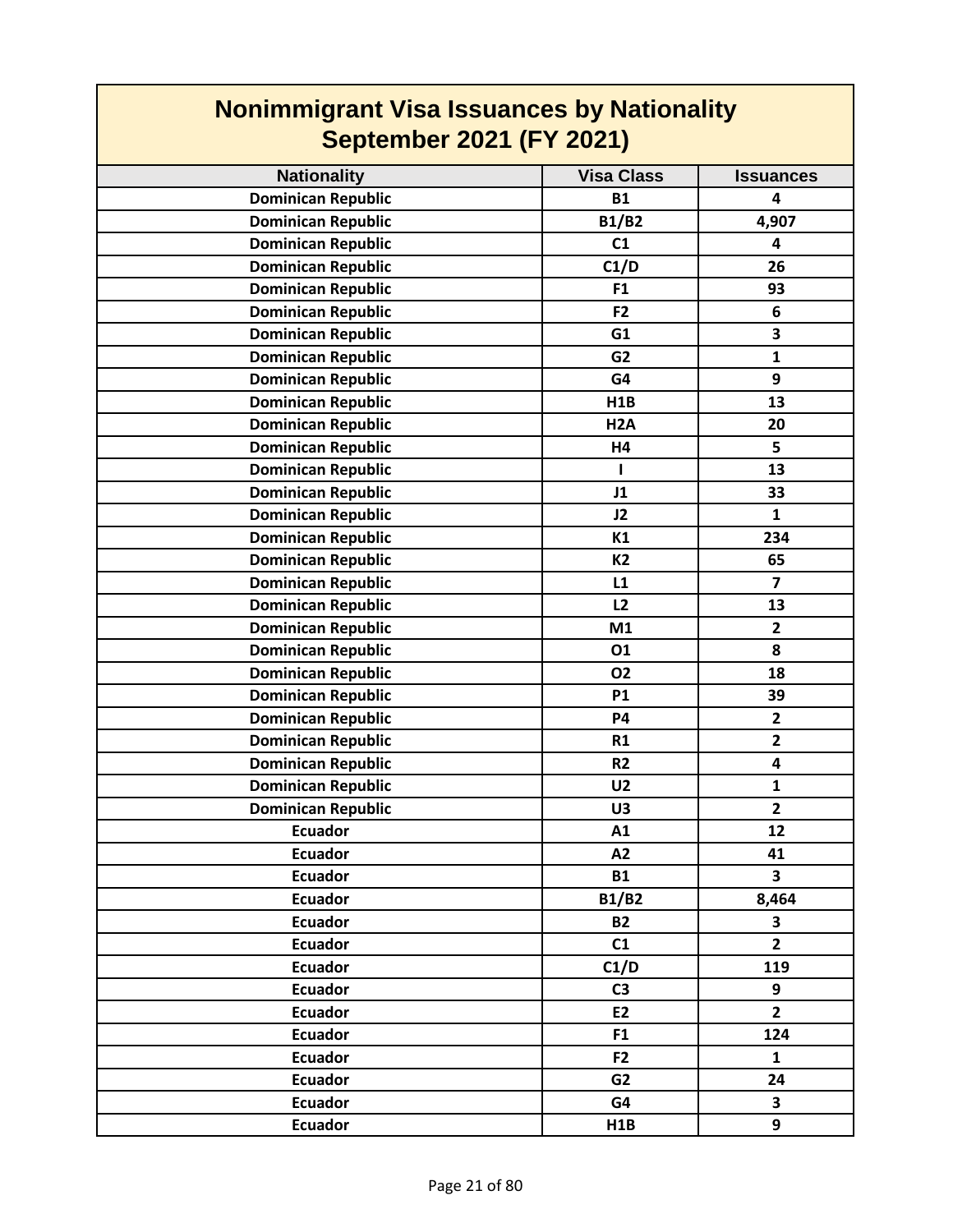| <b>Nationality</b> | <b>Visa Class</b> | <b>Issuances</b>        |
|--------------------|-------------------|-------------------------|
| <b>Ecuador</b>     | H2B               | $\overline{\mathbf{3}}$ |
| <b>Ecuador</b>     | H3                | $\mathbf{1}$            |
| <b>Ecuador</b>     | H4                | 10                      |
| <b>Ecuador</b>     | $\mathbf{I}$      | 3                       |
| <b>Ecuador</b>     | J1                | 340                     |
| <b>Ecuador</b>     | J2                | 9                       |
| <b>Ecuador</b>     | K1                | 14                      |
| <b>Ecuador</b>     | <b>K2</b>         | $\overline{2}$          |
| <b>Ecuador</b>     | L1                | 10                      |
| <b>Ecuador</b>     | L2                | 9                       |
|                    |                   | 3                       |
| <b>Ecuador</b>     | M1                | 5                       |
| <b>Ecuador</b>     | 01                |                         |
| <b>Ecuador</b>     | <b>O2</b>         | $\mathbf{1}$            |
| <b>Ecuador</b>     | <b>O3</b>         | $\mathbf{2}$            |
| <b>Ecuador</b>     | <b>P1</b>         | $\mathbf{1}$            |
| <b>Ecuador</b>     | P <sub>3</sub>    | $\mathbf{1}$            |
| <b>Ecuador</b>     | R1                | $\mathbf{1}$            |
| <b>Ecuador</b>     | R <sub>2</sub>    | 8                       |
| <b>Ecuador</b>     | U1                | $\mathbf 1$             |
| <b>Ecuador</b>     | U <sub>2</sub>    | $\mathbf{1}$            |
| <b>Ecuador</b>     | U3                | 13                      |
| Egypt              | A1                | 9                       |
| Egypt              | A2                | 144                     |
| Egypt              | A <sub>3</sub>    | 11                      |
| <b>Egypt</b>       | <b>B1</b>         | 8                       |
| Egypt              | <b>B1/B2</b>      | 991                     |
| Egypt              | <b>B2</b>         | 3                       |
| Egypt              | C1                | $\mathbf{1}$            |
| <b>Egypt</b>       | C1/D              | 128                     |
| Egypt              | E2                | 4                       |
| <b>Egypt</b>       | E3D               | $\mathbf{1}$            |
| Egypt              | F1                | 126                     |
| <b>Egypt</b>       | F <sub>2</sub>    | 9                       |
| <b>Egypt</b>       | G1                | $\mathbf{1}$            |
| Egypt              | G <sub>2</sub>    | $\mathbf{1}$            |
| Egypt              | G4                | 14                      |
| Egypt              | H1B               | 23                      |
| Egypt              | H <sub>2</sub> A  | $\mathbf{1}$            |
| Egypt              | <b>H4</b>         | 12                      |
| Egypt              | $\mathbf{I}$      | 5                       |
| <b>Egypt</b>       | J1                | 91                      |
| Egypt              | J2                | 57                      |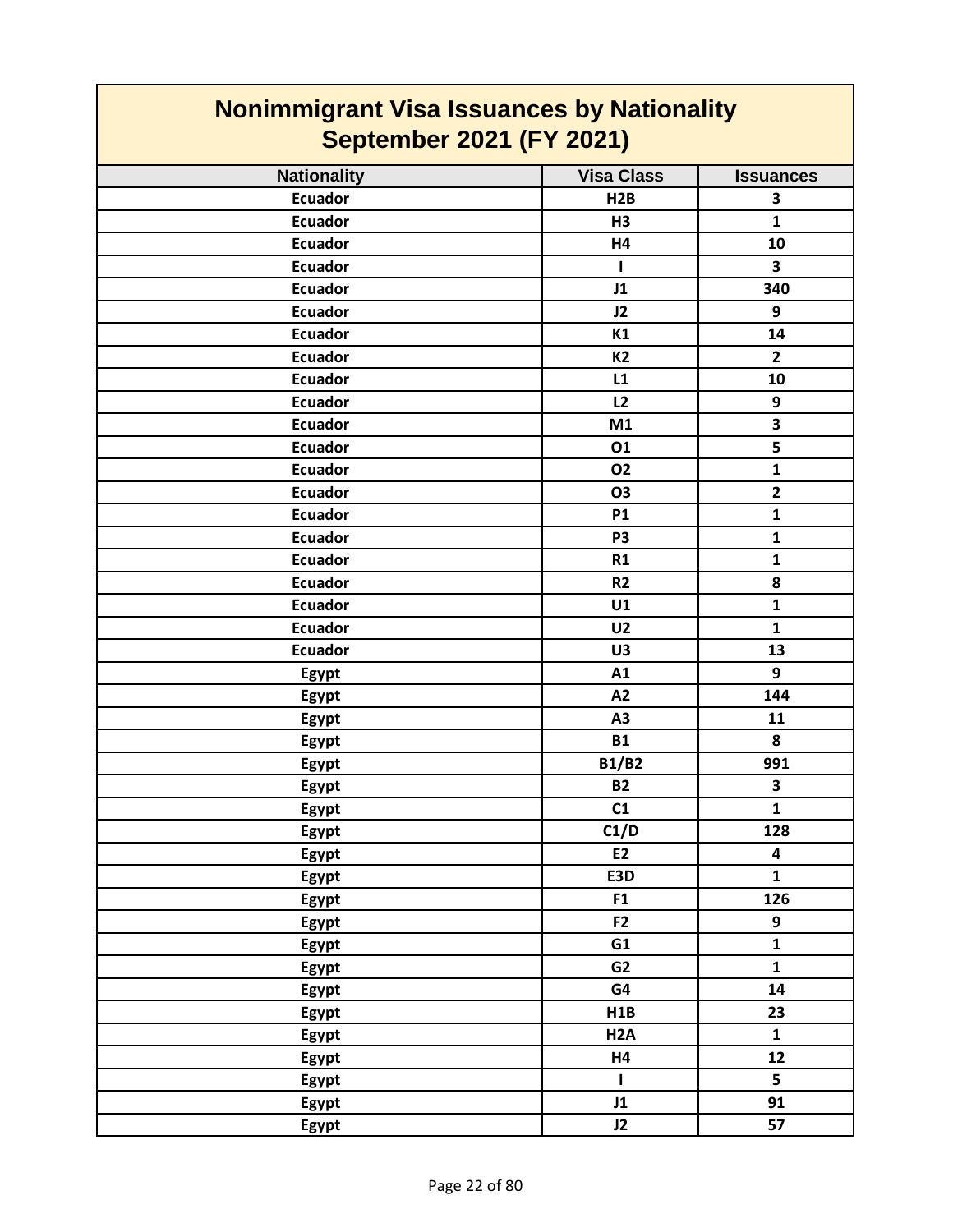| <b>Nationality</b>       | <b>Visa Class</b> | <b>Issuances</b>        |
|--------------------------|-------------------|-------------------------|
| Egypt                    | K1                | 44                      |
| Egypt                    | L1                | 22                      |
| Egypt                    | L2                | 19                      |
| Egypt                    | M1                | $\overline{\mathbf{z}}$ |
| Egypt                    | 01                | 5                       |
| Egypt                    | <b>O3</b>         | 5                       |
| Egypt                    | <b>P1</b>         | 1                       |
| Egypt                    | R1                | 6                       |
| Egypt                    | <b>TD</b>         | $\mathbf 1$             |
| <b>El Salvador</b>       | A1                | $\overline{\mathbf{z}}$ |
| <b>El Salvador</b>       | A2                | 141                     |
| <b>El Salvador</b>       | <b>B1</b>         | $\overline{7}$          |
| <b>El Salvador</b>       | <b>B1/B2</b>      | 1,862                   |
| <b>El Salvador</b>       | <b>B2</b>         | $\mathbf{2}$            |
| <b>El Salvador</b>       | C1                | $\overline{7}$          |
| <b>El Salvador</b>       | C1/D              | 35                      |
| <b>El Salvador</b>       | F1                | 20                      |
| <b>El Salvador</b>       | F <sub>2</sub>    | $\mathbf{1}$            |
| <b>El Salvador</b>       | G1                | 4                       |
| <b>El Salvador</b>       | G4                | 3                       |
| <b>El Salvador</b>       | H1B               | 22                      |
| <b>El Salvador</b>       | H2B               | 165                     |
| <b>El Salvador</b>       | H3                | $\mathbf{1}$            |
| <b>El Salvador</b>       | H4                | 9                       |
| <b>El Salvador</b>       | L                 | 12                      |
| <b>El Salvador</b>       | J1                | 31                      |
| <b>El Salvador</b>       | J2                | $\overline{\mathbf{2}}$ |
| <b>El Salvador</b>       | K1                | 3                       |
| <b>El Salvador</b>       | K <sub>2</sub>    | $\mathbf{1}$            |
| <b>El Salvador</b>       | L1                | $\overline{\mathbf{z}}$ |
| <b>El Salvador</b>       | L2                | 5                       |
| <b>El Salvador</b>       | M1                | $\overline{2}$          |
| <b>El Salvador</b>       | 01                | $\mathbf{1}$            |
| <b>El Salvador</b>       | <b>P1</b>         | 18                      |
| <b>El Salvador</b>       | Q1                | $\overline{2}$          |
| <b>El Salvador</b>       | R1                | $\overline{2}$          |
| <b>El Salvador</b>       | <b>T4</b>         | $\overline{2}$          |
| <b>El Salvador</b>       | T <sub>5</sub>    | $\mathbf{1}$            |
| <b>El Salvador</b>       | U3                | 12                      |
| <b>El Salvador</b>       | U <sub>4</sub>    | $\mathbf{1}$            |
| <b>Equatorial Guinea</b> | A1                | $\overline{\mathbf{3}}$ |
| <b>Equatorial Guinea</b> | A2                | 5                       |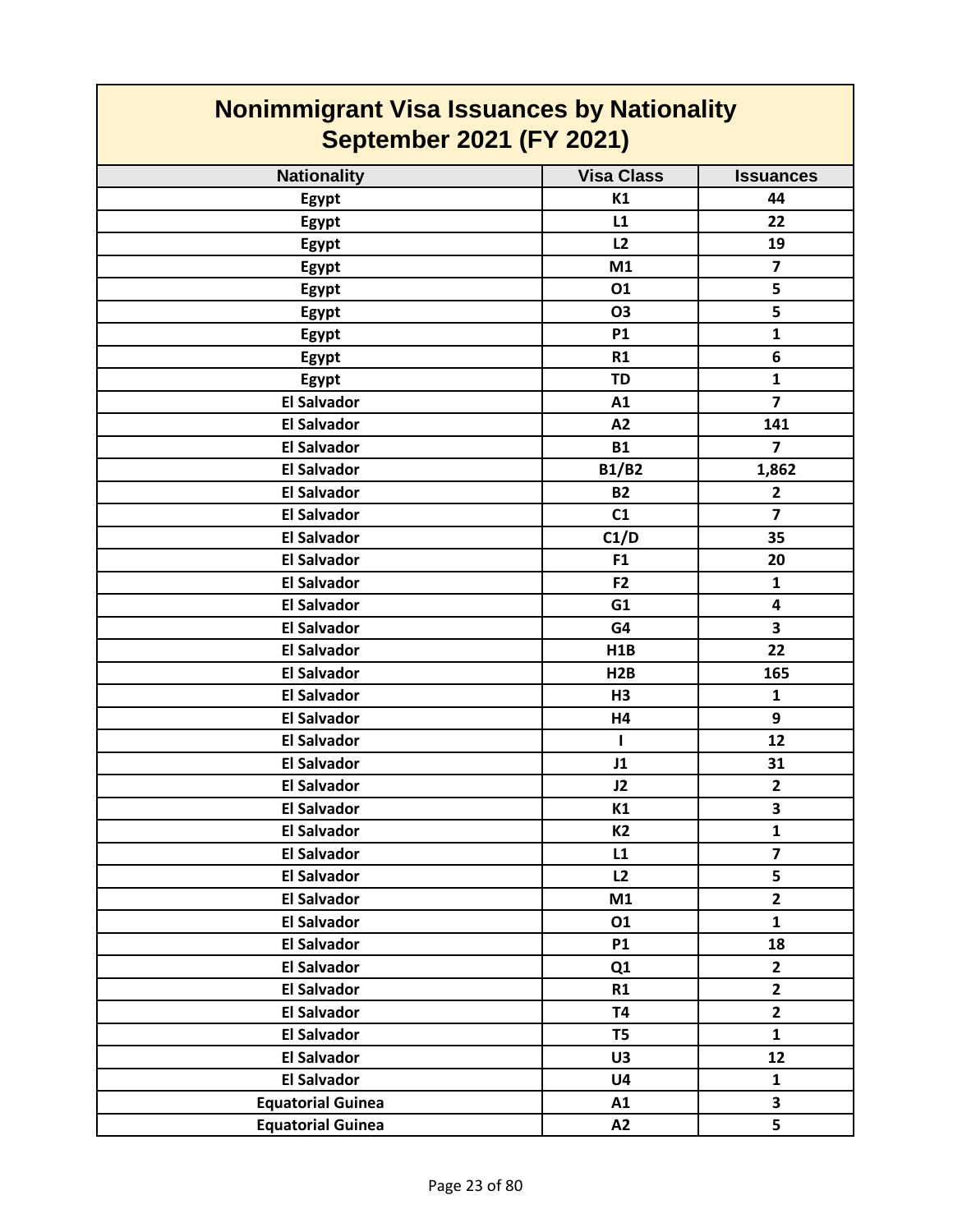| <b>Nonimmigrant Visa Issuances by Nationality</b><br><b>September 2021 (FY 2021)</b> |                   |                         |
|--------------------------------------------------------------------------------------|-------------------|-------------------------|
| <b>Nationality</b>                                                                   | <b>Visa Class</b> | <b>Issuances</b>        |
| <b>Equatorial Guinea</b>                                                             | <b>B1</b>         | 1                       |
| <b>Equatorial Guinea</b>                                                             | <b>B1/B2</b>      | 32                      |
| <b>Equatorial Guinea</b>                                                             | <b>B2</b>         | $\mathbf{1}$            |
| <b>Equatorial Guinea</b>                                                             | F <sub>1</sub>    | $\overline{\mathbf{4}}$ |
| <b>Equatorial Guinea</b>                                                             | G1                | $\overline{\mathbf{z}}$ |
| <b>Eritrea</b>                                                                       | A <sub>3</sub>    | $\mathbf{1}$            |
| <b>Eritrea</b>                                                                       | <b>B1/B2</b>      | 14                      |
| <b>Eritrea</b>                                                                       | F1                | 6                       |
| <b>Eritrea</b>                                                                       | G <sub>2</sub>    | 3                       |
| <b>Eritrea</b>                                                                       | G4                | $\overline{2}$          |
| <b>Eritrea</b>                                                                       | J1                | $\mathbf{1}$            |
| <b>Eritrea</b>                                                                       | K1                | 8                       |
| <b>Eritrea</b>                                                                       | R1                | $\mathbf{1}$            |
| <b>Estonia</b>                                                                       | A1                | $\mathbf{1}$            |
| <b>Estonia</b>                                                                       | A2                | 10                      |
| Estonia                                                                              | <b>B1/B2</b>      | 8                       |
| <b>Estonia</b>                                                                       | C1/D              | 23                      |
| Estonia                                                                              | E2                | $\overline{2}$          |
| Estonia                                                                              | F <sub>1</sub>    | 5                       |
| Estonia                                                                              | G <sub>2</sub>    | 6                       |
| Estonia                                                                              | H1B               | $\mathbf{1}$            |
| Estonia                                                                              | ı                 | $\mathbf{1}$            |
| Estonia                                                                              | J1                | 10                      |
| <b>Estonia</b>                                                                       | J2                | $\mathbf{1}$            |
| Estonia                                                                              | K1                | $\mathbf{1}$            |
| Estonia                                                                              | L1                | $\mathbf{2}$            |
| Estonia                                                                              | L2                | $\overline{2}$          |
| Estonia                                                                              | NATO <sub>2</sub> | 23                      |
| Estonia                                                                              | NATO <sub>4</sub> | $\mathbf{1}$            |
| Estonia                                                                              | 01                | $\overline{2}$          |
| <b>Eswatini</b>                                                                      | A1                | $\mathbf{1}$            |
| <b>Eswatini</b>                                                                      | <b>B1/B2</b>      | 14                      |
| <b>Eswatini</b>                                                                      | D                 | $\mathbf{1}$            |
| <b>Eswatini</b>                                                                      | F1                | $\mathbf{1}$            |
| Eswatini                                                                             | H1B               | $\mathbf{1}$            |
| <b>Eswatini</b>                                                                      | J1                | $\mathbf{1}$            |
| <b>Ethiopia</b>                                                                      | A1                | $\mathbf{1}$            |
| Ethiopia                                                                             | A2                | 5                       |
| <b>Ethiopia</b>                                                                      | <b>B1</b>         | 5                       |
| <b>Ethiopia</b>                                                                      | <b>B1/B2</b>      | 1,136                   |
| <b>Ethiopia</b>                                                                      | C1                | $\overline{2}$          |
| Ethiopia                                                                             | C1/D              | 128                     |

**The Co**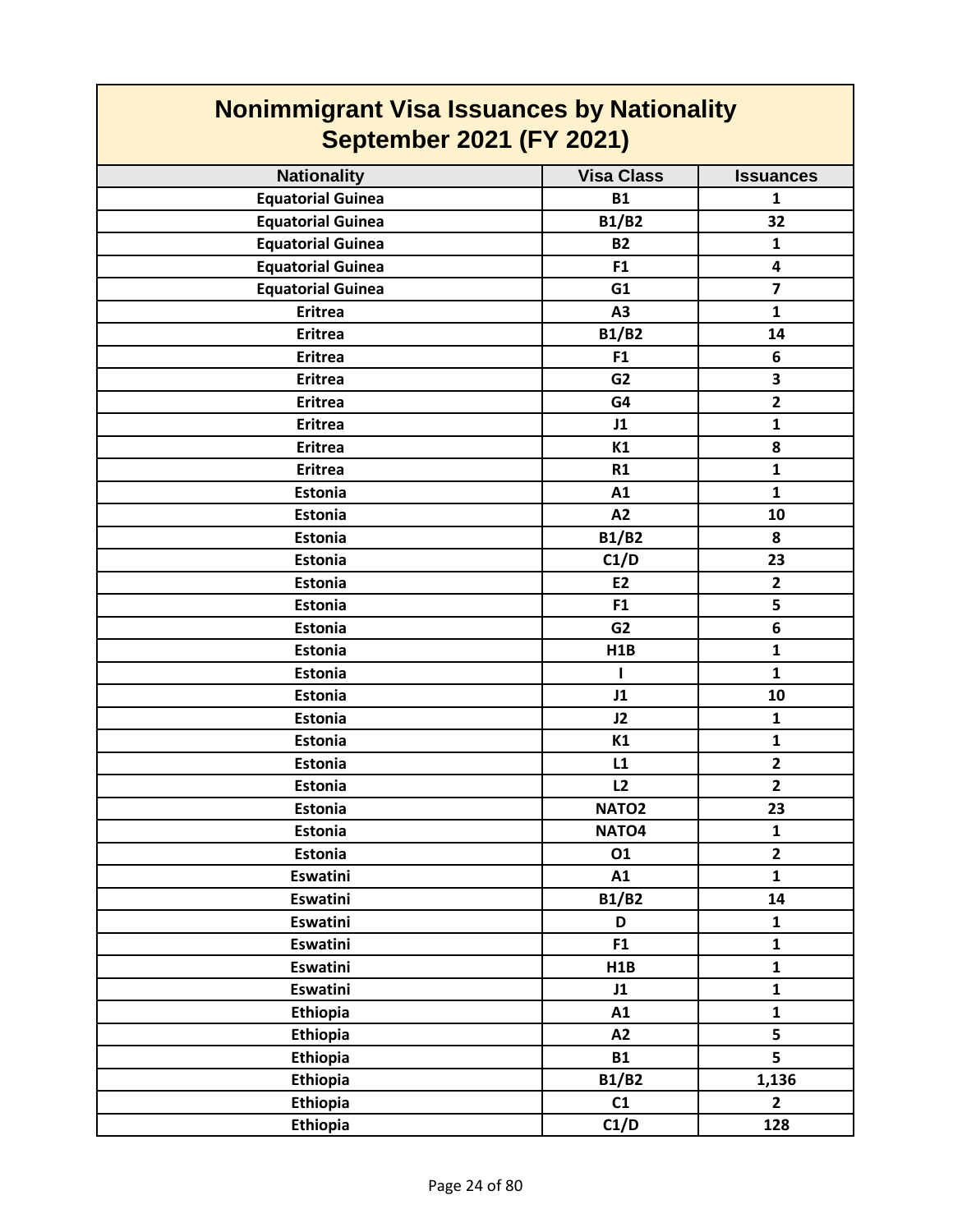#### **Nationality Visa Class ISSUANCES Nonimmigrant Visa Issuances by Nationality September 2021 (FY 2021) Ethiopia F1 41 Ethiopia F2 1 Ethiopia G1 5 Ethiopia G2 17 Ethiopia G4 22 Ethiopia H1B 2 Ethiopia H4 1**

| Ethiopia        | F <sub>2</sub> | $\mathbf{1}$            |
|-----------------|----------------|-------------------------|
| Ethiopia        | G1             | 5                       |
| Ethiopia        | G <sub>2</sub> | 17                      |
| Ethiopia        | G4             | 22                      |
| Ethiopia        | H1B            | $\mathbf{2}$            |
| Ethiopia        | H <sub>4</sub> | $\mathbf{1}$            |
| Ethiopia        | ı              | $\mathbf{1}$            |
| <b>Ethiopia</b> | J1             | 15                      |
| Ethiopia        | J2             | 12                      |
| Ethiopia        | K1             | 24                      |
| Ethiopia        | K <sub>2</sub> | $\overline{2}$          |
| Ethiopia        | L1             | 4                       |
| Ethiopia        | L2             | 4                       |
| Ethiopia        | <b>P1</b>      | 6                       |
| Ethiopia        | <b>P4</b>      | 6                       |
| Ethiopia        | R <sub>2</sub> | $\mathbf{1}$            |
| Fiji            | <b>B1/B2</b>   | 8                       |
| Fiji            | C1             | 4                       |
| Fiji            | C1/D           | 15                      |
| Fiji            | F1             | 4                       |
| Fiji            | G1             | 6                       |
| Fiji            | G <sub>2</sub> | $\overline{\mathbf{2}}$ |
| Fiji            | G4             | $\mathbf{1}$            |
| Fiji            | H1B            | $\mathbf{1}$            |
| Fiji            | J1             | $\mathbf{1}$            |
| Fiji            | K1             | $\mathbf{1}$            |
| <b>Fiji</b>     | L2             | $\mathbf{1}$            |
| <b>Finland</b>  | A1             | $\mathbf{1}$            |
| <b>Finland</b>  | A2             | 59                      |
| Finland         | <b>B1</b>      | $\overline{\mathbf{2}}$ |
| <b>Finland</b>  | <b>B1/B2</b>   | 3                       |
| <b>Finland</b>  | C1/D           | 58                      |
| <b>Finland</b>  | E2             | $\mathbf{1}$            |
| <b>Finland</b>  | F1             | 22                      |
| <b>Finland</b>  | G <sub>2</sub> | $\mathbf{1}$            |
| <b>Finland</b>  | G4             | 3                       |
| <b>Finland</b>  | H1B            | 5                       |
| <b>Finland</b>  | I              | $\mathbf{1}$            |
| <b>Finland</b>  | J1             | 60                      |
| <b>Finland</b>  | J2             | 3                       |
| <b>Finland</b>  | K1             | $\overline{\mathbf{3}}$ |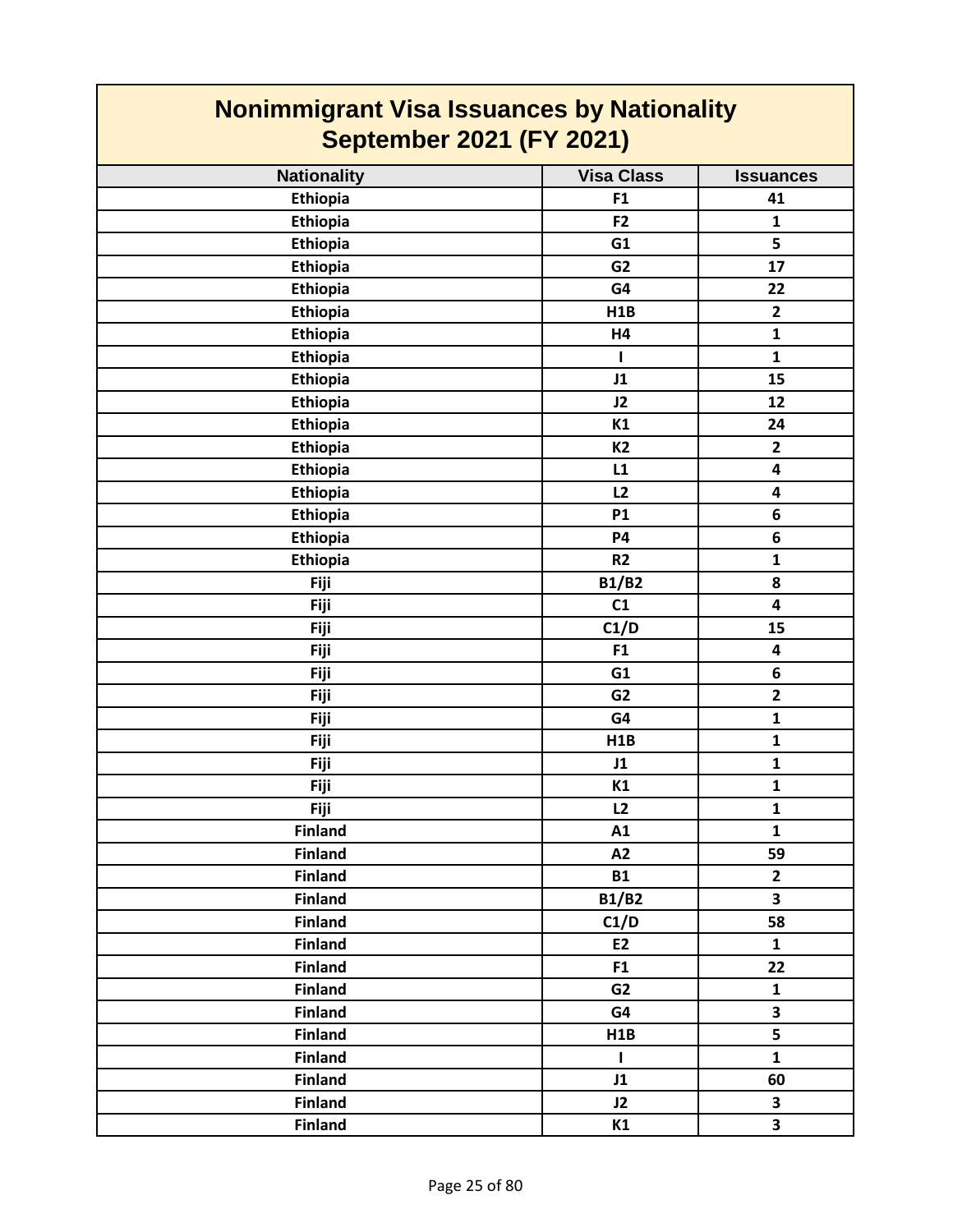| <b>Nationality</b> | <b>Visa Class</b> | <b>Issuances</b>        |
|--------------------|-------------------|-------------------------|
| <b>Finland</b>     | L1                | $\overline{\mathbf{4}}$ |
| <b>Finland</b>     | M1                | $\overline{\mathbf{4}}$ |
| <b>Finland</b>     | M <sub>2</sub>    | $\overline{\mathbf{3}}$ |
| <b>Finland</b>     | 01                | 5                       |
| <b>Finland</b>     | <b>O2</b>         | $\overline{2}$          |
| <b>Finland</b>     | <b>P1</b>         | 8                       |
| <b>Finland</b>     | <b>P4</b>         | $\mathbf{2}$            |
| <b>France</b>      | A1                | $\overline{\mathbf{3}}$ |
| <b>France</b>      | A2                | 133                     |
| <b>France</b>      | A3                | $\mathbf{1}$            |
| <b>France</b>      | <b>B1</b>         | 9                       |
| <b>France</b>      | <b>B1/B2</b>      | 38                      |
| <b>France</b>      | C1/D              | 239                     |
| <b>France</b>      | E1                | 18                      |
| <b>France</b>      | E2                | 144                     |
| <b>France</b>      | E3D               | 5                       |
| <b>France</b>      | F1                | 289                     |
| <b>France</b>      | F <sub>2</sub>    | 4                       |
| <b>France</b>      | G1                | $\overline{\mathbf{5}}$ |
| <b>France</b>      | G <sub>2</sub>    | 8                       |
| <b>France</b>      | G <sub>3</sub>    | $\mathbf{1}$            |
| <b>France</b>      | G4                | 47                      |
| <b>France</b>      | H1B               | 54                      |
| <b>France</b>      | H <sub>2</sub> A  | $\mathbf{1}$            |
| <b>France</b>      | H3                | $\mathbf{1}$            |
| <b>France</b>      | H4                | 12                      |
| <b>France</b>      | $\mathbf{I}$      | 71                      |
| <b>France</b>      | J1                | 267                     |
| <b>France</b>      | J2                | 35                      |
| France             | K1                | $\bf 6$                 |
| <b>France</b>      | L1                | 134                     |
| France             | L2                | 124                     |
| France             | M1                | 11                      |
| <b>France</b>      | NATO1             | $\mathbf{1}$            |
| France             | NATO <sub>2</sub> | 22                      |
| <b>France</b>      | NATO <sub>4</sub> | $\mathbf{1}$            |
| France             | 01                | 52                      |
| <b>France</b>      | <b>O2</b>         | 9                       |
| <b>France</b>      | 03                | 15                      |
| <b>France</b>      | <b>P1</b>         | 17                      |
| <b>France</b>      | <b>P4</b>         | $\overline{2}$          |
| <b>France</b>      | TD                | $\mathbf{1}$            |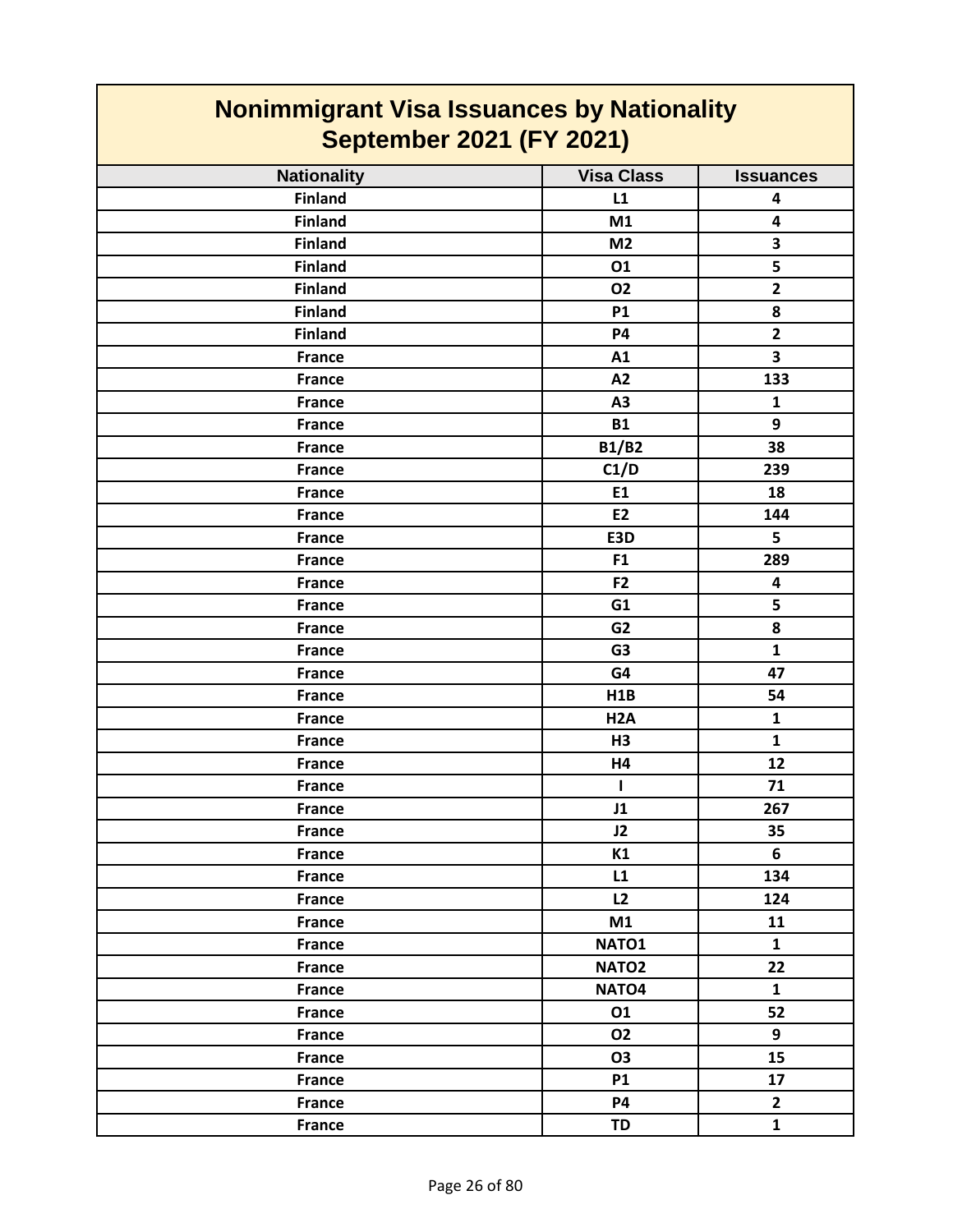| <b>Nonimmigrant Visa Issuances by Nationality</b><br><b>September 2021 (FY 2021)</b> |                   |                         |
|--------------------------------------------------------------------------------------|-------------------|-------------------------|
| <b>Nationality</b>                                                                   | <b>Visa Class</b> | <b>Issuances</b>        |
| Gabon                                                                                | A2                | 10                      |
| Gabon                                                                                | <b>B1/B2</b>      | 3                       |
| Gabon                                                                                | G1                | 15                      |
| Gabon                                                                                | G <sub>2</sub>    | $\mathbf{1}$            |
| Gambia, The                                                                          | A1                | $\mathbf{2}$            |
| Gambia, The                                                                          | A2                | 6                       |
| Gambia, The                                                                          | <b>B1/B2</b>      | $\overline{\mathbf{z}}$ |
| Gambia, The                                                                          | C1                | 3                       |
| Gambia, The                                                                          | D                 | $\overline{\mathbf{2}}$ |
| Gambia, The                                                                          | F <sub>1</sub>    | 14                      |
| Gambia, The                                                                          | F <sub>2</sub>    | 6                       |
| Gambia, The                                                                          | G <sub>2</sub>    | 22                      |
| Gambia, The                                                                          | G4                | $\mathbf{1}$            |
| Gambia, The                                                                          | L                 | $\mathbf{2}$            |
| Gambia, The                                                                          | J1                | $\mathbf{2}$            |
| Gambia, The                                                                          | K1                | $\overline{2}$          |
| Georgia                                                                              | A1                | $\overline{2}$          |
| Georgia                                                                              | A2                | 5                       |
| Georgia                                                                              | <b>B1/B2</b>      | 10                      |
| Georgia                                                                              | C1/D              | 22                      |
| Georgia                                                                              | F <sub>1</sub>    | 28                      |
| Georgia                                                                              | F <sub>2</sub>    | 3                       |
| Georgia                                                                              | G1                | 4                       |
| Georgia                                                                              | G <sub>2</sub>    | 23                      |
| Georgia                                                                              | G4                | $\mathbf{1}$            |
| Georgia                                                                              | H1B               | 7                       |
| Georgia                                                                              | H4                | $\mathbf{1}$            |
| Georgia                                                                              | J1                | 18                      |
| Georgia                                                                              | J2                | 6                       |
| Georgia                                                                              | K1                | $\mathbf{1}$            |
| Georgia                                                                              | L1                | 3                       |
| Georgia                                                                              | 01                | $\overline{2}$          |
| Georgia                                                                              | <b>P4</b>         | $\mathbf{1}$            |
| Germany                                                                              | A1                | $\overline{7}$          |
| Germany                                                                              | A2                | 129                     |
| Germany                                                                              | <b>B1</b>         | 8                       |
| Germany                                                                              | <b>B1/B2</b>      | 87                      |
| Germany                                                                              | C1/D              | 400                     |
| Germany                                                                              | C <sub>3</sub>    | $\overline{2}$          |
| Germany                                                                              | E1                | 70                      |
| Germany                                                                              | E2                | 527                     |
| Germany                                                                              | F1                | 322                     |

Ţ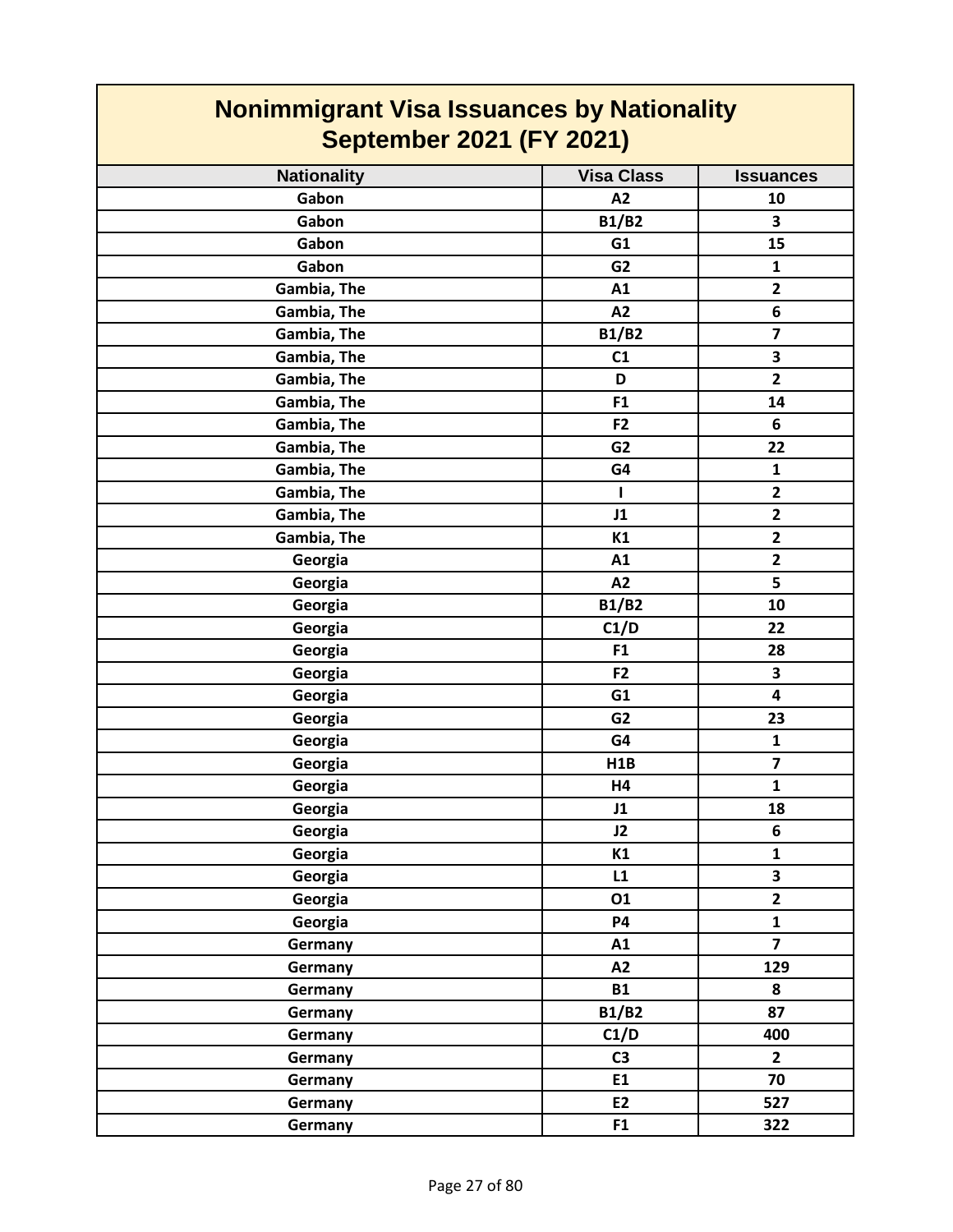| <b>Nationality</b> | <b>Visa Class</b> | <b>Issuances</b>        |
|--------------------|-------------------|-------------------------|
| Germany            | F <sub>2</sub>    | 5                       |
| Germany            | G1                | 5                       |
| Germany            | G <sub>2</sub>    | 5                       |
| Germany            | G <sub>3</sub>    | 5                       |
| Germany            | G4                | 58                      |
| Germany            | H1B               | 69                      |
| Germany            | H <sub>2</sub> A  | $\mathbf{1}$            |
| Germany            | H4                | 28                      |
| Germany            | T                 | 76                      |
| Germany            | J1                | 610                     |
| Germany            | J2                | 56                      |
| Germany            | K1                | 53                      |
| Germany            | <b>K2</b>         | $\mathbf{1}$            |
| Germany            | L1                | 288                     |
| Germany            | L2                | 180                     |
| Germany            | M1                | 20                      |
| Germany            | M <sub>2</sub>    | $\mathbf{1}$            |
| Germany            | NATO <sub>2</sub> | 24                      |
| Germany            | NATO <sub>4</sub> | $\mathbf{1}$            |
| Germany            | NATO6             | 34                      |
| Germany            | 01                | 70                      |
| Germany            | <b>O2</b>         | 19                      |
| Germany            | <b>O3</b>         | 18                      |
| Germany            | <b>P1</b>         | 16                      |
| Germany            | <b>P4</b>         | 5                       |
| Germany            | R1                | $\overline{\mathbf{3}}$ |
| Ghana              | A2                | 26                      |
| Ghana              | <b>B1/B2</b>      | 565                     |
| Ghana              | <b>B2</b>         | $\mathbf{1}$            |
| Ghana              | C1/D              | 4                       |
| Ghana              | E3D               | $\mathbf{1}$            |
| Ghana              | F <sub>1</sub>    | 296                     |
| Ghana              | F <sub>2</sub>    | 4                       |
| Ghana              | G1                | $\mathbf{1}$            |
| Ghana              | G <sub>2</sub>    | 35                      |
| Ghana              | G4                | 11                      |
| Ghana              | H1B               | 27                      |
| Ghana              | H4                | 18                      |
| Ghana              | $\mathbf{I}$      | $\overline{\mathbf{3}}$ |
| Ghana              | J1                | 26                      |
| Ghana              | J2                | 9                       |
| Ghana              | K1                | 18                      |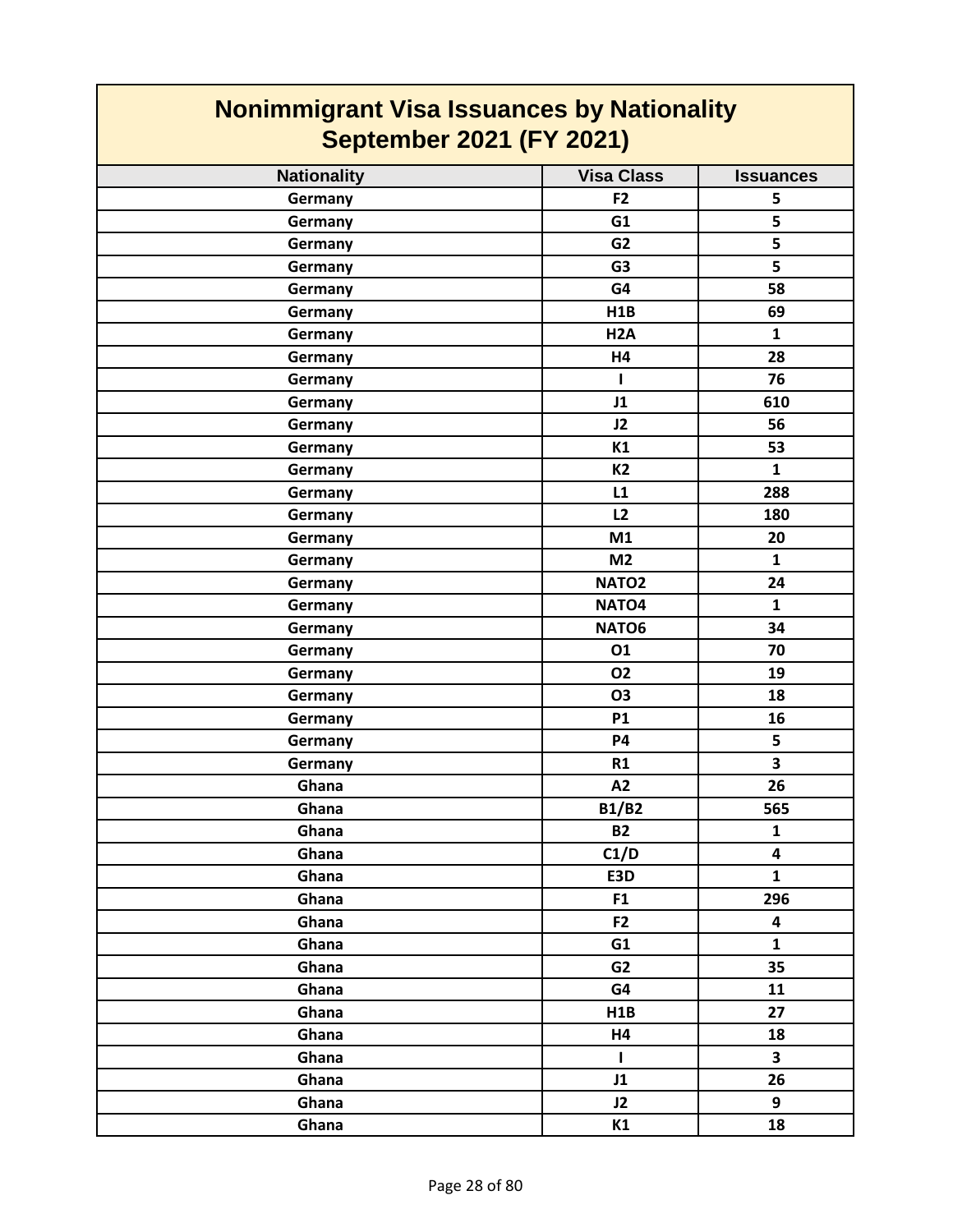| <b>Nationality</b>                        | <b>Visa Class</b> | <b>Issuances</b> |
|-------------------------------------------|-------------------|------------------|
| Ghana                                     | L1                | 5                |
| Ghana                                     | L2                | 3                |
| Ghana                                     | 01                | $\mathbf{1}$     |
| Ghana                                     | <b>O2</b>         | $\overline{2}$   |
| Ghana                                     | <b>P1</b>         | 12               |
| Ghana                                     | P <sub>3</sub>    | 15               |
| Ghana                                     | R1                | 24               |
| Ghana                                     | <b>R2</b>         | 5                |
| Gibraltar                                 | G <sub>2</sub>    | $\mathbf{1}$     |
| <b>Great Britain and Northern Ireland</b> | A1                | 10               |
| <b>Great Britain and Northern Ireland</b> | A2                | 346              |
| <b>Great Britain and Northern Ireland</b> | <b>B1</b>         | 111              |
| <b>Great Britain and Northern Ireland</b> | <b>B1/B2</b>      | 110              |
| <b>Great Britain and Northern Ireland</b> | <b>B2</b>         | $\mathbf{1}$     |
| <b>Great Britain and Northern Ireland</b> | C1/D              | 408              |
| <b>Great Britain and Northern Ireland</b> | C <sub>3</sub>    | 12               |
| <b>Great Britain and Northern Ireland</b> | E1                | 12               |
| <b>Great Britain and Northern Ireland</b> | E <sub>2</sub>    | 111              |
| <b>Great Britain and Northern Ireland</b> | E3D               | 5                |
| <b>Great Britain and Northern Ireland</b> | F <sub>1</sub>    | 106              |
| <b>Great Britain and Northern Ireland</b> | F <sub>2</sub>    | 17               |
| <b>Great Britain and Northern Ireland</b> | G <sub>1</sub>    | $\overline{2}$   |
| <b>Great Britain and Northern Ireland</b> | G <sub>2</sub>    | 59               |
| <b>Great Britain and Northern Ireland</b> | G4                | 34               |
| <b>Great Britain and Northern Ireland</b> | H1B               | 73               |
| <b>Great Britain and Northern Ireland</b> | H <sub>2</sub> A  | $\overline{7}$   |
| <b>Great Britain and Northern Ireland</b> | H4                | 21               |
| <b>Great Britain and Northern Ireland</b> | 1                 | 89               |
| <b>Great Britain and Northern Ireland</b> | J1                | 188              |
| <b>Great Britain and Northern Ireland</b> | J2                | 18               |
| <b>Great Britain and Northern Ireland</b> | K1                | 125              |
| <b>Great Britain and Northern Ireland</b> | <b>K2</b>         | $\mathbf{1}$     |
| <b>Great Britain and Northern Ireland</b> | L1                | 312              |
| <b>Great Britain and Northern Ireland</b> | L2                | 263              |
| <b>Great Britain and Northern Ireland</b> | M1                | 30               |
| <b>Great Britain and Northern Ireland</b> | M <sub>2</sub>    | 5                |
| <b>Great Britain and Northern Ireland</b> | <b>NATO2</b>      | 20               |
| <b>Great Britain and Northern Ireland</b> | NATO <sub>4</sub> | 3                |
| <b>Great Britain and Northern Ireland</b> | NATO <sub>6</sub> | 3                |
| <b>Great Britain and Northern Ireland</b> | 01                | 266              |
| <b>Great Britain and Northern Ireland</b> | <b>O2</b>         | 227              |
| <b>Great Britain and Northern Ireland</b> | <b>O3</b>         | 65               |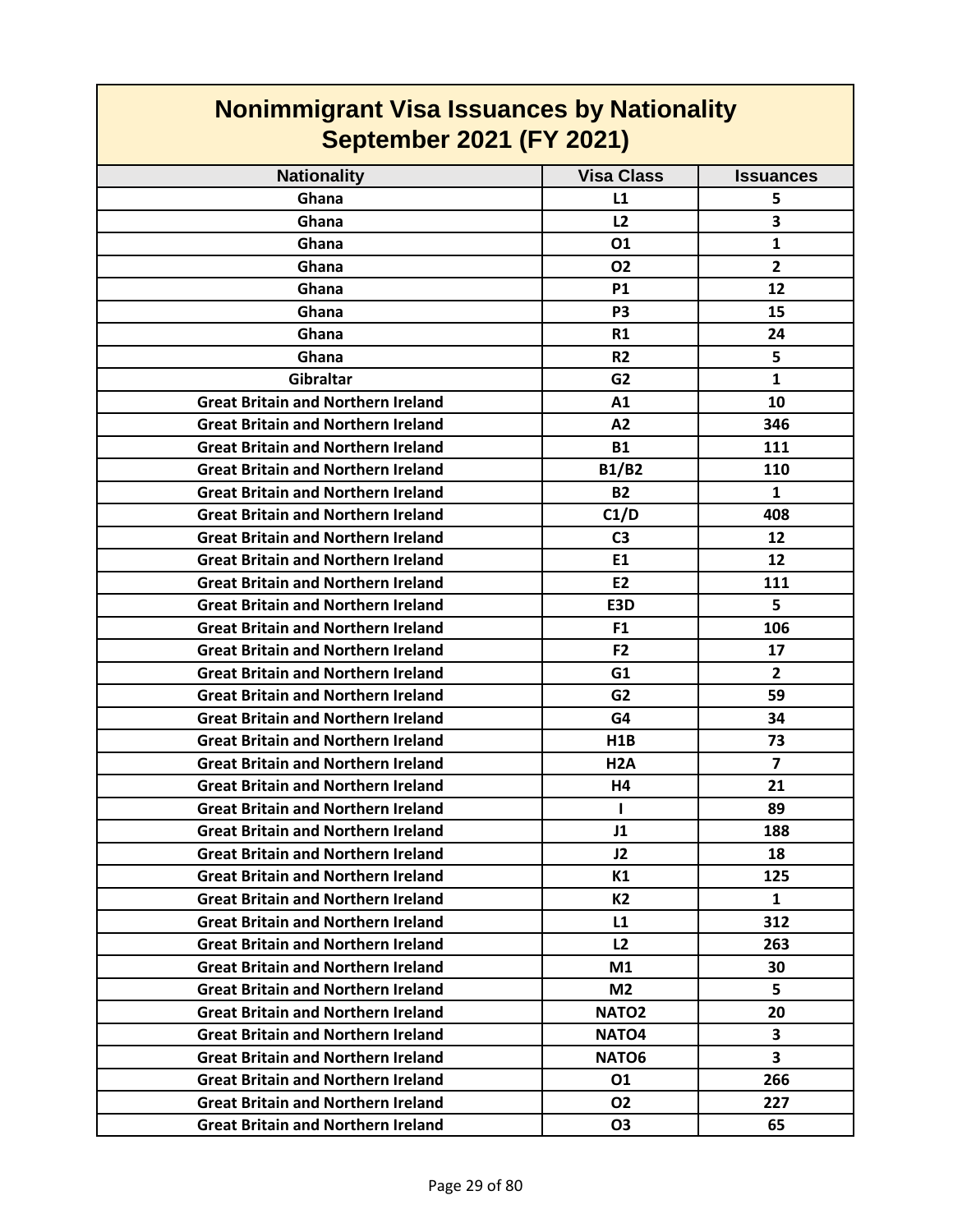| <b>Nonimmigrant Visa Issuances by Nationality</b> |                   |                         |
|---------------------------------------------------|-------------------|-------------------------|
| <b>September 2021 (FY 2021)</b>                   |                   |                         |
| <b>Nationality</b>                                | <b>Visa Class</b> | <b>Issuances</b>        |
| <b>Great Britain and Northern Ireland</b>         | <b>P1</b>         | 94                      |
| <b>Great Britain and Northern Ireland</b>         | P <sub>3</sub>    | $\mathbf{1}$            |
| <b>Great Britain and Northern Ireland</b>         | <b>P4</b>         | $\overline{7}$          |
| <b>Great Britain and Northern Ireland</b>         | Q <sub>1</sub>    | 11                      |
| <b>Great Britain and Northern Ireland</b>         | R1                | $\mathbf{2}$            |
| <b>Great Britain and Northern Ireland</b>         | TD                | 1                       |
| Greece                                            | A1                | $\mathbf{1}$            |
| Greece                                            | A2                | 13                      |
| Greece                                            | <b>B1</b>         | 15                      |
| Greece                                            | <b>B1/B2</b>      | 14                      |
| Greece                                            | C1/D              | 141                     |
| Greece                                            | <b>E2</b>         | $\mathbf{1}$            |
| Greece                                            | F <sub>1</sub>    | 61                      |
| Greece                                            | F <sub>2</sub>    | 4                       |
| Greece                                            | G1                | 3                       |
| Greece                                            | G <sub>2</sub>    | 10                      |
| Greece                                            | G4                | $\overline{7}$          |
| Greece                                            | H <sub>1</sub> B  | 53                      |
| Greece                                            | H2B               | 3                       |
| Greece                                            | H4                | $\overline{\mathbf{z}}$ |
| Greece                                            | L                 | 10                      |
| Greece                                            | J1                | 65                      |
| Greece                                            | J2                | 10                      |
| Greece                                            | K1                | 4                       |
| Greece                                            | K2                | 1                       |
| Greece                                            | L1                | 20                      |
| Greece                                            | L2                | $\mathbf{2}$            |
| Greece                                            | M1                | $\mathbf{1}$            |
| Greece                                            | NATO <sub>2</sub> | 10                      |
| Greece                                            | NATO6             | $\overline{\mathbf{3}}$ |
| <b>Greece</b>                                     | 01                | 5                       |
| Greece                                            | <b>P1</b>         | $\mathbf{2}$            |
| Greece                                            | <b>P3</b>         | 4                       |
| Grenada                                           | A2                | $\overline{2}$          |
| Grenada                                           | <b>B1/B2</b>      | 73                      |
| Grenada                                           | C1/D              | $\overline{\mathbf{3}}$ |
| Grenada                                           | E2                | $\overline{2}$          |
| Grenada                                           | F <sub>1</sub>    | $\overline{2}$          |
| Grenada                                           | G2                | $\mathbf{1}$            |
| Grenada                                           | H1B               | $\mathbf{1}$            |
| Grenada                                           | H <sub>2</sub> A  | $\mathbf{1}$            |
| Grenada                                           | J1                | $\overline{2}$          |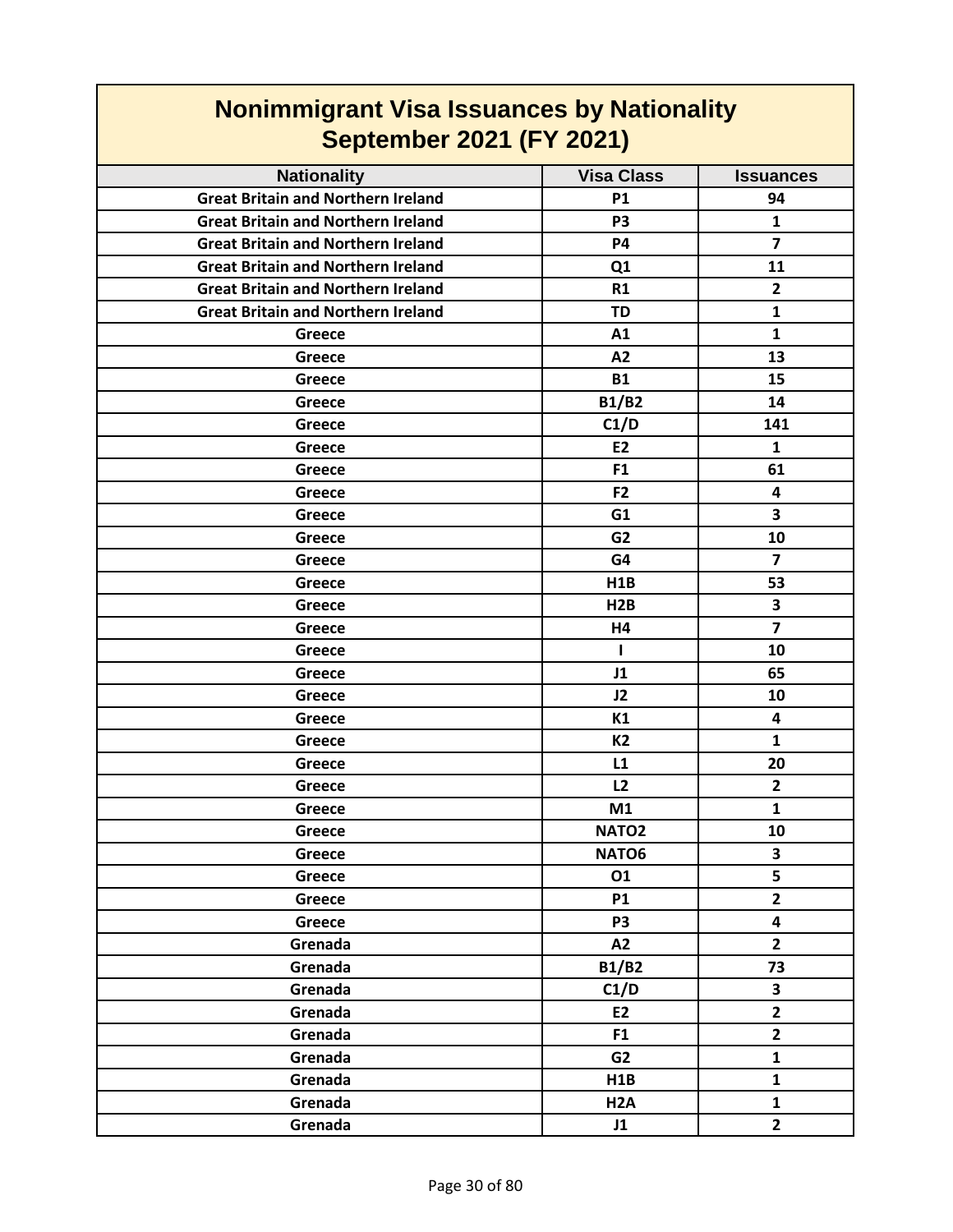| <b>Nonimmigrant Visa Issuances by Nationality</b><br><b>September 2021 (FY 2021)</b> |                   |                  |
|--------------------------------------------------------------------------------------|-------------------|------------------|
| <b>Nationality</b>                                                                   | <b>Visa Class</b> | <b>Issuances</b> |
| Grenada                                                                              | M1                | $\mathbf{1}$     |
| Grenada                                                                              | 01                | $\mathbf{1}$     |
| Guatemala                                                                            | A1                | 8                |
| Guatemala                                                                            | A2                | 20               |
| Guatemala                                                                            | A3                | $\mathbf{1}$     |
| Guatemala                                                                            | <b>B1/B2</b>      | 2,081            |
| Guatemala                                                                            | C1/D              | 8                |
| Guatemala                                                                            | C <sub>3</sub>    | 4                |
| Guatemala                                                                            | E <sub>2</sub>    | $\mathbf{1}$     |
| Guatemala                                                                            | F <sub>1</sub>    | 12               |
| Guatemala                                                                            | F <sub>2</sub>    | 4                |
| Guatemala                                                                            | G1                | $\mathbf{1}$     |
| Guatemala                                                                            | G <sub>2</sub>    | $\overline{7}$   |
| Guatemala                                                                            | G4                | 4                |
| Guatemala                                                                            | <b>H1B</b>        | 14               |
| Guatemala                                                                            | H <sub>2</sub> A  | 169              |
| Guatemala                                                                            | H2B               | 202              |
| Guatemala                                                                            | J1                | 13               |
| Guatemala                                                                            | K1                | 16               |
| Guatemala                                                                            | <b>K2</b>         | 1                |
| Guatemala                                                                            | L1                | 8                |
| Guatemala                                                                            | L2                | 12               |
| Guatemala                                                                            | 01                | 5                |
| Guatemala                                                                            | Q1                | 3                |
| Guatemala                                                                            | R1                | $\overline{7}$   |
| Guatemala                                                                            | T <sub>3</sub>    | $\mathbf{1}$     |
| Guatemala                                                                            | U1                | $\overline{2}$   |
| Guatemala                                                                            | U3                | 14               |
| Guinea                                                                               | <b>B1/B2</b>      | 16               |
| Guinea                                                                               | F <sub>1</sub>    | $\overline{2}$   |
| Guinea                                                                               | G4                | 4                |
| Guinea                                                                               | K1                | 5                |
| Guinea                                                                               | <b>P1</b>         | $\mathbf{1}$     |
| Guinea-Bissau                                                                        | A1                | $\mathbf{1}$     |
| Guinea-Bissau                                                                        | A2                | $\mathbf{1}$     |
| Guinea-Bissau                                                                        | <b>B1/B2</b>      | $\mathbf{1}$     |
| Guinea-Bissau                                                                        | G <sub>2</sub>    | 19               |
| Guyana                                                                               | A1                | 6                |
| Guyana                                                                               | A2                | $\overline{7}$   |
| Guyana                                                                               | <b>B1</b>         | 11               |
| Guyana                                                                               | <b>B1/B2</b>      | 423              |
| Guyana                                                                               | C1/D              | 8                |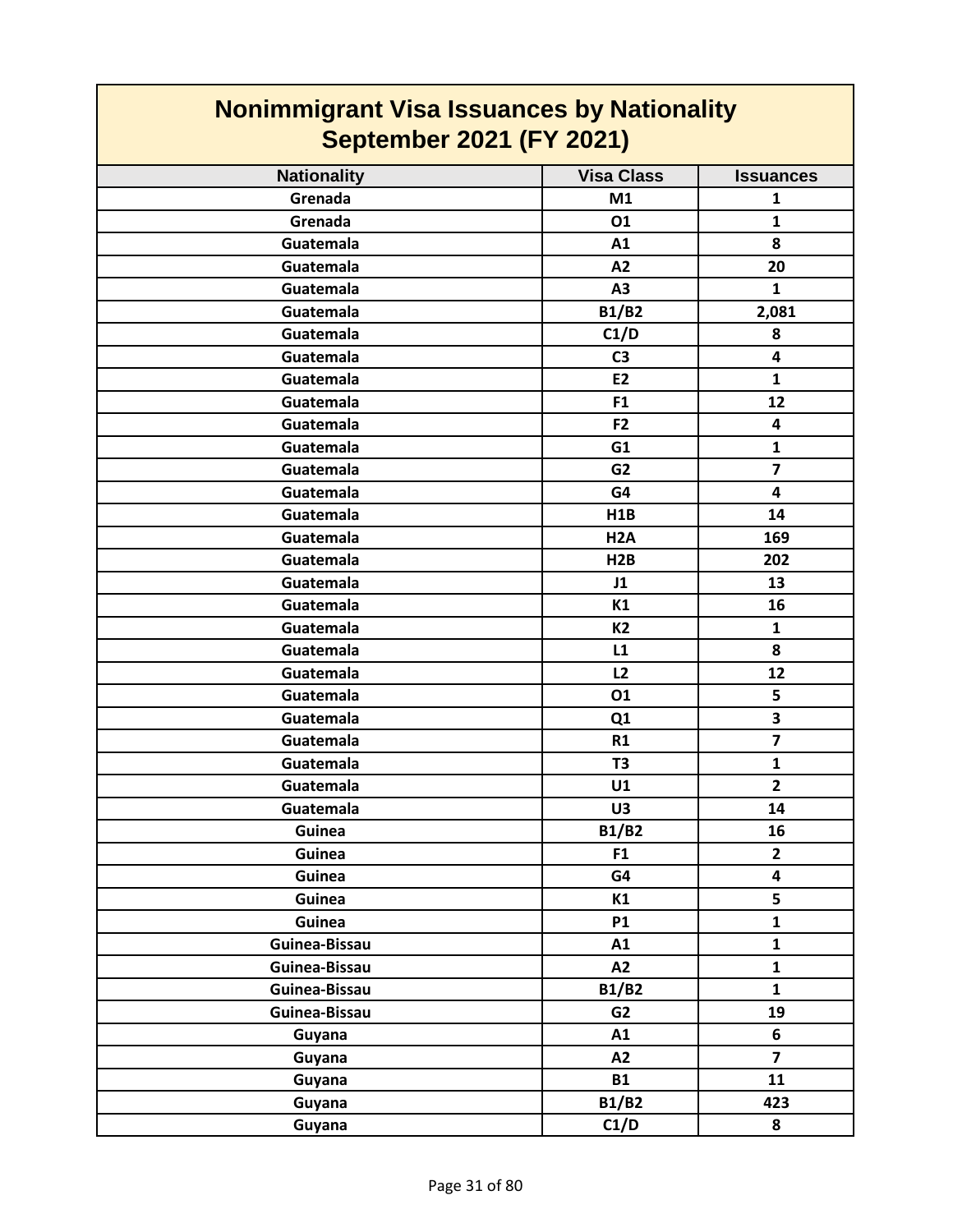| <b>Nationality</b> | <b>Visa Class</b> | <b>Issuances</b>        |
|--------------------|-------------------|-------------------------|
| Guyana             | C <sub>3</sub>    | 17                      |
| Guyana             | F1                | $\mathbf{2}$            |
| Guyana             | G1                | $\boldsymbol{6}$        |
| Guyana             | G <sub>2</sub>    | $\mathbf{1}$            |
| Guyana             | G4                | $\mathbf{1}$            |
| Guyana             | $\mathbf{I}$      | $\mathbf{1}$            |
| Guyana             | J1                | $\mathbf{2}$            |
| Guyana             | <b>K1</b>         | $\mathbf{1}$            |
| Guyana             | M1                | $\mathbf{1}$            |
| Guyana             | R1                | $\mathbf{1}$            |
| Haiti              | A1                | 8                       |
| Haiti              | A2                | 14                      |
| Haiti              | <b>B1</b>         | $\mathbf{1}$            |
| Haiti              | <b>B1/B2</b>      | 1,118                   |
| Haiti              | C1                | 32                      |
| Haiti              | C1/D              | 6                       |
| Haiti              | C <sub>3</sub>    | 5                       |
| Haiti              | F1                | 19                      |
| Haiti              | G1                | $\mathbf 1$             |
| Haiti              | G <sub>2</sub>    | $\mathbf{1}$            |
| Haiti              | G4                | $\mathbf{1}$            |
| Haiti              | $\mathbf{I}$      | $\overline{\mathbf{4}}$ |
| Haiti              | J1                | $\overline{\mathbf{4}}$ |
| Haiti              | K1                | 36                      |
| Haiti              | <b>K2</b>         | $\boldsymbol{6}$        |
| Haiti              | L1                | $\mathbf 1$             |
| Haiti              | L2                | $\mathbf{1}$            |
| Haiti              | P <sub>3</sub>    | 15                      |
| Haiti              | R1                | 5                       |
| Haiti              | R2                | $\mathbf{1}$            |
| Haiti              | U <sub>4</sub>    | $\mathbf{1}$            |
| <b>Honduras</b>    | A1                | 8                       |
| <b>Honduras</b>    | A2                | 86                      |
| <b>Honduras</b>    | <b>B1</b>         | 24                      |
| <b>Honduras</b>    | <b>B1/B2</b>      | 1,996                   |
| <b>Honduras</b>    | C1                | $\overline{\mathbf{z}}$ |
| <b>Honduras</b>    | C1/D              | 79                      |
| <b>Honduras</b>    | E1                | $\overline{\mathbf{4}}$ |
| <b>Honduras</b>    | F1                | 29                      |
| <b>Honduras</b>    | F <sub>2</sub>    | 8                       |
| <b>Honduras</b>    | G4                | $\overline{2}$          |
| <b>Honduras</b>    | H1B               | 9                       |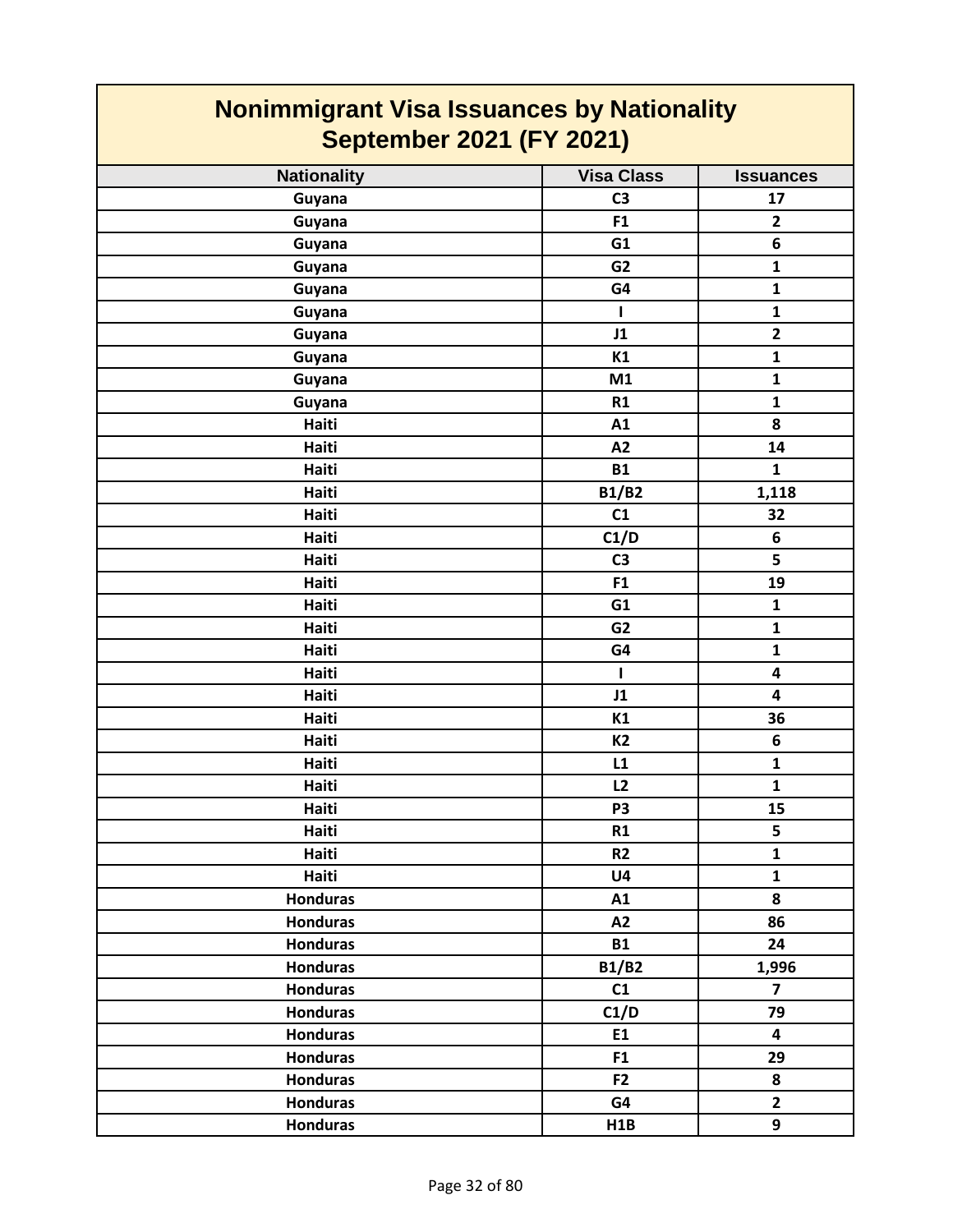| <b>Nationality</b> | <b>Visa Class</b> | <b>Issuances</b>        |
|--------------------|-------------------|-------------------------|
| <b>Honduras</b>    | H <sub>2</sub> A  | 14                      |
| <b>Honduras</b>    | H2B               | 236                     |
| <b>Honduras</b>    | H4                | 5                       |
| <b>Honduras</b>    | ı                 | $\overline{\mathbf{z}}$ |
| <b>Honduras</b>    | J1                | 8                       |
| <b>Honduras</b>    | J2                | $\overline{\mathbf{3}}$ |
| <b>Honduras</b>    | K1                | 13                      |
| <b>Honduras</b>    | <b>K2</b>         | 6                       |
| <b>Honduras</b>    | L1                | 5                       |
| <b>Honduras</b>    | M1                | $\overline{2}$          |
| <b>Honduras</b>    | 01                | $\mathbf{1}$            |
| <b>Honduras</b>    | <b>O3</b>         | $\mathbf{1}$            |
| <b>Honduras</b>    | <b>P1</b>         | $\mathbf{1}$            |
| <b>Honduras</b>    | T <sub>3</sub>    | $\overline{\mathbf{2}}$ |
| <b>Honduras</b>    | <b>TD</b>         | 5                       |
| <b>Honduras</b>    | U1                | $\mathbf{1}$            |
| <b>Honduras</b>    | U <sub>2</sub>    | $\mathbf{1}$            |
| <b>Honduras</b>    | U3                | 11                      |
| <b>Honduras</b>    | U5                | $\mathbf{1}$            |
| Hong Kong S.A.R.   | <b>B1/B2</b>      | 665                     |
| Hong Kong S.A.R.   | C1/D              | 38                      |
| Hong Kong S.A.R.   | F1                | 44                      |
| Hong Kong S.A.R.   | F <sub>2</sub>    | 9                       |
| Hong Kong S.A.R.   | G4                | $\overline{\mathbf{2}}$ |
| Hong Kong S.A.R.   | H1B               | 6                       |
| Hong Kong S.A.R.   | H4                | $\mathbf{2}$            |
| Hong Kong S.A.R.   | J1                | $\overline{2}$          |
| Hong Kong S.A.R.   | J2                | $\mathbf{1}$            |
| Hong Kong S.A.R.   | K1                | $\overline{2}$          |
| Hong Kong S.A.R.   | L1                | 8                       |
| Hong Kong S.A.R.   | L2                | 6                       |
| Hong Kong S.A.R.   | M1                | $\mathbf{1}$            |
| Hong Kong S.A.R.   | 01                | 3                       |
| Hong Kong S.A.R.   | <b>O3</b>         | $\mathbf 1$             |
| Hong Kong S.A.R.   | R <sub>2</sub>    | $\mathbf{1}$            |
| <b>Hungary</b>     | A1                | 5                       |
| <b>Hungary</b>     | A2                | 62                      |
| <b>Hungary</b>     | <b>B1</b>         | 6                       |
| <b>Hungary</b>     | <b>B1/B2</b>      | 25                      |
| <b>Hungary</b>     | C1/D              | 19                      |
| <b>Hungary</b>     | E2                | $\mathbf{1}$            |
| <b>Hungary</b>     | F <sub>1</sub>    | 32                      |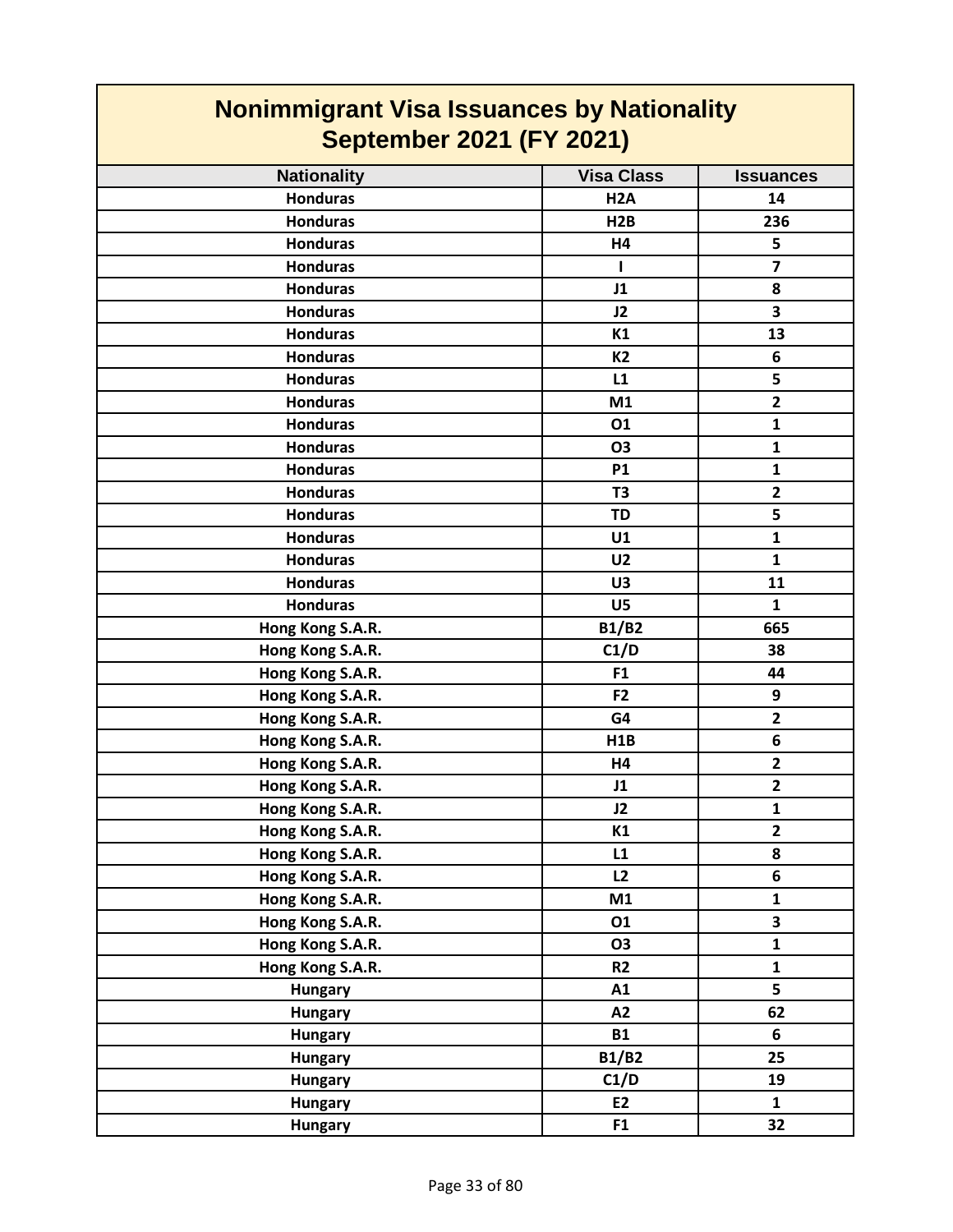| <b>Nationality</b> | <b>Visa Class</b> | <b>Issuances</b>        |
|--------------------|-------------------|-------------------------|
| <b>Hungary</b>     | F <sub>2</sub>    | $\overline{2}$          |
| <b>Hungary</b>     | G <sub>2</sub>    | 3                       |
| <b>Hungary</b>     | G4                | 5                       |
| <b>Hungary</b>     | H1B               | 11                      |
| <b>Hungary</b>     | H2B               | 4                       |
| <b>Hungary</b>     | H4                | 8                       |
| <b>Hungary</b>     | $\mathbf{I}$      | 5                       |
| <b>Hungary</b>     | J1                | 61                      |
| <b>Hungary</b>     | J2                | 6                       |
| <b>Hungary</b>     | K1                | $\overline{\mathbf{3}}$ |
| <b>Hungary</b>     | L1                | 16                      |
| <b>Hungary</b>     | L2                | 19                      |
| <b>Hungary</b>     | NATO <sub>2</sub> | 11                      |
| <b>Hungary</b>     | NATO <sub>4</sub> | $\mathbf{1}$            |
| <b>Hungary</b>     | 01                | 8                       |
| <b>Hungary</b>     | <b>O2</b>         | 27                      |
| <b>Hungary</b>     | <b>O3</b>         | $\overline{\mathbf{z}}$ |
| <b>Hungary</b>     | <b>P1</b>         | $\mathbf{1}$            |
| <b>Hungary</b>     | <b>P4</b>         | $\mathbf{1}$            |
| Iceland            | C1/D              | 9                       |
| Iceland            | F1                | 6                       |
| Iceland            | F <sub>2</sub>    | 6                       |
| Iceland            | G <sub>2</sub>    | $\mathbf{1}$            |
| Iceland            | J1                | $\mathbf{1}$            |
| Iceland            | J2                | $\overline{2}$          |
| Iceland            | 01                | $\overline{\mathbf{4}}$ |
| India              | A1                | 13                      |
| India              | A2                | 485                     |
| India              | A <sub>3</sub>    | 15                      |
| India              | <b>B1</b>         | 46                      |
| India              | <b>B1/B2</b>      | 1,817                   |
| India              | <b>B2</b>         | 21                      |
| India              | C1                | 18                      |
| India              | C1/D              | 3,768                   |
| India              | C <sub>3</sub>    | 40                      |
| India              | E1                | $\mathbf{1}$            |
| India              | E3                | $\mathbf{1}$            |
| India              | E3D               | 4                       |
| India              | F1                | 972                     |
| India              | F <sub>2</sub>    | 171                     |
| India              | G1                | $\overline{7}$          |
| India              | G <sub>2</sub>    | $\overline{\mathbf{3}}$ |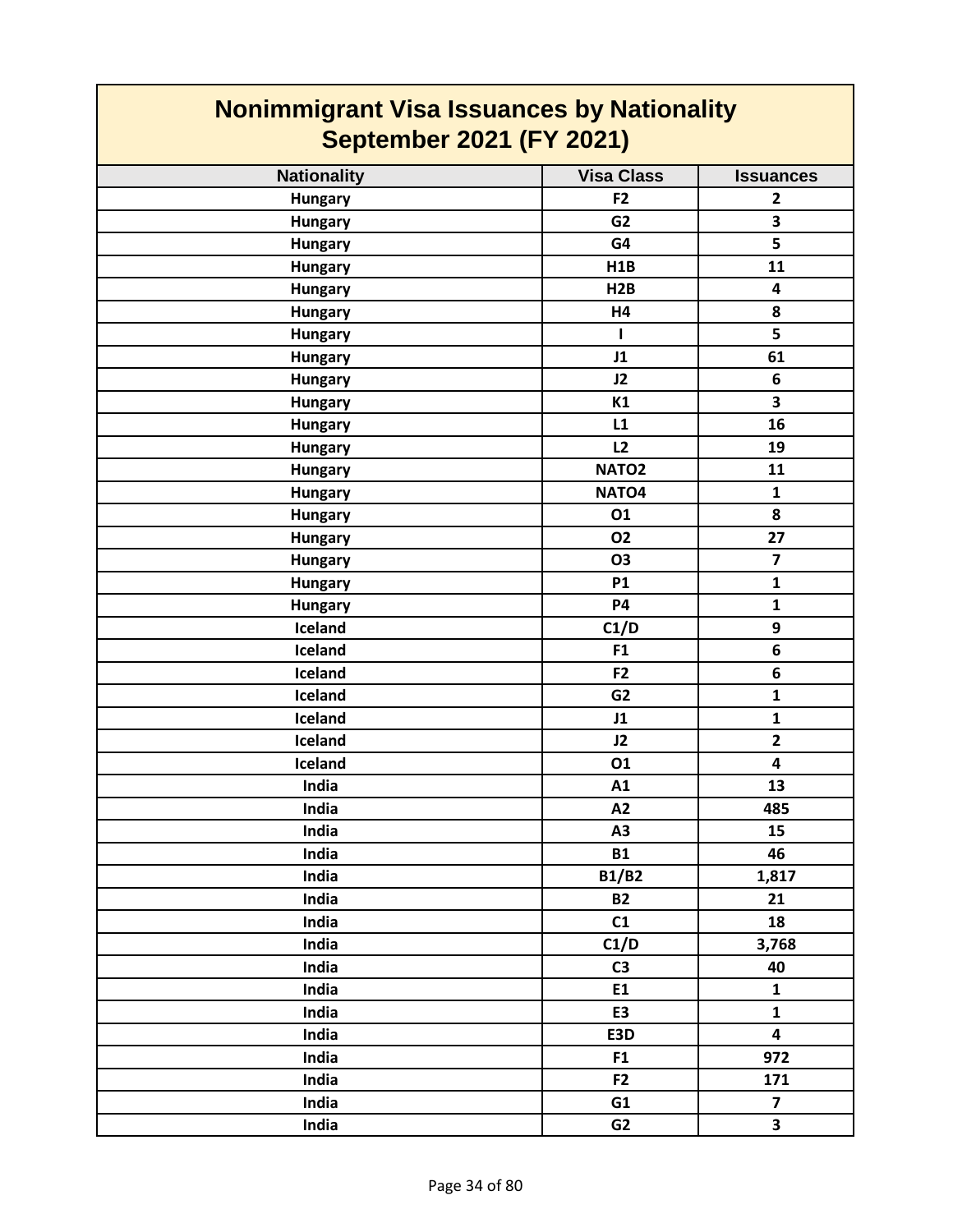| <b>Nationality</b> | <b>Visa Class</b> | <b>Issuances</b>        |
|--------------------|-------------------|-------------------------|
| India              | G4                | 55                      |
| India              | H1B               | 6,289                   |
| India              | <b>H4</b>         | 7,099                   |
| India              | ı                 | 30                      |
| India              | J1                | 352                     |
| India              | J2                | 159                     |
| India              | K1                | 51                      |
| India              | <b>K2</b>         | $\overline{2}$          |
| India              | L1                | 1,088                   |
| India              | L2                | 1,536                   |
| India              | M1                | 57                      |
| India              | 01                | 34                      |
| India              | <b>O2</b>         | $\overline{2}$          |
| India              | <b>O3</b>         | 14                      |
| India              | <b>P1</b>         | $\overline{2}$          |
| India              | P <sub>3</sub>    | 31                      |
| India              | R1                | 4                       |
| India              | <b>TD</b>         | $\mathbf{1}$            |
| India              | U3                | $\overline{2}$          |
| Indonesia          | A1                | 14                      |
| Indonesia          | A2                | 401                     |
| Indonesia          | A3                | $\mathbf{1}$            |
| Indonesia          | <b>B1</b>         | 33                      |
| Indonesia          | <b>B1/B2</b>      | 4,538                   |
| Indonesia          | C1                | 23                      |
| Indonesia          | C1/D              | 1,448                   |
| Indonesia          | C <sub>3</sub>    | $\mathbf{1}$            |
| Indonesia          | F1                | 74                      |
| Indonesia          | F <sub>2</sub>    | 8                       |
| Indonesia          | G1                | 35                      |
| Indonesia          | G2                | 19                      |
| Indonesia          | G4                | $\overline{\mathbf{4}}$ |
| Indonesia          | G5                | $\mathbf{1}$            |
| Indonesia          | H1B               | $\overline{\mathbf{4}}$ |
| Indonesia          | J1                | 101                     |
| Indonesia          | J2                | 8                       |
| Indonesia          | K1                | 18                      |
| Indonesia          | <b>K2</b>         | $\overline{\mathbf{4}}$ |
| Indonesia          | L1                | 13                      |
| Indonesia          | L2                | 25                      |
| Indonesia          | M1                | 9                       |
| Indonesia          | 01                | $\mathbf{1}$            |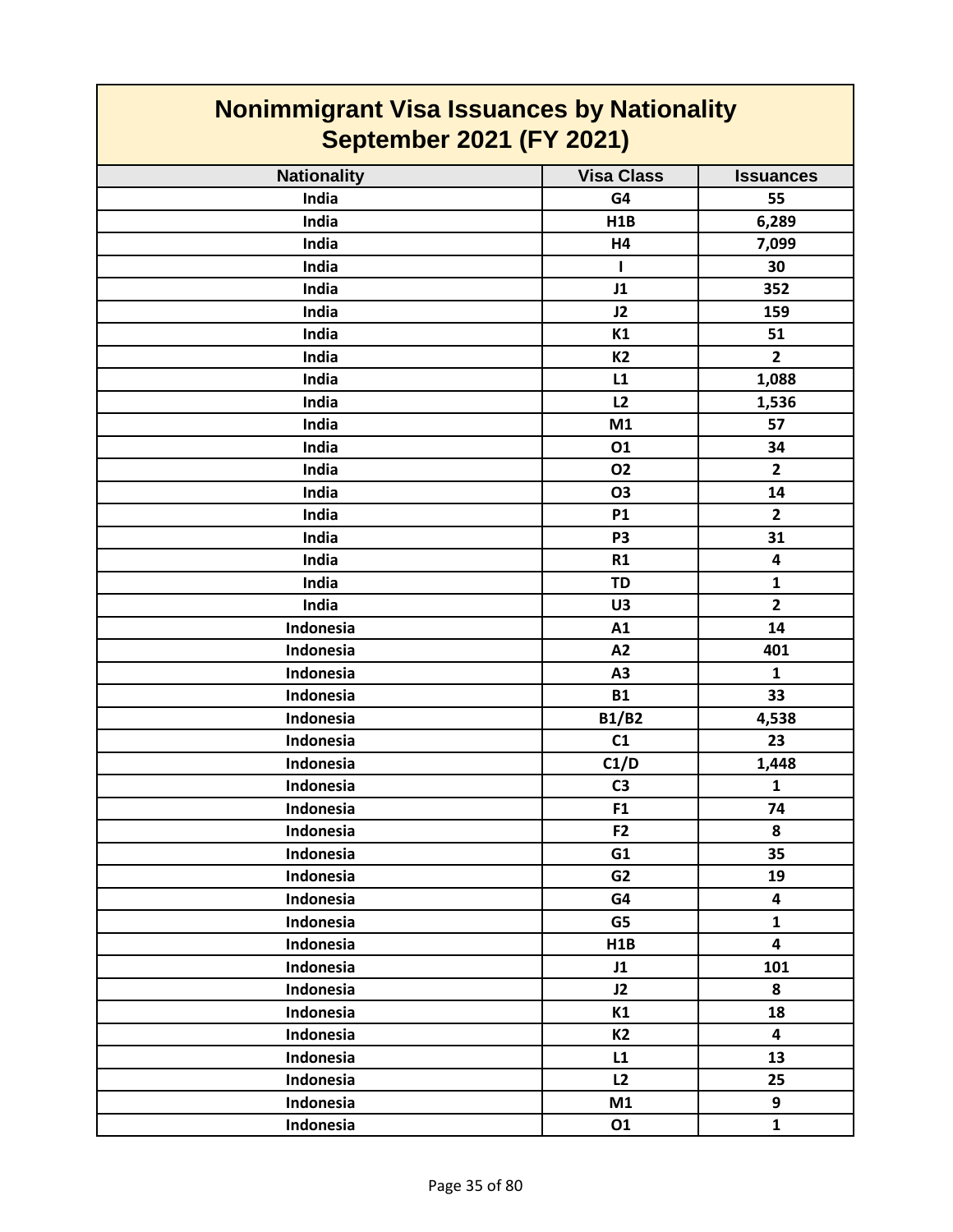| <b>Nationality</b> | <b>Visa Class</b> | <b>Issuances</b>        |
|--------------------|-------------------|-------------------------|
| Indonesia          | P1                | $\mathbf 1$             |
| Indonesia          | R1                | $\overline{\mathbf{2}}$ |
| Indonesia          | T <sub>3</sub>    | $\overline{\mathbf{3}}$ |
| Iran               | <b>B1</b>         | $\mathbf{1}$            |
| Iran               | <b>B1/B2</b>      | 58                      |
| Iran               | D                 | $\mathbf{1}$            |
| Iran               | F1                | 162                     |
| Iran               | F <sub>2</sub>    | 30                      |
| Iran               | G1                | $\mathbf{1}$            |
| Iran               | G <sub>2</sub>    | 12                      |
| Iran               | G4                | 13                      |
| Iran               | H1B               | $\overline{\mathbf{2}}$ |
| Iran               | J1                | 38                      |
| Iran               | J2                | 14                      |
| Iran               | K1                | $\boldsymbol{9}$        |
| Iran               | <b>K2</b>         | $\mathbf{1}$            |
| Iran               | L2                | $\mathbf 1$             |
| Iran               | <b>O3</b>         | $\mathbf{1}$            |
| Iran               | <b>TD</b>         | $\overline{\mathbf{3}}$ |
| Iraq               | A1                | 20                      |
| Iraq               | A2                | 60                      |
| Iraq               | <b>B1/B2</b>      | 56                      |
| Iraq               | C1/D              | $\mathbf{1}$            |
| Iraq               | F1                | 11                      |
| Iraq               | F <sub>2</sub>    | $\mathbf{1}$            |
| Iraq               | G1                | 8                       |
| Iraq               | G <sub>2</sub>    | 19                      |
| Iraq               | G4                | $\mathbf{1}$            |
| Iraq               | J1                | 3                       |
| <b>Iraq</b>        | J2                | 4                       |
| Iraq               | K1                | 18                      |
| Iraq               | L1                | $\mathbf{1}$            |
| Iraq               | L2                | $\mathbf{1}$            |
| Ireland            | A1                | 5                       |
| Ireland            | A2                | 13                      |
| Ireland            | <b>B1</b>         | 5                       |
| Ireland            | <b>B1/B2</b>      | 8                       |
| Ireland            | C1/D              | 66                      |
| Ireland            | E2                | 15                      |
| Ireland            | E3D               | $\mathbf{1}$            |
| Ireland            | F <sub>1</sub>    | 22                      |
| Ireland            | F2                | $\mathbf{1}$            |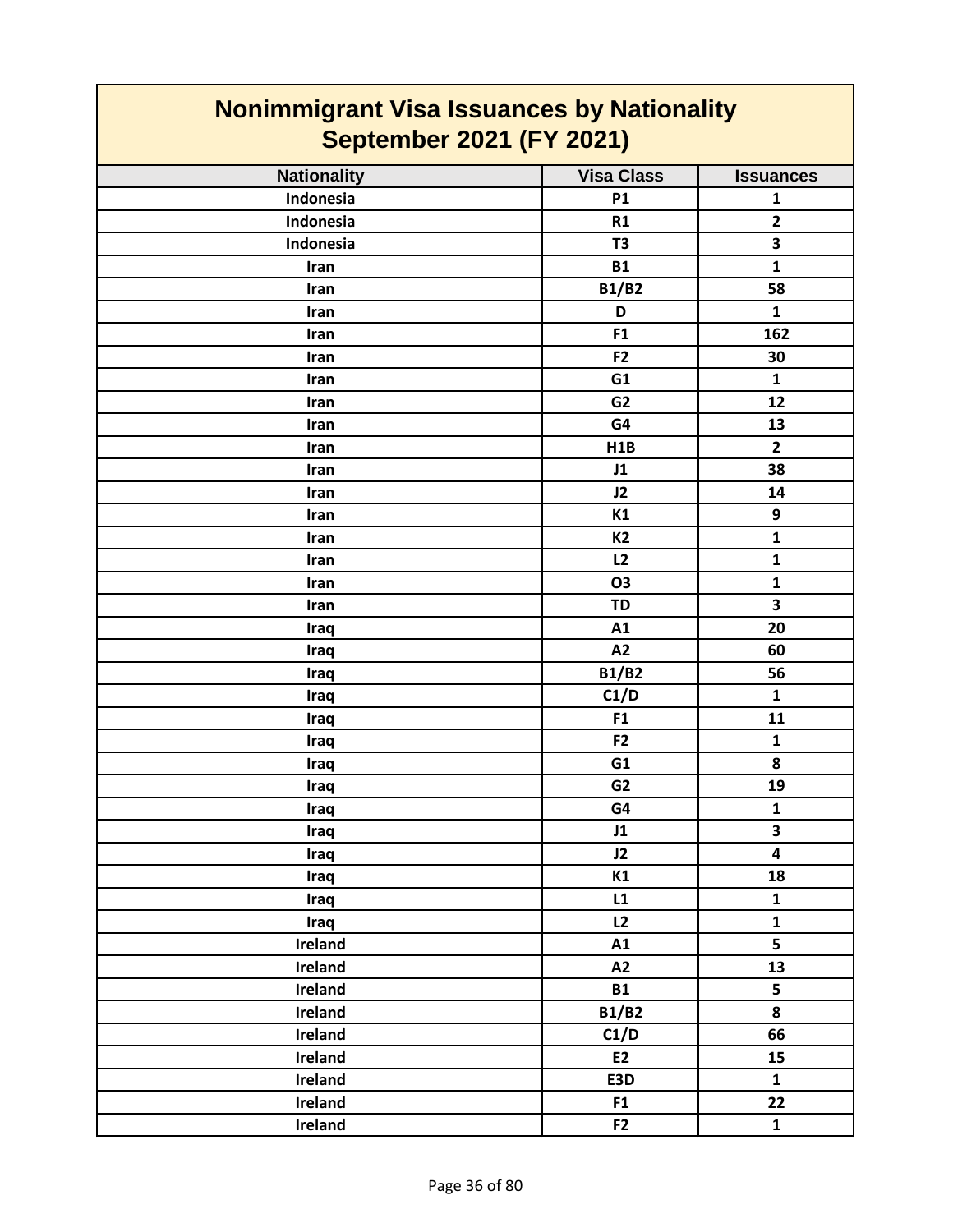| <b>Nonimmigrant Visa Issuances by Nationality</b><br><b>September 2021 (FY 2021)</b> |                   |                         |
|--------------------------------------------------------------------------------------|-------------------|-------------------------|
| <b>Nationality</b>                                                                   | <b>Visa Class</b> | <b>Issuances</b>        |
| Ireland                                                                              | G <sub>2</sub>    | 8                       |
| Ireland                                                                              | G <sub>3</sub>    | 4                       |
| Ireland                                                                              | G4                | 5                       |
| Ireland                                                                              | H1B               | 23                      |
| Ireland                                                                              | H <sub>2</sub> A  | 3                       |
| Ireland                                                                              | H <sub>3</sub>    | $\mathbf{1}$            |
| Ireland                                                                              | H4                | 5                       |
| Ireland                                                                              | 1                 | 9                       |
| <b>Ireland</b>                                                                       | J1                | 53                      |
| Ireland                                                                              | J2                | 13                      |
| <b>Ireland</b>                                                                       | K1                | 15                      |
| <b>Ireland</b>                                                                       | L1                | 75                      |
| <b>Ireland</b>                                                                       | L2                | 37                      |
| <b>Ireland</b>                                                                       | M1                | $\mathbf{1}$            |
| Ireland                                                                              | 01                | 32                      |
| Ireland                                                                              | <b>O2</b>         | $\overline{\mathbf{z}}$ |
| <b>Ireland</b>                                                                       | <b>O3</b>         | $\overline{2}$          |
| <b>Ireland</b>                                                                       | <b>P1</b>         | 8                       |
| Ireland                                                                              | P <sub>3</sub>    | $\mathbf{1}$            |
| <b>Israel</b>                                                                        | A1                | $\overline{7}$          |
| <b>Israel</b>                                                                        | A2                | 139                     |
| <b>Israel</b>                                                                        | <b>B1</b>         | $\overline{7}$          |
| Israel                                                                               | <b>B1/B2</b>      | 5,449                   |
| Israel                                                                               | <b>B2</b>         | 178                     |
| Israel                                                                               | C1/D              | 4                       |
| <b>Israel</b>                                                                        | E1                | 7                       |
| <b>Israel</b>                                                                        | E <sub>2</sub>    | 27                      |
| Israel                                                                               | E3D               | $\mathbf{1}$            |
| Israel                                                                               | F1                | 17                      |
| Israel                                                                               | G1                | $\mathbf{2}$            |
| Israel                                                                               | G <sub>2</sub>    | $\mathbf{1}$            |
| Israel                                                                               | G4                | $\overline{2}$          |
| Israel                                                                               | H1B               | 18                      |
| Israel                                                                               | H4                | 8                       |
| Israel                                                                               | $\mathbf{I}$      | 3                       |
| Israel                                                                               | J1                | 44                      |
| Israel                                                                               | J2                | 31                      |
| Israel                                                                               | K1                | $\mathbf{2}$            |
| Israel                                                                               | L1                | 27                      |
| Israel                                                                               | L2                | 44                      |
| Israel                                                                               | M1                | $\overline{\mathbf{3}}$ |
| Israel                                                                               | 01                | 14                      |

┓

**The Co** 

#### Page 37 of 80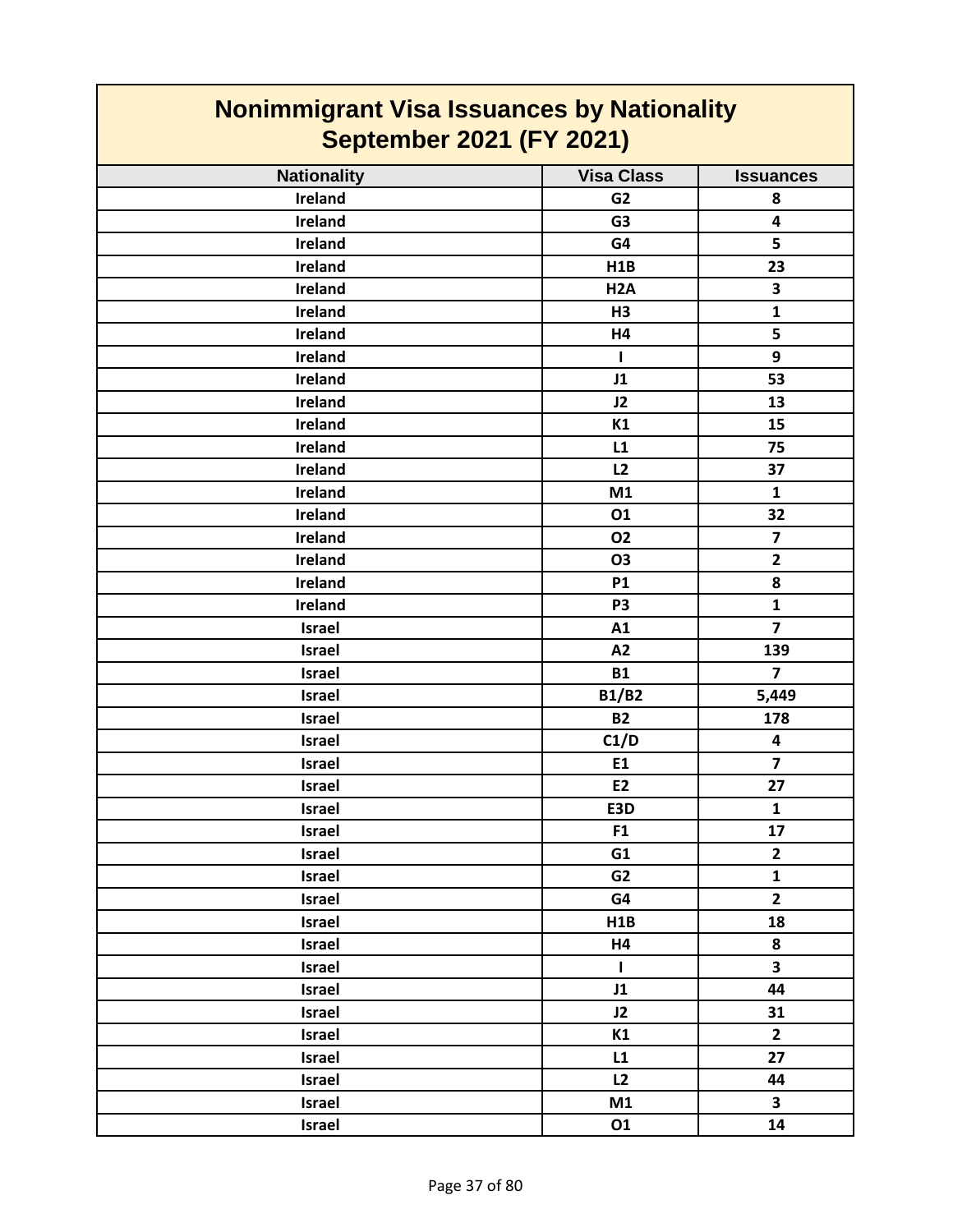| <b>Nonimmigrant Visa Issuances by Nationality</b><br><b>September 2021 (FY 2021)</b> |                   |                         |
|--------------------------------------------------------------------------------------|-------------------|-------------------------|
| <b>Nationality</b>                                                                   | <b>Visa Class</b> | <b>Issuances</b>        |
| <b>Israel</b>                                                                        | <b>O2</b>         | 4                       |
| <b>Israel</b>                                                                        | O <sub>3</sub>    | 13                      |
| <b>Israel</b>                                                                        | <b>P1</b>         | $\overline{\mathbf{4}}$ |
| <b>Israel</b>                                                                        | R1                | 6                       |
| <b>Israel</b>                                                                        | R <sub>2</sub>    | 4                       |
| <b>Italy</b>                                                                         | A1                | 1                       |
| <b>Italy</b>                                                                         | A2                | 39                      |
| Italy                                                                                | <b>B1</b>         | 319                     |
| Italy                                                                                | <b>B1/B2</b>      | 33                      |
| <b>Italy</b>                                                                         | C1/D              | 112                     |
| Italy                                                                                | E1                | 11                      |
| <b>Italy</b>                                                                         | E <sub>2</sub>    | 43                      |
| <b>Italy</b>                                                                         | E3D               | $\mathbf{1}$            |
| Italy                                                                                | F1                | 428                     |
| Italy                                                                                | F <sub>2</sub>    | 11                      |
| Italy                                                                                | G1                | $\overline{7}$          |
| Italy                                                                                | G <sub>2</sub>    | 32                      |
| Italy                                                                                | G <sub>3</sub>    | $\overline{2}$          |
| Italy                                                                                | G4                | 32                      |
| <b>Italy</b>                                                                         | H1B               | 57                      |
| Italy                                                                                | H <sub>2</sub> A  | $\mathbf{1}$            |
| Italy                                                                                | H4                | 9                       |
| Italy                                                                                | $\mathbf{I}$      | 16                      |
| Italy                                                                                | J1                | 404                     |
| Italy                                                                                | J2                | 36                      |
| <b>Italy</b>                                                                         | K1                | 11                      |
| <b>Italy</b>                                                                         | L1                | 105                     |
| Italy                                                                                | L2                | 74                      |
| Italy                                                                                | M1                | 24                      |
| Italy                                                                                | M <sub>2</sub>    | ${\bf 1}$               |
| Italy                                                                                | NATO <sub>2</sub> | 78                      |
| Italy                                                                                | NATO <sub>3</sub> | $\mathbf{1}$            |
| Italy                                                                                | NATO4             | $\overline{2}$          |
| Italy                                                                                | 01                | 55                      |
| Italy                                                                                | <b>O2</b>         | 5                       |
| Italy                                                                                | <b>O3</b>         | 8                       |
| Italy                                                                                | <b>P1</b>         | 12                      |
| Italy                                                                                | R1                | $\overline{\mathbf{3}}$ |
| Jamaica                                                                              | A2                | 12                      |
| Jamaica                                                                              | <b>B1</b>         | $\overline{2}$          |
| Jamaica                                                                              | <b>B1/B2</b>      | 1,975                   |
| Jamaica                                                                              | <b>B2</b>         | $\mathbf{1}$            |

┑

Г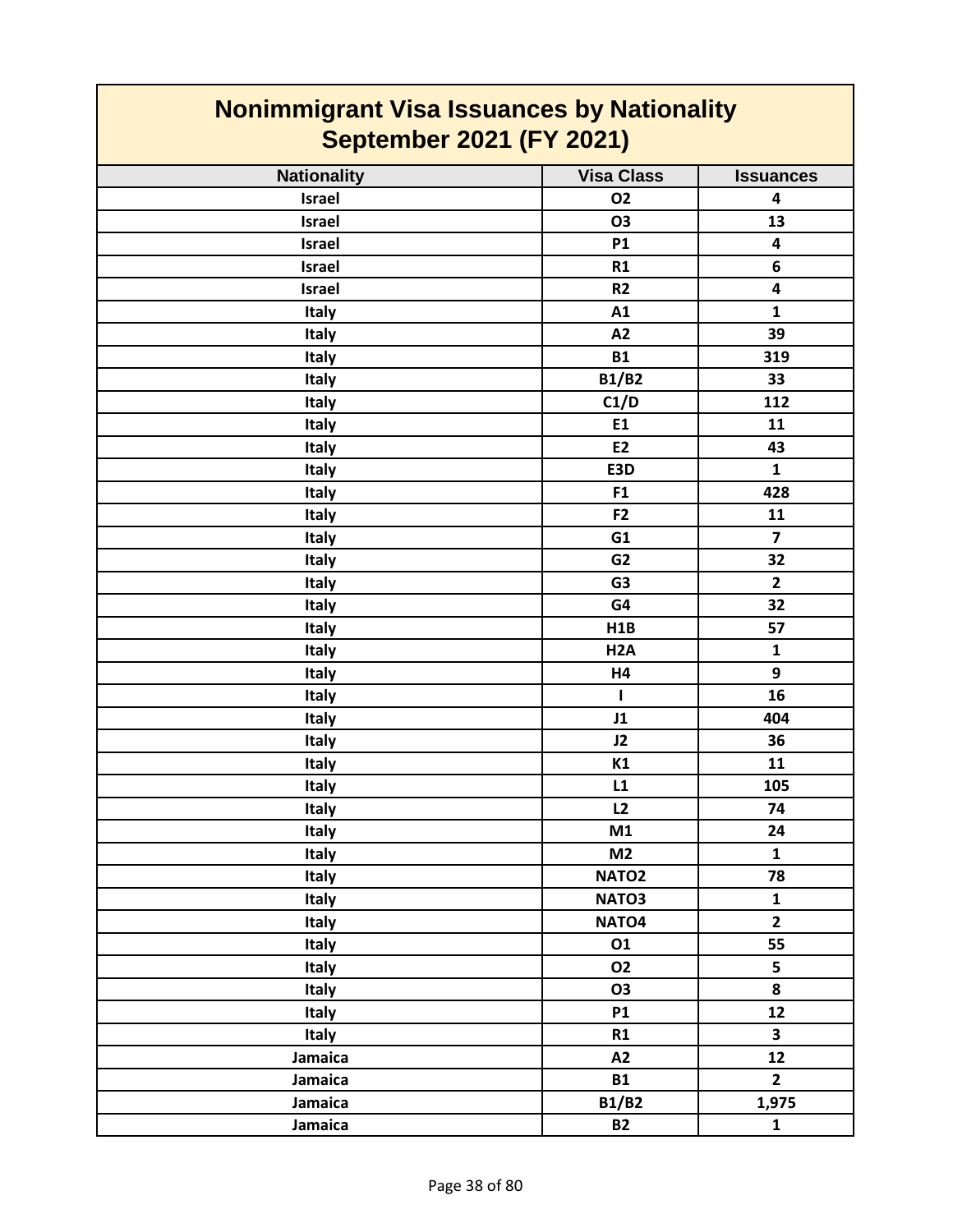| <b>Nationality</b> | <b>Visa Class</b> | <b>Issuances</b>        |
|--------------------|-------------------|-------------------------|
| Jamaica            | C1                | 4                       |
| Jamaica            | C1/D              | 61                      |
| Jamaica            | C <sub>3</sub>    | 19                      |
| Jamaica            | F1                | 72                      |
| Jamaica            | F <sub>2</sub>    | $\overline{\mathbf{z}}$ |
| Jamaica            | G1                | $\overline{2}$          |
| Jamaica            | G <sub>2</sub>    | $\mathbf{1}$            |
| Jamaica            | G4                | $\mathbf{1}$            |
| Jamaica            | H1B               | 17                      |
| Jamaica            | H <sub>2</sub> A  | 593                     |
| Jamaica            | H2B               | 744                     |
| Jamaica            | H4                | 16                      |
| Jamaica            | J1                | 68                      |
| Jamaica            | J2                | 91                      |
| Jamaica            | K1                | 20                      |
| Jamaica            | K <sub>2</sub>    | $\overline{\mathbf{4}}$ |
| Jamaica            | L1                | 4                       |
| Jamaica            | L2                | 3                       |
| Jamaica            | M1                | $\mathbf 1$             |
| Jamaica            | 01                | $\overline{\mathbf{2}}$ |
| Jamaica            | <b>O2</b>         | 9                       |
| Jamaica            | <b>P1</b>         | $\mathbf{1}$            |
| Jamaica            | P <sub>3</sub>    | 11                      |
| Jamaica            | R1                | $\mathbf{1}$            |
| Jamaica            | R <sub>2</sub>    | $\mathbf{1}$            |
| Japan              | A1                | 8                       |
| Japan              | A2                | 439                     |
| Japan              | <b>B1</b>         | $\mathbf{2}$            |
| Japan              | <b>B1/B2</b>      | 233                     |
| Japan              | C1/D              | 252                     |
| Japan              | C <sub>3</sub>    | 14                      |
| Japan              | E1                | 104                     |
| Japan              | E2                | 984                     |
| Japan              | F1                | 246                     |
| Japan              | F <sub>2</sub>    | 19                      |
| Japan              | G <sub>2</sub>    | $\overline{\mathbf{3}}$ |
| Japan              | G4                | 23                      |
| Japan              | H1B               | 28                      |
| Japan              | H <sub>3</sub>    | $\overline{2}$          |
| Japan              | H4                | 14                      |
| Japan              | $\mathbf{I}$      | 32                      |
| Japan              | J1                | 158                     |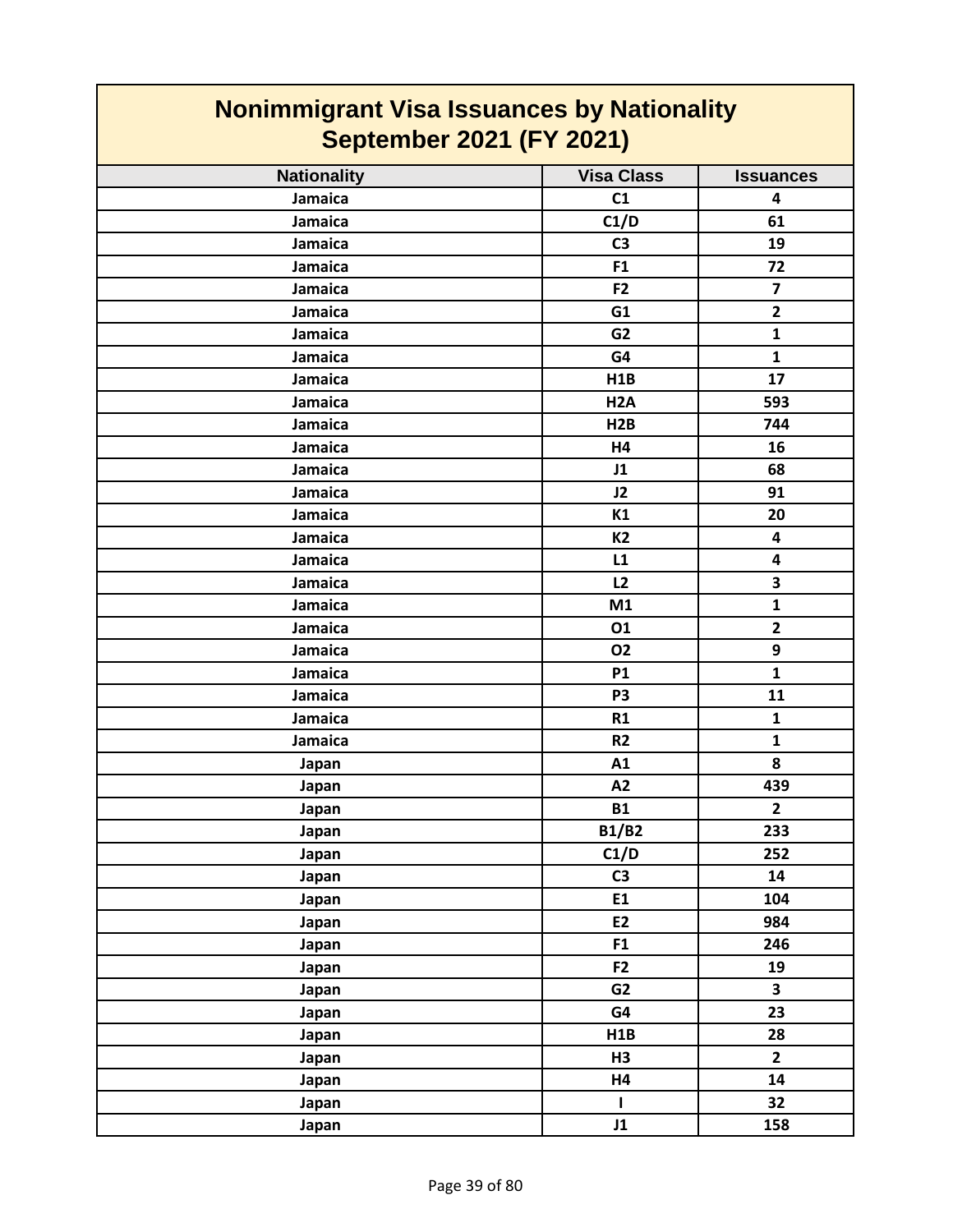| <b>Nationality</b> | <b>Visa Class</b> | <b>Issuances</b>        |
|--------------------|-------------------|-------------------------|
| Japan              | J2                | 61                      |
| Japan              | K1                | 29                      |
| Japan              | L1                | 206                     |
| Japan              | L2                | 216                     |
| Japan              | M1                | 17                      |
| Japan              | 01                | 25                      |
| Japan              | <b>O2</b>         | 5                       |
| Japan              | <b>O3</b>         | 10                      |
| Japan              | <b>P1</b>         | 19                      |
| Japan              | P <sub>3</sub>    | $\overline{2}$          |
| Japan              | R1                | 9                       |
| Japan              | R <sub>2</sub>    | $\overline{2}$          |
| Jordan             | A1                | $\mathbf{1}$            |
| Jordan             | A2                | 130                     |
| Jordan             | A <sub>3</sub>    | $\mathbf{2}$            |
| Jordan             | <b>B1</b>         | $\overline{2}$          |
| Jordan             | <b>B1/B2</b>      | 395                     |
| Jordan             | C1/D              | 12                      |
| Jordan             | D                 | $\mathbf{1}$            |
| Jordan             | F1                | 86                      |
| Jordan             | F <sub>2</sub>    | 31                      |
| Jordan             | G <sub>2</sub>    | $\overline{\mathbf{3}}$ |
| Jordan             | G4                | 12                      |
| Jordan             | H1B               | 21                      |
| Jordan             | H4                | 20                      |
| Jordan             | $\mathbf{I}$      | $\mathbf{2}$            |
| Jordan             | J1                | 26                      |
| Jordan             | J2                | 19                      |
| Jordan             | K1                | 6                       |
| Jordan             | L1                | 15                      |
| Jordan             | L2                | 21                      |
| Jordan             | M1                | $\mathbf{1}$            |
| Jordan             | 01                | $\overline{\mathbf{3}}$ |
| Jordan             | 02                | $\mathbf{1}$            |
| Jordan             | <b>P1</b>         | $\mathbf{1}$            |
| Jordan             | P <sub>3</sub>    | $\mathbf{1}$            |
| Jordan             | <b>TD</b>         | $\overline{2}$          |
| Kazakhstan         | A1                | $\overline{\mathbf{5}}$ |
| Kazakhstan         | A2                | 6                       |
| Kazakhstan         | <b>B1</b>         | $\overline{\mathbf{4}}$ |
| <b>Kazakhstan</b>  | <b>B1/B2</b>      | 727                     |
| Kazakhstan         | C1                | $\overline{2}$          |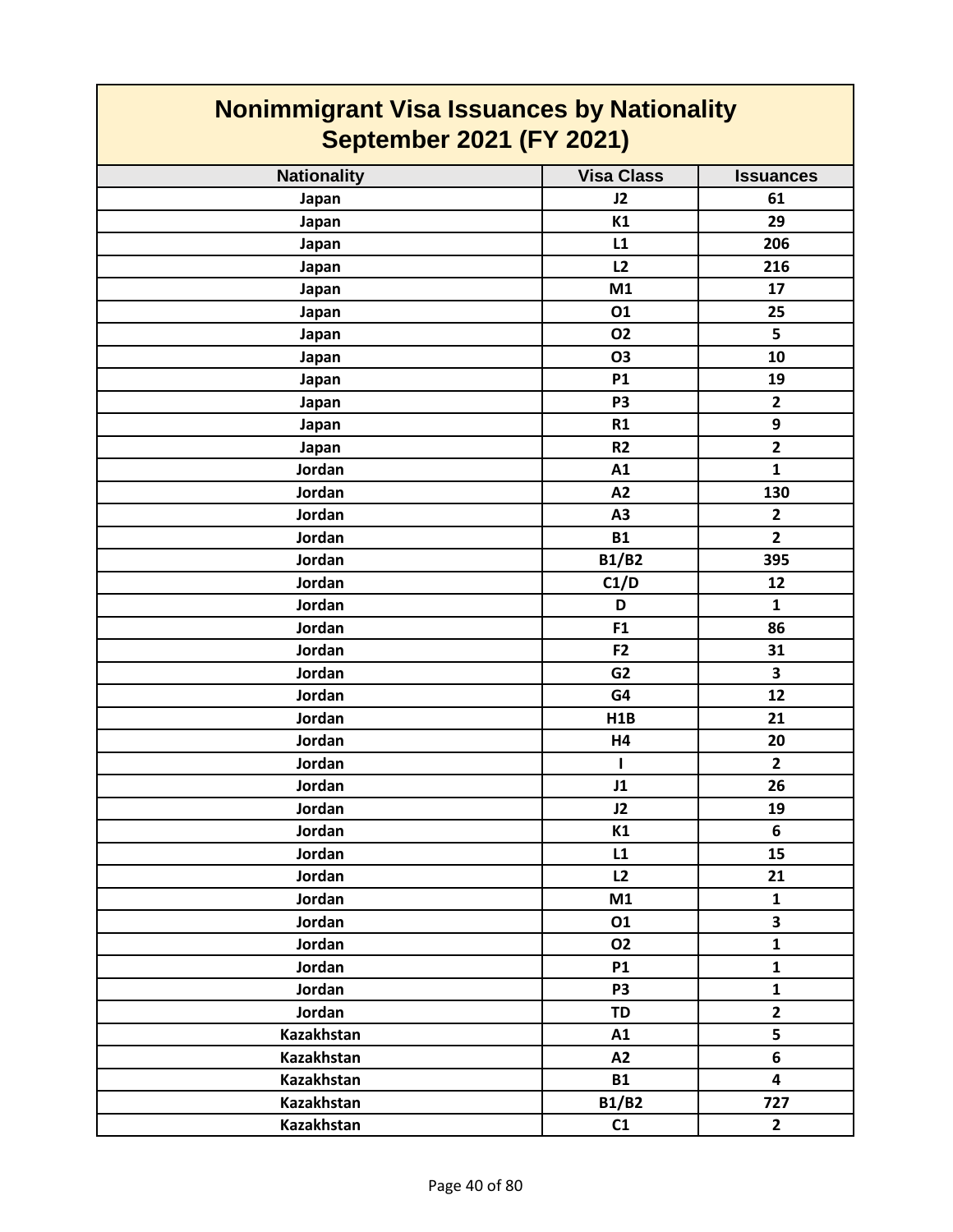| <b>Nationality</b> | <b>Visa Class</b> | <b>Issuances</b>        |
|--------------------|-------------------|-------------------------|
| <b>Kazakhstan</b>  | D                 | 3                       |
| <b>Kazakhstan</b>  | E2                | 12                      |
| Kazakhstan         | F1                | 59                      |
| Kazakhstan         | F <sub>2</sub>    | 21                      |
| Kazakhstan         | G <sub>2</sub>    | 8                       |
| Kazakhstan         | G4                | $\mathbf{1}$            |
| <b>Kazakhstan</b>  | H1B               | $\overline{2}$          |
| <b>Kazakhstan</b>  | H <sub>4</sub>    | $\overline{2}$          |
| Kazakhstan         | J1                | 22                      |
| Kazakhstan         | J2                | 9                       |
| Kazakhstan         | K1                | $\overline{\mathbf{4}}$ |
| Kazakhstan         | L1                | $\overline{\mathbf{z}}$ |
| <b>Kazakhstan</b>  | L2                | $\overline{\mathbf{4}}$ |
| Kazakhstan         | 01                | $\overline{\mathbf{3}}$ |
| <b>Kazakhstan</b>  | <b>O2</b>         | $\mathbf{1}$            |
| Kazakhstan         | <b>P1</b>         | $\overline{\mathbf{3}}$ |
| Kazakhstan         | <b>TD</b>         | $\overline{2}$          |
| Kenya              | A1                | 8                       |
| Kenya              | A2                | 138                     |
| Kenya              | <b>B1</b>         | $\overline{2}$          |
| Kenya              | <b>B1/B2</b>      | 596                     |
| Kenya              | C1                | $\overline{2}$          |
| Kenya              | C1/D              | 36                      |
| Kenya              | C <sub>3</sub>    | 59                      |
| Kenya              | F1                | 60                      |
| Kenya              | F <sub>2</sub>    | 12                      |
| Kenya              | G <sub>2</sub>    | 59                      |
| Kenya              | G4                | 42                      |
| Kenya              | H1B               | 14                      |
| Kenya              | H4                | 5                       |
| Kenya              | $\mathbf{I}$      | 4                       |
| Kenya              | J1                | 14                      |
| Kenya              | J2                | $\overline{\mathbf{4}}$ |
| Kenya              | K1                | 10                      |
| Kenya              | K2                | 5                       |
| Kenya              | L1                | 11                      |
| Kenya              | M1                | $\mathbf{1}$            |
| Kenya              | 01                | $\mathbf{1}$            |
| Kenya              | <b>P1</b>         | 5                       |
| Kenya              | P <sub>3</sub>    | $\overline{2}$          |
| Kenya              | R1                | $\overline{\mathbf{3}}$ |
| Kiribati           | G <sub>2</sub>    | $\overline{7}$          |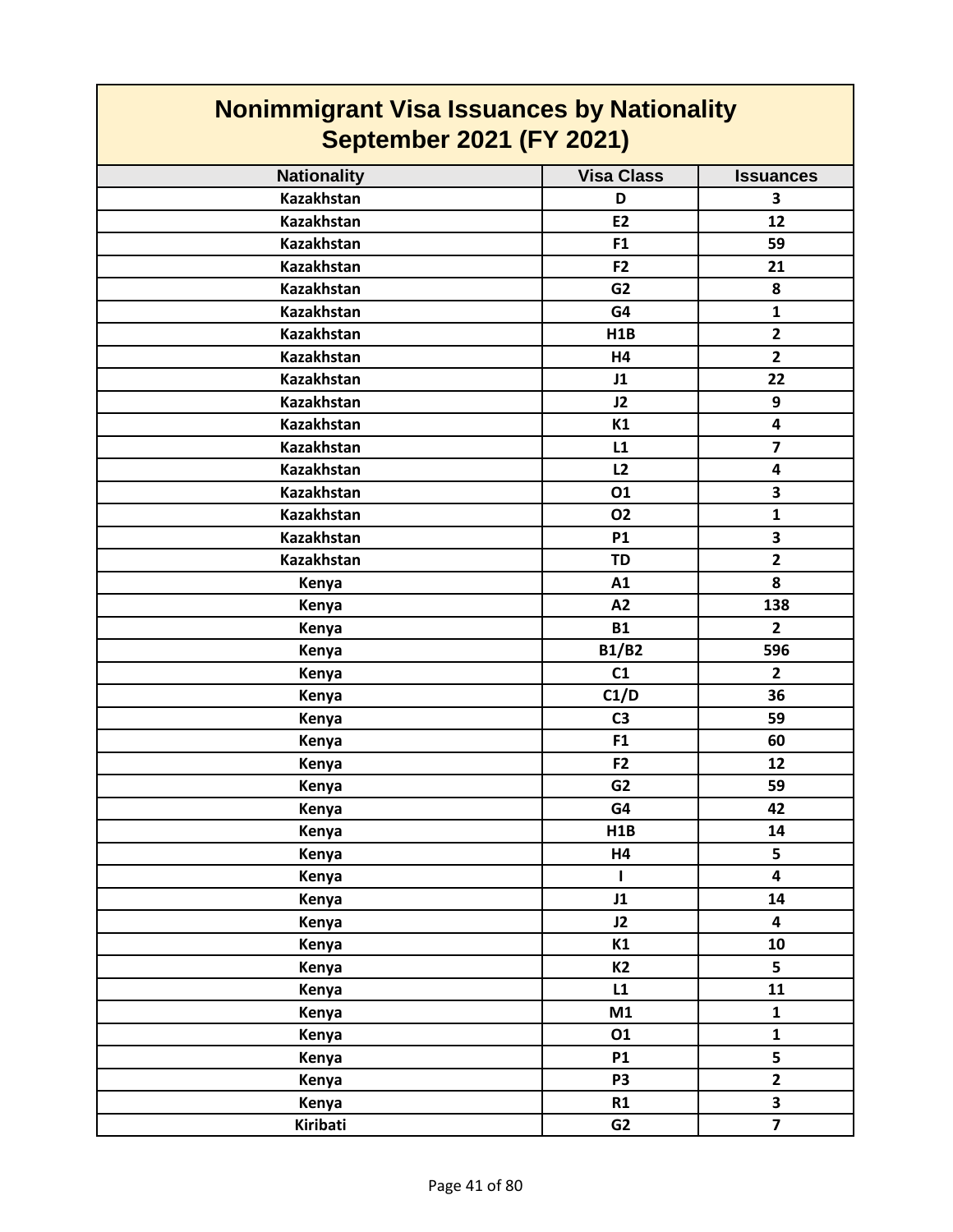| <b>Nonimmigrant Visa Issuances by Nationality</b><br><b>September 2021 (FY 2021)</b> |                   |                  |
|--------------------------------------------------------------------------------------|-------------------|------------------|
| <b>Nationality</b>                                                                   | <b>Visa Class</b> | <b>Issuances</b> |
| Kiribati                                                                             | G4                | 4                |
| Korea, South                                                                         | A2                | 182              |
| Korea, South                                                                         | <b>B1/B2</b>      | 397              |
| Korea, South                                                                         | C1/D              | 210              |
| Korea, South                                                                         | CW1               | 3                |
| Korea, South                                                                         | CW <sub>2</sub>   | $\mathbf{2}$     |
| Korea, South                                                                         | E1                | 8                |
| Korea, South                                                                         | E2                | 306              |
| Korea, South                                                                         | E <sub>2C</sub>   | 4                |
| Korea, South                                                                         | F <sub>1</sub>    | 244              |
| Korea, South                                                                         | F <sub>2</sub>    | 46               |
| Korea, South                                                                         | G <sub>2</sub>    | 35               |
| Korea, South                                                                         | G4                | 17               |
| Korea, South                                                                         | H1B               | 127              |
| Korea, South                                                                         | H4                | 26               |
| Korea, South                                                                         | L                 | 31               |
| Korea, South                                                                         | J1                | 237              |
| Korea, South                                                                         | J2                | 104              |
| Korea, South                                                                         | K1                | 15               |
| Korea, South                                                                         | L1                | 124              |
| Korea, South                                                                         | L2                | 141              |
| Korea, South                                                                         | 01                | 27               |
| Korea, South                                                                         | <b>O2</b>         | $\mathbf{1}$     |
| Korea, South                                                                         | <b>O3</b>         | 23               |
| Korea, South                                                                         | R1                | 10               |
| Korea, South                                                                         | R <sub>2</sub>    | 13               |
| Korea, South                                                                         | TD                | $\mathbf{1}$     |
| Kosovo                                                                               | A1                | $\mathbf{1}$     |
| Kosovo                                                                               | A2                | 15               |
| Kosovo                                                                               | <b>B1/B2</b>      | 135              |
| Kosovo                                                                               | F <sub>1</sub>    | $\mathbf{1}$     |
| Kosovo                                                                               | G <sub>2</sub>    | 3                |
| Kosovo                                                                               | J1                | $\overline{2}$   |
| Kosovo                                                                               | J2                | $\overline{2}$   |
| Kosovo                                                                               | K1                | 29               |
| Kosovo                                                                               | K <sub>2</sub>    | $\mathbf{1}$     |
| Kosovo                                                                               | 01                | $\mathbf{1}$     |
| Kosovo                                                                               | <b>O2</b>         | 4                |
|                                                                                      | P <sub>3</sub>    | $\mathbf{1}$     |
| Kosovo                                                                               |                   | 6                |
| <b>Kuwait</b>                                                                        | A1                |                  |
| <b>Kuwait</b>                                                                        | A2                | 31               |
| <b>Kuwait</b>                                                                        | <b>B1/B2</b>      | 1,072            |

Г

T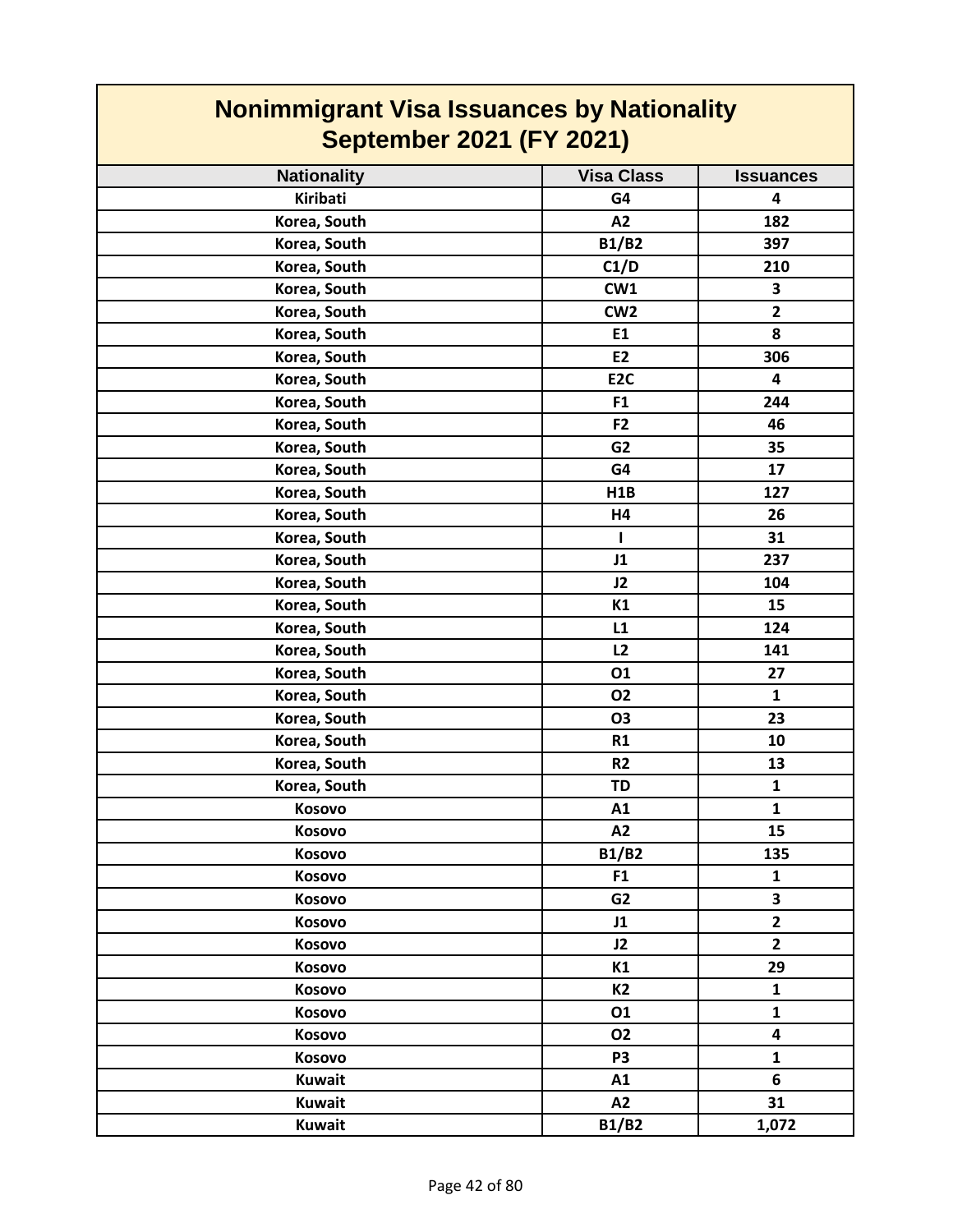| <b>Nonimmigrant Visa Issuances by Nationality</b><br><b>September 2021 (FY 2021)</b> |                   |                         |
|--------------------------------------------------------------------------------------|-------------------|-------------------------|
| <b>Nationality</b>                                                                   | <b>Visa Class</b> | <b>Issuances</b>        |
| <b>Kuwait</b>                                                                        | C1/D              | 16                      |
| <b>Kuwait</b>                                                                        | F <sub>1</sub>    | 275                     |
| <b>Kuwait</b>                                                                        | F <sub>2</sub>    | 10                      |
| <b>Kuwait</b>                                                                        | G <sub>2</sub>    | 42                      |
| <b>Kuwait</b>                                                                        | G4                | $\mathbf{2}$            |
| <b>Kuwait</b>                                                                        | H1B               | 3                       |
| <b>Kuwait</b>                                                                        | ш                 | $\mathbf{1}$            |
| <b>Kuwait</b>                                                                        | J1                | $\mathbf{1}$            |
| Kyrgyzstan                                                                           | A1                | 5                       |
| Kyrgyzstan                                                                           | A2                | $\mathbf{1}$            |
| Kyrgyzstan                                                                           | <b>B1/B2</b>      | 15                      |
| Kyrgyzstan                                                                           | C1                | 8                       |
| Kyrgyzstan                                                                           | D                 | 8                       |
| Kyrgyzstan                                                                           | E2                | $\mathbf{1}$            |
| Kyrgyzstan                                                                           | F1                | 68                      |
| Kyrgyzstan                                                                           | F <sub>2</sub>    | 12                      |
| Kyrgyzstan                                                                           | G <sub>2</sub>    | 13                      |
| Kyrgyzstan                                                                           | G4                | 5                       |
| Kyrgyzstan                                                                           | H1B               | $\mathbf{1}$            |
| Kyrgyzstan                                                                           | H4                | $\overline{2}$          |
| Kyrgyzstan                                                                           | J1                | 10                      |
| Kyrgyzstan                                                                           | K1                | $\mathbf{1}$            |
| Kyrgyzstan                                                                           | L1                | $\mathbf{1}$            |
| Kyrgyzstan                                                                           | R1                | $\mathbf{1}$            |
| Laos                                                                                 | A2                | $\mathbf{1}$            |
| Laos                                                                                 | G <sub>1</sub>    | $\mathbf{1}$            |
| Laos                                                                                 | G4                | $\mathbf{1}$            |
| Latvia                                                                               | A2                | 17                      |
| Latvia                                                                               | <b>B1/B2</b>      | 16                      |
| Latvia                                                                               | C1/D              | 79                      |
| Latvia                                                                               | E2                | $\mathbf{2}$            |
| Latvia                                                                               | F1                | 3                       |
| Latvia                                                                               | F <sub>2</sub>    | $\mathbf{1}$            |
| Latvia                                                                               | G <sub>2</sub>    | $\overline{\mathbf{4}}$ |
| Latvia                                                                               | G4                | $\mathbf{1}$            |
| Latvia                                                                               | J1                | $\overline{\mathbf{3}}$ |
| Latvia                                                                               | J2                | $\mathbf{1}$            |
| Latvia                                                                               | K1                | 3                       |
| Latvia                                                                               | L1                | $\mathbf{1}$            |
| Latvia                                                                               | NATO1             | $\mathbf{1}$            |
| Latvia                                                                               | NATO <sub>2</sub> | $\overline{\mathbf{4}}$ |
| Latvia                                                                               | NATO6             | $\overline{2}$          |

┓

 $\Gamma$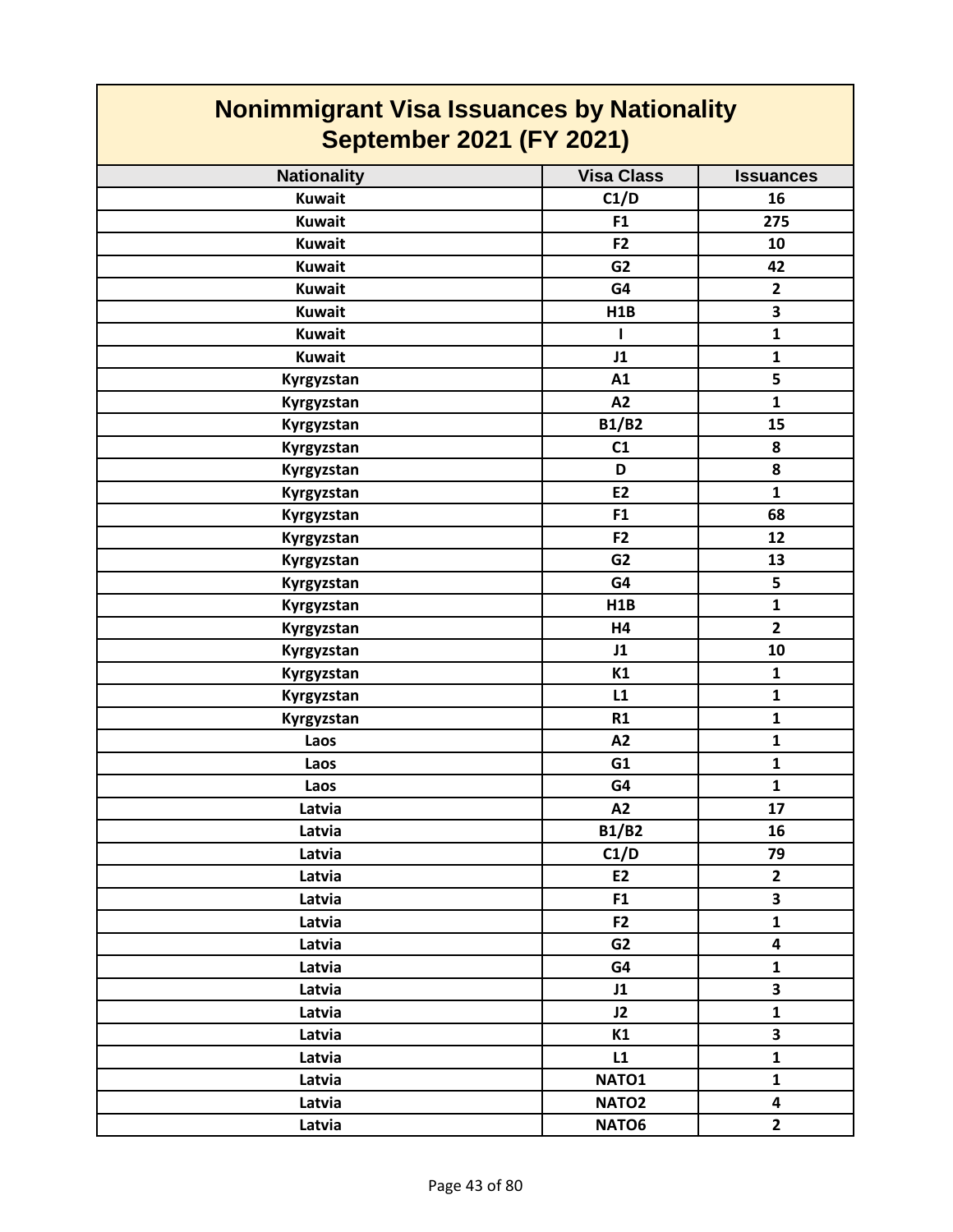| <b>Nonimmigrant Visa Issuances by Nationality</b><br><b>September 2021 (FY 2021)</b> |                   |                         |
|--------------------------------------------------------------------------------------|-------------------|-------------------------|
| <b>Nationality</b>                                                                   | <b>Visa Class</b> | <b>Issuances</b>        |
| Latvia                                                                               | <b>P1</b>         | $\mathbf{1}$            |
| Lebanon                                                                              | A1                | $\mathbf{1}$            |
| Lebanon                                                                              | A2                | 5                       |
| Lebanon                                                                              | A3                | $\mathbf{1}$            |
| Lebanon                                                                              | <b>B1/B2</b>      | 586                     |
| Lebanon                                                                              | C1/D              | 8                       |
| Lebanon                                                                              | F <sub>1</sub>    | 18                      |
| Lebanon                                                                              | F <sub>2</sub>    | 6                       |
| Lebanon                                                                              | G <sub>2</sub>    | $\mathbf{1}$            |
| Lebanon                                                                              | G4                | $\overline{2}$          |
| Lebanon                                                                              | H1B               | 13                      |
| Lebanon                                                                              | H4                | $\overline{\mathbf{4}}$ |
| Lebanon                                                                              | L                 | 3                       |
| Lebanon                                                                              | J1                | 24                      |
| Lebanon                                                                              | K1                | 19                      |
| Lebanon                                                                              | L1                | $\mathbf{1}$            |
| Lebanon                                                                              | 01                | 5                       |
| Lebanon                                                                              | <b>O3</b>         | $\mathbf{1}$            |
| Lebanon                                                                              | P <sub>3</sub>    | $\mathbf{1}$            |
| Lebanon                                                                              | R1                | $\overline{\mathbf{2}}$ |
| Lesotho                                                                              | A1                | 3                       |
| Lesotho                                                                              | A2                | $\overline{2}$          |
| Lesotho                                                                              | <b>B1/B2</b>      | $\mathbf{1}$            |
| Lesotho                                                                              | G <sub>2</sub>    | $\overline{\mathbf{z}}$ |
| Lesotho                                                                              | J1                | $\overline{2}$          |
| Lesotho                                                                              | K1                | $\mathbf{1}$            |
| Liberia                                                                              | A1                | 6                       |
| Liberia                                                                              | A2                | $\overline{\mathbf{4}}$ |
| Liberia                                                                              | <b>B1/B2</b>      | 30                      |
| Liberia                                                                              | F2                | $\mathbf{1}$            |
| Liberia                                                                              | G <sub>2</sub>    | $\overline{\mathbf{3}}$ |
| Liberia                                                                              | G4                | $\overline{\mathbf{3}}$ |
| Liberia                                                                              | H1B               | $\mathbf{1}$            |
| Liberia                                                                              | J1                | $\mathbf{1}$            |
| Liberia                                                                              | K1                | 5                       |
| Liberia                                                                              | <b>K2</b>         | $\mathbf{2}$            |
| Liberia                                                                              | M1                | $\mathbf{1}$            |
| Liberia                                                                              | P <sub>3</sub>    | $\mathbf{2}$            |
| Libya                                                                                | A2                | 6                       |
| Libya                                                                                | <b>B1/B2</b>      | 20                      |
| Libya                                                                                | D                 | 12                      |
| Libya                                                                                | F1                | 10                      |

Г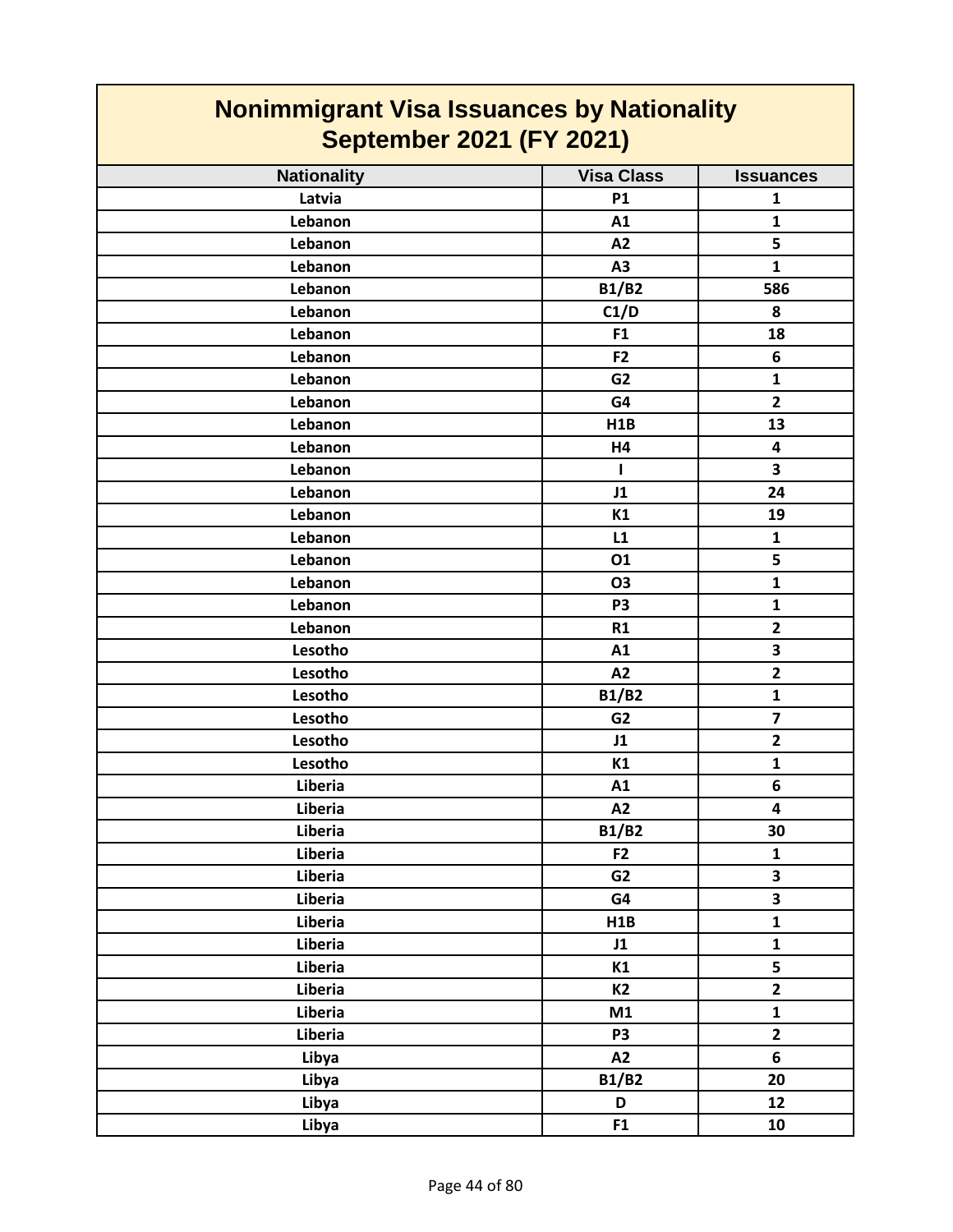| <b>Nationality</b> | <b>Visa Class</b> | <b>Issuances</b>        |
|--------------------|-------------------|-------------------------|
| Libya              | F2                | 6                       |
| Libya              | G1                | 23                      |
| Libya              | G <sub>2</sub>    | 18                      |
| Libya              | G4                | $\overline{7}$          |
| Libya              | H1B               | 3                       |
| Libya              | <b>H4</b>         | $\overline{\mathbf{4}}$ |
| Libya              | K1                | $\mathbf{1}$            |
| Liechtenstein      | A1                | $\overline{7}$          |
| Lithuania          | A1                | $\overline{2}$          |
| Lithuania          | A2                | 26                      |
| Lithuania          | A3                | $\mathbf{1}$            |
| Lithuania          | <b>B1</b>         | $\overline{2}$          |
| Lithuania          | <b>B1/B2</b>      | 3                       |
| Lithuania          | C1/D              | 22                      |
| Lithuania          | E2                | $\overline{\mathbf{4}}$ |
| Lithuania          | F1                | 4                       |
| Lithuania          | G <sub>2</sub>    | 12                      |
| Lithuania          | G <sub>3</sub>    | $\mathbf{1}$            |
| Lithuania          | H1B               | $\mathbf{1}$            |
| Lithuania          | H2B               | $\mathbf{1}$            |
| Lithuania          | H4                | $\mathbf{1}$            |
| Lithuania          | J1                | 12                      |
| Lithuania          | J2                | $\overline{\mathbf{3}}$ |
| Lithuania          | K1                | $\overline{2}$          |
| Lithuania          | L1                | 10                      |
| Lithuania          | L2                | 9                       |
| Lithuania          | <b>O1</b>         | 4                       |
| Lithuania          | <b>O2</b>         | $\mathbf{1}$            |
| Lithuania          | O3                | $\overline{2}$          |
| Lithuania          | <b>P1</b>         | $\mathbf{1}$            |
| Lithuania          | <b>P4</b>         | $\mathbf{1}$            |
| Luxembourg         | A1                | $\overline{2}$          |
| <b>Luxembourg</b>  | A2                | 5                       |
| Luxembourg         | <b>B1/B2</b>      | 5                       |
| Luxembourg         | C1/D              | 5                       |
| Luxembourg         | F1                | ${\bf 1}$               |
| Luxembourg         | G <sub>2</sub>    | $\overline{2}$          |
| Luxembourg         | J1                | $\overline{\mathbf{3}}$ |
| Luxembourg         | L1                | $\mathbf{1}$            |
| Luxembourg         | L2                | $\mathbf{1}$            |
| <b>Luxembourg</b>  | M1                | $\mathbf{1}$            |
| Luxembourg         | NATO <sub>2</sub> | $\mathbf{1}$            |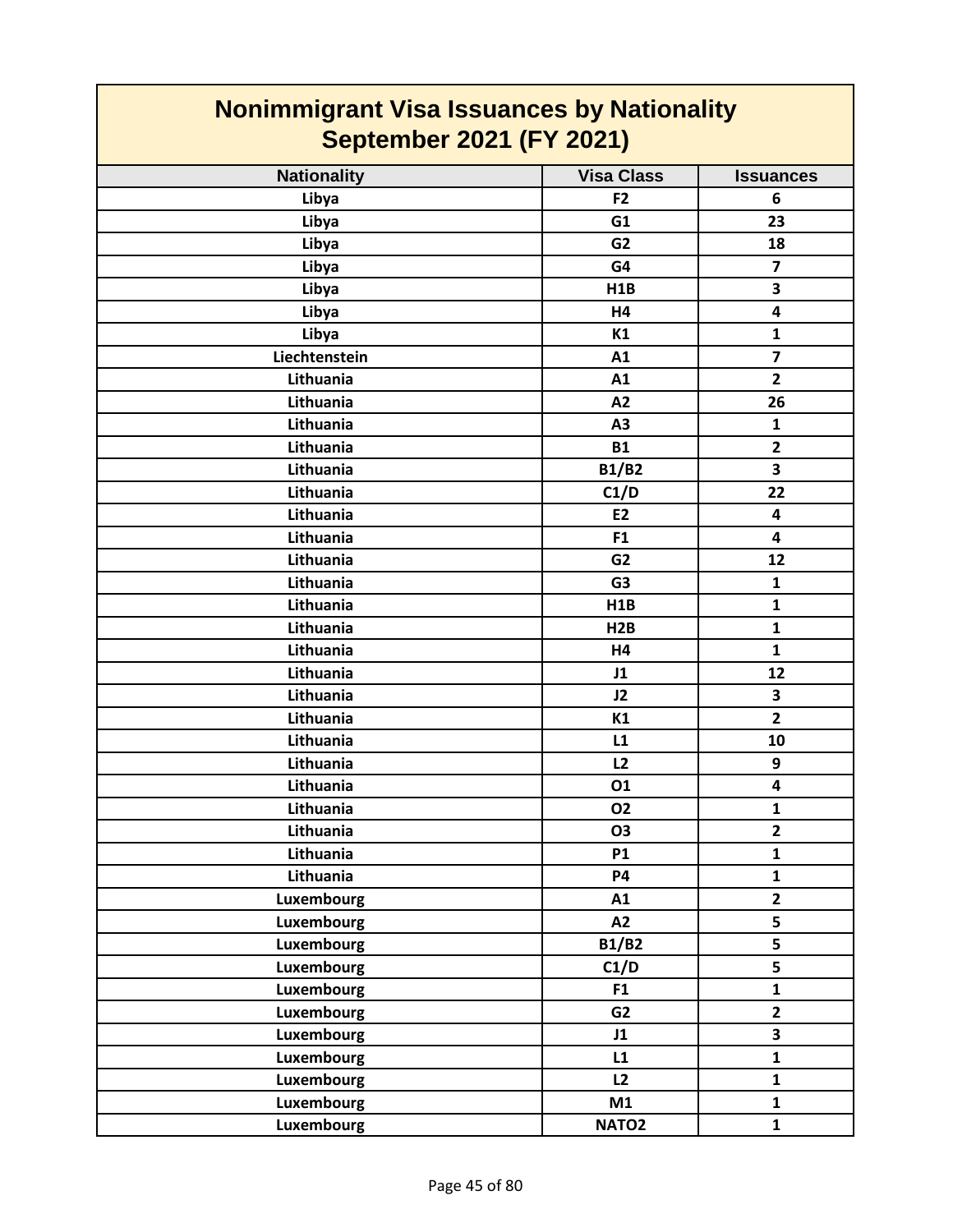| <b>Nonimmigrant Visa Issuances by Nationality</b> |                   |                  |
|---------------------------------------------------|-------------------|------------------|
| <b>September 2021 (FY 2021)</b>                   |                   |                  |
| <b>Nationality</b>                                | <b>Visa Class</b> | <b>Issuances</b> |
| Luxembourg                                        | NATO <sub>4</sub> | 1                |
| Luxembourg                                        | <b>O2</b>         | $\mathbf{1}$     |
| Macau S.A.R.                                      | <b>B1/B2</b>      | 4                |
| Macau S.A.R.                                      | F <sub>1</sub>    | $\mathbf{1}$     |
| Madagascar                                        | A1                | 4                |
| Madagascar                                        | A2                | 3                |
| Madagascar                                        | <b>B1/B2</b>      | 3                |
| Madagascar                                        | C1                | 11               |
| Madagascar                                        | D                 | 12               |
| Madagascar                                        | F <sub>1</sub>    | 9                |
| Madagascar                                        | F <sub>2</sub>    | $\mathbf{1}$     |
| Madagascar                                        | G1                | 6                |
| Madagascar                                        | G <sub>2</sub>    | 14               |
| Madagascar                                        | G4                | $\overline{2}$   |
| Madagascar                                        | H1B               | $\mathbf{1}$     |
| Madagascar                                        | ı                 | 3                |
| Madagascar                                        | J1                | $\mathbf{1}$     |
| Madagascar                                        | K1                | $\mathbf{1}$     |
| Madagascar                                        | M1                | $\mathbf{1}$     |
| <b>Malawi</b>                                     | A1                | $\mathbf{2}$     |
| <b>Malawi</b>                                     | A2                | 4                |
| <b>Malawi</b>                                     | <b>B1/B2</b>      | 15               |
| <b>Malawi</b>                                     | F <sub>1</sub>    | $\mathbf{2}$     |
| <b>Malawi</b>                                     | F <sub>2</sub>    | 3                |
| <b>Malawi</b>                                     | G1                | $\overline{2}$   |
| <b>Malawi</b>                                     | G4                | 4                |
| Malawi                                            | J1                | $\mathbf{1}$     |
| <b>Malawi</b>                                     | K1                | $\mathbf{1}$     |
| <b>Malawi</b>                                     | 01                | $\mathbf{1}$     |
| <b>Malaysia</b>                                   | A1                | 5                |
| <b>Malaysia</b>                                   | A2                | 10               |
| Malaysia                                          | <b>B1</b>         | 10               |
| <b>Malaysia</b>                                   | <b>B1/B2</b>      | 340              |
| <b>Malaysia</b>                                   | C1/D              | 94               |
| <b>Malaysia</b>                                   | F1                | 23               |
| <b>Malaysia</b>                                   | F <sub>2</sub>    | $\mathbf{1}$     |
| <b>Malaysia</b>                                   | G1                | 3                |
| <b>Malaysia</b>                                   | G <sub>2</sub>    | $\overline{2}$   |
| <b>Malaysia</b>                                   | H1B               | 13               |
| <b>Malaysia</b>                                   | H3                | $\mathbf{1}$     |
| <b>Malaysia</b>                                   | <b>H4</b>         | $\mathbf{1}$     |
| <b>Malaysia</b>                                   | J1                | 12               |

┑

Г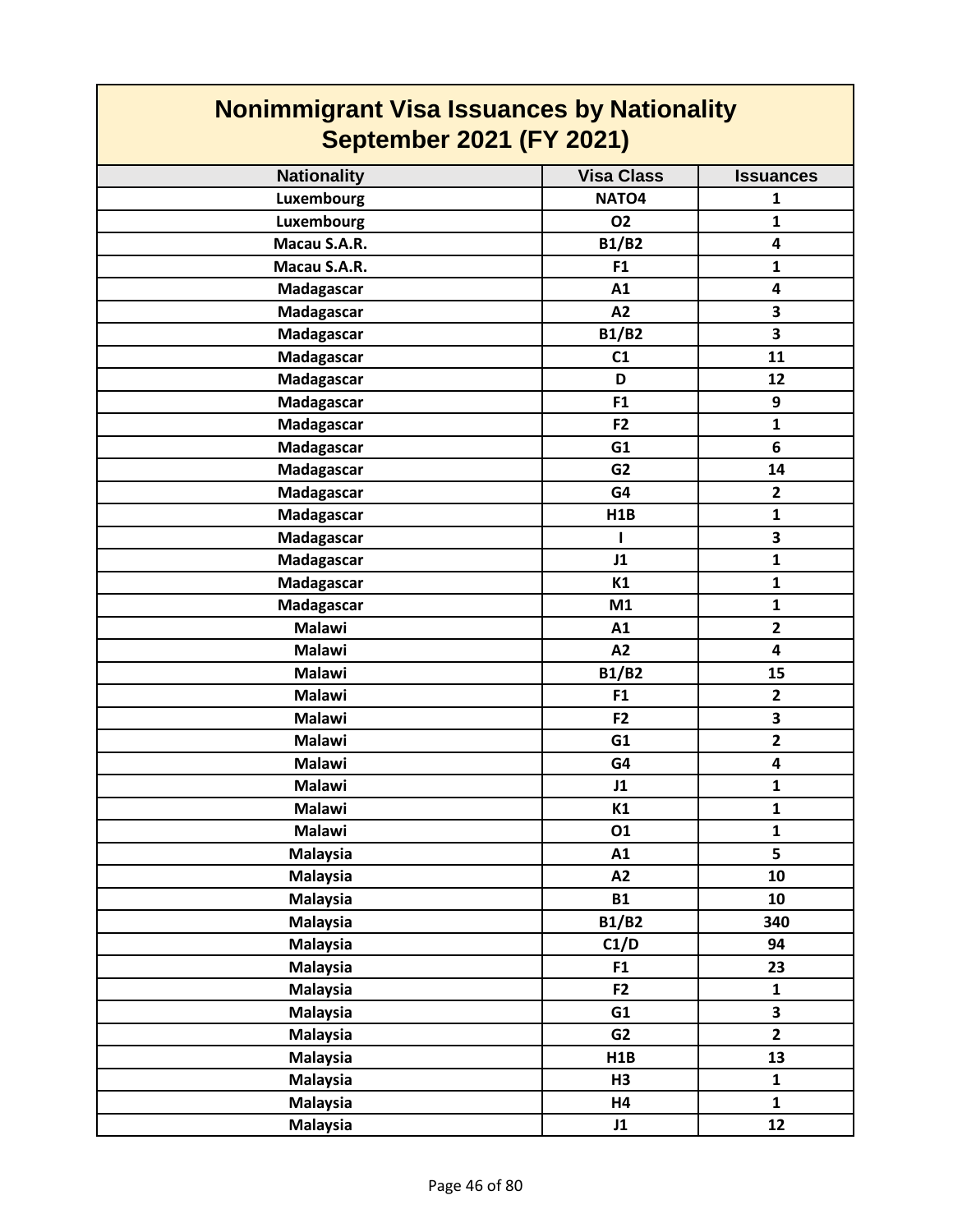| <b>Nationality</b>      | <b>Visa Class</b> | <b>Issuances</b>        |
|-------------------------|-------------------|-------------------------|
| <b>Malaysia</b>         | J2                | 4                       |
| <b>Malaysia</b>         | K1                | $\overline{\mathbf{4}}$ |
| <b>Malaysia</b>         | L1                | 22                      |
| <b>Malaysia</b>         | L2                | 23                      |
| <b>Malaysia</b>         | M1                | $\mathbf{1}$            |
| <b>Malaysia</b>         | 01                | $\overline{2}$          |
| <b>Malaysia</b>         | <b>P1</b>         | $\mathbf 1$             |
| <b>Maldives</b>         | A1                | $\mathbf{1}$            |
| <b>Maldives</b>         | A2                | $\overline{\mathbf{3}}$ |
| <b>Maldives</b>         | <b>B1</b>         | $\mathbf{1}$            |
| <b>Maldives</b>         | <b>B1/B2</b>      | 3                       |
| <b>Maldives</b>         | C1/D              | $\mathbf 1$             |
| <b>Maldives</b>         | G1                | $\mathbf{1}$            |
| <b>Maldives</b>         | G <sub>2</sub>    | 14                      |
| <b>Maldives</b>         | J1                | $\mathbf 1$             |
| <b>Maldives</b>         | M1                | $\overline{\mathbf{2}}$ |
| Mali                    | A1                | $\overline{\mathbf{2}}$ |
| Mali                    | A2                | 8                       |
| Mali                    | <b>B1</b>         | $\mathbf{1}$            |
| Mali                    | <b>B1/B2</b>      | 41                      |
| Mali                    | C1                | $\mathbf{1}$            |
| Mali                    | F1                | $\overline{2}$          |
| Mali                    | G1                | $\mathbf 1$             |
| Mali                    | G <sub>2</sub>    | $\mathbf{1}$            |
| Mali                    | J1                | $\mathbf{1}$            |
| Mali                    | J2                | $\mathbf{1}$            |
| Mali                    | K1                | $\overline{2}$          |
| <b>Malta</b>            | A2                | 11                      |
| <b>Malta</b>            | <b>B1</b>         | $\mathbf 1$             |
| <b>Malta</b>            | B1/B2             | $\overline{\mathbf{2}}$ |
| <b>Malta</b>            | C1/D              | $\overline{\mathbf{4}}$ |
| <b>Malta</b>            | G1                | $\overline{2}$          |
| <b>Malta</b>            | G <sub>2</sub>    | $\overline{2}$          |
| <b>Malta</b>            | G4                | $\mathbf{1}$            |
| <b>Malta</b>            | H1B               | ${\bf 1}$               |
| <b>Malta</b>            | J1                | $\mathbf{1}$            |
| <b>Malta</b>            | L1                | 3                       |
| <b>Marshall Islands</b> | C1                | ${\bf 1}$               |
| Mauritania              | A1                | $\mathbf{1}$            |
| Mauritania              | A2                | $\overline{\mathbf{3}}$ |
| Mauritania              | <b>B1/B2</b>      | 54                      |
| Mauritania              | F1                | $\mathbf{1}$            |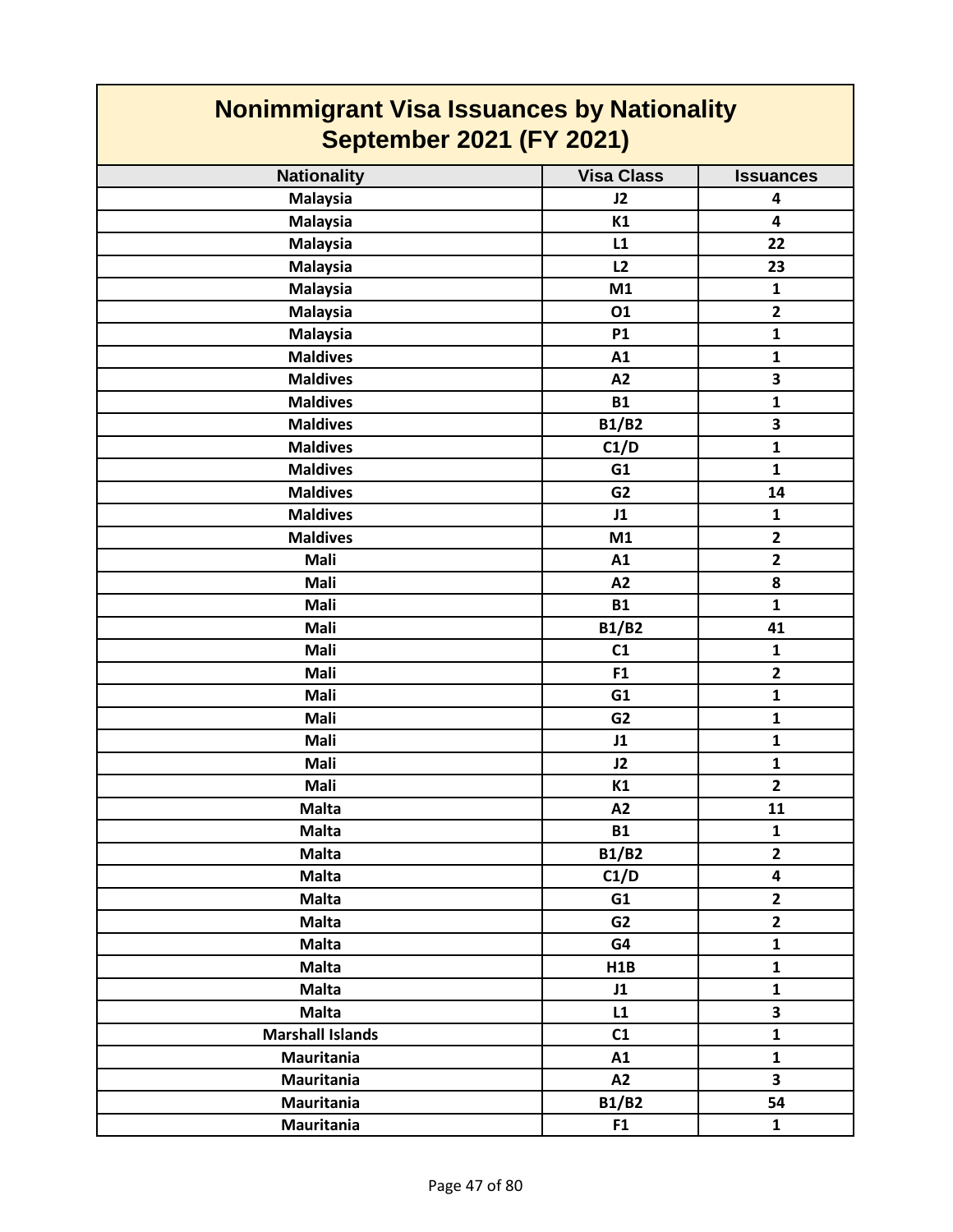#### **Nationality Visa Class I Issuances Nonimmigrant Visa Issuances by Nationality September 2021 (FY 2021) Mauritania G1 1 Mauritania G2 7 Mauritania G4 2 Mauritania H1B 1 Mauritania R1 1 Mauritius A1 1 Mauritius B1/B2 44 Mauritius C1/D 72 Mauritius F1 1 Mauritius G4 1 Mauritius I 1 Mauritius J1 24 Mauritius L1 1 Mauritius L2 2 Mauritius R1 1 Mexico A1 28 Mexico A2 91 Mexico B1 180 Mexico B1/B2 325 Mexico B2 4 Mexico BBBCC 59,817 Mexico BBBCV 3,154 Mexico C1/D 356 Mexico C3 4 Mexico D 3 Mexico E1 119 Mexico E2 290 Mexico F1 330 Mexico F2 69 Mexico G1 2 Mexico G2 1 Mexico G4 19 Mexico H1B 201 Mexico H2A 16,824 Mexico H2B 6,336 Mexico H3 11 Mexico H4 216 Mexico I 38 Mexico J1 375 Mexico J2 27 Mexico K1 264 Mexico K2 36**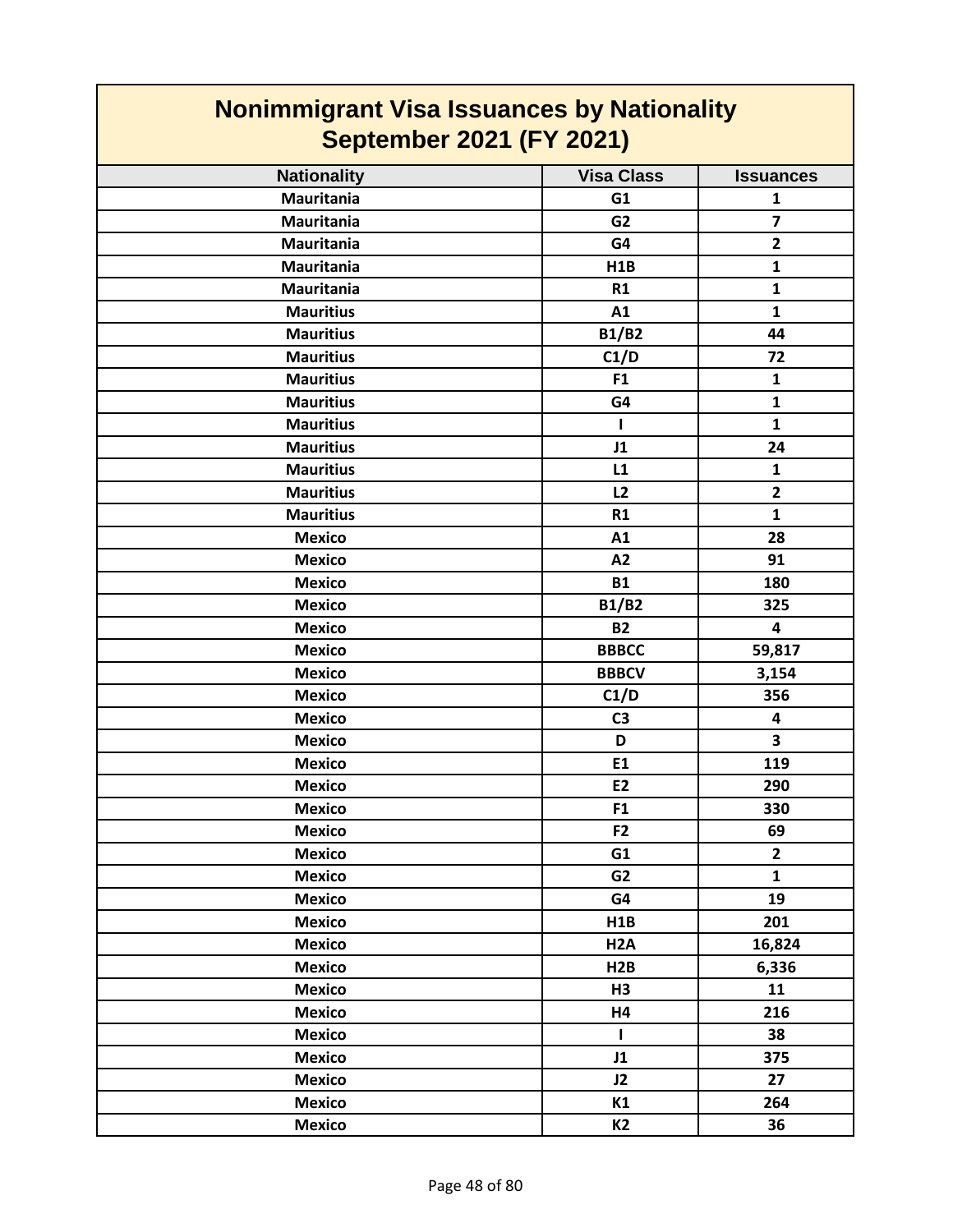| <b>Nationality</b>                                                                                                         | <b>Visa Class</b>                                                      | <b>Issuances</b>                                                                              |
|----------------------------------------------------------------------------------------------------------------------------|------------------------------------------------------------------------|-----------------------------------------------------------------------------------------------|
| <b>Mexico</b>                                                                                                              | L1                                                                     | 398                                                                                           |
| <b>Mexico</b>                                                                                                              | L2                                                                     | 438                                                                                           |
| <b>Mexico</b>                                                                                                              | M1                                                                     | 33                                                                                            |
| <b>Mexico</b>                                                                                                              | M <sub>2</sub>                                                         | 6                                                                                             |
| <b>Mexico</b>                                                                                                              | 01                                                                     | 67                                                                                            |
| <b>Mexico</b>                                                                                                              | <b>O2</b>                                                              | 158                                                                                           |
| <b>Mexico</b>                                                                                                              | <b>O3</b>                                                              | 26                                                                                            |
| <b>Mexico</b>                                                                                                              | P1                                                                     | 388                                                                                           |
| <b>Mexico</b>                                                                                                              | P <sub>3</sub>                                                         | 59                                                                                            |
| <b>Mexico</b>                                                                                                              | <b>P4</b>                                                              | 13                                                                                            |
| <b>Mexico</b>                                                                                                              | R1                                                                     | 28                                                                                            |
| <b>Mexico</b>                                                                                                              | R <sub>2</sub>                                                         | 4                                                                                             |
| <b>Mexico</b>                                                                                                              | T <sub>2</sub>                                                         | $\mathbf{1}$                                                                                  |
| <b>Mexico</b>                                                                                                              | T <sub>3</sub>                                                         | 8                                                                                             |
| <b>Mexico</b>                                                                                                              | <b>T4</b>                                                              | $\overline{2}$                                                                                |
| <b>Mexico</b>                                                                                                              | T <sub>5</sub>                                                         | $\overline{2}$                                                                                |
| <b>Mexico</b>                                                                                                              | T <sub>6</sub>                                                         | $\overline{2}$                                                                                |
| <b>Mexico</b>                                                                                                              | <b>TD</b>                                                              | 1,519                                                                                         |
| <b>Mexico</b>                                                                                                              | <b>TN</b>                                                              | 3,100                                                                                         |
| <b>Mexico</b>                                                                                                              | U1                                                                     | 9                                                                                             |
| <b>Mexico</b>                                                                                                              | U <sub>2</sub>                                                         | $\bf 6$                                                                                       |
| <b>Mexico</b>                                                                                                              | U3                                                                     | 38                                                                                            |
| <b>Micronesia</b>                                                                                                          | A2                                                                     | $\mathbf{2}$                                                                                  |
| Moldova                                                                                                                    | A1                                                                     | $\mathbf{2}$                                                                                  |
| Moldova                                                                                                                    | A2                                                                     | $\overline{\mathbf{z}}$                                                                       |
| Moldova                                                                                                                    | <b>B1</b>                                                              | $\mathbf 1$                                                                                   |
| Moldova                                                                                                                    | <b>B1/B2</b>                                                           | 17                                                                                            |
| Moldova                                                                                                                    | C1/D                                                                   | 5                                                                                             |
| Moldova                                                                                                                    | F1                                                                     | 3                                                                                             |
|                                                                                                                            |                                                                        |                                                                                               |
| Moldova                                                                                                                    | H4                                                                     | 3                                                                                             |
|                                                                                                                            |                                                                        |                                                                                               |
|                                                                                                                            |                                                                        |                                                                                               |
|                                                                                                                            | L1                                                                     | $\mathbf{1}$                                                                                  |
|                                                                                                                            | L2                                                                     | $\mathbf{1}$                                                                                  |
|                                                                                                                            |                                                                        |                                                                                               |
|                                                                                                                            |                                                                        | 4                                                                                             |
|                                                                                                                            |                                                                        |                                                                                               |
|                                                                                                                            |                                                                        |                                                                                               |
|                                                                                                                            |                                                                        |                                                                                               |
|                                                                                                                            |                                                                        |                                                                                               |
| Mongolia                                                                                                                   |                                                                        | $\mathbf{1}$                                                                                  |
| Moldova<br>Moldova<br>Moldova<br>Moldova<br>Moldova<br>Moldova<br>Mongolia<br>Mongolia<br>Mongolia<br>Mongolia<br>Mongolia | H1B<br>J1<br>K1<br>M1<br>A1<br>A2<br><b>B1/B2</b><br>C1<br>C1/D<br>CW1 | 3<br>$\overline{\mathbf{3}}$<br>4<br>$\mathbf{1}$<br>36<br>51<br>$\mathbf{1}$<br>$\mathbf{1}$ |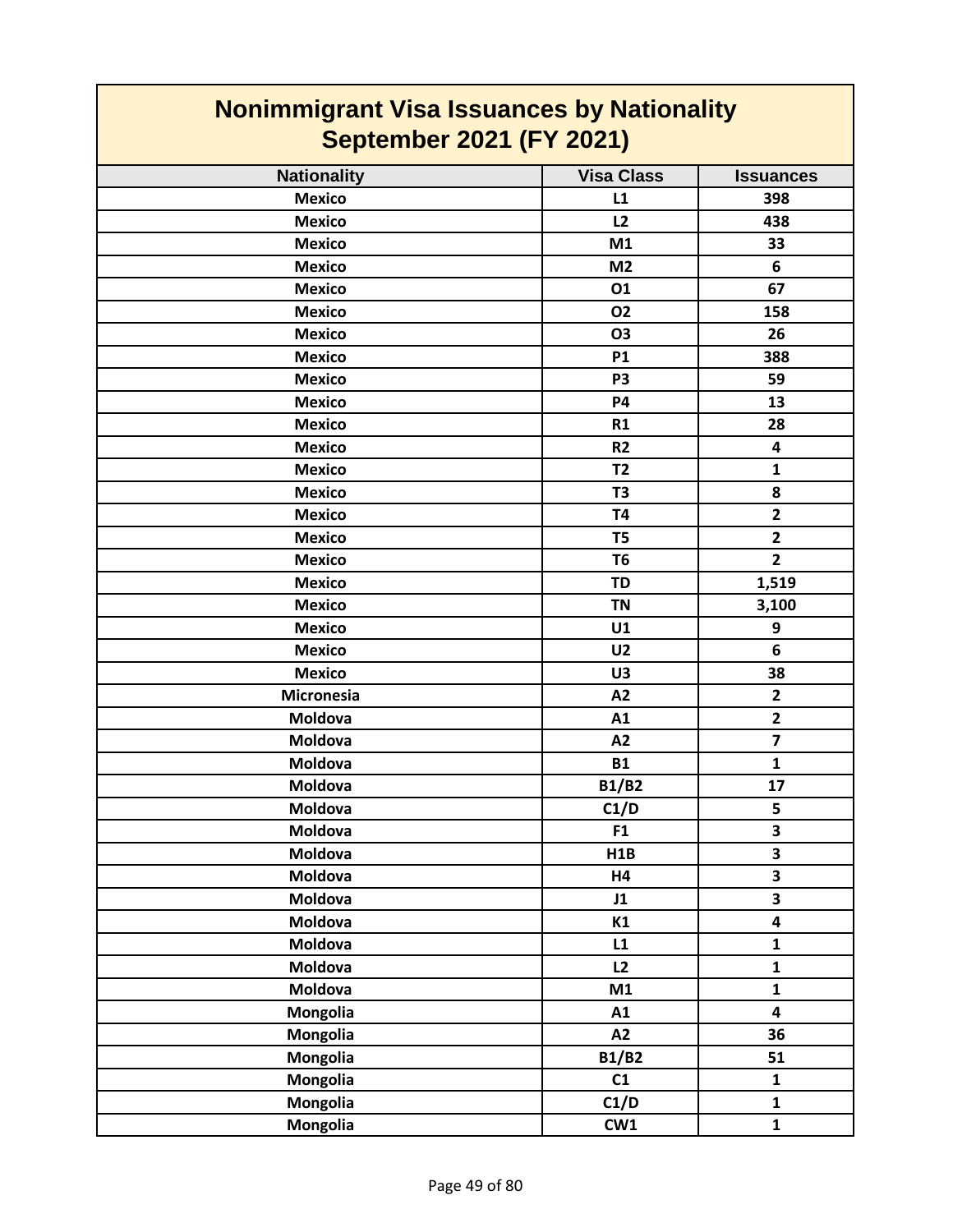| <b>Nationality</b> | <b>Visa Class</b> | <b>Issuances</b>        |
|--------------------|-------------------|-------------------------|
| Mongolia           | E <sub>2</sub>    | $\overline{2}$          |
| Mongolia           | F1                | 73                      |
| Mongolia           | F2                | 17                      |
| Mongolia           | G <sub>2</sub>    | 18                      |
| Mongolia           | G4                | 9                       |
| Mongolia           | H1B               | 5                       |
| Mongolia           | H4                | $\overline{\mathbf{3}}$ |
| Mongolia           | $\mathbf{I}$      | $\overline{\mathbf{z}}$ |
| Mongolia           | J1                | $\mathbf{1}$            |
| Mongolia           | K1                | 4                       |
| Mongolia           | M1                | $\mathbf{1}$            |
| Mongolia           | 01                | $\mathbf{1}$            |
| Mongolia           | <b>O3</b>         | $\overline{\mathbf{3}}$ |
| Mongolia           | <b>P1</b>         | $\mathbf{1}$            |
| Mongolia           | P <sub>3</sub>    | $\overline{\mathbf{2}}$ |
| Mongolia           | <b>P4</b>         | $\overline{\mathbf{4}}$ |
| Montenegro         | A2                | 5                       |
| Montenegro         | <b>B1</b>         | $\overline{2}$          |
| Montenegro         | <b>B1/B2</b>      | 16                      |
| Montenegro         | C1                | 3                       |
| Montenegro         | C1/D              | 263                     |
| Montenegro         | F1                | 8                       |
| Montenegro         | G <sub>2</sub>    | 5                       |
| Montenegro         | H1B               | $\mathbf{1}$            |
| Montenegro         | H2B               | 6                       |
| Montenegro         | J1                | 6                       |
| Montenegro         | K1                | 5                       |
| Montenegro         | L1                | $\mathbf{1}$            |
| Montenegro         | M1                | 1                       |
| Montenegro         | 01                | $\mathbf 1$             |
| Montenegro         | <b>P1</b>         | $\mathbf{1}$            |
| Montenegro         | P <sub>3</sub>    | $\overline{2}$          |
| <b>Morocco</b>     | A1                | $\overline{\mathbf{3}}$ |
| <b>Morocco</b>     | A2                | 37                      |
| <b>Morocco</b>     | A3                | $\mathbf{1}$            |
| <b>Morocco</b>     | <b>B1</b>         | 4                       |
| <b>Morocco</b>     | <b>B1/B2</b>      | 798                     |
| <b>Morocco</b>     | C1/D              | 18                      |
| <b>Morocco</b>     | E2                | $\mathbf{1}$            |
| <b>Morocco</b>     | F1                | 27                      |
| <b>Morocco</b>     | F2                | $\overline{2}$          |
| <b>Morocco</b>     | G2                | 17                      |
|                    |                   |                         |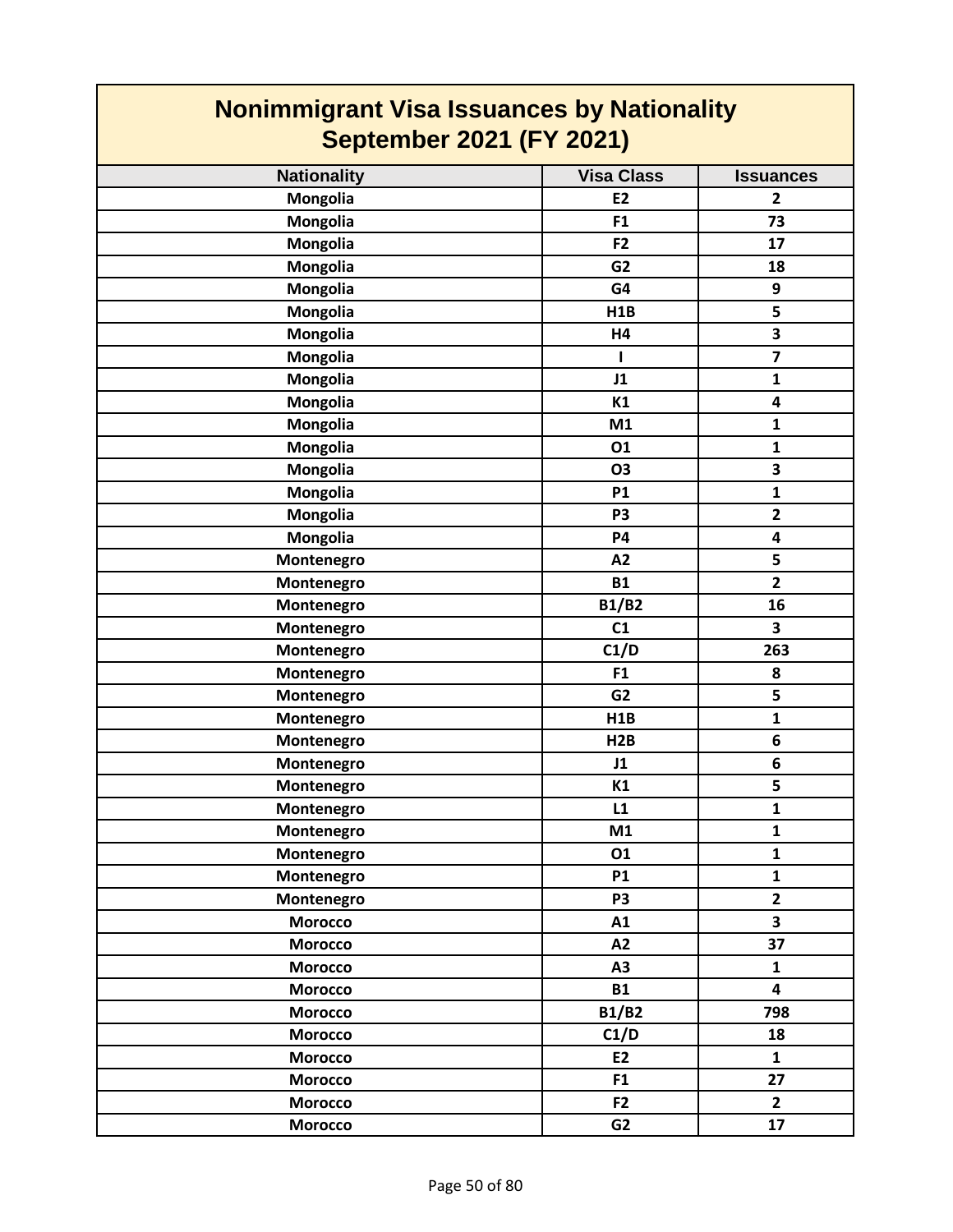| <b>Nationality</b> | <b>Visa Class</b> | <b>Issuances</b>        |
|--------------------|-------------------|-------------------------|
| <b>Morocco</b>     | G4                | 6                       |
| <b>Morocco</b>     | H1B               | 6                       |
| <b>Morocco</b>     | H4                | $\mathbf{1}$            |
| <b>Morocco</b>     | ı                 | 3                       |
| <b>Morocco</b>     | J1                | 8                       |
| <b>Morocco</b>     | K1                | 33                      |
| <b>Morocco</b>     | L1                | $\overline{\mathbf{3}}$ |
| <b>Morocco</b>     | L2                | $\mathbf{1}$            |
| <b>Morocco</b>     | 01                | $\mathbf{1}$            |
| <b>Morocco</b>     | <b>O3</b>         | $\mathbf{1}$            |
| <b>Morocco</b>     | <b>P1</b>         | $\mathbf{1}$            |
| <b>Morocco</b>     | <b>TD</b>         | $\overline{2}$          |
| <b>Morocco</b>     | U1                | $\mathbf{1}$            |
| Mozambique         | A1                | $\overline{\mathbf{3}}$ |
| Mozambique         | A2                | 14                      |
| Mozambique         | <b>B1</b>         | 8                       |
| Mozambique         | <b>B1/B2</b>      | 10                      |
| Mozambique         | <b>B2</b>         | 26                      |
| Mozambique         | C1                | $\mathbf{2}$            |
| Mozambique         | F1                | $\overline{\mathbf{z}}$ |
| Mozambique         | G <sub>2</sub>    | $\overline{2}$          |
| Mozambique         | G4                | $\overline{\mathbf{4}}$ |
| Mozambique         | J1                | 5                       |
| Mozambique         | J2                | $\overline{2}$          |
| Mozambique         | K1                | $\mathbf{1}$            |
| Mozambique         | L1                | $\mathbf{1}$            |
| Mozambique         | L2                | $\overline{\mathbf{3}}$ |
| Mozambique         | M1                | $\mathbf{1}$            |
| Mozambique         | 01                | 1                       |
| Namibia            | A1                | 10                      |
| Namibia            | A2                | 16                      |
| <b>Namibia</b>     | <b>B1/B2</b>      | 8                       |
| Namibia            | C1/D              | $\overline{\mathbf{4}}$ |
| <b>Namibia</b>     | C <sub>3</sub>    | $\overline{2}$          |
| <b>Namibia</b>     | F1                | $\mathbf{1}$            |
| <b>Namibia</b>     | G <sub>2</sub>    | 21                      |
| <b>Namibia</b>     | J1                | $\mathbf{1}$            |
| Namibia            | K1                | $\mathbf{1}$            |
| <b>Namibia</b>     | L1                | $\overline{2}$          |
| <b>Nauru</b>       | A1                | $\overline{\mathbf{3}}$ |
| <b>Nauru</b>       | G <sub>2</sub>    | $\mathbf{1}$            |
| <b>Nauru</b>       | G4                | $\mathbf{1}$            |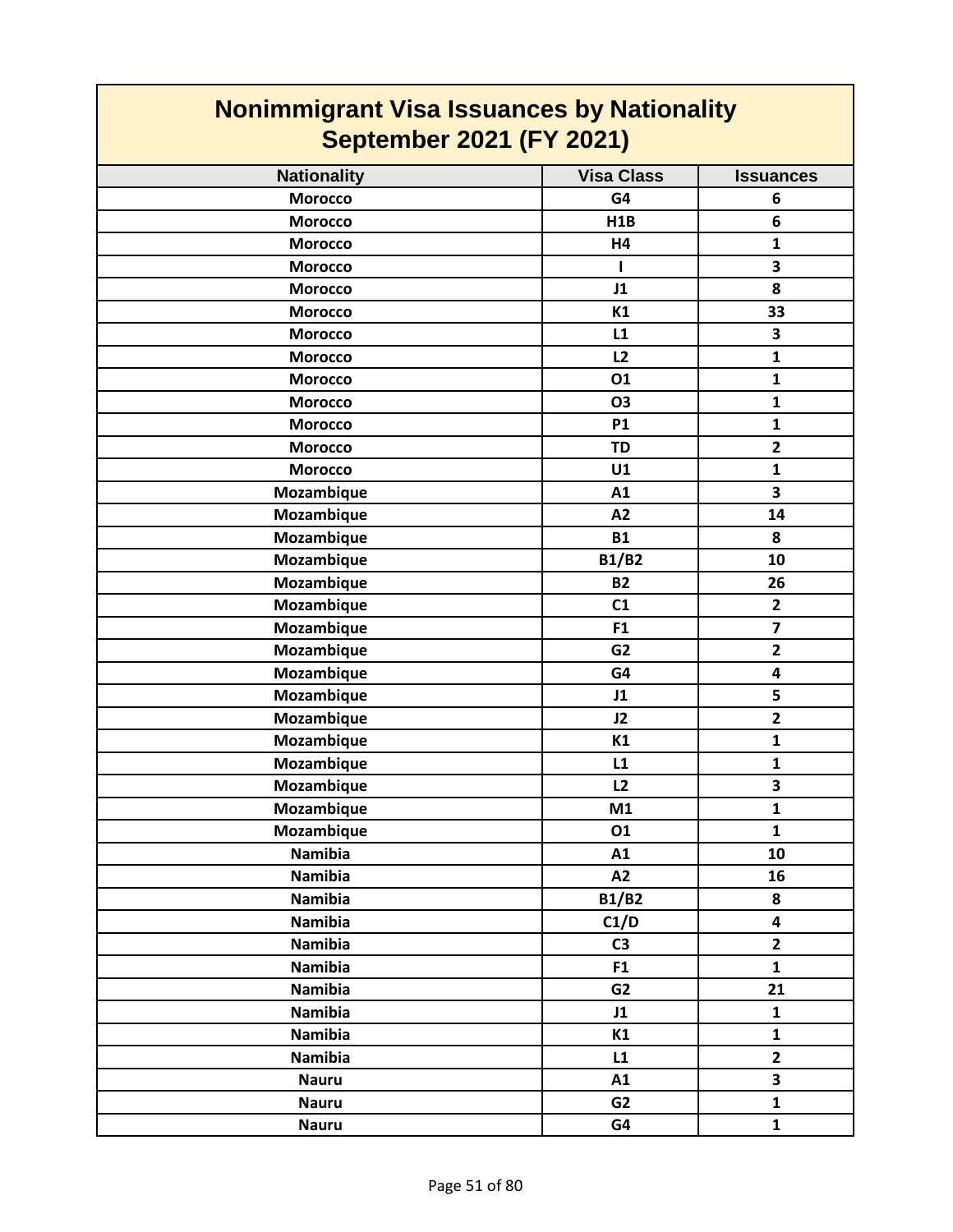| <b>Nonimmigrant Visa Issuances by Nationality</b><br><b>September 2021 (FY 2021)</b> |                   |                  |
|--------------------------------------------------------------------------------------|-------------------|------------------|
| <b>Nationality</b>                                                                   | <b>Visa Class</b> | <b>Issuances</b> |
| <b>Nepal</b>                                                                         | A1                | $\mathbf{1}$     |
| <b>Nepal</b>                                                                         | A2                | $\overline{2}$   |
| <b>Nepal</b>                                                                         | A3                | 6                |
| <b>Nepal</b>                                                                         | <b>B1/B2</b>      | 924              |
| <b>Nepal</b>                                                                         | C1                | 3                |
| <b>Nepal</b>                                                                         | C1/D              | 19               |
| <b>Nepal</b>                                                                         | C <sub>3</sub>    | $\mathbf{1}$     |
| <b>Nepal</b>                                                                         | F <sub>1</sub>    | 93               |
| <b>Nepal</b>                                                                         | F <sub>2</sub>    | 25               |
| <b>Nepal</b>                                                                         | G <sub>2</sub>    | $\overline{2}$   |
| <b>Nepal</b>                                                                         | G4                | 42               |
| <b>Nepal</b>                                                                         | H <sub>1</sub> B  | 31               |
| <b>Nepal</b>                                                                         | <b>H4</b>         | 26               |
| <b>Nepal</b>                                                                         | т                 | $\mathbf{1}$     |
| <b>Nepal</b>                                                                         | J1                | 12               |
| <b>Nepal</b>                                                                         | J2                | 12               |
| <b>Nepal</b>                                                                         | K1                | 9                |
| <b>Nepal</b>                                                                         | L1                | 4                |
| <b>Nepal</b>                                                                         | L2                | 8                |
| <b>Nepal</b>                                                                         | M1                | 20               |
| <b>Nepal</b>                                                                         | 01                | $\mathbf{1}$     |
| <b>Netherlands</b>                                                                   | A1                | $\overline{2}$   |
| <b>Netherlands</b>                                                                   | A2                | 29               |
| <b>Netherlands</b>                                                                   | <b>B1</b>         | 5                |
| <b>Netherlands</b>                                                                   | <b>B1/B2</b>      | 36               |
| <b>Netherlands</b>                                                                   | C1/D              | 25               |
| <b>Netherlands</b>                                                                   | E <sub>2</sub>    | 7                |
| <b>Netherlands</b>                                                                   | F <sub>1</sub>    | 82               |
| <b>Netherlands</b>                                                                   | F <sub>2</sub>    | $\mathbf{2}$     |
| <b>Netherlands</b>                                                                   | G1                | $\mathbf{1}$     |
| <b>Netherlands</b>                                                                   | G <sub>2</sub>    | $\overline{2}$   |
| <b>Netherlands</b>                                                                   | G4                | 16               |
| <b>Netherlands</b>                                                                   | H1B               | 6                |
| <b>Netherlands</b>                                                                   | H <sub>2</sub> A  | 1                |
| <b>Netherlands</b>                                                                   | <b>H4</b>         | $\mathbf{1}$     |
| <b>Netherlands</b>                                                                   | $\mathbf{I}$      | $\mathbf{1}$     |
| <b>Netherlands</b>                                                                   | J1                | 119              |
| <b>Netherlands</b>                                                                   | J2                | 8                |
| <b>Netherlands</b>                                                                   | K1                | 10               |
| <b>Netherlands</b>                                                                   | <b>K2</b>         | 3                |
| <b>Netherlands</b>                                                                   | L1                | 46               |
| <b>Netherlands</b>                                                                   | L2                | 46               |

Г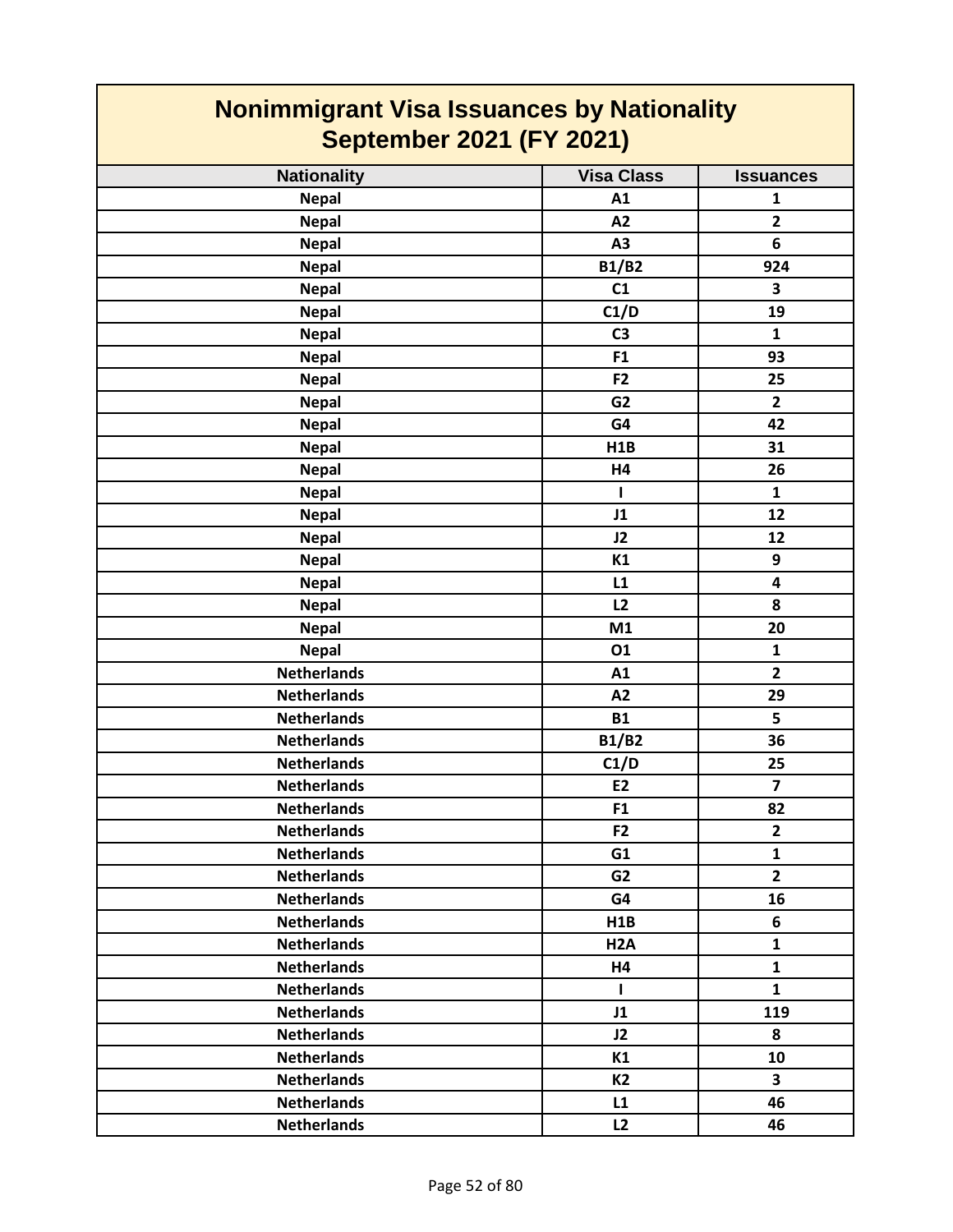| <b>Nonimmigrant Visa Issuances by Nationality</b> |                   |                  |
|---------------------------------------------------|-------------------|------------------|
| <b>September 2021 (FY 2021)</b>                   |                   |                  |
| <b>Nationality</b>                                | <b>Visa Class</b> | <b>Issuances</b> |
| <b>Netherlands</b>                                | M1                | 6                |
| <b>Netherlands</b>                                | NATO <sub>2</sub> | 9                |
| <b>Netherlands</b>                                | NATO <sub>4</sub> | 3                |
| <b>Netherlands</b>                                | NATO6             | 22               |
| <b>Netherlands</b>                                | 01                | 13               |
| <b>Netherlands</b>                                | <b>O2</b>         | 25               |
| <b>Netherlands</b>                                | <b>O3</b>         | 4                |
| <b>Netherlands</b>                                | <b>P1</b>         | 4                |
| <b>Netherlands</b>                                | <b>P4</b>         | $\mathbf{1}$     |
| <b>New Zealand</b>                                | A1                | $\overline{2}$   |
| <b>New Zealand</b>                                | A2                | 18               |
| <b>New Zealand</b>                                | <b>B1</b>         | $\overline{2}$   |
| <b>New Zealand</b>                                | <b>B1/B2</b>      | 14               |
| <b>New Zealand</b>                                | C1/D              | 12               |
| <b>New Zealand</b>                                | C <sub>3</sub>    | 6                |
| <b>New Zealand</b>                                | <b>E2</b>         | $\overline{2}$   |
| <b>New Zealand</b>                                | F <sub>1</sub>    | 13               |
| <b>New Zealand</b>                                | G <sub>2</sub>    | $\mathbf{1}$     |
| <b>New Zealand</b>                                | G4                | 10               |
| <b>New Zealand</b>                                | H <sub>1</sub> B  | 3                |
| <b>New Zealand</b>                                | H2B               | $\overline{2}$   |
| <b>New Zealand</b>                                | H4                | $\mathbf{2}$     |
| <b>New Zealand</b>                                | т                 | $\overline{2}$   |
| <b>New Zealand</b>                                | J1                | 8                |
| <b>New Zealand</b>                                | J2                | 4                |
| <b>New Zealand</b>                                | K1                | 1                |
| <b>New Zealand</b>                                | L1                | 5                |
| <b>New Zealand</b>                                | L2                | 3                |
| <b>New Zealand</b>                                | M1                | $\mathbf{1}$     |
| <b>New Zealand</b>                                | M <sub>2</sub>    | $\mathbf{1}$     |
| <b>New Zealand</b>                                | 01                | 5                |
| <b>New Zealand</b>                                | <b>O3</b>         | $\mathbf{2}$     |
| <b>New Zealand</b>                                | <b>P1</b>         | 5                |
| <b>New Zealand</b>                                | <b>P4</b>         | $\overline{2}$   |
| Nicaragua                                         | <b>B1</b>         | $\overline{7}$   |
| Nicaragua                                         | <b>B1/B2</b>      | 299              |
| Nicaragua                                         | C1                | $\overline{2}$   |
| Nicaragua                                         | C1/D              | 26               |
| Nicaragua                                         | F <sub>1</sub>    | 5                |
| Nicaragua                                         | G4                | 6                |
| Nicaragua                                         | H <sub>2</sub> A  | 8                |
| Nicaragua                                         | H2B               | 8                |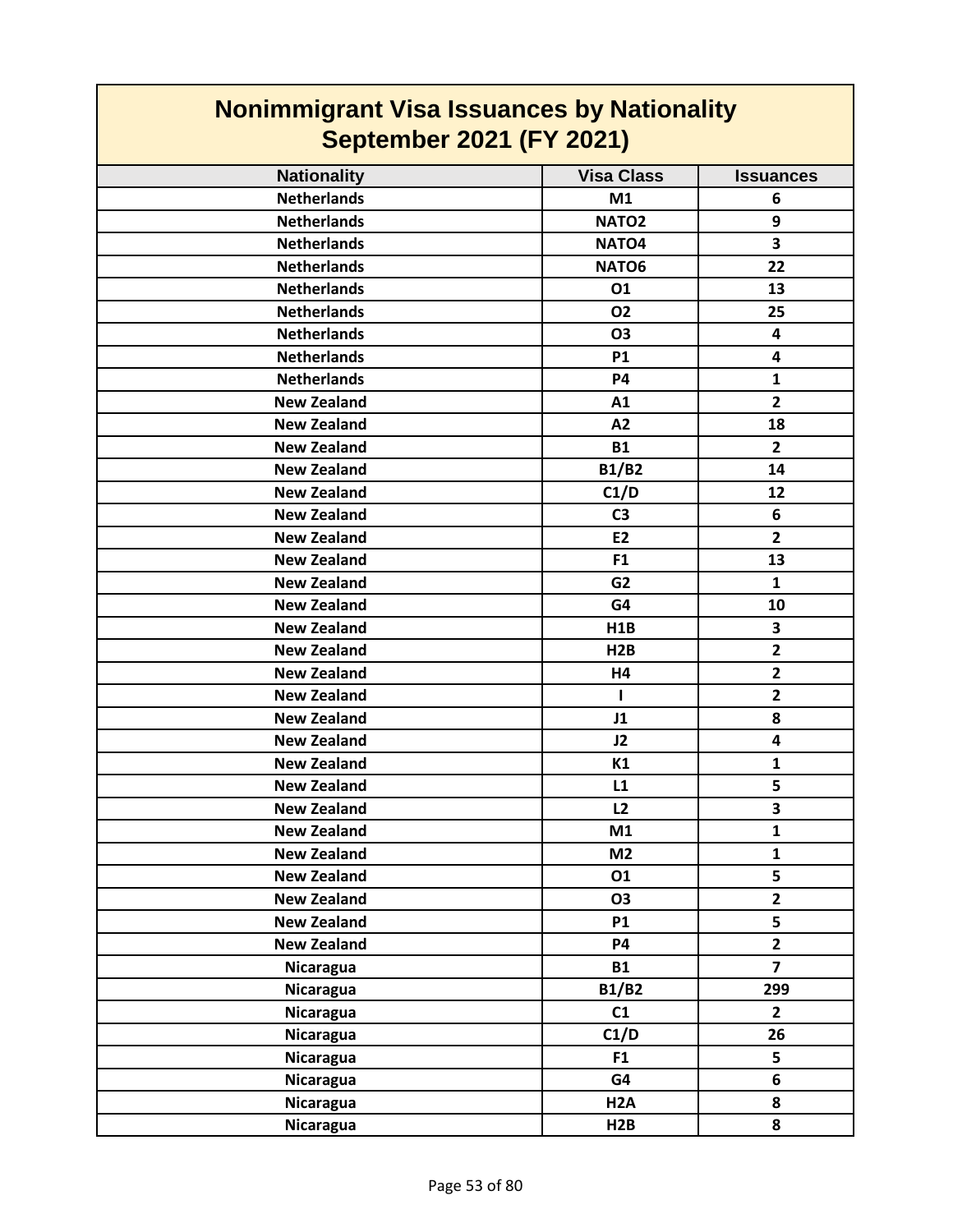| <b>Nationality</b> | <b>Visa Class</b> | <b>Issuances</b>        |
|--------------------|-------------------|-------------------------|
| Nicaragua          | H4                | $\mathbf{1}$            |
| Nicaragua          | J1                | $\overline{2}$          |
| <b>Nicaragua</b>   | J2                | $\overline{2}$          |
| Nicaragua          | K1                | $\overline{\mathbf{z}}$ |
| Nicaragua          | <b>K2</b>         | $\overline{\mathbf{3}}$ |
| Nicaragua          | L1                | $\mathbf{1}$            |
| Nicaragua          | <b>P1</b>         | $\mathbf{1}$            |
| <b>Niger</b>       | A1                | $\overline{2}$          |
| <b>Niger</b>       | A2                | 3                       |
| <b>Niger</b>       | <b>B1/B2</b>      | 5                       |
| <b>Niger</b>       | C <sub>3</sub>    | $\mathbf{1}$            |
| <b>Niger</b>       | F1                | 15                      |
| <b>Niger</b>       | G1                | $\overline{\mathbf{4}}$ |
| <b>Niger</b>       | G <sub>2</sub>    | 12                      |
| <b>Niger</b>       | G4                | 5                       |
| <b>Niger</b>       | K1                | $\overline{2}$          |
| <b>Nigeria</b>     | A1                | 24                      |
| <b>Nigeria</b>     | A2                | 151                     |
| <b>Nigeria</b>     | A <sub>3</sub>    | $\mathbf{1}$            |
| <b>Nigeria</b>     | <b>B1</b>         | 30                      |
| <b>Nigeria</b>     | <b>B1/B2</b>      | 1,773                   |
| <b>Nigeria</b>     | <b>B2</b>         | $\mathbf{1}$            |
| <b>Nigeria</b>     | C1                | $\mathbf 1$             |
| <b>Nigeria</b>     | C1/D              | $\overline{\mathbf{3}}$ |
| <b>Nigeria</b>     | C <sub>3</sub>    | $\overline{2}$          |
| <b>Nigeria</b>     | F1                | 274                     |
| <b>Nigeria</b>     | F <sub>2</sub>    | 58                      |
| <b>Nigeria</b>     | G1                | 19                      |
| <b>Nigeria</b>     | G <sub>2</sub>    | 223                     |
| <b>Nigeria</b>     | G4                | 34                      |
| <b>Nigeria</b>     | G5                | $\mathbf{1}$            |
| <b>Nigeria</b>     | H1B               | 25                      |
| <b>Nigeria</b>     | H4                | 17                      |
| <b>Nigeria</b>     | $\mathbf{I}$      | 16                      |
| <b>Nigeria</b>     | J1                | 51                      |
| <b>Nigeria</b>     | J2                | 43                      |
| <b>Nigeria</b>     | K1                | 21                      |
| <b>Nigeria</b>     | <b>K2</b>         | $\mathbf{1}$            |
| <b>Nigeria</b>     | L1                | 15                      |
| <b>Nigeria</b>     | L2                | 20                      |
| <b>Nigeria</b>     | M1                | 6                       |
| <b>Nigeria</b>     | 01                | 9                       |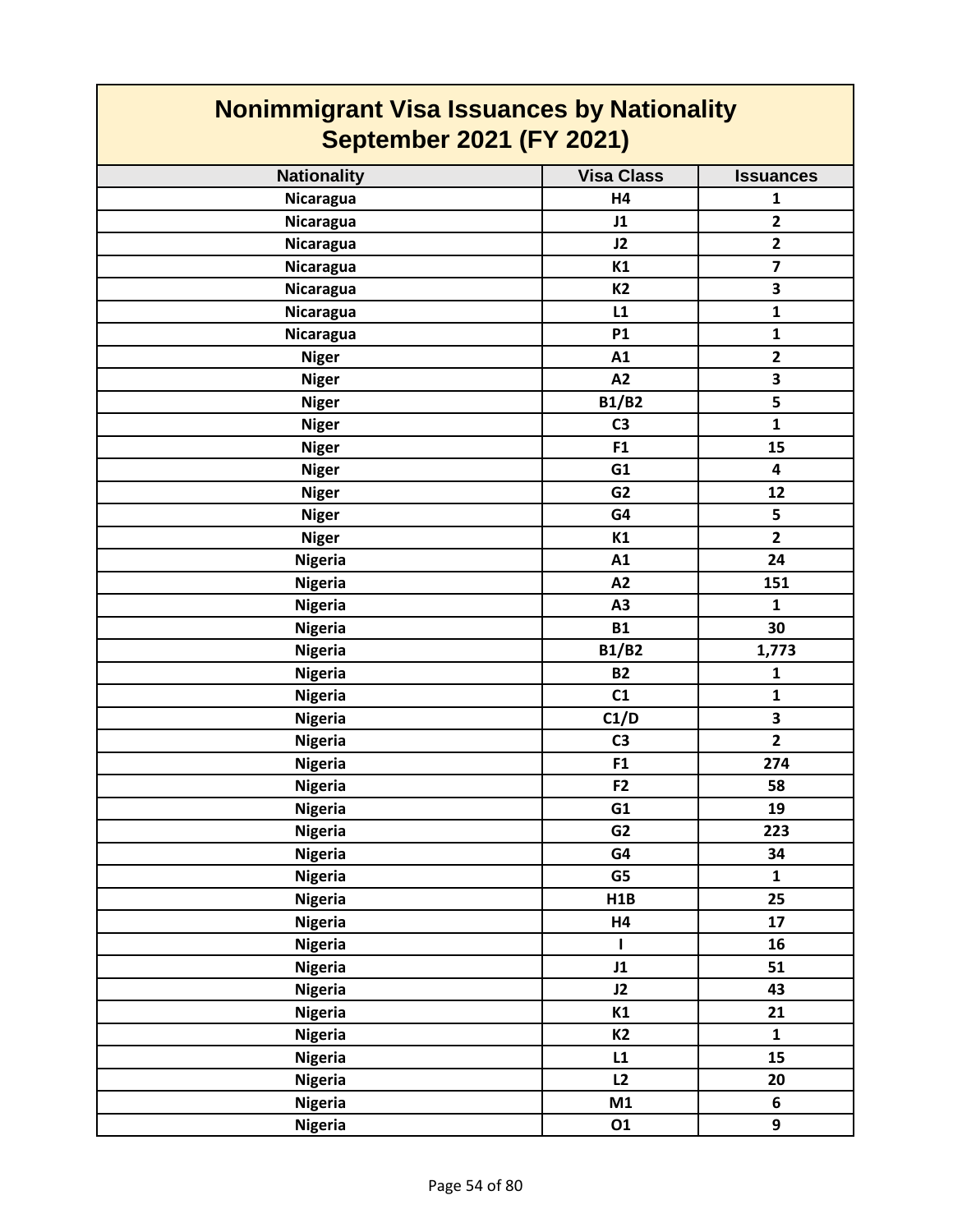| <b>Nationality</b>               | <b>Visa Class</b> | <b>Issuances</b>        |
|----------------------------------|-------------------|-------------------------|
| <b>Nigeria</b>                   | <b>O2</b>         | 3                       |
| <b>Nigeria</b>                   | P <sub>3</sub>    | $\overline{\mathbf{4}}$ |
| <b>Nigeria</b>                   | <b>P4</b>         | $\mathbf{1}$            |
| <b>Nigeria</b>                   | R1                | 18                      |
| <b>Nigeria</b>                   | R <sub>2</sub>    | $\overline{2}$          |
| *Non-Nationality Based Issuances | <b>B1/B2</b>      | 12                      |
| *Non-Nationality Based Issuances | <b>B2</b>         | 1                       |
| *Non-Nationality Based Issuances | C1/D              | 17                      |
| *Non-Nationality Based Issuances | F1                | 3                       |
| *Non-Nationality Based Issuances | G4                | $\overline{\mathbf{4}}$ |
| *Non-Nationality Based Issuances | K1                | $\overline{\mathbf{4}}$ |
| <b>North Macedonia</b>           | A1                | 5                       |
| <b>North Macedonia</b>           | A2                | 15                      |
| <b>North Macedonia</b>           | <b>B1/B2</b>      | 48                      |
| <b>North Macedonia</b>           | C1                | $\mathbf{1}$            |
| <b>North Macedonia</b>           | C1/D              | 23                      |
| <b>North Macedonia</b>           | F <sub>1</sub>    | $\mathbf{1}$            |
| <b>North Macedonia</b>           | G <sub>2</sub>    | 11                      |
| <b>North Macedonia</b>           | G4                | $\mathbf{1}$            |
| <b>North Macedonia</b>           | H <sub>1</sub> B  | $\overline{2}$          |
| <b>North Macedonia</b>           | H4                | $\mathbf{1}$            |
| <b>North Macedonia</b>           | L                 | $\overline{2}$          |
| <b>North Macedonia</b>           | J1                | 5                       |
| <b>North Macedonia</b>           | J2                | $\overline{2}$          |
| <b>North Macedonia</b>           | K1                | $\overline{\mathbf{4}}$ |
| <b>North Macedonia</b>           | <b>K2</b>         | 1                       |
| <b>North Macedonia</b>           | L1                | $\mathbf{1}$            |
| <b>North Macedonia</b>           | 01                | $\mathbf{1}$            |
| <b>Norway</b>                    | A1                | 3                       |
| Norway                           | A2                | 13                      |
| <b>Norway</b>                    | <b>B1</b>         | 24                      |
| <b>Norway</b>                    | <b>B1/B2</b>      | 8                       |
| <b>Norway</b>                    | C1/D              | 44                      |
| <b>Norway</b>                    | E2                | $\overline{\mathbf{3}}$ |
| <b>Norway</b>                    | F1                | 20                      |
| <b>Norway</b>                    | G <sub>2</sub>    | 21                      |
| Norway                           | G4                | $\overline{7}$          |
| <b>Norway</b>                    | H1B               | $\mathbf{1}$            |
| Norway                           | T                 | 6                       |
| <b>Norway</b>                    | J1                | $\overline{\mathbf{3}}$ |
| <b>Norway</b>                    | J2                | $\overline{\mathbf{4}}$ |
| <b>Norway</b>                    | K1                | 5                       |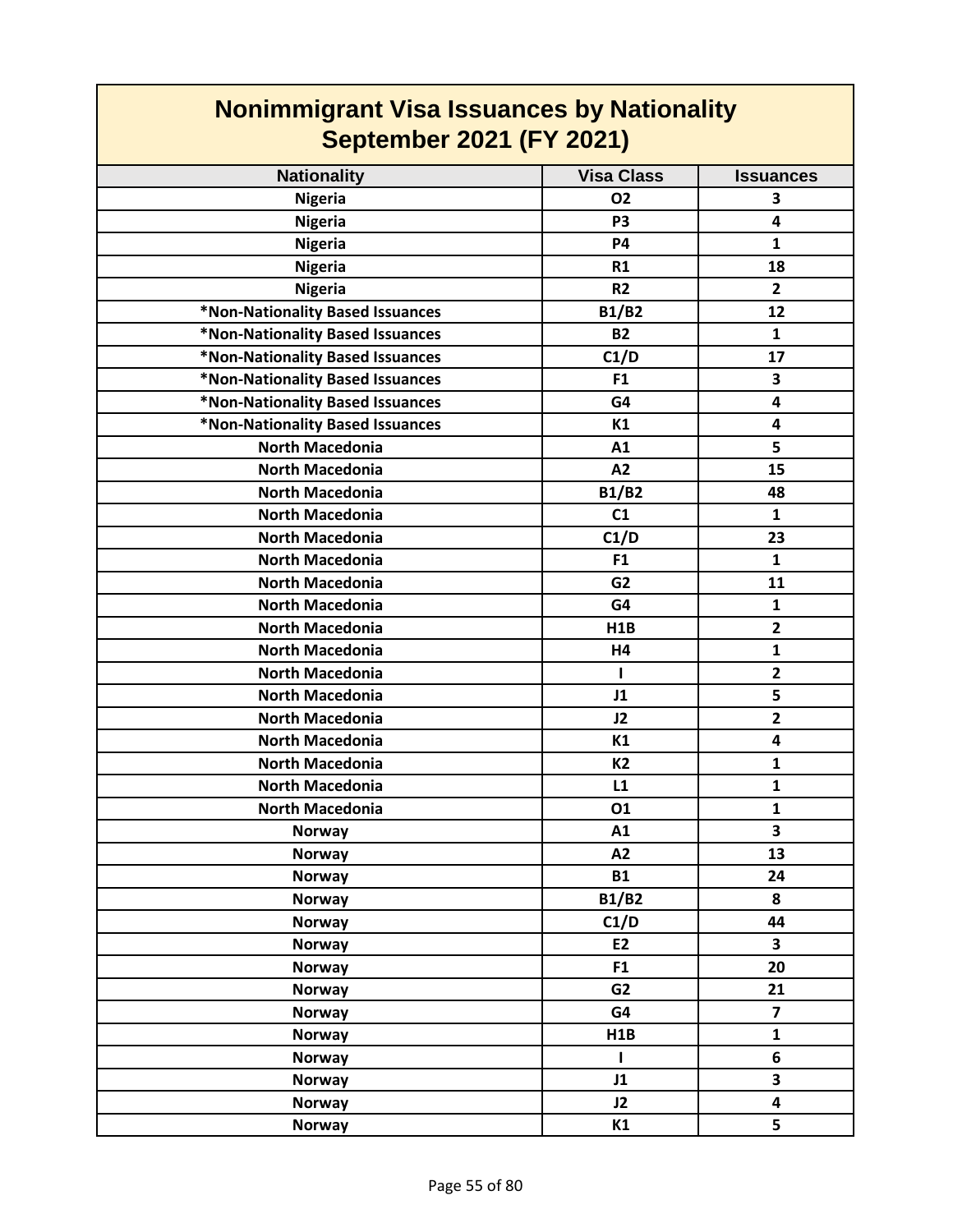| <b>Nationality</b> | <b>Visa Class</b> | <b>Issuances</b>        |
|--------------------|-------------------|-------------------------|
| <b>Norway</b>      | <b>K2</b>         | $\mathbf{1}$            |
| <b>Norway</b>      | L1                | $\overline{\mathbf{4}}$ |
| <b>Norway</b>      | L2                | 5                       |
| <b>Norway</b>      | M1                | $\mathbf{1}$            |
| <b>Norway</b>      | NATO <sub>2</sub> | 110                     |
| <b>Norway</b>      | NATO6             | 10                      |
| Norway             | 01                | $\mathbf{1}$            |
| <b>Norway</b>      | <b>O2</b>         | $\overline{\mathbf{3}}$ |
| <b>Norway</b>      | R1                | $\overline{\mathbf{2}}$ |
| Oman               | A1                | $\mathbf{1}$            |
| Oman               | A2                | 18                      |
| Oman               | <b>B1/B2</b>      | 192                     |
| Oman               | <b>B2</b>         | $\overline{\mathbf{3}}$ |
| Oman               | C1/D              | $\overline{\mathbf{4}}$ |
| Oman               | F1                | 18                      |
| Oman               | F <sub>2</sub>    | $\overline{2}$          |
| Oman               | J1                | $\mathbf{1}$            |
| Oman               | J2                | 4                       |
| Oman               | L1                | $\mathbf{2}$            |
| Oman               | L2                | 9                       |
| Oman               | M1                | 11                      |
| Pakistan           | A1                | 18                      |
| Pakistan           | A2                | 101                     |
| Pakistan           | A <sub>3</sub>    | 6                       |
| Pakistan           | <b>B1</b>         | $\overline{\mathbf{3}}$ |
| Pakistan           | <b>B1/B2</b>      | 2,287                   |
| Pakistan           | <b>B2</b>         | 8                       |
| Pakistan           | C1                | 5                       |
| Pakistan           | C1/D              | 25                      |
| Pakistan           | E2                | 11                      |
| Pakistan           | F <sub>1</sub>    | 140                     |
| Pakistan           | F2                | 49                      |
| Pakistan           | G1                | 13                      |
| Pakistan           | G <sub>2</sub>    | 9                       |
| Pakistan           | G4                | 18                      |
| Pakistan           | H1B               | 70                      |
| Pakistan           | H4                | 82                      |
| Pakistan           | $\mathbf{I}$      | 15                      |
| Pakistan           | J1                | 97                      |
| Pakistan           | J2                | 56                      |
| Pakistan           | K1                | 45                      |
| Pakistan           | K <sub>3</sub>    | $\mathbf{1}$            |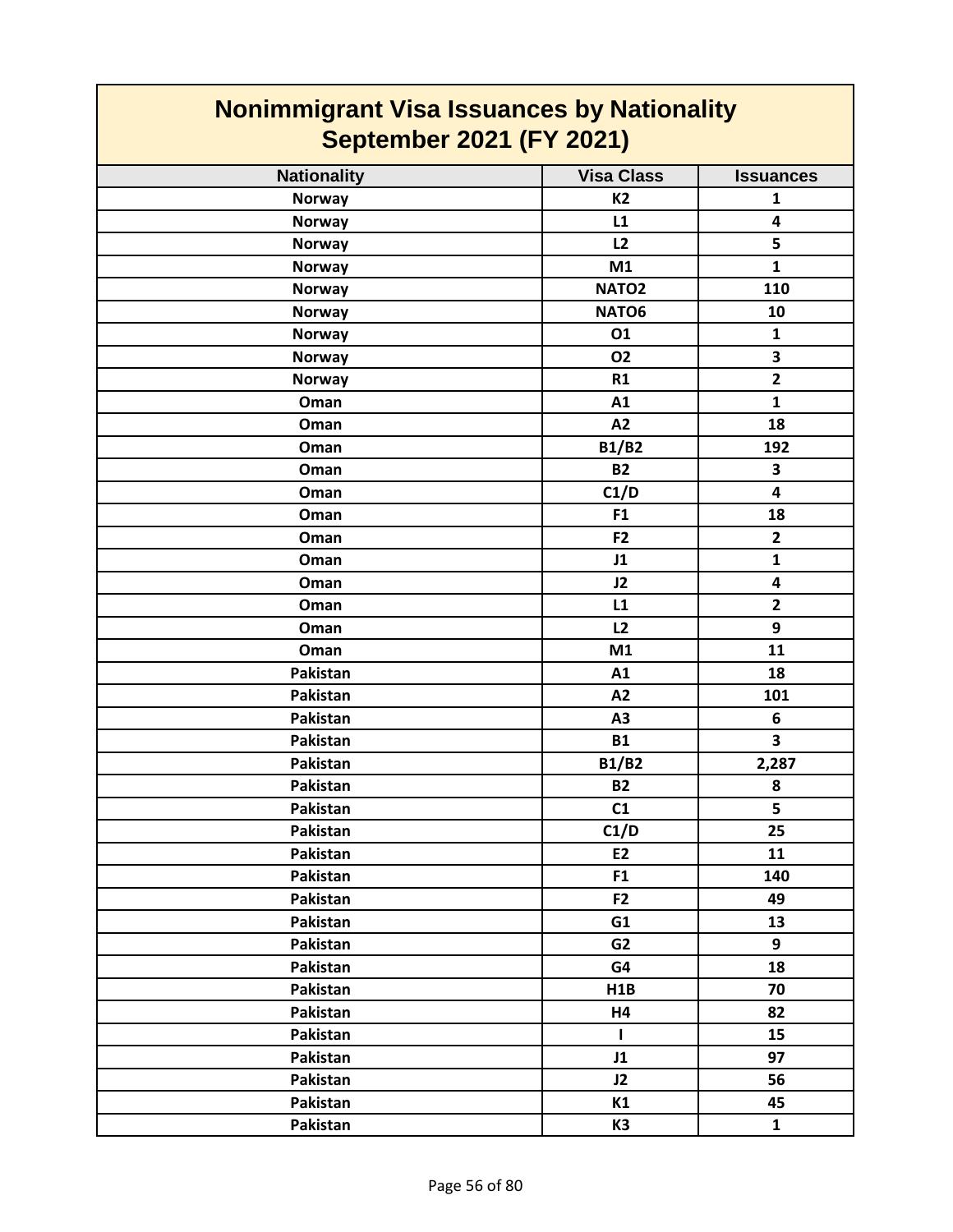| <b>Nationality</b>                           | <b>Visa Class</b> | <b>Issuances</b>        |
|----------------------------------------------|-------------------|-------------------------|
| <b>Pakistan</b>                              | L1                | 24                      |
| Pakistan                                     | L2                | 24                      |
| <b>Pakistan</b>                              | M1                | $\overline{2}$          |
| Pakistan                                     | 01                | 5                       |
| Pakistan                                     | <b>O3</b>         | $\overline{\mathbf{2}}$ |
| Pakistan                                     | <b>P1</b>         | 3                       |
| Pakistan                                     | <b>P4</b>         | $\overline{\mathbf{2}}$ |
| Pakistan                                     | R1                | $\overline{\mathbf{2}}$ |
| Pakistan                                     | R <sub>2</sub>    | $\overline{\mathbf{2}}$ |
| Pakistan                                     | <b>TD</b>         | 6                       |
| <b>Palestinian Authority Travel Document</b> | <b>B1</b>         | 61                      |
| <b>Palestinian Authority Travel Document</b> | <b>B1/B2</b>      | 185                     |
| <b>Palestinian Authority Travel Document</b> | F <sub>1</sub>    | 6                       |
| <b>Palestinian Authority Travel Document</b> | G4                | $\mathbf{1}$            |
| <b>Palestinian Authority Travel Document</b> | H1B               | $\overline{\mathbf{2}}$ |
| <b>Palestinian Authority Travel Document</b> | H4                | 5                       |
| <b>Palestinian Authority Travel Document</b> | J1                | $\overline{7}$          |
| <b>Palestinian Authority Travel Document</b> | J2                | $\mathbf{1}$            |
| <b>Palestinian Authority Travel Document</b> | L1                | $\mathbf{1}$            |
| <b>Palestinian Authority Travel Document</b> | 01                | $\mathbf{1}$            |
| Panama                                       | A1                | $\overline{2}$          |
| Panama                                       | A2                | 30                      |
| Panama                                       | <b>B1/B2</b>      | 1,203                   |
| Panama                                       | C1                | 3                       |
| Panama                                       | C1/D              | 114                     |
| Panama                                       | <b>E2</b>         | 1                       |
| Panama                                       | F1                | 100                     |
| Panama                                       | F <sub>2</sub>    | 6                       |
| Panama                                       | G4                | $\overline{\mathbf{z}}$ |
| Panama                                       | H1B               | $\boldsymbol{6}$        |
| Panama                                       | H <sub>2</sub> A  | $\mathbf{1}$            |
| Panama                                       | H2B               | 47                      |
| Panama                                       | I.                | $\overline{2}$          |
| Panama                                       | J1                | 16                      |
| Panama                                       | J2                | $\mathbf{1}$            |
| Panama                                       | K1                | 5                       |
| Panama                                       | <b>K2</b>         | $\mathbf{1}$            |
| Panama                                       | L1                | 4                       |
| Panama                                       | L2                | $\mathbf{2}$            |
| Panama                                       | M1                | $\mathbf{2}$            |
| Panama                                       | 01                | $\mathbf{2}$            |
| Panama                                       | <b>O2</b>         | 3                       |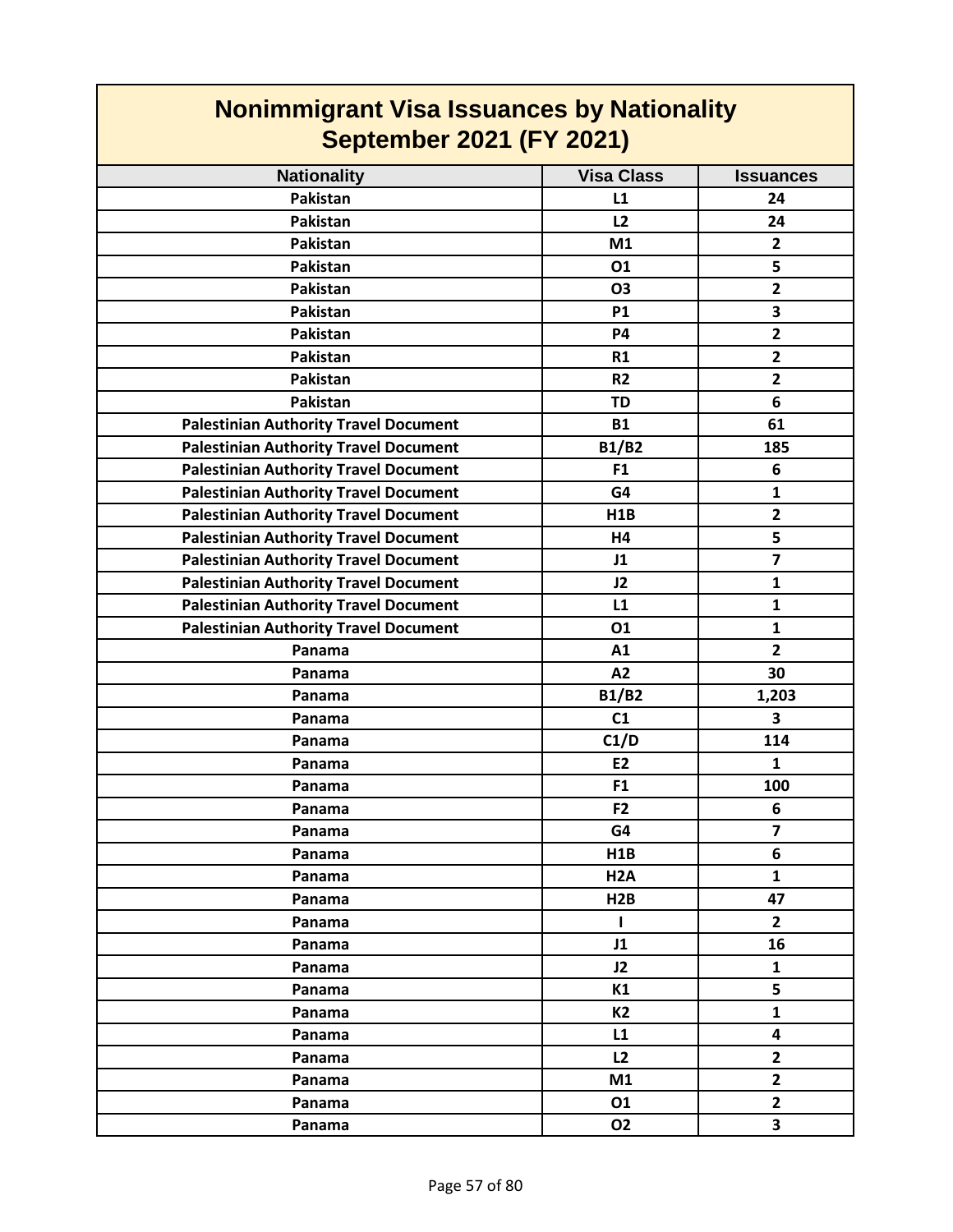| <b>Nationality</b>      | <b>Visa Class</b> | <b>Issuances</b>        |
|-------------------------|-------------------|-------------------------|
| Panama                  | <b>P1</b>         | 3                       |
| Panama                  | R1                | $\overline{\mathbf{2}}$ |
| <b>Papua New Guinea</b> | A1                | $\mathbf{1}$            |
|                         | A2                | 37                      |
| <b>Papua New Guinea</b> | <b>B1/B2</b>      | 6                       |
| <b>Papua New Guinea</b> | D                 | 8                       |
| <b>Papua New Guinea</b> |                   |                         |
| Papua New Guinea        | F1                | 3                       |
| <b>Papua New Guinea</b> | J1                | 3                       |
| <b>Papua New Guinea</b> | K1                | $\mathbf{1}$            |
| Papua New Guinea        | <b>K2</b>         | $\mathbf{1}$            |
| Paraguay                | A1                | $\overline{\mathbf{4}}$ |
| Paraguay                | A2                | 26                      |
| Paraguay                | <b>B1</b>         | $\mathbf{1}$            |
| Paraguay                | <b>B1/B2</b>      | 119                     |
| Paraguay                | C1                | $\overline{2}$          |
| Paraguay                | C1/D              | $\overline{\mathbf{2}}$ |
| Paraguay                | C <sub>3</sub>    | $\overline{2}$          |
| Paraguay                | E <sub>2</sub>    | 8                       |
| Paraguay                | F <sub>1</sub>    | 10                      |
| Paraguay                | F <sub>2</sub>    | $\overline{\mathbf{3}}$ |
| Paraguay                | G1                | 8                       |
| Paraguay                | G4                | $\mathbf{1}$            |
| Paraguay                | H1B               | $\mathbf{1}$            |
| Paraguay                | H4                | $\mathbf{1}$            |
| Paraguay                | J1                | 40                      |
| Paraguay                | L1                | $\mathbf{1}$            |
| Paraguay                | L2                | 3                       |
| Paraguay                | M1                | $\mathbf{1}$            |
| Peru                    | A1                | 18                      |
| Peru                    | A2                | 30                      |
| Peru                    | A3                | $\mathbf{1}$            |
| Peru                    | <b>B1</b>         | 18                      |
| Peru                    | <b>B1/B2</b>      | 4,690                   |
| Peru                    | C1                | $\overline{\mathbf{3}}$ |
| Peru                    | C1/D              | 128                     |
| Peru                    | C <sub>3</sub>    | $\overline{\mathbf{z}}$ |
| Peru                    | F <sub>1</sub>    | 223                     |
| Peru                    | F <sub>2</sub>    | 42                      |
| Peru                    | G1                | $\overline{2}$          |
| Peru                    | G <sub>2</sub>    | $\mathbf{1}$            |
| Peru                    | G4                | 12                      |
| Peru                    | H1B               | 20                      |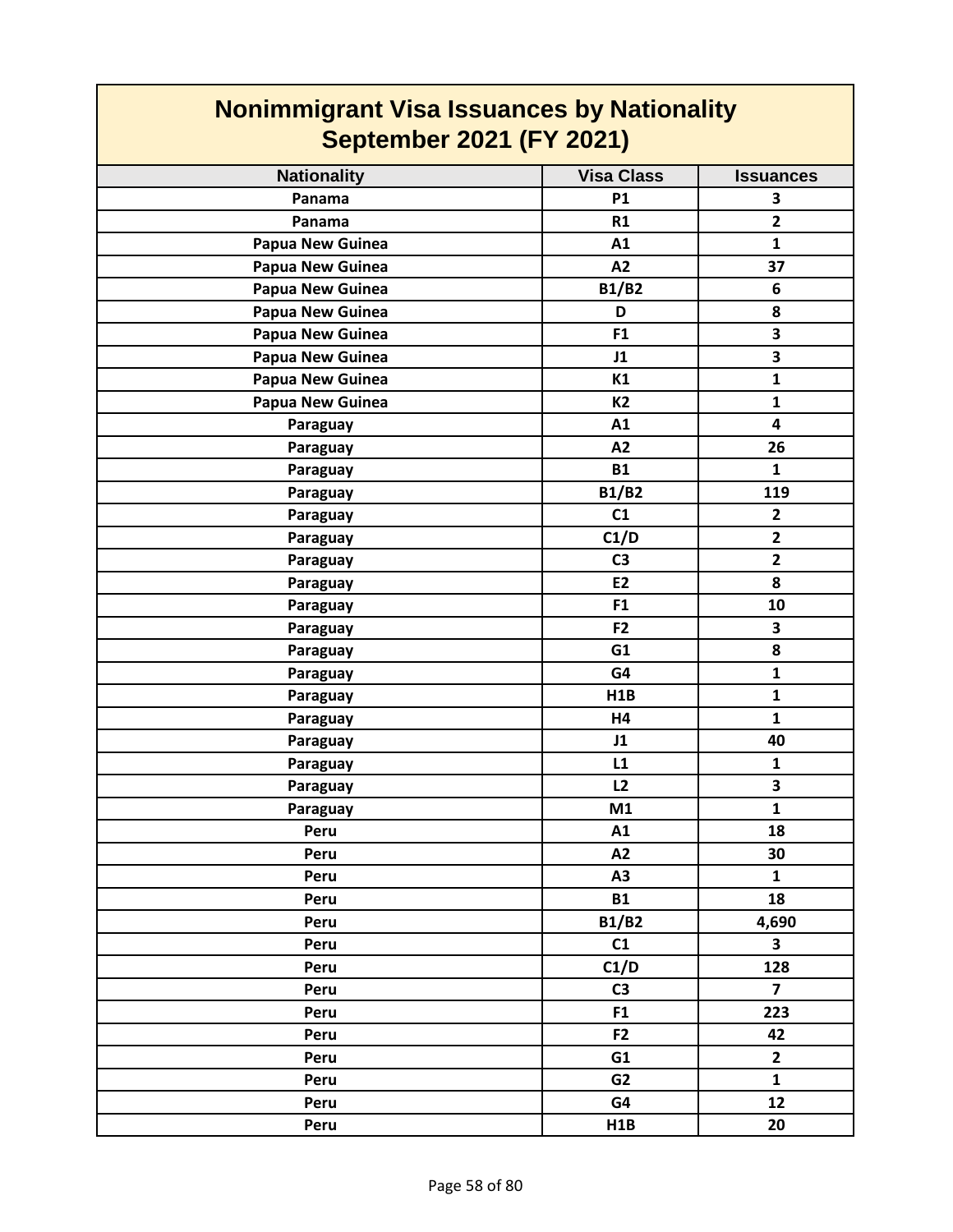| <b>Nationality</b> | <b>Visa Class</b> | <b>Issuances</b>        |
|--------------------|-------------------|-------------------------|
| Peru               | H <sub>2</sub> A  | 69                      |
| Peru               | H4                | 8                       |
| Peru               | $\mathbf{I}$      | $\overline{2}$          |
| Peru               | J1                | 616                     |
| Peru               | J2                | 13                      |
| Peru               | K1                | 20                      |
| Peru               | <b>K2</b>         | 6                       |
| Peru               | L1                | 16                      |
| Peru               | L2                | 13                      |
| Peru               | M1                | 3                       |
| Peru               | 01                | 5                       |
| Peru               | <b>O3</b>         | $\mathbf{1}$            |
| Peru               | R1                | 3                       |
| Peru               | R2                | $\mathbf 1$             |
| Peru               | <b>TD</b>         | $\overline{\mathbf{3}}$ |
| <b>Philippines</b> | A1                | 10                      |
| <b>Philippines</b> | A2                | 111                     |
| <b>Philippines</b> | A <sub>3</sub>    | 39                      |
| <b>Philippines</b> | <b>B1</b>         | 197                     |
| <b>Philippines</b> | <b>B1/B2</b>      | 2,912                   |
| <b>Philippines</b> | <b>B2</b>         | $\mathbf{2}$            |
| Philippines        | C1                | 150                     |
| <b>Philippines</b> | C1/D              | 4,271                   |
| <b>Philippines</b> | C <sub>3</sub>    | $\mathbf 1$             |
| <b>Philippines</b> | CW1               | 8                       |
| <b>Philippines</b> | CW <sub>2</sub>   | 5                       |
| <b>Philippines</b> | E <sub>2</sub>    | $\overline{2}$          |
| <b>Philippines</b> | F1                | 28                      |
| <b>Philippines</b> | F <sub>2</sub>    | 17                      |
| <b>Philippines</b> | G <sub>2</sub>    | $\overline{\mathbf{z}}$ |
| <b>Philippines</b> | G4                | 14                      |
| <b>Philippines</b> | H1B               | 87                      |
| <b>Philippines</b> | H2B               | 202                     |
| <b>Philippines</b> | H3                | $\overline{2}$          |
| <b>Philippines</b> | H4                | 49                      |
| <b>Philippines</b> | $\mathbf{I}$      | $\overline{2}$          |
| <b>Philippines</b> | J1                | 283                     |
| <b>Philippines</b> | J2                | 52                      |
| <b>Philippines</b> | K1                | 116                     |
| <b>Philippines</b> | <b>K2</b>         | 30                      |
| <b>Philippines</b> | L1                | 54                      |
| <b>Philippines</b> | L2                | 45                      |
|                    |                   |                         |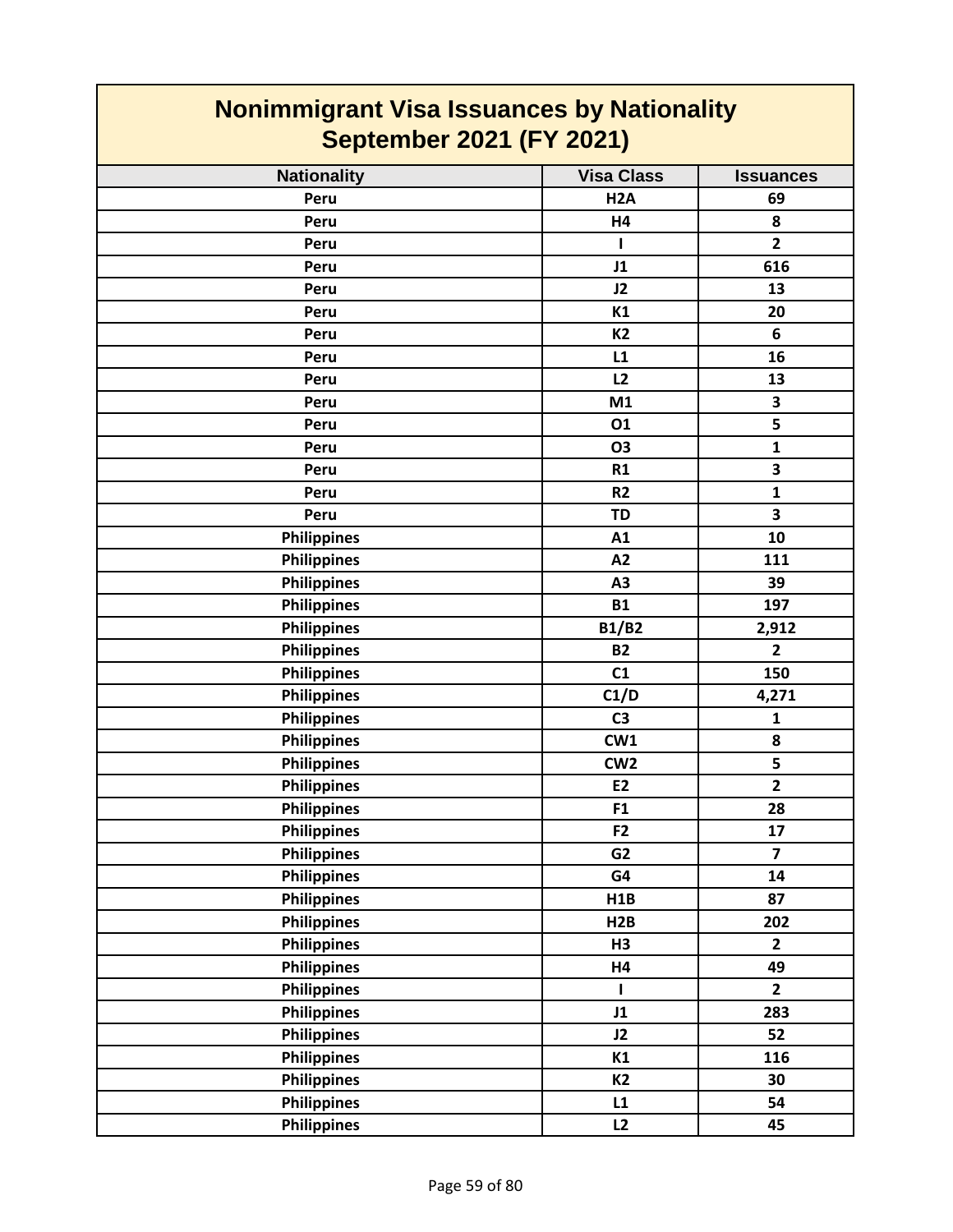| <b>Nationality</b> | <b>Visa Class</b> | <b>Issuances</b>        |
|--------------------|-------------------|-------------------------|
| <b>Philippines</b> | M1                | $\overline{2}$          |
| <b>Philippines</b> | 01                | $\overline{2}$          |
| <b>Philippines</b> | <b>O2</b>         | 8                       |
| <b>Philippines</b> | <b>P1</b>         | $\overline{\mathbf{2}}$ |
| <b>Philippines</b> | <b>P4</b>         | $\overline{2}$          |
| Philippines        | R1                | 6                       |
| <b>Philippines</b> | T <sub>2</sub>    | $\overline{\mathbf{2}}$ |
| Philippines        | T <sub>3</sub>    | $\overline{\mathbf{3}}$ |
| <b>Philippines</b> | T <sub>6</sub>    | 1                       |
| Poland             | A1                | 20                      |
| Poland             | A2                | 45                      |
| Poland             | <b>B1</b>         | 20                      |
| Poland             | <b>B1/B2</b>      | 149                     |
| Poland             | C1/D              | 142                     |
| Poland             | E1                | 3                       |
| Poland             | E <sub>2</sub>    | 21                      |
| Poland             | E3D               | $\mathbf{1}$            |
| Poland             | F1                | 37                      |
| Poland             | G1                | $\mathbf{2}$            |
| Poland             | G <sub>2</sub>    | $\overline{\mathbf{2}}$ |
| Poland             | G4                | $\overline{\mathbf{4}}$ |
| Poland             | H1B               | 16                      |
| Poland             | H4                | $\overline{\mathbf{4}}$ |
| Poland             | 1                 | 20                      |
| Poland             | J1                | 90                      |
| Poland             | J2                | 18                      |
| Poland             | <b>K1</b>         | 10                      |
| Poland             | K <sub>2</sub>    | $\mathbf{1}$            |
| Poland             | L1                | 35                      |
| Poland             | L2                | 24                      |
| Poland             | M1                | $\overline{\mathbf{3}}$ |
| Poland             | NATO <sub>2</sub> | 90                      |
| Poland             | NATO6             | 20                      |
| Poland             | 01                | 10                      |
| Poland             | <b>O2</b>         | $\overline{2}$          |
| Poland             | <b>O3</b>         | 6                       |
| Poland             | <b>P1</b>         | $\overline{\mathbf{3}}$ |
| Poland             | P <sub>3</sub>    | $\mathbf{1}$            |
| Poland             | <b>P4</b>         | $\mathbf{1}$            |
| Poland             | R1                | $\mathbf{1}$            |
| Poland             | <b>TD</b>         | $\mathbf{1}$            |
| Portugal           | A1                | 8                       |
|                    |                   |                         |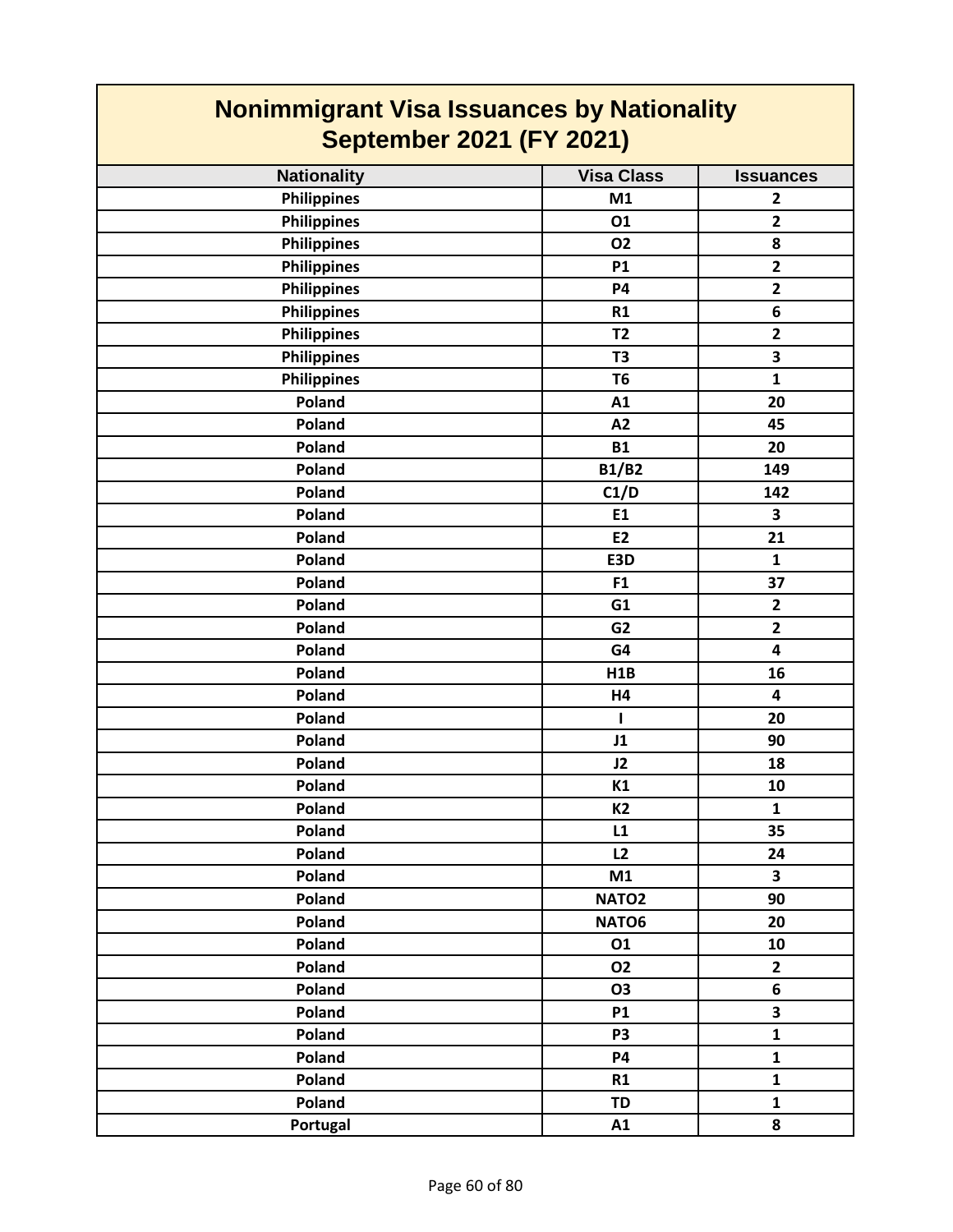| <b>Nonimmigrant Visa Issuances by Nationality</b><br><b>September 2021 (FY 2021)</b> |                   |                         |
|--------------------------------------------------------------------------------------|-------------------|-------------------------|
| <b>Nationality</b>                                                                   | <b>Visa Class</b> | <b>Issuances</b>        |
| Portugal                                                                             | A2                | 3                       |
| Portugal                                                                             | <b>B1</b>         | 4                       |
| Portugal                                                                             | <b>B1/B2</b>      | $\overline{2}$          |
| Portugal                                                                             | C1/D              | 121                     |
| Portugal                                                                             | F1                | 28                      |
| Portugal                                                                             | F <sub>2</sub>    | 4                       |
| Portugal                                                                             | G <sub>2</sub>    | 21                      |
| Portugal                                                                             | G <sub>3</sub>    | $\mathbf{2}$            |
| Portugal                                                                             | H1B               | 10                      |
| Portugal                                                                             |                   | $\mathbf{2}$            |
| Portugal                                                                             | J1                | 47                      |
| Portugal                                                                             | J2                | 5                       |
| Portugal                                                                             | K1                | $\mathbf{1}$            |
| Portugal                                                                             | L1                | 21                      |
| Portugal                                                                             | L2                | 19                      |
| Portugal                                                                             | NATO <sub>2</sub> | 20                      |
| Portugal                                                                             | 01                | $\mathbf{2}$            |
| Portugal                                                                             | <b>O2</b>         | $\mathbf{1}$            |
| Portugal                                                                             | O <sub>3</sub>    | $\mathbf{1}$            |
| Portugal                                                                             | <b>P1</b>         | $\overline{2}$          |
| Portugal                                                                             | P4                | $\mathbf{1}$            |
| Portugal                                                                             | U1                | $\mathbf{1}$            |
| Qatar                                                                                | A1                | 23                      |
| Qatar                                                                                | A2                | 89                      |
| Qatar                                                                                | A3                | 4                       |
| Qatar                                                                                | <b>B1/B2</b>      | 632                     |
| Qatar                                                                                | <b>B2</b>         | 1                       |
| Qatar                                                                                | F <sub>1</sub>    | 10                      |
| Qatar                                                                                | F <sub>2</sub>    | $\overline{\mathbf{3}}$ |
| Qatar                                                                                | G <sub>2</sub>    | $\overline{\mathbf{3}}$ |
| Qatar                                                                                | G4                | $\mathbf{1}$            |
| Qatar                                                                                | L1                | $\mathbf{1}$            |
| Qatar                                                                                | M1                | 5                       |
| Romania                                                                              | A1                | $\overline{\mathbf{2}}$ |
| Romania                                                                              | A2                | 5                       |
| Romania                                                                              | <b>B1</b>         | 53                      |
| Romania                                                                              | <b>B1/B2</b>      | 990                     |
| Romania                                                                              | C1                | $\overline{2}$          |
| Romania                                                                              | C1/D              | 298                     |
| Romania                                                                              | E2                | 12                      |
| Romania                                                                              | F <sub>1</sub>    | 9                       |
| Romania                                                                              | G1                | $\mathbf{1}$            |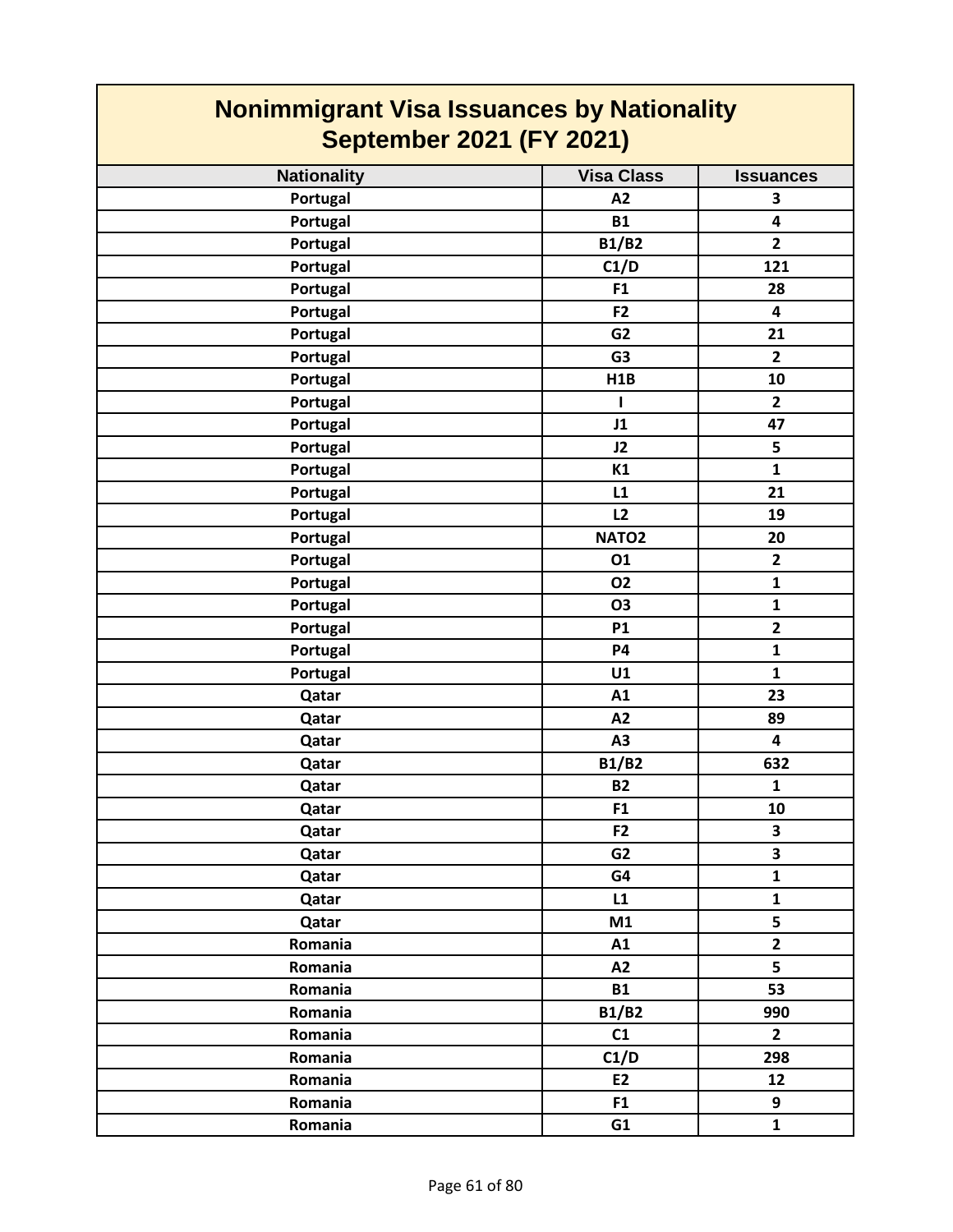| <b>Nationality</b> | <b>Visa Class</b> | <b>Issuances</b>        |
|--------------------|-------------------|-------------------------|
| Romania            | G <sub>2</sub>    | 13                      |
| Romania            | G <sub>3</sub>    | $\mathbf{1}$            |
| Romania            | G4                | 5                       |
| Romania            | H1B               | 9                       |
| Romania            | H <sub>2</sub> A  | 31                      |
| Romania            | H2B               | 149                     |
| Romania            | H4                | $\overline{2}$          |
| Romania            | I.                | $\mathbf{1}$            |
| Romania            | J1                | 15                      |
| Romania            | J2                | $\overline{\mathbf{3}}$ |
| Romania            | K1                | $\overline{\mathbf{z}}$ |
| Romania            | <b>K2</b>         | $\mathbf{1}$            |
| Romania            | L1                | 14                      |
| Romania            | L2                | $\overline{7}$          |
| Romania            | NATO <sub>2</sub> | 12                      |
| Romania            | NATO <sub>4</sub> | $\mathbf{1}$            |
| Romania            | NATO6             | $\mathbf{1}$            |
| Romania            | 01                | 3                       |
| Romania            | <b>P1</b>         | $\overline{2}$          |
| Romania            | P <sub>3</sub>    | 8                       |
| Romania            | TD                | $\mathbf{1}$            |
| <b>Russia</b>      | A1                | $\overline{2}$          |
| <b>Russia</b>      | A2                | 56                      |
| <b>Russia</b>      | <b>B1</b>         | $\overline{2}$          |
| <b>Russia</b>      | <b>B1/B2</b>      | 524                     |
| <b>Russia</b>      | C1/D              | 130                     |
| <b>Russia</b>      | C <sub>3</sub>    | $\overline{2}$          |
| <b>Russia</b>      | E1                | $\mathbf{1}$            |
| <b>Russia</b>      | E <sub>2</sub>    | $\overline{\mathbf{4}}$ |
| Russia             | F1                | 182                     |
| <b>Russia</b>      | F <sub>2</sub>    | 15                      |
| Russia             | G1                | $\overline{\mathbf{4}}$ |
| Russia             | G2                | 97                      |
| Russia             | G4                | 19                      |
| Russia             | H1B               | 15                      |
| Russia             | H4                | 13                      |
| Russia             | $\mathbf{I}$      | 6                       |
| Russia             | J1                | 33                      |
| Russia             | J2                | 10                      |
| Russia             | K1                | 46                      |
| Russia             | <b>K2</b>         | 6                       |
| <b>Russia</b>      | L1                | 32                      |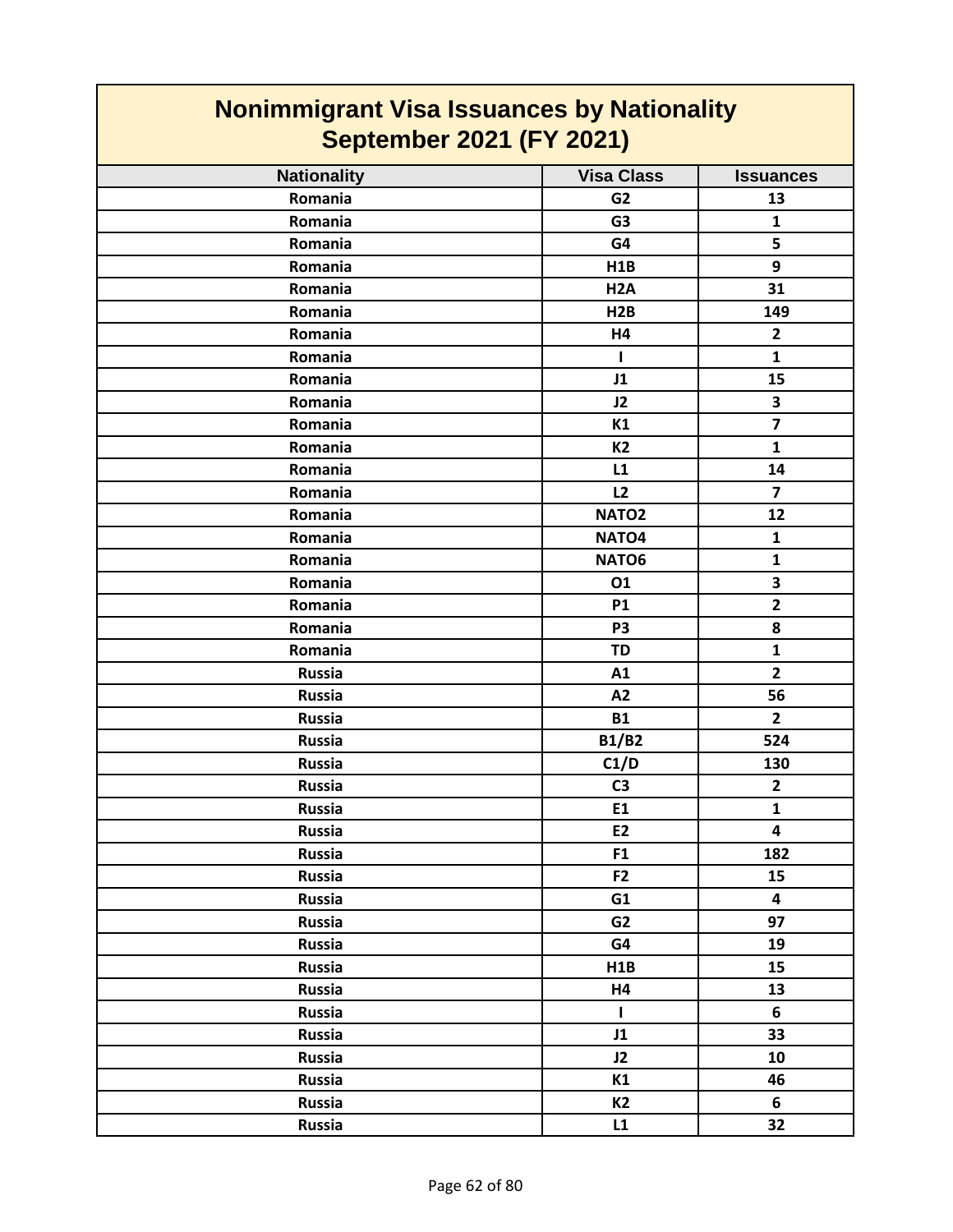| <b>Nationality</b>                      | <b>Visa Class</b> | <b>Issuances</b>        |
|-----------------------------------------|-------------------|-------------------------|
| <b>Russia</b>                           | L2                | 46                      |
| <b>Russia</b>                           | M1                | $\overline{\mathbf{4}}$ |
| <b>Russia</b>                           | 01                | 26                      |
| <b>Russia</b>                           | <b>O2</b>         | $\mathbf{1}$            |
| <b>Russia</b>                           | <b>O3</b>         | 12                      |
| <b>Russia</b>                           | <b>P1</b>         | 30                      |
| <b>Russia</b>                           | <b>P4</b>         | $\overline{2}$          |
| <b>Russia</b>                           | Q1                | $\mathbf{1}$            |
| <b>Russia</b>                           | R1                | $\mathbf{1}$            |
| <b>Russia</b>                           | <b>TD</b>         | $\mathbf{1}$            |
| Rwanda                                  | A2                | 21                      |
| Rwanda                                  | <b>B1</b>         | $\overline{\mathbf{4}}$ |
| Rwanda                                  | <b>B1/B2</b>      | $\overline{2}$          |
| Rwanda                                  | C1/D              | $\mathbf{1}$            |
| Rwanda                                  | F1                | 29                      |
| Rwanda                                  | F <sub>2</sub>    | $\mathbf{1}$            |
| Rwanda                                  | G <sub>2</sub>    | $\mathbf{1}$            |
| Rwanda                                  | G4                | $\overline{\mathbf{4}}$ |
| Rwanda                                  | H1B               | $\mathbf{1}$            |
| Rwanda                                  | J1                | $\overline{2}$          |
| Rwanda                                  | J2                | $\overline{\mathbf{4}}$ |
| Rwanda                                  | K1                | 5                       |
| <b>Saint Kitts and Nevis</b>            | <b>B1/B2</b>      | 87                      |
| <b>Saint Kitts and Nevis</b>            | C <sub>3</sub>    | $\mathbf{1}$            |
| <b>Saint Kitts and Nevis</b>            | F <sub>1</sub>    | 5                       |
| <b>Saint Kitts and Nevis</b>            | H1B               | $\mathbf{1}$            |
| <b>Saint Kitts and Nevis</b>            | J1                | $\mathbf{1}$            |
| <b>Saint Kitts and Nevis</b>            | M1                | $\mathbf{1}$            |
| <b>Saint Lucia</b>                      | A1                | 1                       |
| <b>Saint Lucia</b>                      | A2                | 1                       |
| <b>Saint Lucia</b>                      | <b>B1/B2</b>      | 121                     |
| <b>Saint Lucia</b>                      | C1                | $\mathbf{1}$            |
| <b>Saint Lucia</b>                      | C1/D              | 17                      |
| <b>Saint Lucia</b>                      | F <sub>1</sub>    | 3                       |
| <b>Saint Lucia</b>                      | H1B               | $\overline{2}$          |
| <b>Saint Lucia</b>                      | J1                | $\overline{\mathbf{3}}$ |
| <b>Saint Lucia</b>                      | K1                | $\mathbf{1}$            |
| <b>Saint Lucia</b>                      | <b>O2</b>         | $\mathbf{1}$            |
| <b>Saint Vincent and the Grenadines</b> | <b>B1</b>         | 12                      |
| <b>Saint Vincent and the Grenadines</b> | <b>B1/B2</b>      | 73                      |
| <b>Saint Vincent and the Grenadines</b> | C1/D              | $\mathbf{2}$            |
| <b>Saint Vincent and the Grenadines</b> | F <sub>1</sub>    | 4                       |
|                                         |                   |                         |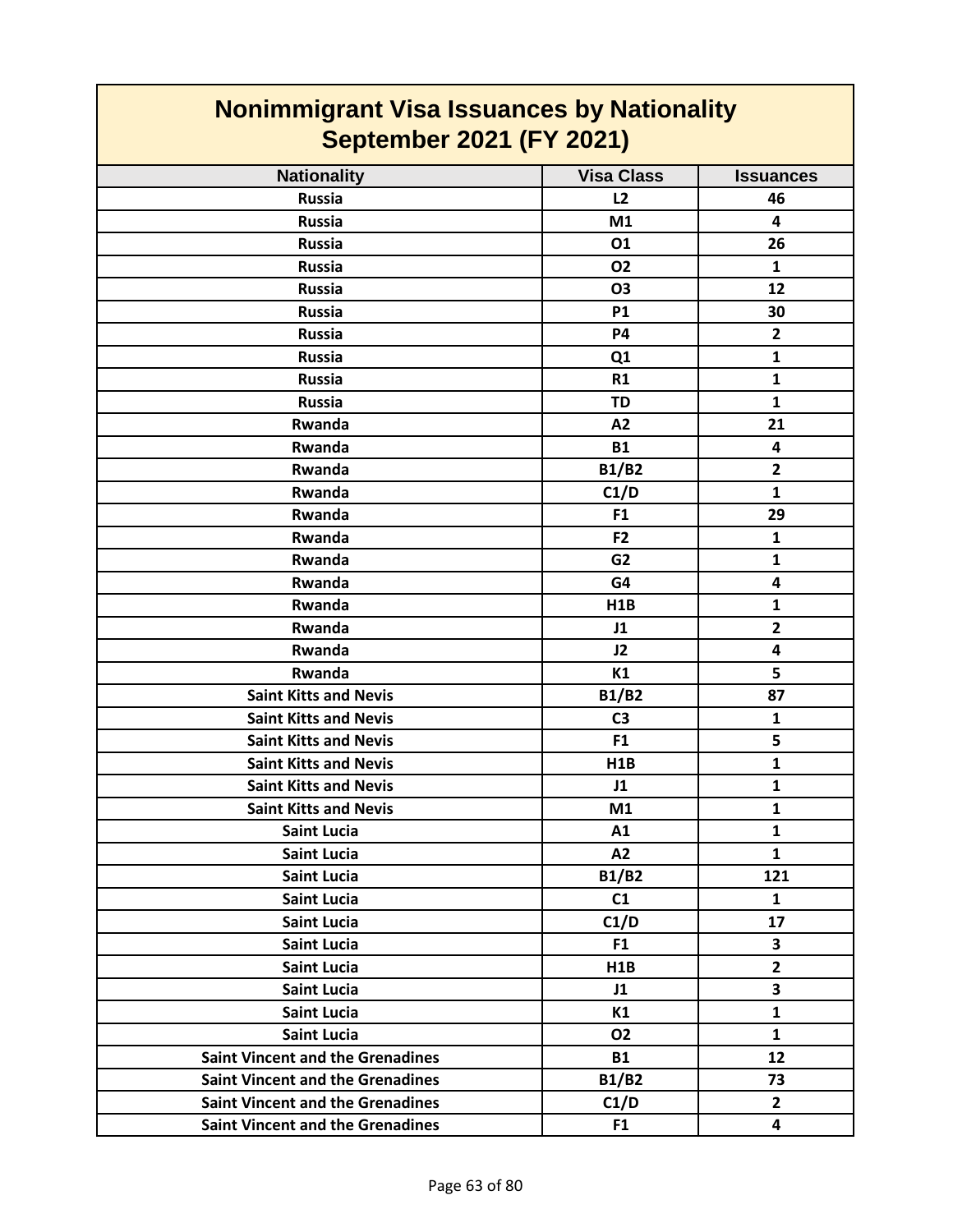| <b>September 2021 (FY 2021)</b>         |                   |                         |
|-----------------------------------------|-------------------|-------------------------|
| <b>Nationality</b>                      | <b>Visa Class</b> | <b>Issuances</b>        |
| <b>Saint Vincent and the Grenadines</b> | M1                | 1                       |
| Samoa                                   | <b>B1/B2</b>      | 11                      |
| Samoa                                   | C1/D              | 12                      |
| <b>Sao Tome and Principe</b>            | G <sub>2</sub>    | 5                       |
| Saudi Arabia                            | A1                | 34                      |
| Saudi Arabia                            | A2                | 398                     |
| Saudi Arabia                            | A3                | 4                       |
| Saudi Arabia                            | <b>B1/B2</b>      | 904                     |
| Saudi Arabia                            | D                 | 41                      |
| Saudi Arabia                            | F <sub>1</sub>    | 363                     |
| Saudi Arabia                            | F <sub>2</sub>    | 223                     |
| Saudi Arabia                            | G1                | 10                      |
| Saudi Arabia                            | G <sub>2</sub>    | 12                      |
| Saudi Arabia                            | G4                | $\overline{2}$          |
| Saudi Arabia                            | H1B               | 15                      |
| Saudi Arabia                            | H4                | 5                       |
| Saudi Arabia                            | ı                 | $\mathbf{1}$            |
| Saudi Arabia                            | J1                | 36                      |
| Saudi Arabia                            | J2                | 34                      |
| Saudi Arabia                            | K1                | $\mathbf{1}$            |
| Saudi Arabia                            | L1                | 5                       |
| Saudi Arabia                            | L2                | $\overline{\mathbf{z}}$ |
| Saudi Arabia                            | M1                | 29                      |
| Saudi Arabia                            | M <sub>2</sub>    | 5                       |
| Saudi Arabia                            | 01                | $\mathbf{1}$            |
| <b>Senegal</b>                          | A1                | 5                       |
| <b>Senegal</b>                          | A2                | 3                       |
| <b>Senegal</b>                          | <b>B1</b>         | $\mathbf{1}$            |
| <b>Senegal</b>                          | <b>B1/B2</b>      | 89                      |
| <b>Senegal</b>                          | C1                | $\overline{2}$          |
| Senegal                                 | C <sub>3</sub>    | $\mathbf{1}$            |
| <b>Senegal</b>                          | D                 | 48                      |
| <b>Senegal</b>                          | F1                | 19                      |
| Senegal                                 | G1                | 4                       |
| Senegal                                 | G <sub>2</sub>    | 21                      |
| Senegal                                 | G4                | 8                       |
| <b>Senegal</b>                          | G5                | $\mathbf{1}$            |
| <b>Senegal</b>                          | L                 | $\mathbf 1$             |
| Senegal                                 | J1                | 3                       |
| Senegal                                 | K1                | $\overline{\mathbf{z}}$ |
| Serbia                                  | A1                | $\mathbf{1}$            |
| Serbia                                  | A2                | 10                      |

# **Nonimmigrant Visa Issuances by Nationality**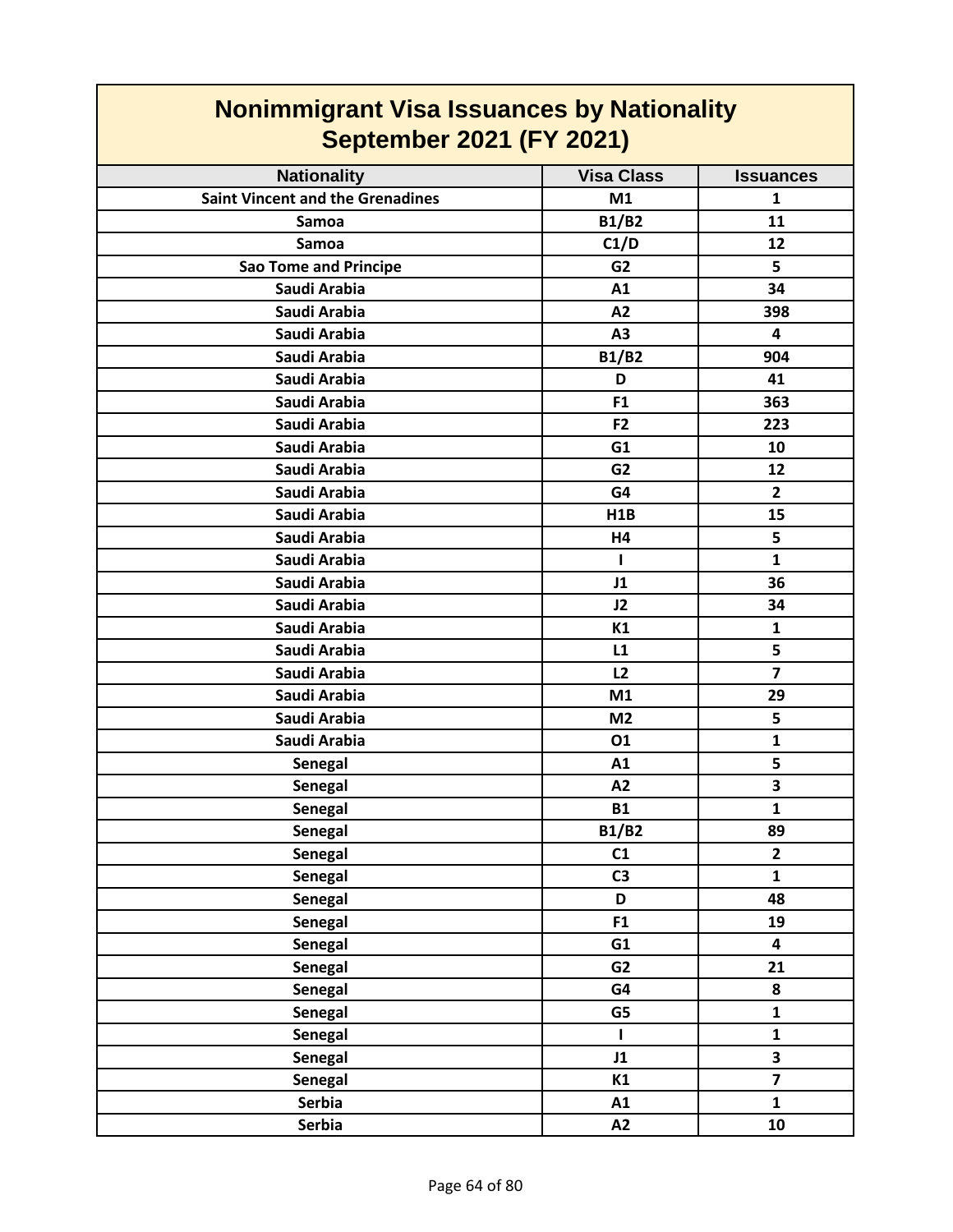| <b>Nationality</b><br><b>Visa Class</b><br><b>Issuances</b><br><b>Serbia</b><br><b>B1</b><br>$\overline{7}$<br><b>B1/B2</b><br><b>Serbia</b><br>477<br><b>Serbia</b><br><b>B2</b><br>$\mathbf{1}$<br>C1/D<br><b>Serbia</b><br>148<br>5<br><b>Serbia</b><br>C <sub>3</sub><br>9<br><b>Serbia</b><br>E2<br>F1<br><b>Serbia</b><br>35<br><b>Serbia</b><br>F <sub>2</sub><br>$\mathbf{1}$<br><b>Serbia</b><br>G <sub>2</sub><br>14<br><b>Serbia</b><br>12<br>H1B<br><b>Serbia</b><br>30<br>H <sub>2</sub> B<br>5<br><b>Serbia</b><br>H4<br>$\overline{7}$<br><b>Serbia</b><br>$\mathbf{I}$<br><b>Serbia</b><br>J1<br>14<br><b>Serbia</b><br>$\overline{\mathbf{3}}$<br>J2<br>9<br><b>Serbia</b><br>K1<br><b>Serbia</b><br>L1<br>14<br>L2<br><b>Serbia</b><br>12<br><b>Serbia</b><br>NATO <sub>2</sub><br>$\mathbf{1}$<br>$\overline{2}$<br><b>Serbia</b><br>01<br>$\mathbf{2}$<br><b>Serbia</b><br>O3<br>$\overline{2}$<br><b>Serbia</b><br><b>P1</b><br>$\overline{\mathbf{z}}$<br><b>Serbia</b><br>P <sub>3</sub><br>5<br><b>Serbia</b><br><b>P4</b><br>$\mathbf{1}$<br><b>Serbia</b><br>R1<br><b>Serbia</b><br>3<br>R <sub>2</sub><br>$\overline{2}$<br><b>Seychelles</b><br>A1<br><b>Seychelles</b><br>A3<br>$\mathbf{1}$<br>$\overline{\mathbf{2}}$<br><b>Seychelles</b><br><b>B1/B2</b><br>$\overline{\mathbf{2}}$<br>A1<br><b>Sierra Leone</b><br>A2<br>22<br>Sierra Leone<br><b>B1/B2</b><br>147<br>Sierra Leone<br>Sierra Leone<br><b>B2</b><br>11<br>Sierra Leone<br>F1<br>14<br>F <sub>2</sub><br>$\overline{\mathbf{3}}$<br>Sierra Leone<br>G <sub>2</sub><br>52<br>Sierra Leone<br>5<br>Sierra Leone<br>G4<br>Sierra Leone<br>29<br>K1<br>K2<br>6<br>Sierra Leone<br>Sierra Leone<br>N <sub>8</sub><br>$\mathbf{1}$<br>$\overline{2}$<br><b>Singapore</b><br>A1 |                  |    |    |
|--------------------------------------------------------------------------------------------------------------------------------------------------------------------------------------------------------------------------------------------------------------------------------------------------------------------------------------------------------------------------------------------------------------------------------------------------------------------------------------------------------------------------------------------------------------------------------------------------------------------------------------------------------------------------------------------------------------------------------------------------------------------------------------------------------------------------------------------------------------------------------------------------------------------------------------------------------------------------------------------------------------------------------------------------------------------------------------------------------------------------------------------------------------------------------------------------------------------------------------------------------------------------------------------------------------------------------------------------------------------------------------------------------------------------------------------------------------------------------------------------------------------------------------------------------------------------------------------------------------------------------------------------------------------------------------------------------------------------------------------------------------------------|------------------|----|----|
|                                                                                                                                                                                                                                                                                                                                                                                                                                                                                                                                                                                                                                                                                                                                                                                                                                                                                                                                                                                                                                                                                                                                                                                                                                                                                                                                                                                                                                                                                                                                                                                                                                                                                                                                                                          |                  |    |    |
|                                                                                                                                                                                                                                                                                                                                                                                                                                                                                                                                                                                                                                                                                                                                                                                                                                                                                                                                                                                                                                                                                                                                                                                                                                                                                                                                                                                                                                                                                                                                                                                                                                                                                                                                                                          |                  |    |    |
|                                                                                                                                                                                                                                                                                                                                                                                                                                                                                                                                                                                                                                                                                                                                                                                                                                                                                                                                                                                                                                                                                                                                                                                                                                                                                                                                                                                                                                                                                                                                                                                                                                                                                                                                                                          |                  |    |    |
|                                                                                                                                                                                                                                                                                                                                                                                                                                                                                                                                                                                                                                                                                                                                                                                                                                                                                                                                                                                                                                                                                                                                                                                                                                                                                                                                                                                                                                                                                                                                                                                                                                                                                                                                                                          |                  |    |    |
|                                                                                                                                                                                                                                                                                                                                                                                                                                                                                                                                                                                                                                                                                                                                                                                                                                                                                                                                                                                                                                                                                                                                                                                                                                                                                                                                                                                                                                                                                                                                                                                                                                                                                                                                                                          |                  |    |    |
|                                                                                                                                                                                                                                                                                                                                                                                                                                                                                                                                                                                                                                                                                                                                                                                                                                                                                                                                                                                                                                                                                                                                                                                                                                                                                                                                                                                                                                                                                                                                                                                                                                                                                                                                                                          |                  |    |    |
|                                                                                                                                                                                                                                                                                                                                                                                                                                                                                                                                                                                                                                                                                                                                                                                                                                                                                                                                                                                                                                                                                                                                                                                                                                                                                                                                                                                                                                                                                                                                                                                                                                                                                                                                                                          |                  |    |    |
|                                                                                                                                                                                                                                                                                                                                                                                                                                                                                                                                                                                                                                                                                                                                                                                                                                                                                                                                                                                                                                                                                                                                                                                                                                                                                                                                                                                                                                                                                                                                                                                                                                                                                                                                                                          |                  |    |    |
|                                                                                                                                                                                                                                                                                                                                                                                                                                                                                                                                                                                                                                                                                                                                                                                                                                                                                                                                                                                                                                                                                                                                                                                                                                                                                                                                                                                                                                                                                                                                                                                                                                                                                                                                                                          |                  |    |    |
|                                                                                                                                                                                                                                                                                                                                                                                                                                                                                                                                                                                                                                                                                                                                                                                                                                                                                                                                                                                                                                                                                                                                                                                                                                                                                                                                                                                                                                                                                                                                                                                                                                                                                                                                                                          |                  |    |    |
|                                                                                                                                                                                                                                                                                                                                                                                                                                                                                                                                                                                                                                                                                                                                                                                                                                                                                                                                                                                                                                                                                                                                                                                                                                                                                                                                                                                                                                                                                                                                                                                                                                                                                                                                                                          |                  |    |    |
|                                                                                                                                                                                                                                                                                                                                                                                                                                                                                                                                                                                                                                                                                                                                                                                                                                                                                                                                                                                                                                                                                                                                                                                                                                                                                                                                                                                                                                                                                                                                                                                                                                                                                                                                                                          |                  |    |    |
|                                                                                                                                                                                                                                                                                                                                                                                                                                                                                                                                                                                                                                                                                                                                                                                                                                                                                                                                                                                                                                                                                                                                                                                                                                                                                                                                                                                                                                                                                                                                                                                                                                                                                                                                                                          |                  |    |    |
|                                                                                                                                                                                                                                                                                                                                                                                                                                                                                                                                                                                                                                                                                                                                                                                                                                                                                                                                                                                                                                                                                                                                                                                                                                                                                                                                                                                                                                                                                                                                                                                                                                                                                                                                                                          |                  |    |    |
|                                                                                                                                                                                                                                                                                                                                                                                                                                                                                                                                                                                                                                                                                                                                                                                                                                                                                                                                                                                                                                                                                                                                                                                                                                                                                                                                                                                                                                                                                                                                                                                                                                                                                                                                                                          |                  |    |    |
|                                                                                                                                                                                                                                                                                                                                                                                                                                                                                                                                                                                                                                                                                                                                                                                                                                                                                                                                                                                                                                                                                                                                                                                                                                                                                                                                                                                                                                                                                                                                                                                                                                                                                                                                                                          |                  |    |    |
|                                                                                                                                                                                                                                                                                                                                                                                                                                                                                                                                                                                                                                                                                                                                                                                                                                                                                                                                                                                                                                                                                                                                                                                                                                                                                                                                                                                                                                                                                                                                                                                                                                                                                                                                                                          |                  |    |    |
|                                                                                                                                                                                                                                                                                                                                                                                                                                                                                                                                                                                                                                                                                                                                                                                                                                                                                                                                                                                                                                                                                                                                                                                                                                                                                                                                                                                                                                                                                                                                                                                                                                                                                                                                                                          |                  |    |    |
|                                                                                                                                                                                                                                                                                                                                                                                                                                                                                                                                                                                                                                                                                                                                                                                                                                                                                                                                                                                                                                                                                                                                                                                                                                                                                                                                                                                                                                                                                                                                                                                                                                                                                                                                                                          |                  |    |    |
|                                                                                                                                                                                                                                                                                                                                                                                                                                                                                                                                                                                                                                                                                                                                                                                                                                                                                                                                                                                                                                                                                                                                                                                                                                                                                                                                                                                                                                                                                                                                                                                                                                                                                                                                                                          |                  |    |    |
|                                                                                                                                                                                                                                                                                                                                                                                                                                                                                                                                                                                                                                                                                                                                                                                                                                                                                                                                                                                                                                                                                                                                                                                                                                                                                                                                                                                                                                                                                                                                                                                                                                                                                                                                                                          |                  |    |    |
|                                                                                                                                                                                                                                                                                                                                                                                                                                                                                                                                                                                                                                                                                                                                                                                                                                                                                                                                                                                                                                                                                                                                                                                                                                                                                                                                                                                                                                                                                                                                                                                                                                                                                                                                                                          |                  |    |    |
|                                                                                                                                                                                                                                                                                                                                                                                                                                                                                                                                                                                                                                                                                                                                                                                                                                                                                                                                                                                                                                                                                                                                                                                                                                                                                                                                                                                                                                                                                                                                                                                                                                                                                                                                                                          |                  |    |    |
|                                                                                                                                                                                                                                                                                                                                                                                                                                                                                                                                                                                                                                                                                                                                                                                                                                                                                                                                                                                                                                                                                                                                                                                                                                                                                                                                                                                                                                                                                                                                                                                                                                                                                                                                                                          |                  |    |    |
|                                                                                                                                                                                                                                                                                                                                                                                                                                                                                                                                                                                                                                                                                                                                                                                                                                                                                                                                                                                                                                                                                                                                                                                                                                                                                                                                                                                                                                                                                                                                                                                                                                                                                                                                                                          |                  |    |    |
|                                                                                                                                                                                                                                                                                                                                                                                                                                                                                                                                                                                                                                                                                                                                                                                                                                                                                                                                                                                                                                                                                                                                                                                                                                                                                                                                                                                                                                                                                                                                                                                                                                                                                                                                                                          |                  |    |    |
|                                                                                                                                                                                                                                                                                                                                                                                                                                                                                                                                                                                                                                                                                                                                                                                                                                                                                                                                                                                                                                                                                                                                                                                                                                                                                                                                                                                                                                                                                                                                                                                                                                                                                                                                                                          |                  |    |    |
|                                                                                                                                                                                                                                                                                                                                                                                                                                                                                                                                                                                                                                                                                                                                                                                                                                                                                                                                                                                                                                                                                                                                                                                                                                                                                                                                                                                                                                                                                                                                                                                                                                                                                                                                                                          |                  |    |    |
|                                                                                                                                                                                                                                                                                                                                                                                                                                                                                                                                                                                                                                                                                                                                                                                                                                                                                                                                                                                                                                                                                                                                                                                                                                                                                                                                                                                                                                                                                                                                                                                                                                                                                                                                                                          |                  |    |    |
|                                                                                                                                                                                                                                                                                                                                                                                                                                                                                                                                                                                                                                                                                                                                                                                                                                                                                                                                                                                                                                                                                                                                                                                                                                                                                                                                                                                                                                                                                                                                                                                                                                                                                                                                                                          |                  |    |    |
|                                                                                                                                                                                                                                                                                                                                                                                                                                                                                                                                                                                                                                                                                                                                                                                                                                                                                                                                                                                                                                                                                                                                                                                                                                                                                                                                                                                                                                                                                                                                                                                                                                                                                                                                                                          |                  |    |    |
|                                                                                                                                                                                                                                                                                                                                                                                                                                                                                                                                                                                                                                                                                                                                                                                                                                                                                                                                                                                                                                                                                                                                                                                                                                                                                                                                                                                                                                                                                                                                                                                                                                                                                                                                                                          |                  |    |    |
|                                                                                                                                                                                                                                                                                                                                                                                                                                                                                                                                                                                                                                                                                                                                                                                                                                                                                                                                                                                                                                                                                                                                                                                                                                                                                                                                                                                                                                                                                                                                                                                                                                                                                                                                                                          |                  |    |    |
|                                                                                                                                                                                                                                                                                                                                                                                                                                                                                                                                                                                                                                                                                                                                                                                                                                                                                                                                                                                                                                                                                                                                                                                                                                                                                                                                                                                                                                                                                                                                                                                                                                                                                                                                                                          |                  |    |    |
|                                                                                                                                                                                                                                                                                                                                                                                                                                                                                                                                                                                                                                                                                                                                                                                                                                                                                                                                                                                                                                                                                                                                                                                                                                                                                                                                                                                                                                                                                                                                                                                                                                                                                                                                                                          |                  |    |    |
|                                                                                                                                                                                                                                                                                                                                                                                                                                                                                                                                                                                                                                                                                                                                                                                                                                                                                                                                                                                                                                                                                                                                                                                                                                                                                                                                                                                                                                                                                                                                                                                                                                                                                                                                                                          |                  |    |    |
|                                                                                                                                                                                                                                                                                                                                                                                                                                                                                                                                                                                                                                                                                                                                                                                                                                                                                                                                                                                                                                                                                                                                                                                                                                                                                                                                                                                                                                                                                                                                                                                                                                                                                                                                                                          |                  |    |    |
|                                                                                                                                                                                                                                                                                                                                                                                                                                                                                                                                                                                                                                                                                                                                                                                                                                                                                                                                                                                                                                                                                                                                                                                                                                                                                                                                                                                                                                                                                                                                                                                                                                                                                                                                                                          |                  |    |    |
|                                                                                                                                                                                                                                                                                                                                                                                                                                                                                                                                                                                                                                                                                                                                                                                                                                                                                                                                                                                                                                                                                                                                                                                                                                                                                                                                                                                                                                                                                                                                                                                                                                                                                                                                                                          |                  |    |    |
|                                                                                                                                                                                                                                                                                                                                                                                                                                                                                                                                                                                                                                                                                                                                                                                                                                                                                                                                                                                                                                                                                                                                                                                                                                                                                                                                                                                                                                                                                                                                                                                                                                                                                                                                                                          |                  |    |    |
|                                                                                                                                                                                                                                                                                                                                                                                                                                                                                                                                                                                                                                                                                                                                                                                                                                                                                                                                                                                                                                                                                                                                                                                                                                                                                                                                                                                                                                                                                                                                                                                                                                                                                                                                                                          |                  |    |    |
|                                                                                                                                                                                                                                                                                                                                                                                                                                                                                                                                                                                                                                                                                                                                                                                                                                                                                                                                                                                                                                                                                                                                                                                                                                                                                                                                                                                                                                                                                                                                                                                                                                                                                                                                                                          |                  |    |    |
|                                                                                                                                                                                                                                                                                                                                                                                                                                                                                                                                                                                                                                                                                                                                                                                                                                                                                                                                                                                                                                                                                                                                                                                                                                                                                                                                                                                                                                                                                                                                                                                                                                                                                                                                                                          | <b>Singapore</b> | A2 | 94 |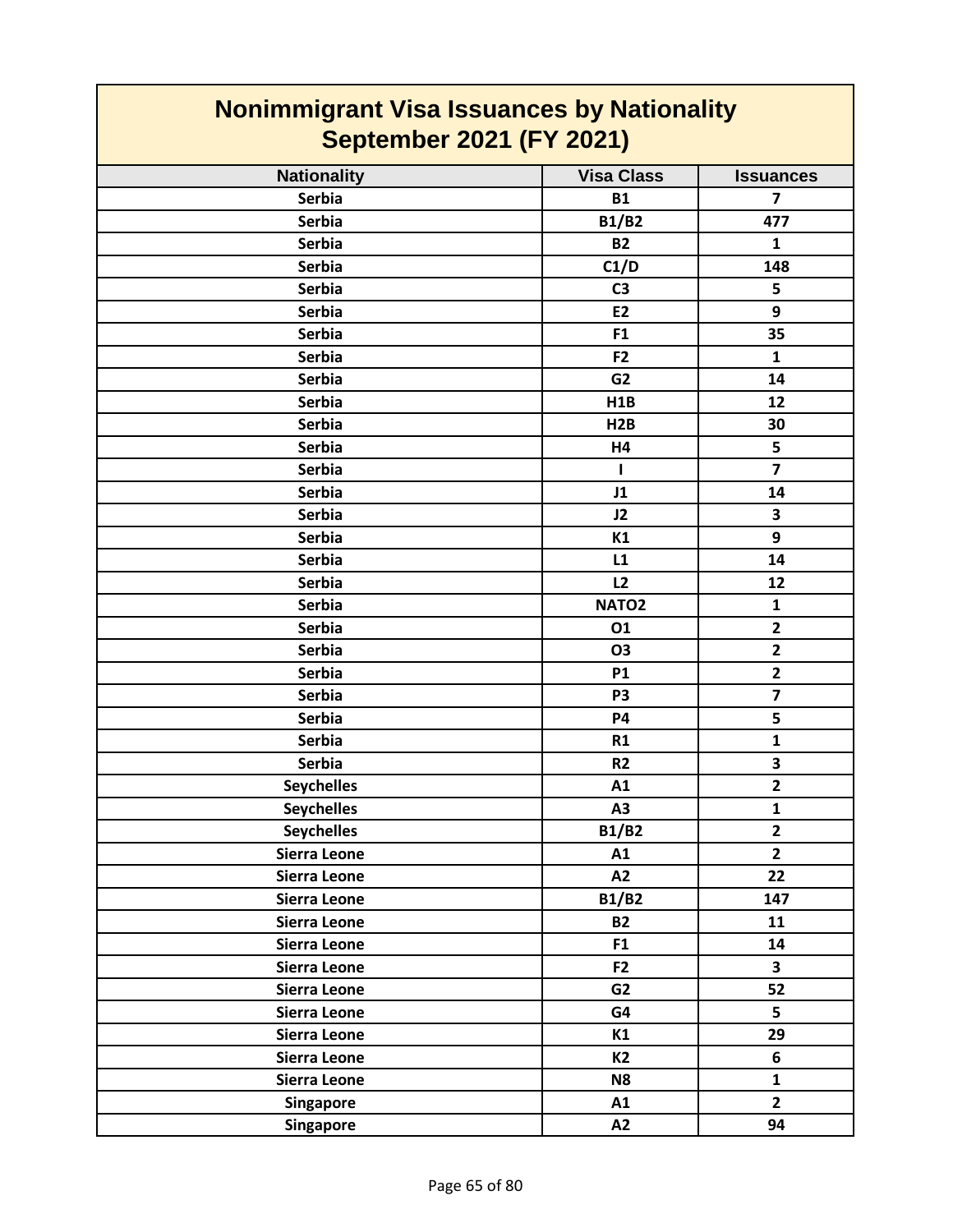| <b>Nationality</b> | <b>Visa Class</b> | <b>Issuances</b>        |
|--------------------|-------------------|-------------------------|
| Singapore          | <b>B1</b>         | $\mathbf{2}$            |
| Singapore          | <b>B1/B2</b>      | 29                      |
| Singapore          | C1/D              | 220                     |
| <b>Singapore</b>   | E2                | $\overline{\mathbf{z}}$ |
| Singapore          | F1                | 18                      |
| Singapore          | F <sub>2</sub>    | $\overline{2}$          |
| Singapore          | G <sub>2</sub>    | $\mathbf{1}$            |
| Singapore          | G4                | $\mathbf{1}$            |
| <b>Singapore</b>   | H1B               | 13                      |
| Singapore          | H1B1              | 53                      |
| <b>Singapore</b>   | H <sub>3</sub>    | $\mathbf{1}$            |
| Singapore          | H4                | 21                      |
| Singapore          | J1                | 21                      |
| Singapore          | J2                | $\mathbf{1}$            |
| Singapore          | K1                | 6                       |
| Singapore          | L1                | 23                      |
| Singapore          | L2                | 13                      |
| <b>Singapore</b>   | M1                | $\overline{\mathbf{2}}$ |
| Singapore          | 01                | $\mathbf{1}$            |
| <b>Singapore</b>   | <b>O2</b>         | $\mathbf{1}$            |
| <b>Singapore</b>   | <b>P1</b>         | $\mathbf{1}$            |
| Slovakia           | A2                | 9                       |
| Slovakia           | <b>B1</b>         | $\overline{\mathbf{2}}$ |
| Slovakia           | <b>B1/B2</b>      | $\overline{\mathbf{z}}$ |
| Slovakia           | C1/D              | 9                       |
| Slovakia           | E2                | $\overline{\mathbf{3}}$ |
| Slovakia           | F1                | 9                       |
| Slovakia           | G <sub>2</sub>    | $\overline{\mathbf{3}}$ |
| Slovakia           | G <sub>3</sub>    | $\mathbf 1$             |
| Slovakia           | G4                | $\mathbf{1}$            |
| Slovakia           | H1B               | 3                       |
| Slovakia           | H4                | $\mathbf{1}$            |
| Slovakia           | I.                | 5                       |
| Slovakia           | J1                | 5                       |
| <b>Slovakia</b>    | J2                | $\overline{2}$          |
| Slovakia           | K1                | 3                       |
| Slovakia           | L1                | 6                       |
| Slovakia           | L2                | 11                      |
| Slovakia           | NATO <sub>2</sub> | $\overline{\mathbf{4}}$ |
| Slovakia           | 01                | $\overline{2}$          |
| Slovakia           | <b>P1</b>         | $\overline{\mathbf{4}}$ |
| Slovenia           | A1                | $\mathbf{1}$            |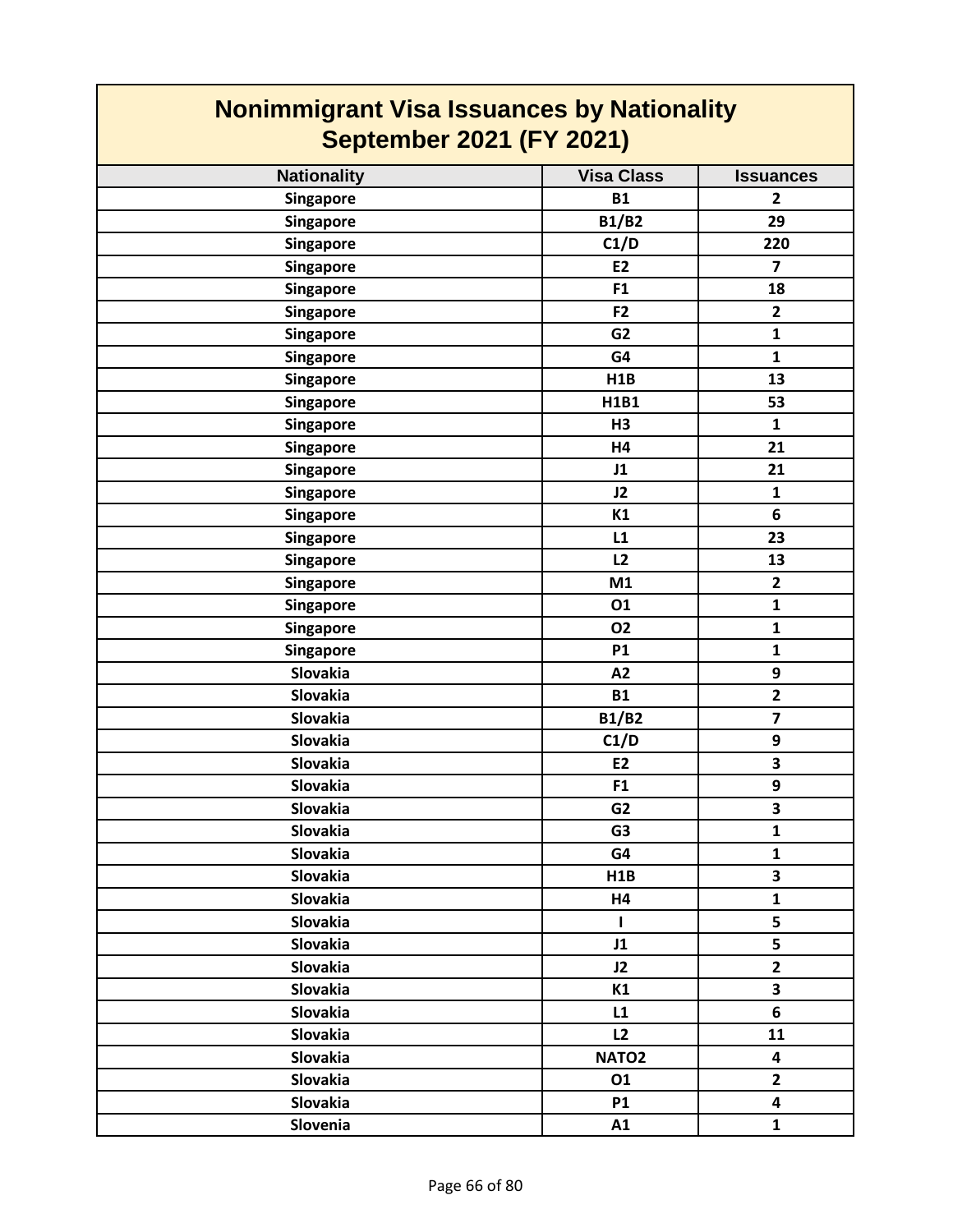| <b>Nonimmigrant Visa Issuances by Nationality</b><br><b>September 2021 (FY 2021)</b> |                   |                  |
|--------------------------------------------------------------------------------------|-------------------|------------------|
| <b>Nationality</b>                                                                   | <b>Visa Class</b> | <b>Issuances</b> |
| Slovenia                                                                             | A2                | 3                |
| Slovenia                                                                             | <b>B1/B2</b>      | 10               |
| Slovenia                                                                             | C1/D              | 6                |
| Slovenia                                                                             | <b>E2</b>         | $\overline{2}$   |
| Slovenia                                                                             | F1                | 3                |
| Slovenia                                                                             | G <sub>2</sub>    | 11               |
| Slovenia                                                                             | G <sub>3</sub>    | 1                |
| Slovenia                                                                             | G4                | $\mathbf{1}$     |
| Slovenia                                                                             | H1B               | 6                |
| Slovenia                                                                             | H4                | $\overline{2}$   |
| Slovenia                                                                             | J1                | 16               |
| Slovenia                                                                             | J2                | 4                |
| Slovenia                                                                             | L1                | $\overline{2}$   |
| Slovenia                                                                             | NATO <sub>2</sub> | 3                |
| Slovenia                                                                             | 01                | $\overline{2}$   |
| Slovenia                                                                             | <b>O2</b>         | $\mathbf{1}$     |
| Slovenia                                                                             | <b>O3</b>         | 3                |
| Slovenia                                                                             | <b>P1</b>         | $\overline{2}$   |
| Slovenia                                                                             | <b>P4</b>         | $\mathbf{1}$     |
| <b>Solomon Islands</b>                                                               | J1                | $\mathbf{1}$     |
| <b>Somalia</b>                                                                       | A1                | 4                |
| <b>Somalia</b>                                                                       | A2                | 6                |
| <b>Somalia</b>                                                                       | <b>B1/B2</b>      | 5                |
| <b>Somalia</b>                                                                       | F1                | $\mathbf{1}$     |
| <b>Somalia</b>                                                                       | G1                | 1                |
| <b>South Africa</b>                                                                  | A1                | 17               |
| <b>South Africa</b>                                                                  | A2                | 16               |
| <b>South Africa</b>                                                                  | A3                | $\mathbf{1}$     |
| <b>South Africa</b>                                                                  | <b>B1</b>         | 90               |
| <b>South Africa</b>                                                                  | <b>B1/B2</b>      | 96               |
| <b>South Africa</b>                                                                  | C1                | $\mathbf{1}$     |
| <b>South Africa</b>                                                                  | C1/D              | 173              |
| <b>South Africa</b>                                                                  | C <sub>3</sub>    | 4                |
| <b>South Africa</b>                                                                  | E2                | $\mathbf{1}$     |
| <b>South Africa</b>                                                                  | E3D               | $\mathbf{1}$     |
| <b>South Africa</b>                                                                  | F <sub>1</sub>    | 61               |
| <b>South Africa</b>                                                                  | F2                | 9                |
| <b>South Africa</b>                                                                  | G <sub>2</sub>    | 6                |
| <b>South Africa</b>                                                                  | G4                | 5                |
| <b>South Africa</b>                                                                  | H1B               | 15               |
| <b>South Africa</b>                                                                  | H <sub>2</sub> A  | 264              |
| <b>South Africa</b>                                                                  | H4                | 10               |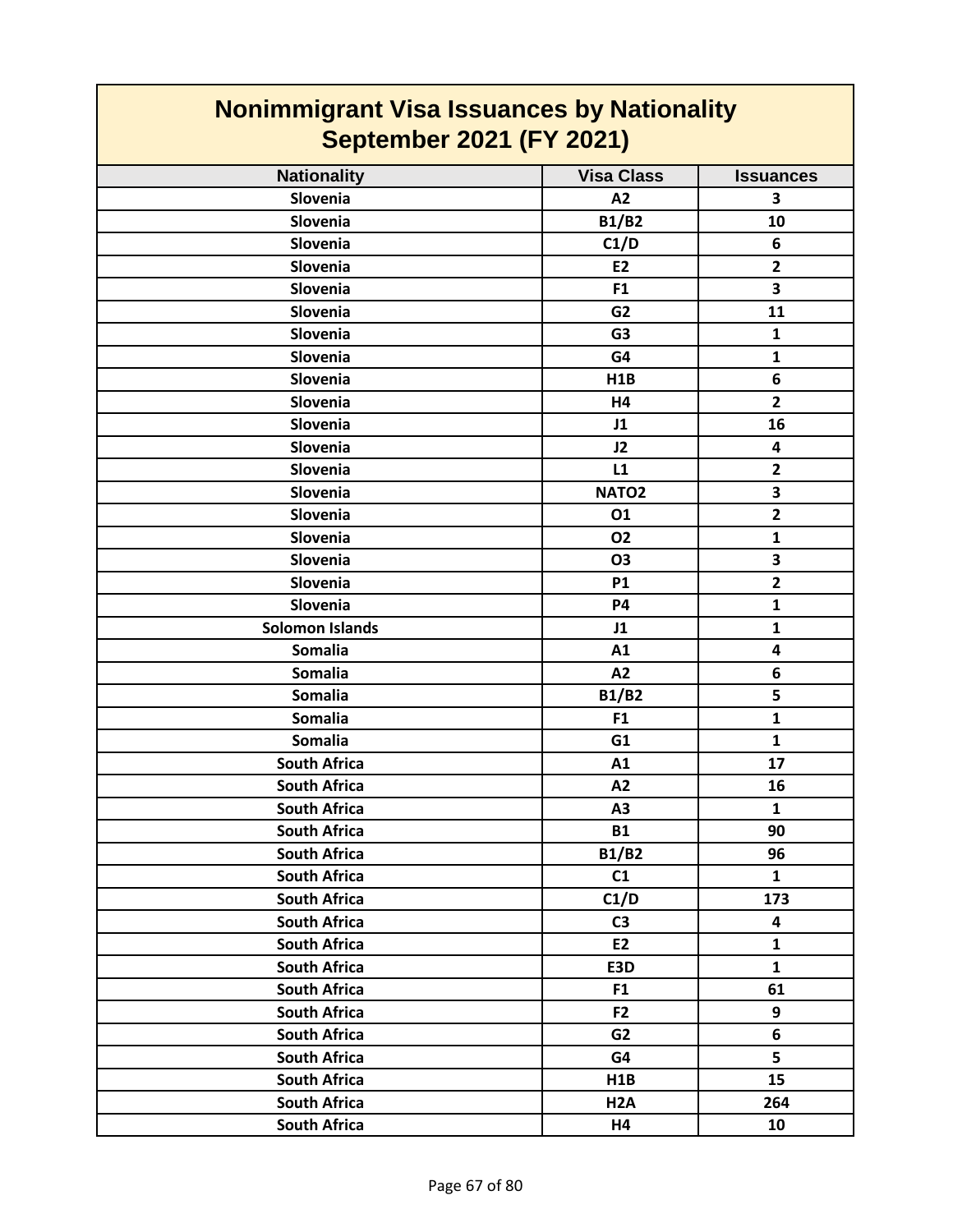| <b>Nationality</b>  | <b>Visa Class</b> | <b>Issuances</b>        |
|---------------------|-------------------|-------------------------|
| <b>South Africa</b> | 1                 | $\overline{2}$          |
| <b>South Africa</b> | J1                | 93                      |
| <b>South Africa</b> | J2                | $\mathbf{1}$            |
| <b>South Africa</b> | K1                | 19                      |
| <b>South Africa</b> | <b>K2</b>         | $\mathbf{1}$            |
| <b>South Africa</b> | L1                | 38                      |
| <b>South Africa</b> | L2                | 61                      |
| <b>South Africa</b> | M1                | 10                      |
| <b>South Africa</b> | M <sub>2</sub>    | $\overline{\mathbf{4}}$ |
| <b>South Africa</b> | 01                | 10                      |
| <b>South Africa</b> | <b>O2</b>         | 3                       |
| <b>South Africa</b> | O3                | $\overline{\mathbf{z}}$ |
| <b>South Africa</b> | <b>P1</b>         | $\mathbf{1}$            |
| <b>South Africa</b> | P <sub>3</sub>    | 5                       |
| <b>South Africa</b> | <b>P4</b>         | $\mathbf{1}$            |
| <b>South Africa</b> | R1                | $\mathbf{1}$            |
| <b>South Africa</b> | R <sub>2</sub>    | $\overline{\mathbf{3}}$ |
| <b>South Sudan</b>  | A1                | 3                       |
| <b>South Sudan</b>  | A2                | 24                      |
| <b>South Sudan</b>  | <b>B1/B2</b>      | $\overline{2}$          |
| <b>South Sudan</b>  | F1                | 4                       |
| <b>South Sudan</b>  | G <sub>2</sub>    | 54                      |
| South Sudan         | J1                | $\mathbf{1}$            |
| South Sudan         | K1                | $\overline{\mathbf{3}}$ |
| Spain               | A1                | 3                       |
| Spain               | A2                | 24                      |
| Spain               | A <sub>3</sub>    | $\overline{2}$          |
| Spain               | <b>B1</b>         | $\overline{\mathbf{z}}$ |
| Spain               | <b>B1/B2</b>      | 37                      |
| Spain               | C1/D              | 63                      |
| Spain               | C <sub>3</sub>    | $\mathbf{1}$            |
| Spain               | E2                | 14                      |
| Spain               | F1                | 222                     |
| <b>Spain</b>        | F2                | 8                       |
| Spain               | G1                | $\mathbf{1}$            |
| Spain               | G <sub>2</sub>    | 47                      |
| Spain               | G <sub>3</sub>    | 5                       |
| <b>Spain</b>        | G4                | 14                      |
| <b>Spain</b>        | H1B               | 86                      |
| Spain               | H4                | 15                      |
| Spain               | $\mathbf{I}$      | 41                      |
| Spain               | J1                | 240                     |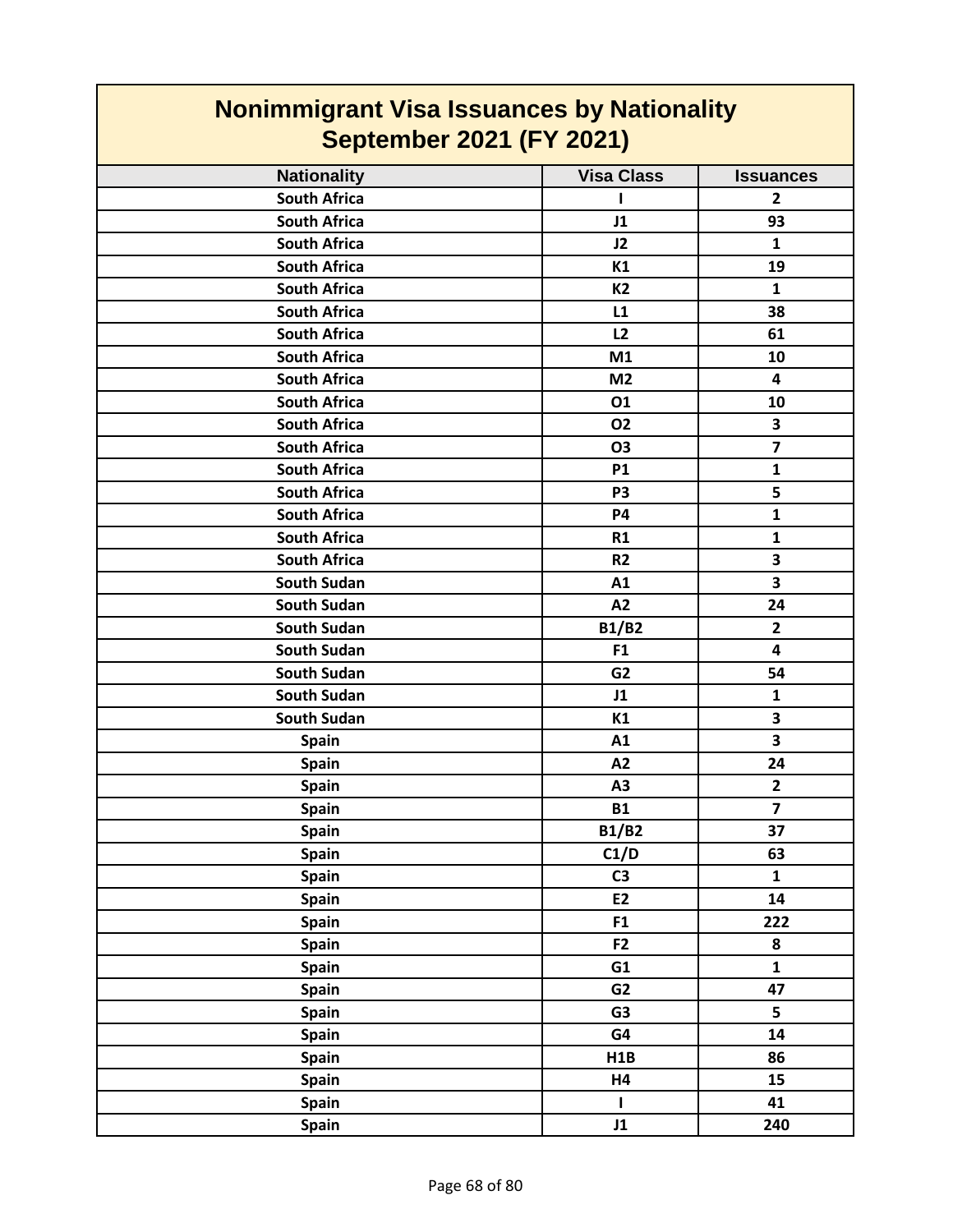| <b>Nonimmigrant Visa Issuances by Nationality</b><br><b>September 2021 (FY 2021)</b> |                   |                         |
|--------------------------------------------------------------------------------------|-------------------|-------------------------|
| <b>Nationality</b>                                                                   | <b>Visa Class</b> | <b>Issuances</b>        |
| Spain                                                                                | J2                | 39                      |
| Spain                                                                                | K1                | $\overline{2}$          |
| Spain                                                                                | L1                | 101                     |
| <b>Spain</b>                                                                         | L2                | 94                      |
| Spain                                                                                | M1                | 6                       |
| Spain                                                                                | NATO <sub>2</sub> | 17                      |
| Spain                                                                                | 01                | 52                      |
| Spain                                                                                | <b>O2</b>         | 40                      |
| Spain                                                                                | <b>O3</b>         | 16                      |
| Spain                                                                                | <b>P1</b>         | 38                      |
| Spain                                                                                | P <sub>3</sub>    | $\overline{2}$          |
| <b>Spain</b>                                                                         | <b>P4</b>         | $\mathbf{1}$            |
| Spain                                                                                | Q1                | $\mathbf{1}$            |
| Spain                                                                                | R1                | $\mathbf{1}$            |
| Spain                                                                                | TD                | $\mathbf{1}$            |
| Sri Lanka                                                                            | A1                | $\overline{\mathbf{z}}$ |
| Sri Lanka                                                                            | A2                | 17                      |
| Sri Lanka                                                                            | A3                | 3                       |
| Sri Lanka                                                                            | <b>B1</b>         | 4                       |
| Sri Lanka                                                                            | <b>B1/B2</b>      | 167                     |
| Sri Lanka                                                                            | C1                | $\overline{2}$          |
| Sri Lanka                                                                            | C1/D              | 22                      |
| Sri Lanka                                                                            | F <sub>1</sub>    | 13                      |
| Sri Lanka                                                                            | F <sub>2</sub>    | 1                       |
| Sri Lanka                                                                            | G1                | $\mathbf{1}$            |
| Sri Lanka                                                                            | G <sub>2</sub>    | 3                       |
| Sri Lanka                                                                            | G4                | 6                       |
| Sri Lanka                                                                            | H1B               | 6                       |
| Sri Lanka                                                                            | H4                | 5                       |
| Sri Lanka                                                                            | J1                | 4                       |
| Sri Lanka                                                                            | J2                | $\mathbf{3}$            |
| Sri Lanka                                                                            | L1                | $\mathbf{1}$            |
| Sri Lanka                                                                            | L2                | $\mathbf{1}$            |
| Sri Lanka                                                                            | M1                | $\mathbf{1}$            |
| Sri Lanka                                                                            | 01                | $\mathbf{1}$            |
| Sudan                                                                                | A1                | 15                      |
| Sudan                                                                                | A2                | $\mathbf{1}$            |
| Sudan                                                                                | A3                | $\overline{\mathbf{3}}$ |
| Sudan                                                                                | <b>B1</b>         | $\overline{\mathbf{4}}$ |
| Sudan                                                                                | <b>B1/B2</b>      | 71                      |
| Sudan                                                                                | F1                | 18                      |
| Sudan                                                                                | F <sub>2</sub>    | $\mathbf{1}$            |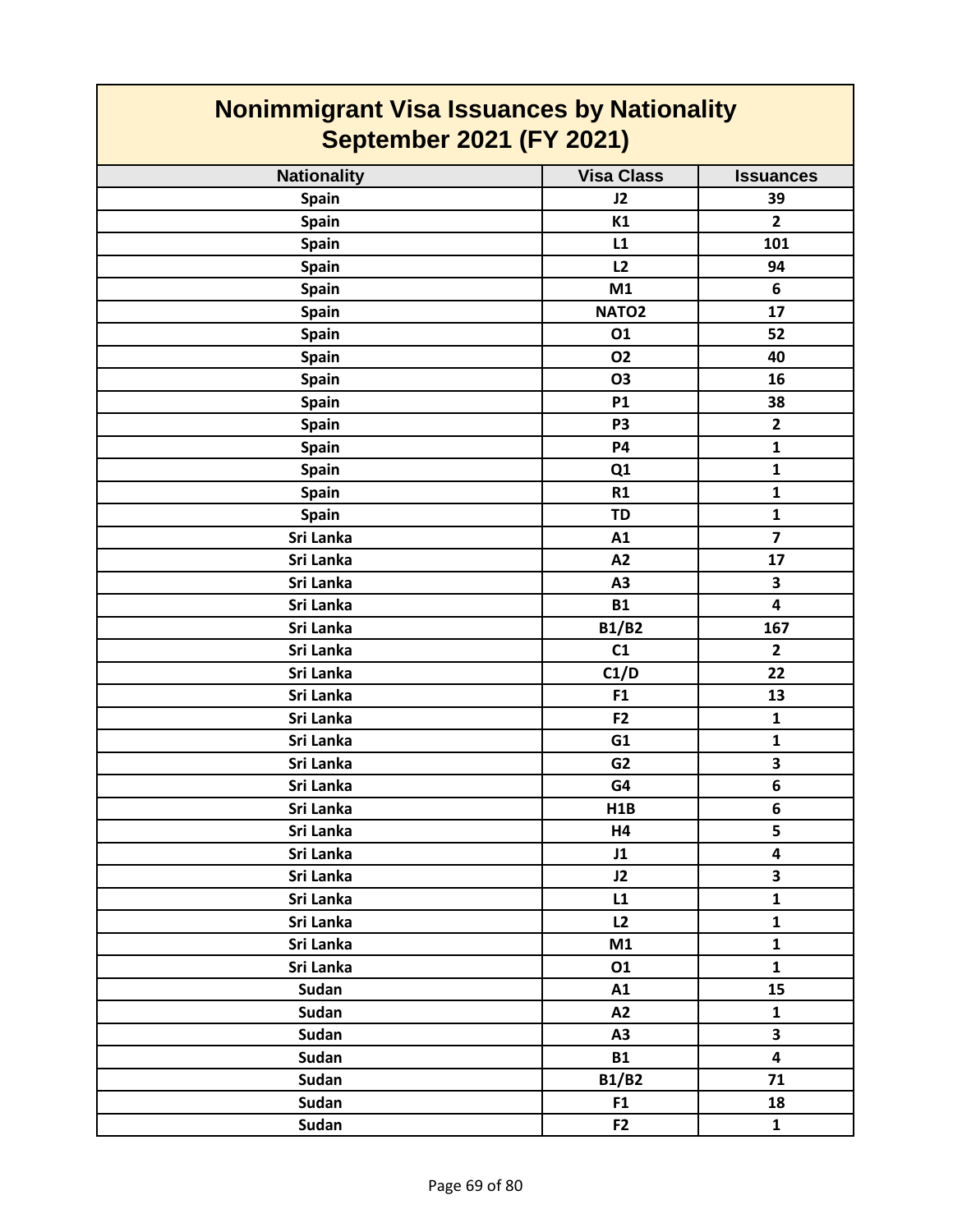| <b>Nationality</b> | <b>Visa Class</b> | <b>Issuances</b>        |
|--------------------|-------------------|-------------------------|
| Sudan              | G1                | $\mathbf{1}$            |
| <b>Sudan</b>       | G <sub>2</sub>    | $\boldsymbol{6}$        |
| Sudan              | G4                | $\mathbf{1}$            |
| Sudan              | H4                | $\mathbf{1}$            |
| Sudan              | J1                | 5                       |
| <b>Sudan</b>       | J2                | $\overline{2}$          |
| <b>Sudan</b>       | K1                | $\mathbf{1}$            |
| Sudan              | L1                | $\mathbf{1}$            |
| <b>Suriname</b>    | A1                | $\mathbf{1}$            |
| <b>Suriname</b>    | A2                | $\mathbf{2}$            |
| <b>Suriname</b>    | <b>B1/B2</b>      | 293                     |
| <b>Suriname</b>    | C <sub>3</sub>    | 8                       |
| <b>Suriname</b>    | G <sub>2</sub>    | 4                       |
| <b>Suriname</b>    | J2                | $\mathbf{1}$            |
| Sweden             | A1                | $\overline{\mathbf{4}}$ |
| Sweden             | A2                | 99                      |
| Sweden             | <b>B1</b>         | 3                       |
| Sweden             | <b>B1/B2</b>      | 16                      |
| Sweden             | C1/D              | 40                      |
| Sweden             | E2                | 14                      |
| Sweden             | F1                | 33                      |
| Sweden             | G <sub>2</sub>    | 4                       |
| Sweden             | G <sub>3</sub>    | 3                       |
| Sweden             | G4                | 13                      |
| Sweden             | H1B               | 10                      |
| Sweden             | H <sub>2</sub> B  | $\mathbf 1$             |
| Sweden             | H4                | $\overline{\mathbf{z}}$ |
| Sweden             | L                 | 3                       |
| Sweden             | J1                | 68                      |
| Sweden             | J2                | $\bf 6$                 |
| Sweden             | K1                | 14                      |
| Sweden             | L1                | 33                      |
| Sweden             | L2                | 41                      |
| Sweden             | M1                | $\mathbf{1}$            |
| Sweden             | 01                | 12                      |
| Sweden             | <b>O2</b>         | 6                       |
| Sweden             | <b>P1</b>         | 18                      |
| Sweden             | <b>P4</b>         | $\mathbf{1}$            |
| Sweden             | <b>TD</b>         | $\mathbf{1}$            |
| Switzerland        | A1                | $\mathbf{1}$            |
| Switzerland        | A2                | 41                      |
| Switzerland        | <b>B1/B2</b>      | 21                      |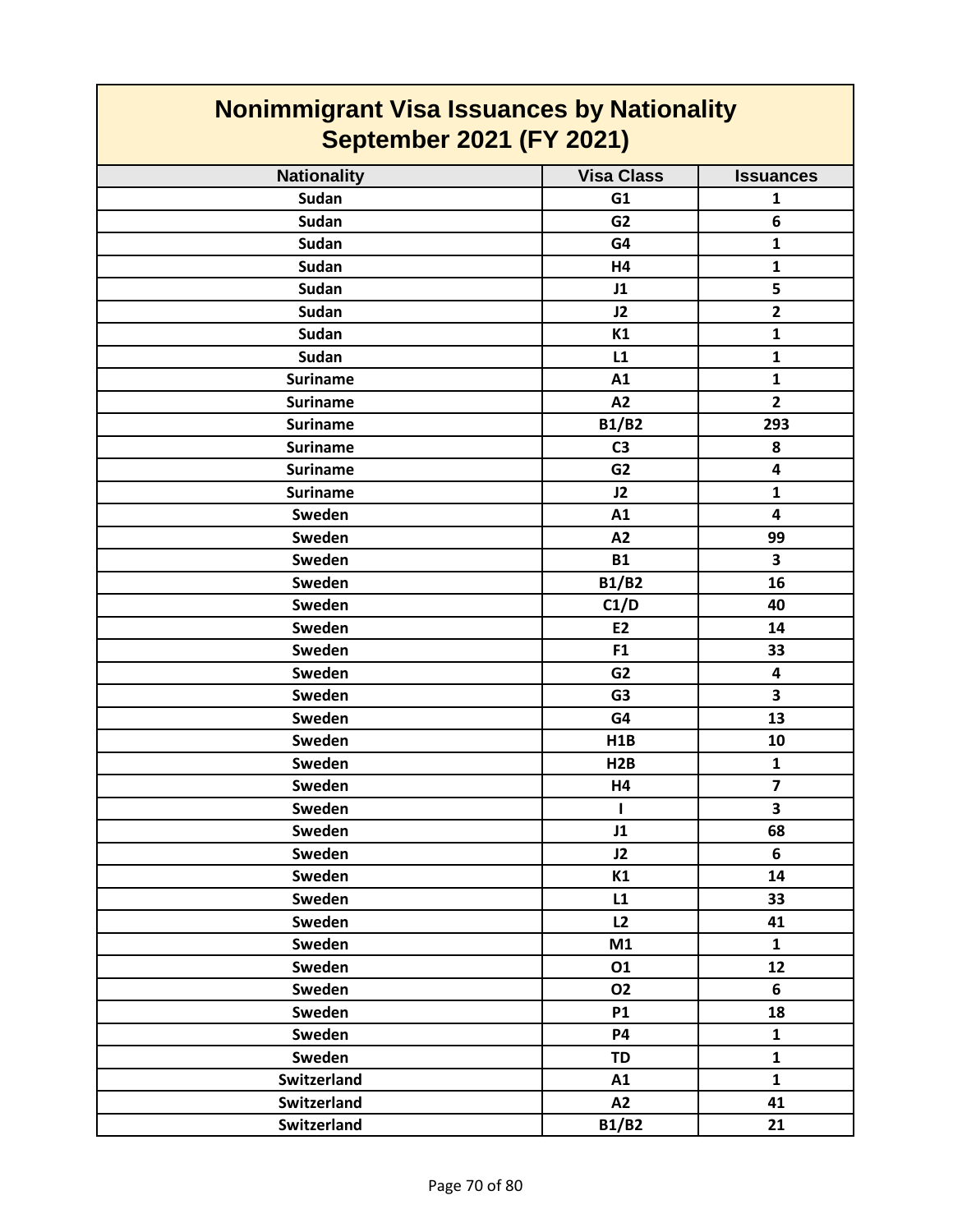| <b>Nonimmigrant Visa Issuances by Nationality</b><br><b>September 2021 (FY 2021)</b> |                   |                         |
|--------------------------------------------------------------------------------------|-------------------|-------------------------|
| <b>Nationality</b>                                                                   | <b>Visa Class</b> | <b>Issuances</b>        |
| <b>Switzerland</b>                                                                   | C1/D              | 48                      |
| <b>Switzerland</b>                                                                   | C <sub>3</sub>    | $\mathbf{1}$            |
| Switzerland                                                                          | <b>E2</b>         | 23                      |
| <b>Switzerland</b>                                                                   | E3D               | $\overline{\mathbf{3}}$ |
| <b>Switzerland</b>                                                                   | F <sub>1</sub>    | 220                     |
| <b>Switzerland</b>                                                                   | F <sub>2</sub>    | $\mathbf{1}$            |
| <b>Switzerland</b>                                                                   | G1                | $\mathbf{1}$            |
| <b>Switzerland</b>                                                                   | G <sub>2</sub>    | $\overline{2}$          |
| <b>Switzerland</b>                                                                   | G4                | 13                      |
| <b>Switzerland</b>                                                                   | H1B               | $\overline{\mathbf{z}}$ |
| <b>Switzerland</b>                                                                   | H4                | 4                       |
| <b>Switzerland</b>                                                                   | 1                 | 5                       |
| <b>Switzerland</b>                                                                   | J1                | 36                      |
| <b>Switzerland</b>                                                                   | J2                | 10                      |
| <b>Switzerland</b>                                                                   | K1                | 1                       |
| <b>Switzerland</b>                                                                   | L1                | 25                      |
| <b>Switzerland</b>                                                                   | L2                | 19                      |
| <b>Switzerland</b>                                                                   | M1                | $\overline{2}$          |
| <b>Switzerland</b>                                                                   | 01                | 17                      |
| <b>Switzerland</b>                                                                   | 02                | 3                       |
| <b>Switzerland</b>                                                                   | O <sub>3</sub>    | 6                       |
| <b>Switzerland</b>                                                                   | <b>P1</b>         | $\overline{\mathbf{3}}$ |
| <b>Switzerland</b>                                                                   | R1                | $\mathbf{1}$            |
| <b>Switzerland</b>                                                                   | R <sub>2</sub>    | $\mathbf{1}$            |
| <b>Syria</b>                                                                         | A2                | $\mathbf{1}$            |
| <b>Syria</b>                                                                         | A3                | 3                       |
| <b>Syria</b>                                                                         | <b>B1</b>         | 5                       |
| Syria                                                                                | <b>B1/B2</b>      | 98                      |
| <b>Syria</b>                                                                         | C1/D              | $\mathbf{1}$            |
| Syria                                                                                | F1                | $\overline{\mathbf{3}}$ |
| <b>Syria</b>                                                                         | G1                | $\mathbf{1}$            |
| <b>Syria</b>                                                                         | G2                | 6                       |
| <b>Syria</b>                                                                         | G4                | $\mathbf{2}$            |
| <b>Syria</b>                                                                         | H1B               | $\mathbf{1}$            |
| Syria                                                                                | $\mathbf{I}$      | 3                       |
| <b>Syria</b>                                                                         | J1                | $\mathbf{1}$            |
| <b>Syria</b>                                                                         | K1                | $\overline{\mathbf{3}}$ |
| <b>Syria</b>                                                                         | L1                | $\overline{\mathbf{2}}$ |
| <b>Syria</b>                                                                         | L2                | 3                       |
| <b>Syria</b>                                                                         | 01                | $\mathbf{1}$            |
| Tajikistan                                                                           | A1                | $\overline{\mathbf{3}}$ |
| Tajikistan                                                                           | A2                | $\mathbf{1}$            |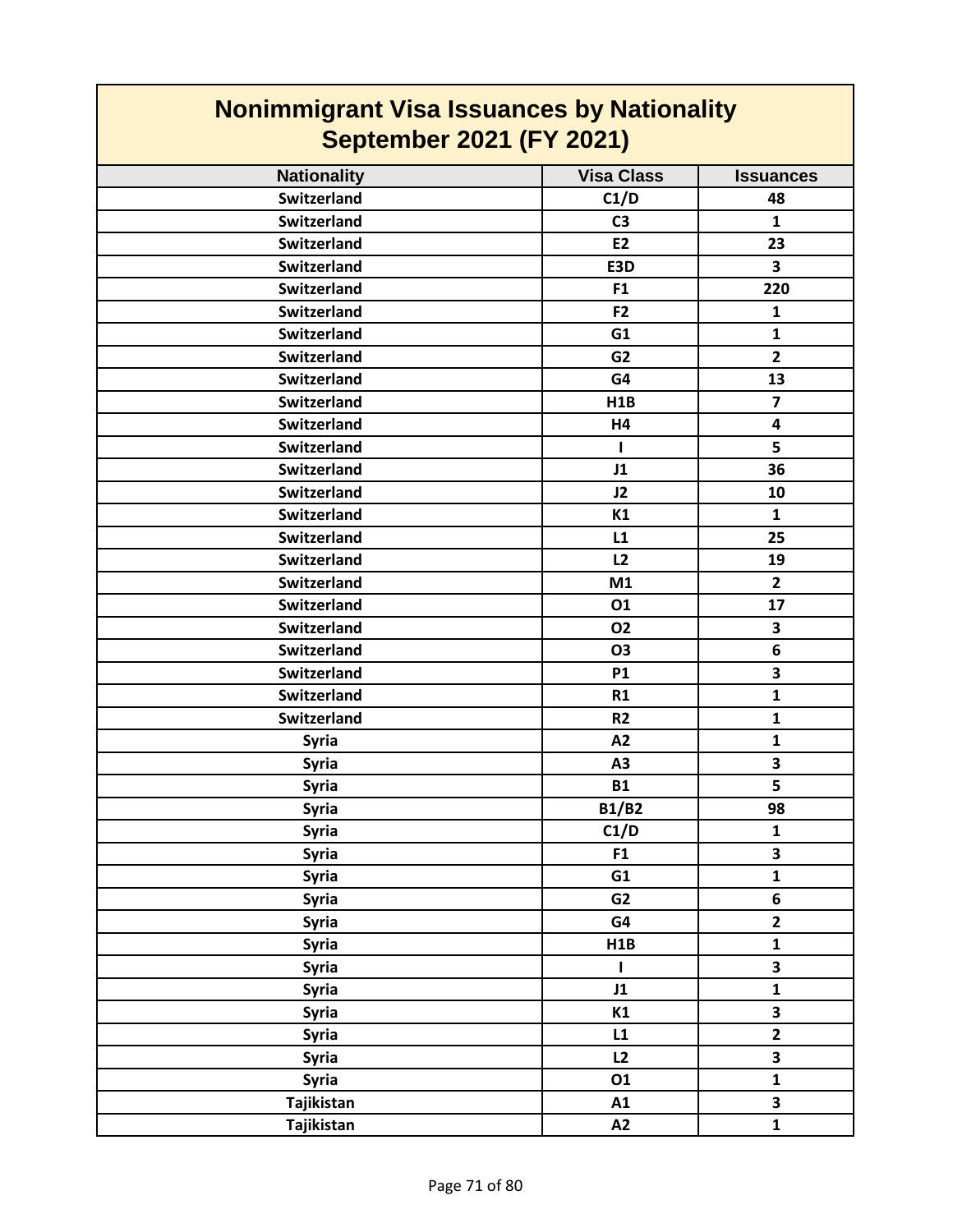| <b>Nationality</b> | <b>Visa Class</b> | <b>Issuances</b>        |
|--------------------|-------------------|-------------------------|
| Tajikistan         | <b>B1/B2</b>      | 79                      |
| Tajikistan         | F1                | 6                       |
| Tajikistan         | G <sub>2</sub>    | $\mathbf{2}$            |
| Tajikistan         | G4                | 6                       |
| Tajikistan         | J1                | 5                       |
| Tajikistan         | J2                | 4                       |
| Tajikistan         | K1                | $\mathbf{1}$            |
| Tajikistan         | 01                | $\mathbf{1}$            |
| <b>Tanzania</b>    | A1                | 6                       |
| <b>Tanzania</b>    | A2                | 19                      |
| <b>Tanzania</b>    | <b>B1/B2</b>      | 154                     |
| <b>Tanzania</b>    | C1/D              | 3                       |
| <b>Tanzania</b>    | F1                | 45                      |
| <b>Tanzania</b>    | F <sub>2</sub>    | 15                      |
| <b>Tanzania</b>    | G1                | 10                      |
| <b>Tanzania</b>    | G <sub>2</sub>    | 51                      |
| <b>Tanzania</b>    | G4                | 8                       |
| <b>Tanzania</b>    | H1B               | $\overline{\mathbf{4}}$ |
| <b>Tanzania</b>    | H4                | $\mathbf{1}$            |
| <b>Tanzania</b>    | J1                | 35                      |
| <b>Tanzania</b>    | J2                | $\mathbf{1}$            |
| <b>Tanzania</b>    | L1                | $\overline{\mathbf{3}}$ |
| <b>Tanzania</b>    | M1                | $\overline{\mathbf{4}}$ |
| <b>Tanzania</b>    | 01                | $\mathbf{2}$            |
| <b>Tanzania</b>    | <b>O2</b>         | $\overline{7}$          |
| <b>Tanzania</b>    | P <sub>3</sub>    | 5                       |
| <b>Tanzania</b>    | R1                | 4                       |
| <b>Thailand</b>    | A2                | 77                      |
| <b>Thailand</b>    | A <sub>3</sub>    | 3                       |
| <b>Thailand</b>    | <b>B1</b>         | 9                       |
| <b>Thailand</b>    | <b>B1/B2</b>      | 2,045                   |
| <b>Thailand</b>    | C1/D              | 57                      |
| <b>Thailand</b>    | E2                | 21                      |
| <b>Thailand</b>    | F1                | 68                      |
| <b>Thailand</b>    | F <sub>2</sub>    | $\overline{2}$          |
| <b>Thailand</b>    | G <sub>2</sub>    | 16                      |
| <b>Thailand</b>    | G <sub>3</sub>    | $\mathbf{1}$            |
| <b>Thailand</b>    | G4                | $\overline{\mathbf{3}}$ |
| <b>Thailand</b>    | H1B               | $\overline{\mathbf{3}}$ |
| <b>Thailand</b>    | H <sub>2</sub> A  | 9                       |
| <b>Thailand</b>    | H2B               | $\mathbf{1}$            |
| <b>Thailand</b>    | <b>H4</b>         | $\overline{2}$          |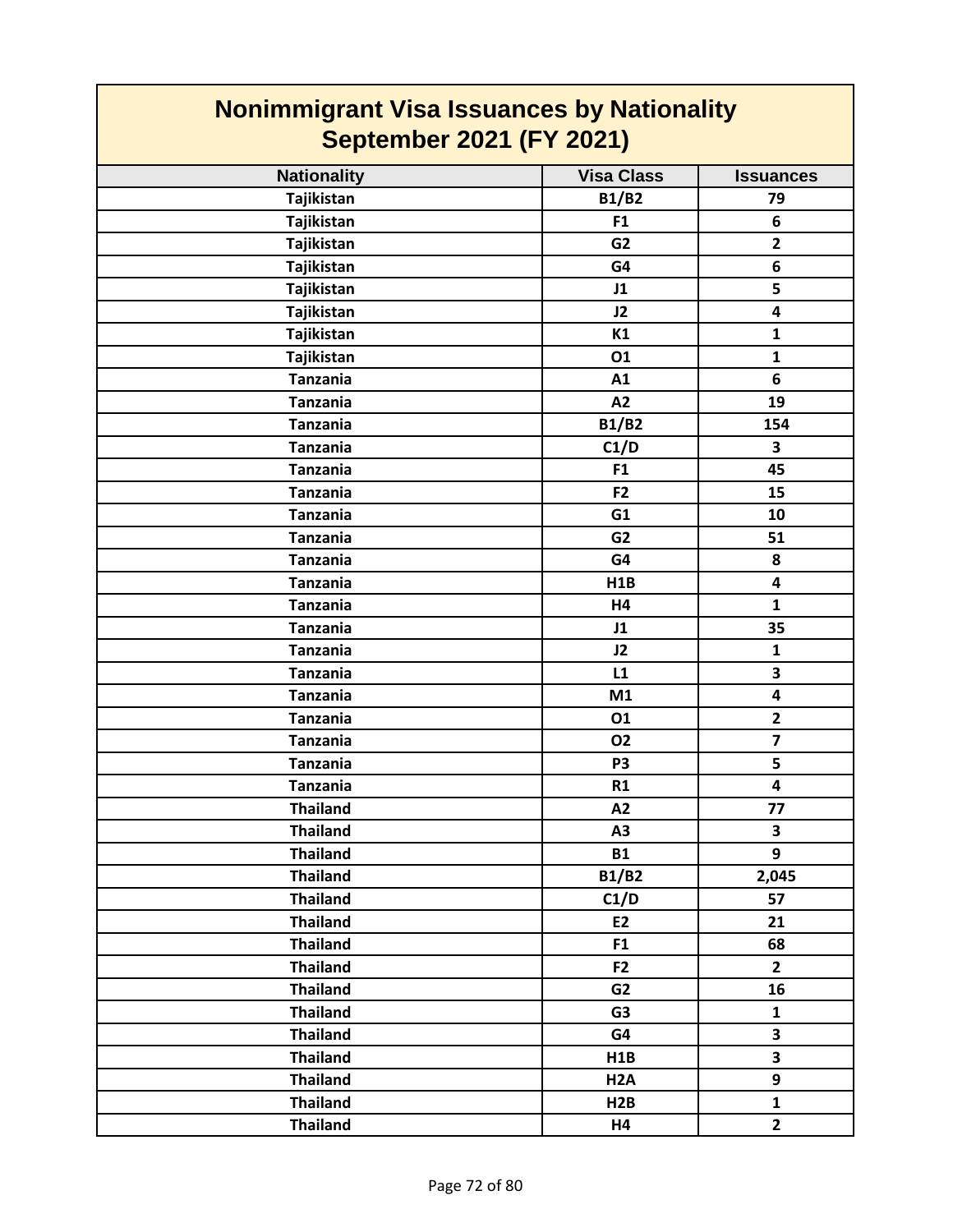| <b>Nonimmigrant Visa Issuances by Nationality</b><br><b>September 2021 (FY 2021)</b> |                |                         |
|--------------------------------------------------------------------------------------|----------------|-------------------------|
|                                                                                      |                |                         |
| <b>Thailand</b>                                                                      | J1             | 67                      |
| <b>Thailand</b>                                                                      | J2             | 3                       |
| <b>Thailand</b>                                                                      | K1             | 66                      |
| <b>Thailand</b>                                                                      | <b>K2</b>      | 6                       |
| <b>Thailand</b>                                                                      | L1             | 16                      |
| <b>Thailand</b>                                                                      | L2             | $\overline{ }$          |
| <b>Thailand</b>                                                                      | M1             | 4                       |
| <b>Thailand</b>                                                                      | 01             | $\overline{\mathbf{4}}$ |
| <b>Thailand</b>                                                                      | <b>O3</b>      | 1                       |
| <b>Thailand</b>                                                                      | R1             | 4                       |
| <b>Thailand</b>                                                                      | <b>TD</b>      | 1                       |
| <b>Timor-Leste</b>                                                                   | A1             | $\mathbf{1}$            |
| <b>Timor-Leste</b>                                                                   | <b>B1</b>      | $\mathbf{1}$            |
| <b>Timor-Leste</b>                                                                   | G1             | $\overline{2}$          |
| <b>Timor-Leste</b>                                                                   | G <sub>2</sub> | 6                       |
| <b>Timor-Leste</b>                                                                   | J1             | $\mathbf{1}$            |
| <b>Togo</b>                                                                          | A1             | 5                       |
| <b>Togo</b>                                                                          | A2             | 10                      |
| <b>Togo</b>                                                                          | <b>B1/B2</b>   | 10                      |
| <b>Togo</b>                                                                          | F <sub>1</sub> | 4                       |
| <b>Togo</b>                                                                          | F2             | $\overline{2}$          |
| <b>Togo</b>                                                                          | G1             | $\overline{2}$          |
| <b>Togo</b>                                                                          | G <sub>2</sub> | $\mathbf{1}$            |
| <b>Togo</b>                                                                          | G4             | 5                       |
| <b>Togo</b>                                                                          | J1             | $\overline{2}$          |
| <b>Togo</b>                                                                          | K1             | 4                       |
| <b>Togo</b>                                                                          | K <sub>2</sub> | $\mathbf{1}$            |
| <b>Trinidad and Tobago</b>                                                           | A2             | 3                       |
| <b>Trinidad and Tobago</b>                                                           | <b>B1</b>      | $\mathbf{1}$            |
| <b>Trinidad and Tobago</b>                                                           | <b>B1/B2</b>   | 1,360                   |
| <b>Trinidad and Tobago</b>                                                           | C1             | 3                       |
| <b>Trinidad and Tobago</b>                                                           | C1/D           | 20                      |
| <b>Trinidad and Tobago</b>                                                           | C <sub>3</sub> | $\overline{2}$          |
| <b>Trinidad and Tobago</b>                                                           | F <sub>1</sub> | 21                      |
| <b>Trinidad and Tobago</b>                                                           | G4             | 4                       |
| <b>Trinidad and Tobago</b>                                                           | H1B            | 3                       |
| <b>Trinidad and Tobago</b>                                                           | Η4             | $\mathbf{2}$            |
| <b>Trinidad and Tobago</b>                                                           | I.             | $\mathbf{1}$            |
| <b>Trinidad and Tobago</b>                                                           | J1             | $\overline{\mathbf{4}}$ |
| <b>Trinidad and Tobago</b>                                                           | L1             | 5                       |
| <b>Trinidad and Tobago</b>                                                           | L2             | $\overline{\mathbf{z}}$ |
| <b>Trinidad and Tobago</b>                                                           | M1             | $\mathbf{1}$            |

┑

r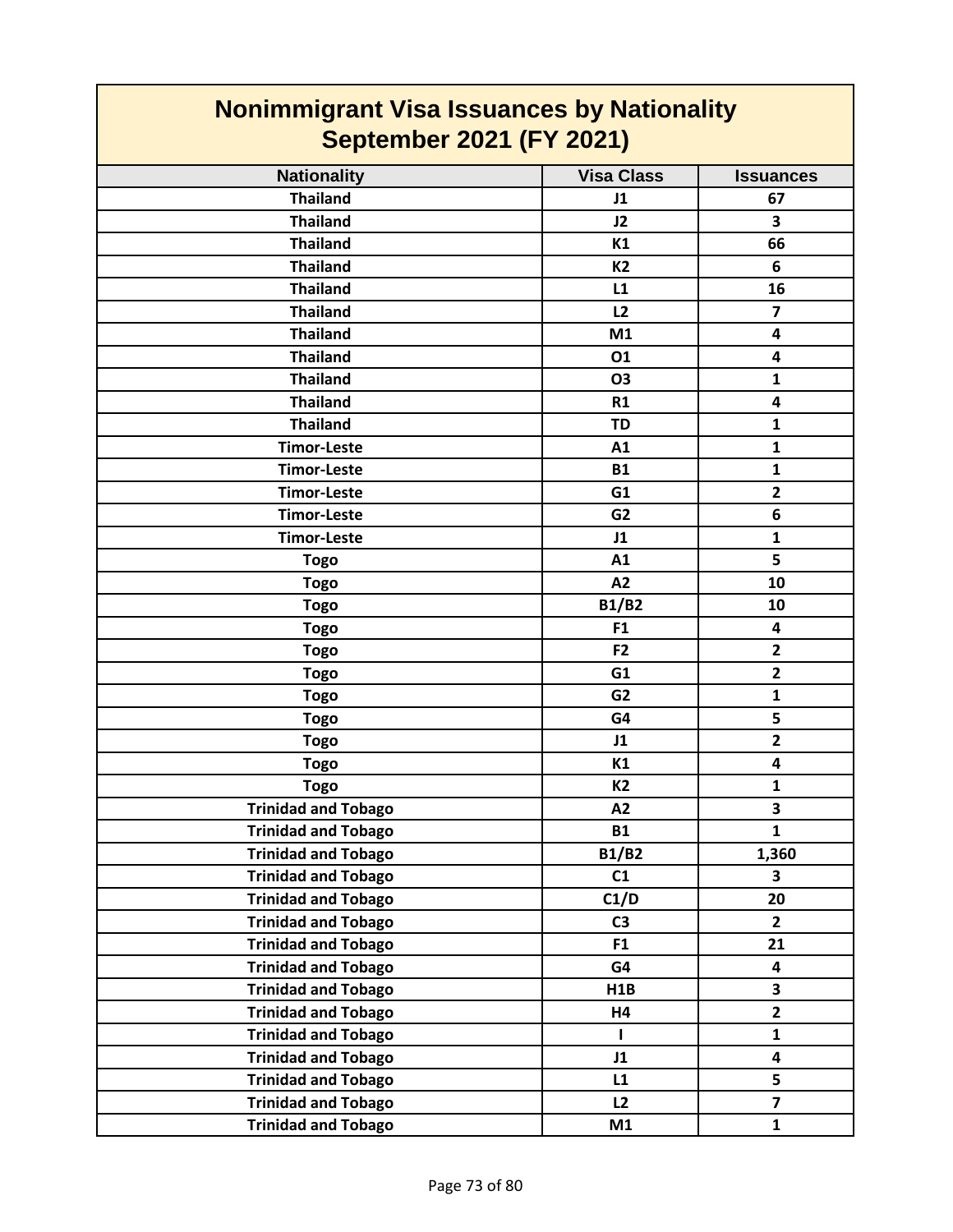| <b>Nonimmigrant Visa Issuances by Nationality</b><br><b>September 2021 (FY 2021)</b> |                   |                         |
|--------------------------------------------------------------------------------------|-------------------|-------------------------|
| <b>Nationality</b>                                                                   | <b>Visa Class</b> | <b>Issuances</b>        |
| <b>Trinidad and Tobago</b>                                                           | 01                | 3                       |
| <b>Trinidad and Tobago</b>                                                           | 02                | $\overline{2}$          |
| <b>Trinidad and Tobago</b>                                                           | <b>P1</b>         | 9                       |
| <b>Trinidad and Tobago</b>                                                           | P <sub>3</sub>    | $\overline{\mathbf{2}}$ |
| <b>Tunisia</b>                                                                       | A1                | 5                       |
| <b>Tunisia</b>                                                                       | A2                | 23                      |
| <b>Tunisia</b>                                                                       | A3                | $\overline{2}$          |
| <b>Tunisia</b>                                                                       | <b>B1</b>         | 3                       |
| <b>Tunisia</b>                                                                       | <b>B1/B2</b>      | 227                     |
| <b>Tunisia</b>                                                                       | C1/D              | 16                      |
| <b>Tunisia</b>                                                                       | F1                | 35                      |
| <b>Tunisia</b>                                                                       | F <sub>2</sub>    | $\overline{2}$          |
| <b>Tunisia</b>                                                                       | G <sub>2</sub>    | $\mathbf{1}$            |
| <b>Tunisia</b>                                                                       | G4                | 3                       |
| <b>Tunisia</b>                                                                       | <b>H1B</b>        | $\overline{\mathbf{2}}$ |
| <b>Tunisia</b>                                                                       | H4                | $\overline{2}$          |
| <b>Tunisia</b>                                                                       | J1                | 8                       |
| <b>Tunisia</b>                                                                       | K1                | 4                       |
| <b>Tunisia</b>                                                                       | L1                | 5                       |
| <b>Tunisia</b>                                                                       | L2                | 4                       |
| <b>Tunisia</b>                                                                       | M1                | $\mathbf{1}$            |
| <b>Turkey</b>                                                                        | A1                | 66                      |
| <b>Turkey</b>                                                                        | A2                | 65                      |
| <b>Turkey</b>                                                                        | <b>B1</b>         | $\overline{\mathbf{3}}$ |
| <b>Turkey</b>                                                                        | <b>B1/B2</b>      | 1,832                   |
| <b>Turkey</b>                                                                        | C1                | $\overline{2}$          |
| <b>Turkey</b>                                                                        | C1/D              | 213                     |
| <b>Turkey</b>                                                                        | E1                | $\mathbf{1}$            |
| <b>Turkey</b>                                                                        | E2                | 21                      |
| <b>Turkey</b>                                                                        | F1                | 495                     |
| <b>Turkey</b>                                                                        | F <sub>2</sub>    | 23                      |
| <b>Turkey</b>                                                                        | G1                | 5                       |
| <b>Turkey</b>                                                                        | G <sub>2</sub>    | 101                     |
| <b>Turkey</b>                                                                        | G4                | 22                      |
| <b>Turkey</b>                                                                        | H1B               | 80                      |
| <b>Turkey</b>                                                                        | H2B               | 52                      |
| <b>Turkey</b>                                                                        | H4                | 52                      |
| <b>Turkey</b>                                                                        | I.                | 22                      |
| <b>Turkey</b>                                                                        | J1                | 252                     |
| <b>Turkey</b>                                                                        | J2                | 68                      |
| <b>Turkey</b>                                                                        | K1                | $\overline{\mathbf{4}}$ |
| <b>Turkey</b>                                                                        | L1                | 53                      |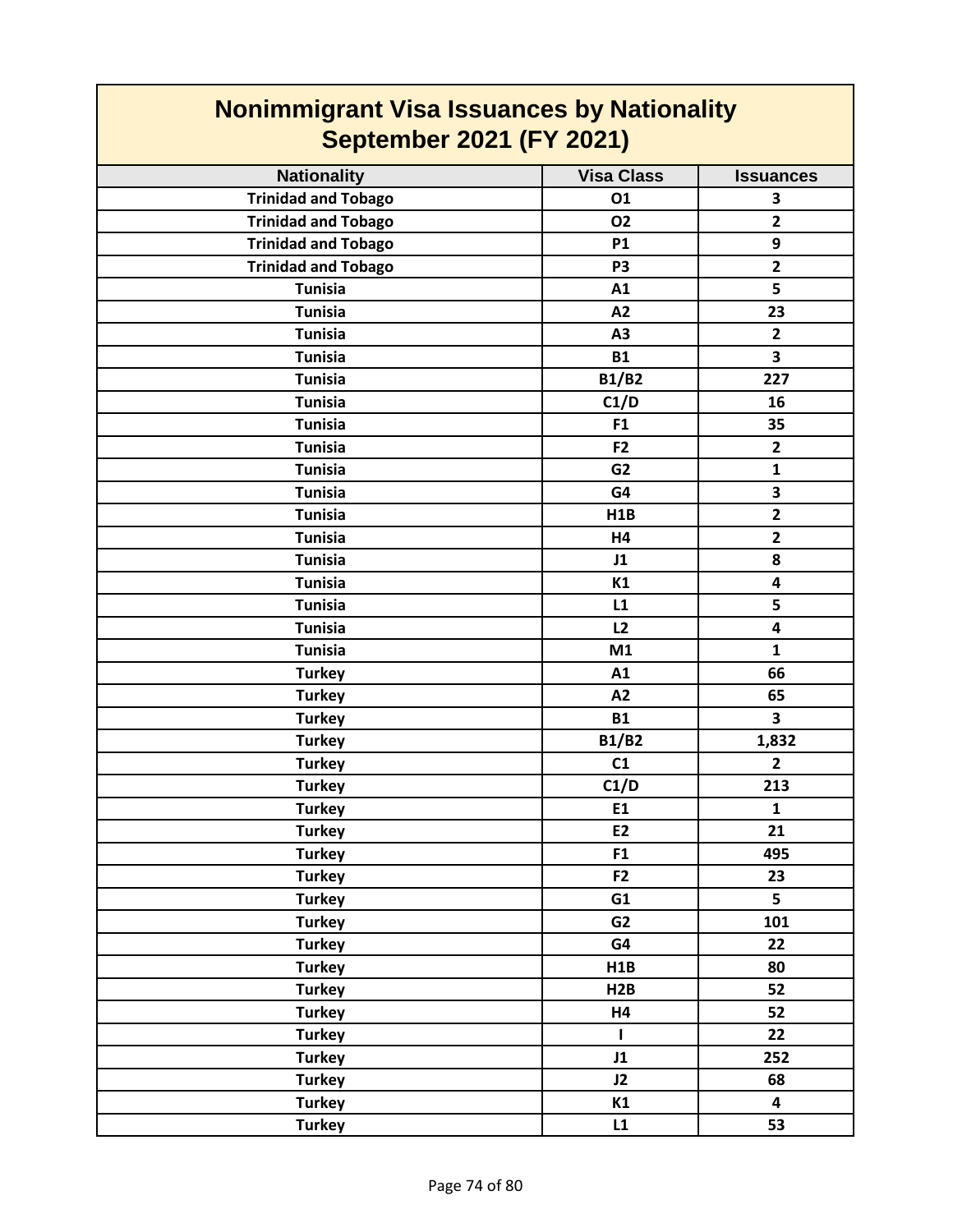| <b>Nonimmigrant Visa Issuances by Nationality</b><br><b>September 2021 (FY 2021)</b> |                   |                         |
|--------------------------------------------------------------------------------------|-------------------|-------------------------|
| <b>Nationality</b>                                                                   | <b>Visa Class</b> | <b>Issuances</b>        |
| <b>Turkey</b>                                                                        | L <sub>2</sub>    | 41                      |
| <b>Turkey</b>                                                                        | M1                | 8                       |
| <b>Turkey</b>                                                                        | NATO <sub>2</sub> | 6                       |
| <b>Turkey</b>                                                                        | NATO <sub>4</sub> | $\mathbf{1}$            |
| <b>Turkey</b>                                                                        | NATO6             | $\mathbf{1}$            |
| <b>Turkey</b>                                                                        | 01                | 15                      |
| <b>Turkey</b>                                                                        | 02                | 4                       |
| <b>Turkey</b>                                                                        | <b>O3</b>         | 1                       |
| <b>Turkey</b>                                                                        | <b>P1</b>         | $\overline{2}$          |
| <b>Turkey</b>                                                                        | R1                | $\overline{2}$          |
| <b>Turkey</b>                                                                        | <b>R2</b>         | $\mathbf{1}$            |
| <b>Turkey</b>                                                                        | <b>TD</b>         | 3                       |
| <b>Turkmenistan</b>                                                                  | <b>B1/B2</b>      | 3                       |
| <b>Turkmenistan</b>                                                                  | F <sub>1</sub>    | $\overline{2}$          |
| <b>Turkmenistan</b>                                                                  | G4                | $\mathbf{1}$            |
| <b>Turkmenistan</b>                                                                  | K1                | $\overline{2}$          |
| <b>Turkmenistan</b>                                                                  | K <sub>2</sub>    | $\overline{2}$          |
| <b>Turks and Caicos Islands</b>                                                      | <b>B1/B2</b>      | 6                       |
| <b>Turks and Caicos Islands</b>                                                      | F <sub>1</sub>    | $\mathbf{1}$            |
| <b>Turks and Caicos Islands</b>                                                      | M1                | 1                       |
| <b>Tuvalu</b>                                                                        | <b>B1/B2</b>      | $\mathbf{1}$            |
| Tuvalu                                                                               | F <sub>1</sub>    | $\mathbf{1}$            |
| <b>Uganda</b>                                                                        | A1                | $\overline{2}$          |
| Uganda                                                                               | A2                | 24                      |
| Uganda                                                                               | <b>B1</b>         | $\mathbf{1}$            |
| Uganda                                                                               | <b>B1/B2</b>      | 49                      |
| Uganda                                                                               | C1                | $\mathbf 1$             |
| <b>Uganda</b>                                                                        | F1                | 28                      |
| <b>Uganda</b>                                                                        | F <sub>2</sub>    | $\mathbf{2}$            |
| Uganda                                                                               | G1                | $\mathbf{1}$            |
| <b>Uganda</b>                                                                        | G <sub>2</sub>    | $\overline{2}$          |
| Uganda                                                                               | G4                | 21                      |
| Uganda                                                                               | L                 | $\overline{2}$          |
| <b>Uganda</b>                                                                        | J1                | $\overline{\mathbf{4}}$ |
| Uganda                                                                               | J2                | $\overline{2}$          |
| <b>Uganda</b>                                                                        | K1                | 3                       |
| <b>Uganda</b>                                                                        | <b>K2</b>         | $\mathbf{1}$            |
| <b>Uganda</b>                                                                        | L1                | $\overline{2}$          |
| Uganda                                                                               | M1                | $\mathbf{1}$            |
| <b>Uganda</b>                                                                        | <b>P1</b>         | $\mathbf{1}$            |
| <b>Uganda</b>                                                                        | R1                | $\mathbf{2}$            |
| <b>Ukraine</b>                                                                       | A1                | $\mathbf{1}$            |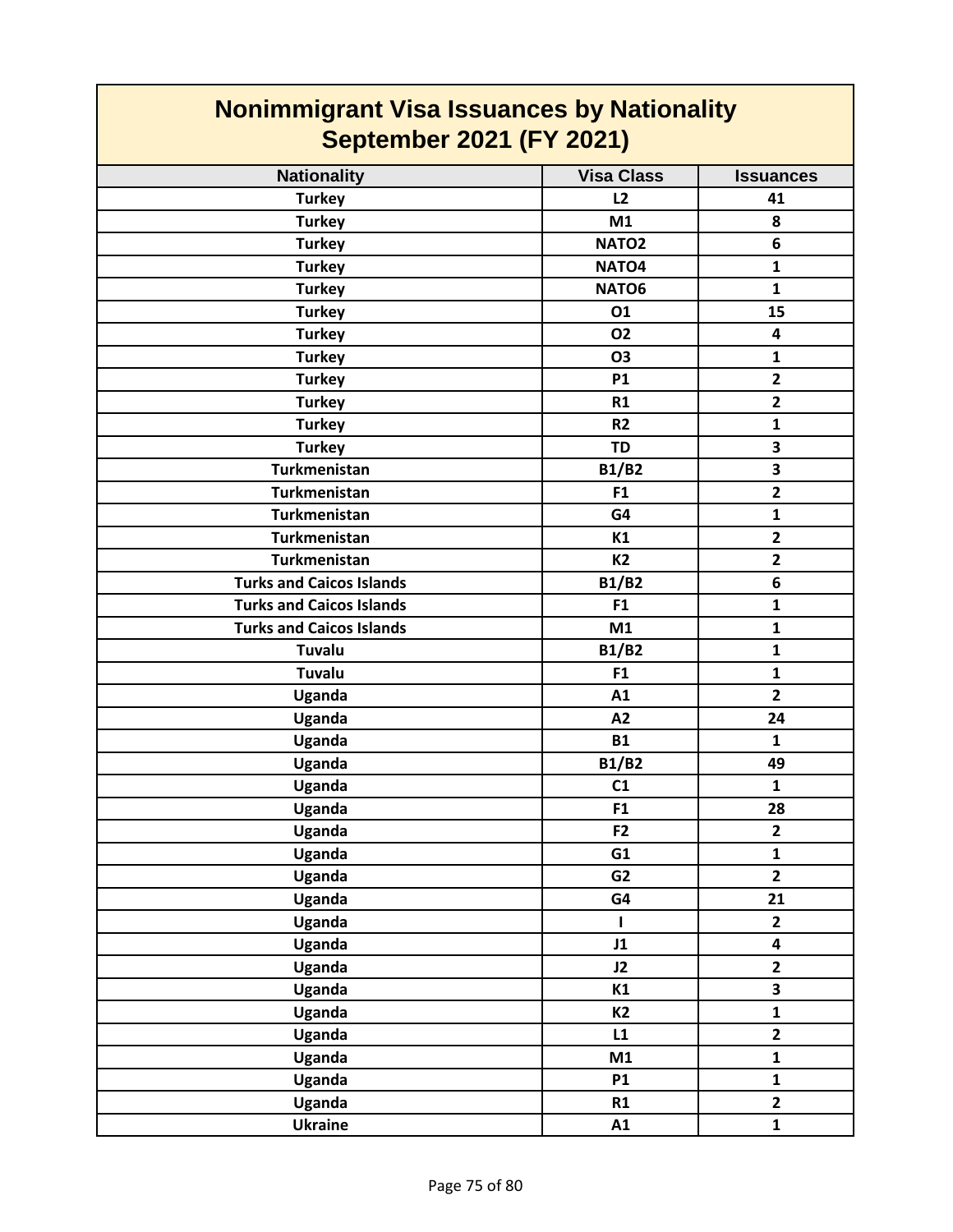| <b>Nonimmigrant Visa Issuances by Nationality</b><br><b>September 2021 (FY 2021)</b> |                   |                         |
|--------------------------------------------------------------------------------------|-------------------|-------------------------|
| <b>Nationality</b>                                                                   | <b>Visa Class</b> | <b>Issuances</b>        |
| <b>Ukraine</b>                                                                       | A2                | 41                      |
| <b>Ukraine</b>                                                                       | <b>B1</b>         | 13                      |
| <b>Ukraine</b>                                                                       | <b>B1/B2</b>      | 391                     |
| <b>Ukraine</b>                                                                       | C1/D              | 544                     |
| <b>Ukraine</b>                                                                       | <b>E2</b>         | 9                       |
| <b>Ukraine</b>                                                                       | F <sub>1</sub>    | 14                      |
| <b>Ukraine</b>                                                                       | F <sub>2</sub>    | $\mathbf{1}$            |
| <b>Ukraine</b>                                                                       | G <sub>2</sub>    | 11                      |
| <b>Ukraine</b>                                                                       | G4                | 16                      |
| <b>Ukraine</b>                                                                       | G5                | $\mathbf{1}$            |
| <b>Ukraine</b>                                                                       | <b>H1B</b>        | 14                      |
| <b>Ukraine</b>                                                                       | H <sub>2</sub> A  | 24                      |
| <b>Ukraine</b>                                                                       | H2B               | 27                      |
| <b>Ukraine</b>                                                                       | H4                | 6                       |
| <b>Ukraine</b>                                                                       | ı                 | $\mathbf{1}$            |
| <b>Ukraine</b>                                                                       | J1                | 12                      |
| <b>Ukraine</b>                                                                       | J2                | 3                       |
| <b>Ukraine</b>                                                                       | K1                | 39                      |
| <b>Ukraine</b>                                                                       | <b>K2</b>         | 10                      |
| <b>Ukraine</b>                                                                       | L1                | 8                       |
| <b>Ukraine</b>                                                                       | L2                | 11                      |
| <b>Ukraine</b>                                                                       | M1                | 1                       |
| <b>Ukraine</b>                                                                       | NATO <sub>2</sub> | $\mathbf{1}$            |
| <b>Ukraine</b>                                                                       | 01                | $\overline{\mathbf{z}}$ |
| <b>Ukraine</b>                                                                       | <b>O3</b>         | $\mathbf{1}$            |
| <b>Ukraine</b>                                                                       | <b>P1</b>         | 4                       |
| <b>Ukraine</b>                                                                       | P4                | 1                       |
| <b>Ukraine</b>                                                                       | R1                | $\overline{2}$          |
| <b>Ukraine</b>                                                                       | R <sub>2</sub>    | $\overline{2}$          |
| <b>Ukraine</b>                                                                       | <b>TD</b>         | $\mathbf{1}$            |
| <b>United Arab Emirates</b>                                                          | A1                | $\overline{\mathbf{4}}$ |
| <b>United Arab Emirates</b>                                                          | A2                | 134                     |
| <b>United Arab Emirates</b>                                                          | <b>B1/B2</b>      | 1,111                   |
| <b>United Arab Emirates</b>                                                          | D                 | 44                      |
| <b>United Arab Emirates</b>                                                          | F1                | 37                      |
| <b>United Arab Emirates</b>                                                          | G1                | $\overline{\mathbf{2}}$ |
| <b>United Arab Emirates</b>                                                          | G <sub>2</sub>    | 5                       |
| <b>United Arab Emirates</b>                                                          | $\mathbf{I}$      | $\mathbf{1}$            |
| <b>United Arab Emirates</b>                                                          | J1                | $\overline{\mathbf{3}}$ |
| <b>Uruguay</b>                                                                       | A1                | $\overline{\mathbf{4}}$ |
| <b>Uruguay</b>                                                                       | A2                | 11                      |
| <b>Uruguay</b>                                                                       | <b>B1</b>         | $\mathbf{1}$            |

Г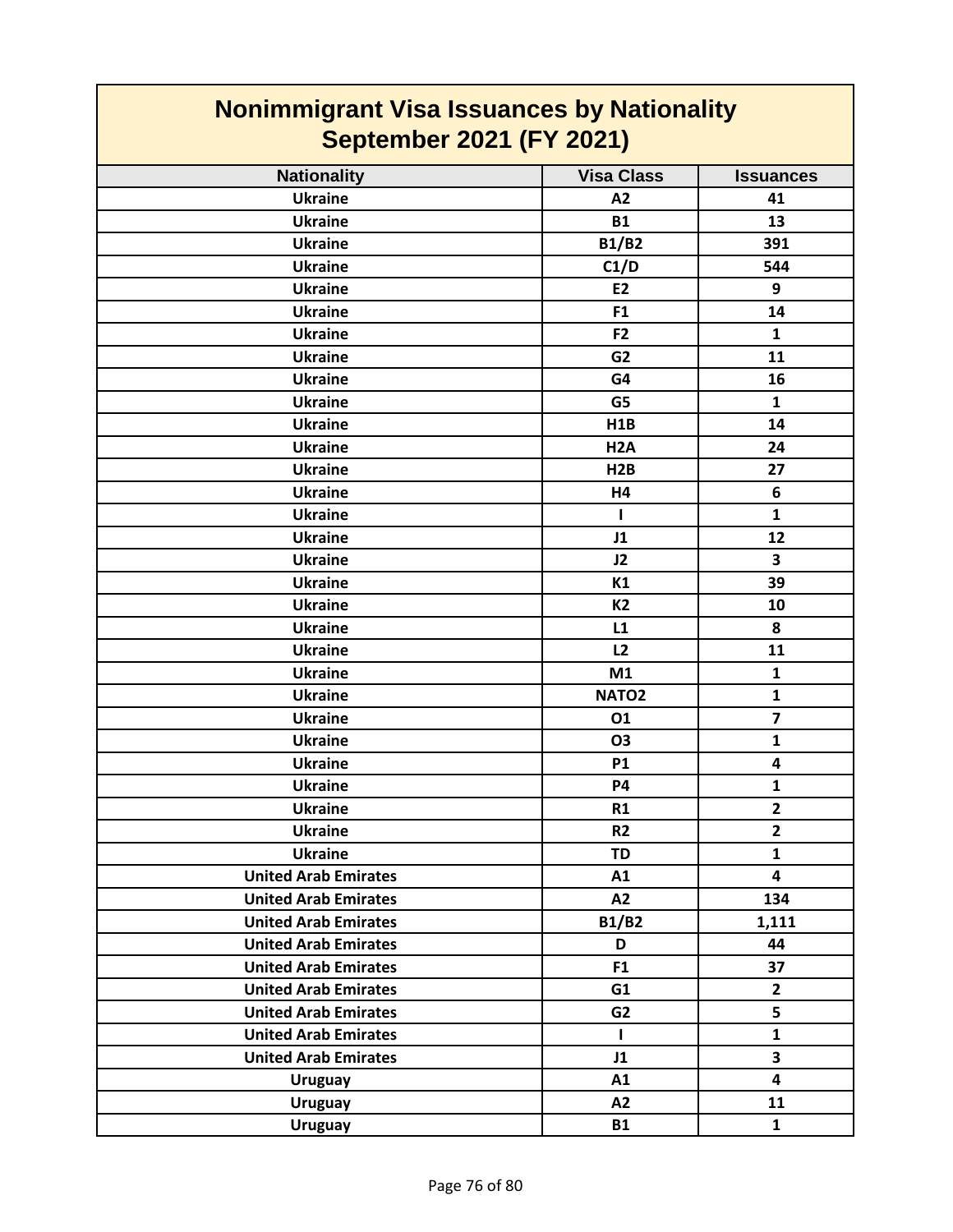| <b>Nonimmigrant Visa Issuances by Nationality</b><br><b>September 2021 (FY 2021)</b> |                   |                         |
|--------------------------------------------------------------------------------------|-------------------|-------------------------|
| <b>Nationality</b>                                                                   | <b>Visa Class</b> | <b>Issuances</b>        |
| <b>Uruguay</b>                                                                       | <b>B1/B2</b>      | 1,417                   |
| <b>Uruguay</b>                                                                       | C1/D              | 8                       |
| <b>Uruguay</b>                                                                       | F <sub>1</sub>    | 9                       |
| <b>Uruguay</b>                                                                       | G1                | $\overline{2}$          |
| <b>Uruguay</b>                                                                       | G <sub>2</sub>    | 3                       |
| <b>Uruguay</b>                                                                       | G4                | 9                       |
| <b>Uruguay</b>                                                                       | H1B               | $\overline{\mathbf{3}}$ |
| <b>Uruguay</b>                                                                       | H <sub>2</sub> A  | $\overline{\mathbf{z}}$ |
| <b>Uruguay</b>                                                                       | H4                | $\overline{2}$          |
| <b>Uruguay</b>                                                                       | -1                | $\mathbf{1}$            |
| <b>Uruguay</b>                                                                       | J1                | 11                      |
| <b>Uruguay</b>                                                                       | J2                | $\mathbf{1}$            |
| <b>Uruguay</b>                                                                       | K1                | $\overline{2}$          |
| <b>Uruguay</b>                                                                       | L1                | 11                      |
| <b>Uruguay</b>                                                                       | L2                | 19                      |
| <b>Uruguay</b>                                                                       | 01                | $\overline{2}$          |
| <b>Uruguay</b>                                                                       | <b>P1</b>         | $\mathbf{1}$            |
| <b>Uzbekistan</b>                                                                    | A2                | 12                      |
| <b>Uzbekistan</b>                                                                    | <b>B1/B2</b>      | 60                      |
| <b>Uzbekistan</b>                                                                    | C1/D              | 32                      |
| <b>Uzbekistan</b>                                                                    | F1                | 51                      |
| <b>Uzbekistan</b>                                                                    | F <sub>2</sub>    | 6                       |
| <b>Uzbekistan</b>                                                                    | G4                | 5                       |
| <b>Uzbekistan</b>                                                                    | H <sub>1</sub> B  | 3                       |
| Uzbekistan                                                                           | H4                | 8                       |
| <b>Uzbekistan</b>                                                                    | J1                | 12                      |
| <b>Uzbekistan</b>                                                                    | J2                | 3                       |
| Uzbekistan                                                                           | K1                | $\mathbf{1}$            |
| Uzbekistan                                                                           | K <sub>2</sub>    | $\mathbf{1}$            |
| <b>Uzbekistan</b>                                                                    | L1                | $\mathbf{1}$            |
| <b>Uzbekistan</b>                                                                    | L2                | 3                       |
| <b>Uzbekistan</b>                                                                    | M1                | $\mathbf{1}$            |
| Uzbekistan                                                                           | 01                | $\mathbf{1}$            |
| Uzbekistan                                                                           | <b>P1</b>         | $\overline{2}$          |
| <b>Uzbekistan</b>                                                                    | <b>P4</b>         | $\mathbf{1}$            |
| Vanuatu                                                                              | <b>B1/B2</b>      | 9                       |
| <b>Vatican City</b>                                                                  | A2                | $\mathbf{1}$            |
| Venezuela                                                                            | A2                | $\mathbf{1}$            |
| Venezuela                                                                            | <b>B1</b>         | $\overline{\mathbf{4}}$ |
| Venezuela                                                                            | <b>B1/B2</b>      | 1,294                   |
| Venezuela                                                                            | C1                | $\mathbf{1}$            |
| Venezuela                                                                            | C1/D              | 33                      |

┑

Г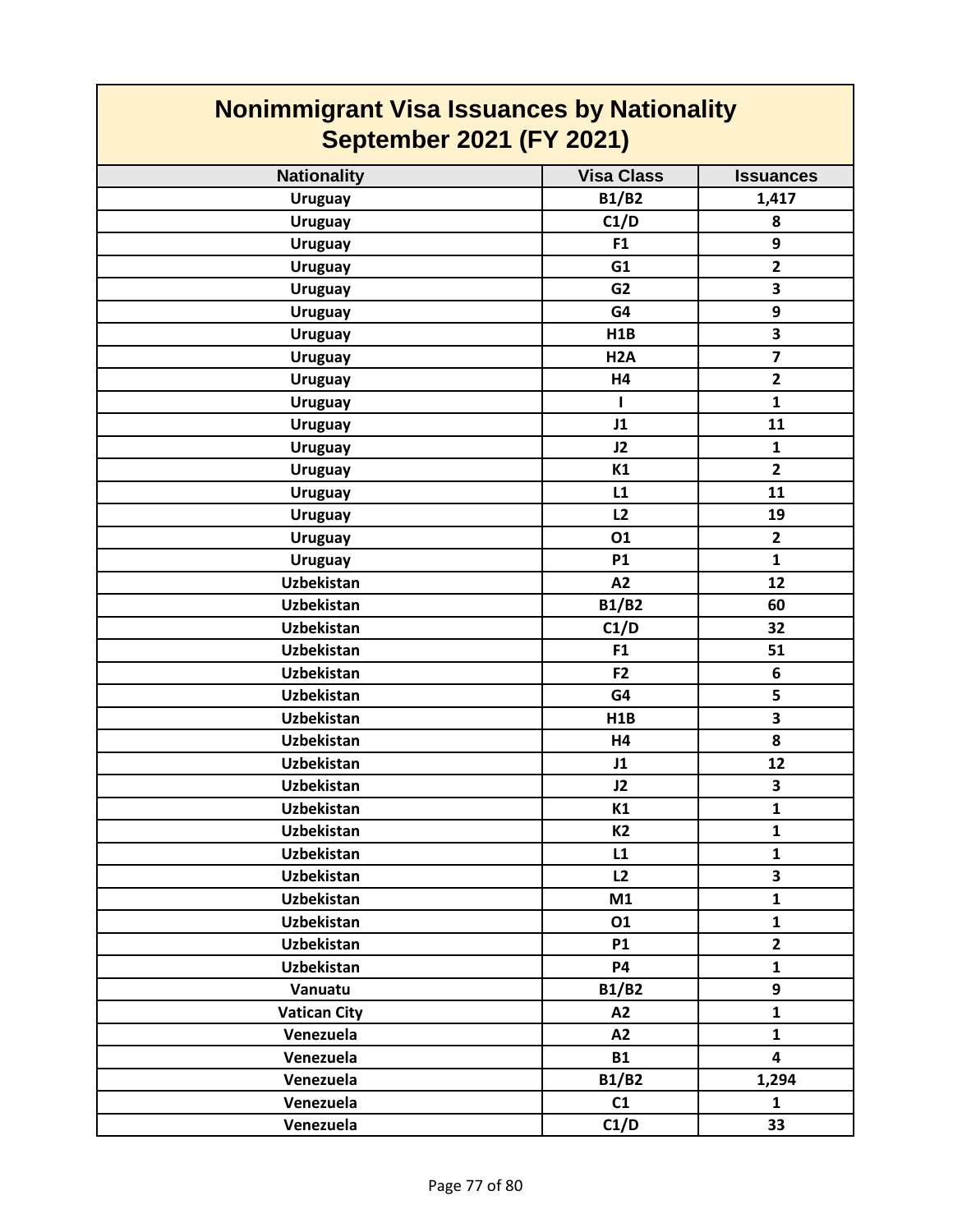## **Nonimmigrant Visa Issuances by Nationality September 2021 (FY 2021)**

| <b>Nationality</b> | <b>Visa Class</b> | <b>Issuances</b>        |
|--------------------|-------------------|-------------------------|
| Venezuela          | F1                | 60                      |
| Venezuela          | F <sub>2</sub>    | 11                      |
| Venezuela          | G <sub>3</sub>    | 34                      |
| Venezuela          | G4                | 9                       |
| Venezuela          | H1B               | 17                      |
| Venezuela          | <b>H4</b>         | 11                      |
| Venezuela          | J.                | $\mathbf{1}$            |
| Venezuela          | J1                | 11                      |
| Venezuela          | J2                | $\overline{\mathbf{3}}$ |
| Venezuela          | K1                | 46                      |
| Venezuela          | <b>K2</b>         | 12                      |
| Venezuela          | L1                | 14                      |
| Venezuela          | L2                | 22                      |
| Venezuela          | 01                | 14                      |
| Venezuela          | <b>O2</b>         | 8                       |
| Venezuela          | O3                | 14                      |
| Venezuela          | <b>P1</b>         | 70                      |
| Venezuela          | <b>P4</b>         | 6                       |
| Venezuela          | R1                | $\overline{\mathbf{2}}$ |
| Venezuela          | R <sub>2</sub>    | $\overline{\mathbf{3}}$ |
| Venezuela          | <b>TD</b>         | $\overline{\mathbf{4}}$ |
| Vietnam            | A1                | 14                      |
| Vietnam            | A2                | $\mathbf{1}$            |
| Vietnam            | <b>B1</b>         | $\mathbf{1}$            |
| Vietnam            | <b>B1/B2</b>      | 761                     |
| Vietnam            | <b>B2</b>         | $\mathbf{1}$            |
| Vietnam            | C1                | $\mathbf{1}$            |
| Vietnam            | C1/D              | 90                      |
| Vietnam            | F1                | 301                     |
| Vietnam            | F2                | 5                       |
| Vietnam            | G1                | 6                       |
| Vietnam            | G <sub>2</sub>    | 122                     |
| Vietnam            | G4                | 11                      |
| Vietnam            | H1B               | 6                       |
| Vietnam            | H4                | $\overline{\mathbf{4}}$ |
| Vietnam            | $\mathbf{I}$      | 16                      |
| Vietnam            | J1                | 23                      |
| Vietnam            | J2                | $6\phantom{a}$          |
| Vietnam            | K1                | 15                      |
| Vietnam            | <b>K2</b>         | 5                       |
| Vietnam            | L1                | 5                       |
| Vietnam            | L2                | 6                       |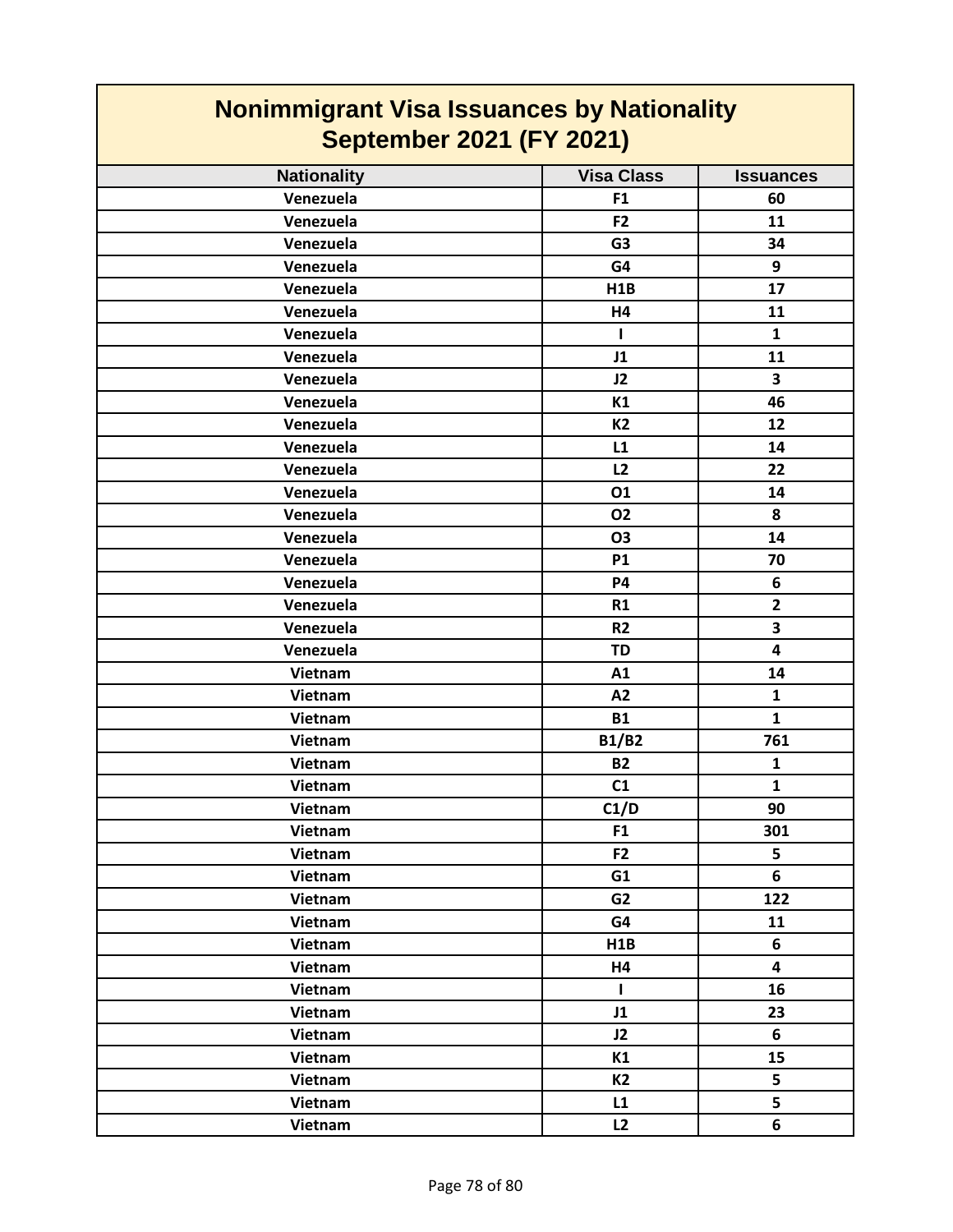## **Nonimmigrant Visa Issuances by Nationality September 2021 (FY 2021)**

| <b>Nationality</b> | <b>Visa Class</b> | <b>Issuances</b>        |
|--------------------|-------------------|-------------------------|
| Vietnam            | M1                | $\overline{\mathbf{3}}$ |
| Vietnam            | 01                | $\overline{\mathbf{3}}$ |
| Vietnam            | <b>O3</b>         | $\overline{\mathbf{3}}$ |
| Vietnam            | R1                | $\overline{\mathbf{4}}$ |
| Yemen              | A1                | $\mathbf{1}$            |
| Yemen              | A2                | $\mathbf{1}$            |
| Yemen              | A3                | $\overline{\mathbf{3}}$ |
| Yemen              | <b>B1/B2</b>      | 75                      |
| Yemen              | <b>B2</b>         | $\overline{2}$          |
| Yemen              | F1                | 17                      |
| Yemen              | F <sub>2</sub>    | 11                      |
| Yemen              | G <sub>2</sub>    | $\overline{\mathbf{4}}$ |
| Yemen              | G4                | $\overline{\mathbf{3}}$ |
| Yemen              | $\mathbf{I}$      | $\mathbf{1}$            |
| Yemen              | J1                | $\mathbf{1}$            |
| Yemen              | K1                | $\mathbf{1}$            |
| Yemen              | K <sub>2</sub>    | $\mathbf{1}$            |
| Yemen              | M1                | $\overline{2}$          |
| Zambia             | A1                | $\mathbf{1}$            |
| Zambia             | A2                | 24                      |
| Zambia             | <b>B1/B2</b>      | 59                      |
| Zambia             | C1/D              | 4                       |
| Zambia             | F1                | $\overline{\mathbf{z}}$ |
| Zambia             | F <sub>2</sub>    | $\mathbf{1}$            |
| Zambia             | G1                | $\overline{\mathbf{4}}$ |
| Zambia             | G <sub>2</sub>    | 27                      |
| Zambia             | G4                | 15                      |
| Zambia             | H1B               | $\overline{\mathbf{3}}$ |
| Zambia             | H4                | $\overline{\mathbf{4}}$ |
| Zambia             | $\mathbf I$       | 5                       |
| Zambia             | K1                | $\overline{\mathbf{6}}$ |
| Zambia             | <b>K2</b>         | $\overline{\mathbf{3}}$ |
| Zambia             | <b>O2</b>         | $\mathbf{1}$            |
| Zimbabwe           | A1                | $\overline{2}$          |
| Zimbabwe           | A2                | 9                       |
| Zimbabwe           | <b>B1/B2</b>      | 312                     |
| Zimbabwe           | C1                | 54                      |
| Zimbabwe           | D                 | 112                     |
| Zimbabwe           | F1                | 26                      |
| Zimbabwe           | F <sub>2</sub>    | $\mathbf{2}$            |
| Zimbabwe           | G1                | $\overline{\mathbf{z}}$ |
| Zimbabwe           | G <sub>2</sub>    | 9                       |